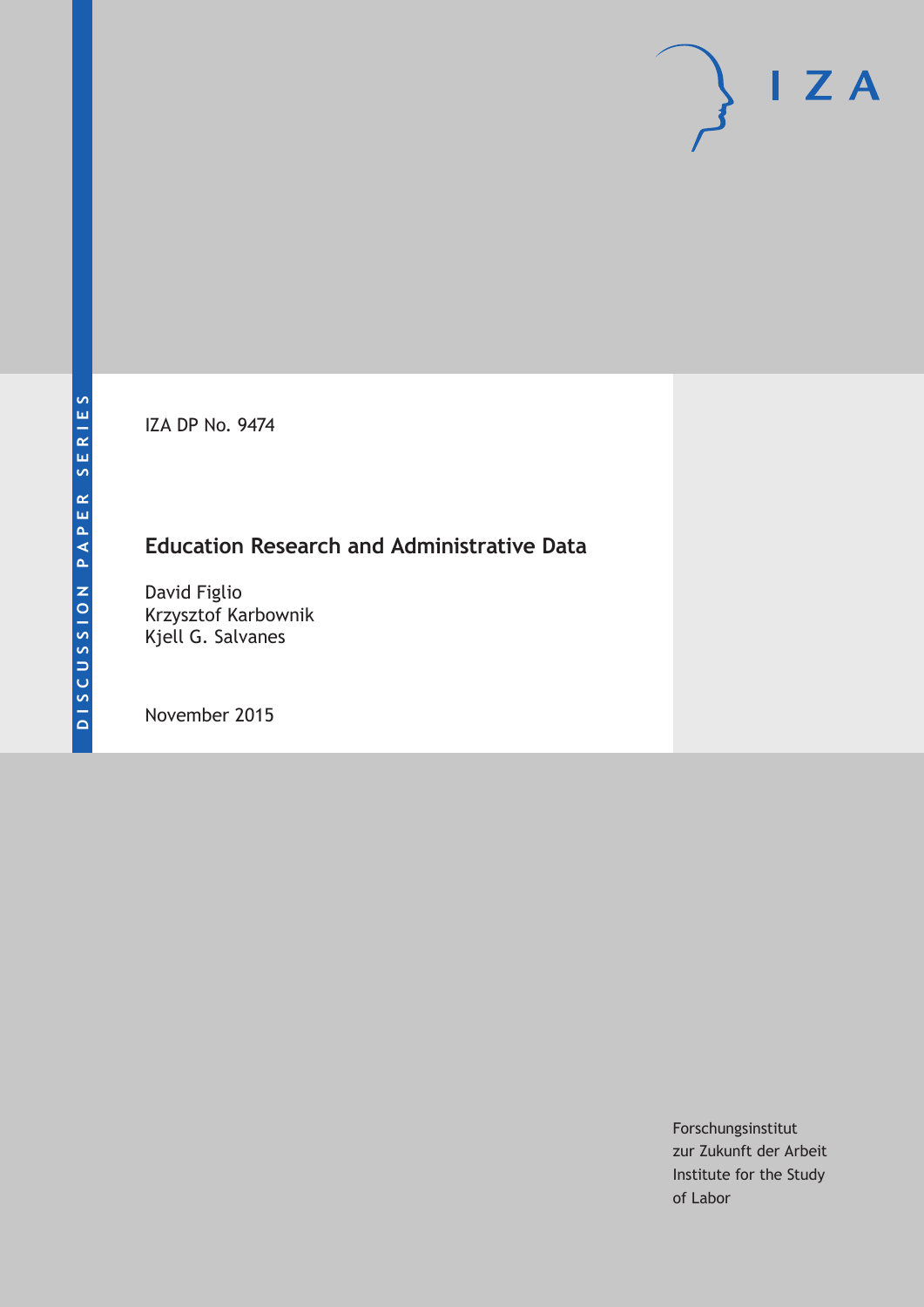# **Education Research and Administrative Data**

# **David Figlio**

*Northwestern University and NBER* 

### **Krzysztof Karbownik**

*Northwestern University* 

### **Kjell G. Salvanes**

*Norwegian School of Economics and IZA*

Discussion Paper No. 9474 November 2015

IZA

P.O. Box 7240 53072 Bonn **Germany** 

Phone: +49-228-3894-0 Fax: +49-228-3894-180 E-mail: iza@iza.org

Any opinions expressed here are those of the author(s) and not those of IZA. Research published in this series may include views on policy, but the institute itself takes no institutional policy positions. The IZA research network is committed to the IZA Guiding Principles of Research Integrity.

The Institute for the Study of Labor (IZA) in Bonn is a local and virtual international research center and a place of communication between science, politics and business. IZA is an independent nonprofit organization supported by Deutsche Post Foundation. The center is associated with the University of Bonn and offers a stimulating research environment through its international network, workshops and conferences, data service, project support, research visits and doctoral program. IZA engages in (i) original and internationally competitive research in all fields of labor economics, (ii) development of policy concepts, and (iii) dissemination of research results and concepts to the interested public.

IZA Discussion Papers often represent preliminary work and are circulated to encourage discussion. Citation of such a paper should account for its provisional character. A revised version may be available directly from the author.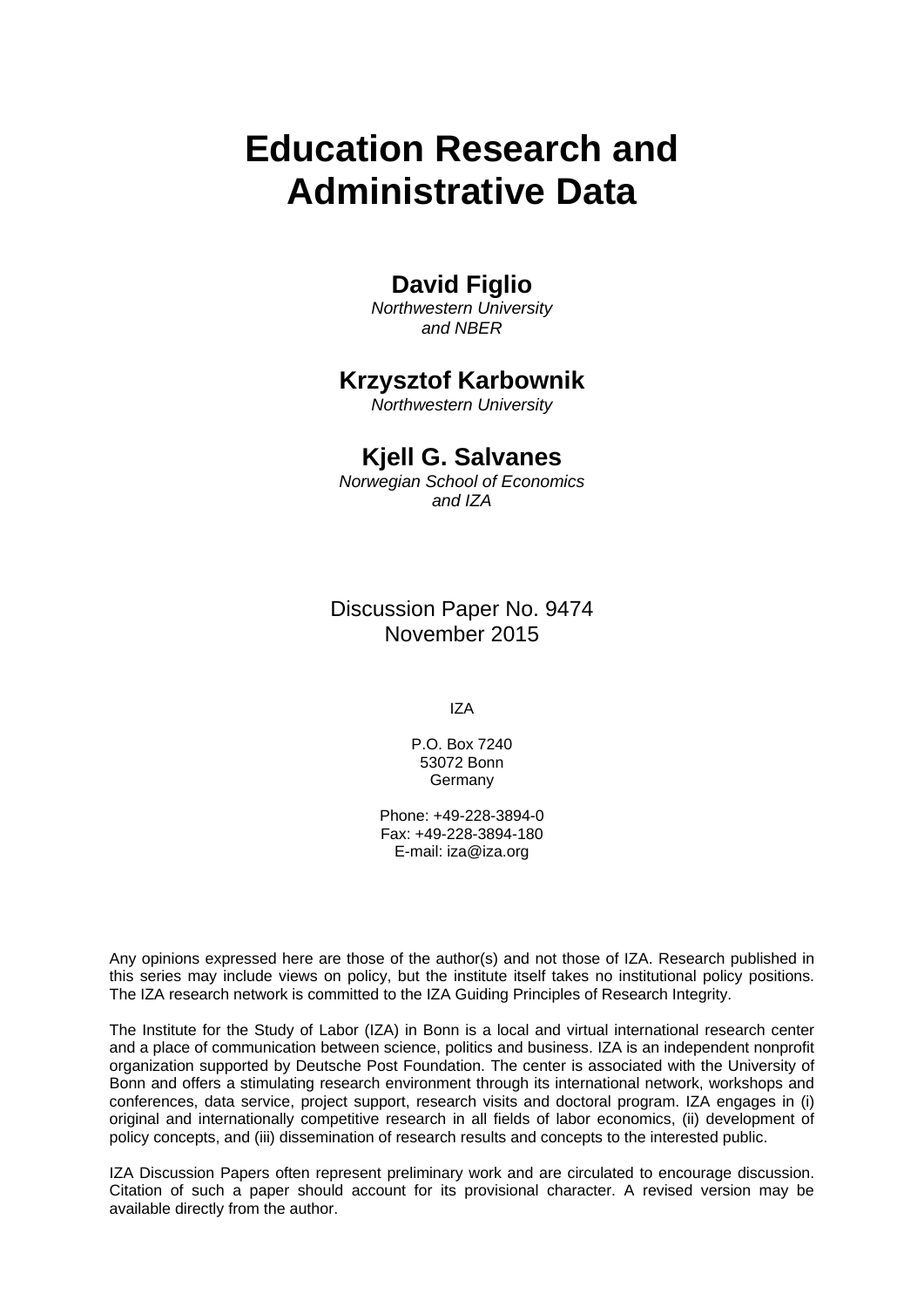IZA Discussion Paper No. 9474 November 2015

# **ABSTRACT**

# **Education Research and Administrative Data\***

Thanks to extraordinary and exponential improvements in data storage and computing capacities, it is now possible to collect, manage, and analyze data in magnitudes and in manners that would have been inconceivable just a short time ago. As the world has developed this remarkable capacity to store and analyze data, so have the world's governments developed large-scale, comprehensive data files on tax programs, workforce information, benefit programs, health, and education. While these data are collected for purely administrative purposes, they represent remarkable new opportunities for expanding our knowledge. This chapter describes some of the benefits and challenges associated with the use of administrative data in education research. We also offer specific case studies of data that have been developed in both the Nordic countries and the United States, and offer an (incomplete) inventory of data sets used by social scientists to study education questions on every inhabited continent on earth.

JEL Classification: I20

Keywords: education research, administrative data

Corresponding author:

 $\overline{a}$ 

Kjell G. Salvanes Norwegian School of Economics Helleveien 30 5045 Bergen Norway E-mail: kjell.salvanes@nhh.no

<sup>\*</sup> Prepared for the *Handbook of the Economics of Education*, Volume 5.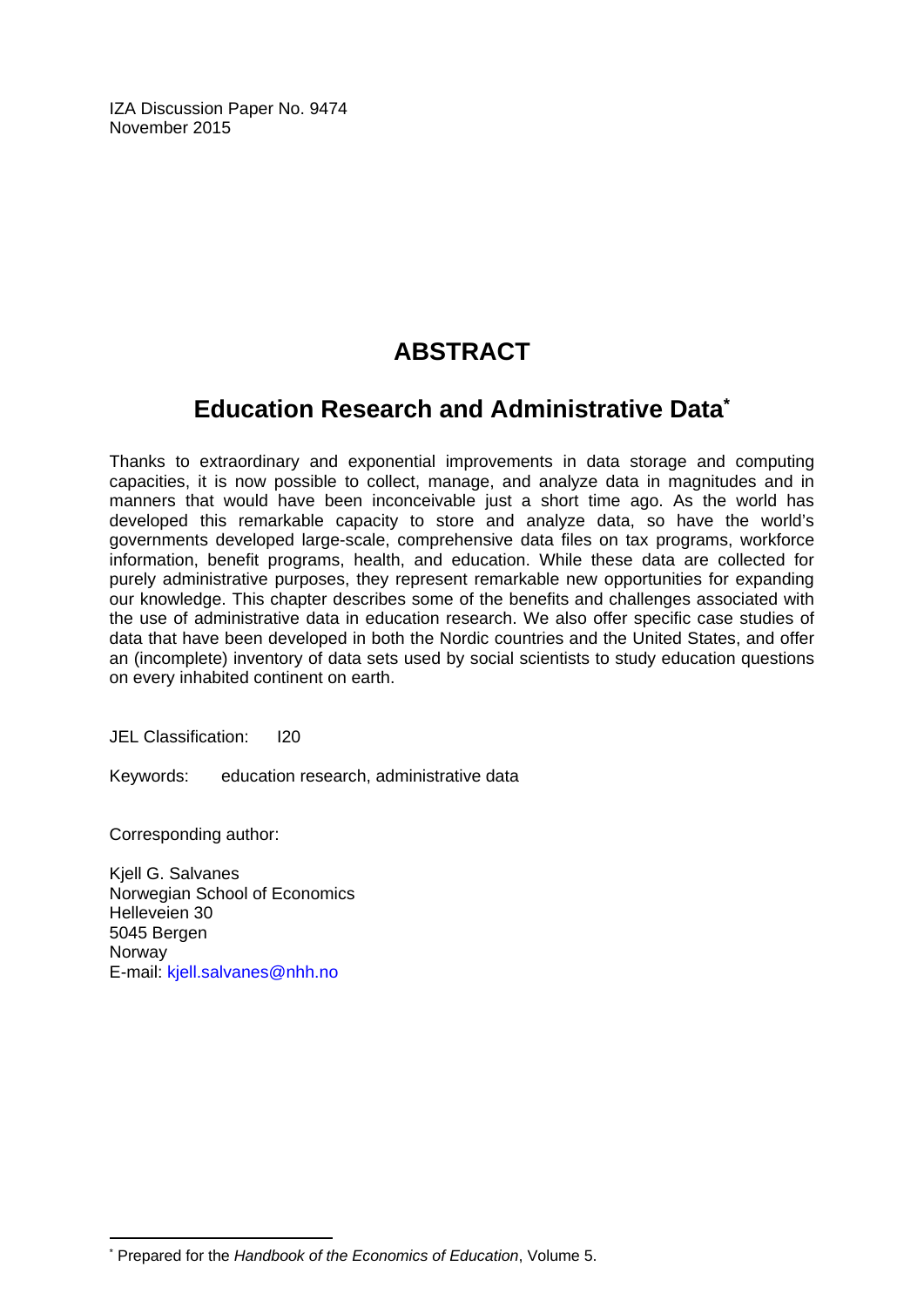#### **Education Research and Administrative Data**

### **I. Introduction**

 Thanks to extraordinary and exponential improvements in data storage and computing capacities, it is now possible to collect, manage, and analyze data in magnitudes and in manners that would have been inconceivable just a short time ago. From 1986 to 2007, the world's capacity to store data increased from 539 MB per capita to 44,716 MB per capita, with 81 percent of that growth occurring over the last seven years of that time period (Hilbert and Lopez, 2011). Over the same time period, computing speed increased at an even faster pace – from 0.09 million instructions per second on general-purpose computers in 1986 to 239 million instructions per second in 2000 to 28,620 million instructions per second in 2007 (Hilbert and Lopez, 2011). And while we do not have comparable statistics for the past seven years, computing speed and capacity growth has surely continued unabated.

 As the world has developed this remarkable capacity to store and analyze data, so have the world's governments developed large-scale, comprehensive data files on tax programs, workforce information, benefit programs, health, and education. Today, in many countries around the world, governments collect, maintain, and store an archive of information regarding a vast range of behaviors and outcomes over an individual's entire lifetime (Card et al, 2010). Governments have established statistical offices to maintain and use these data to produce official statistics about their populations. In the education sector, governments have invested large sums of funds to develop longitudinal data systems. For example, in the United States, the federal Department of Education has invested over \$750 million to help states build, populate, and maintain these data systems. Much of this innovation in the United States came about as part of school accountability systems, and accountability systems still provide the backbone for the country's most frequently used databases.

At the same time, because administrative data sets are established for administrative purposes, they are not designed in a manner that makes them readily available for scholarly activity. In many locations, the data sets are administered by officials who also implement the policies for which these data were collected, and those who control access to the data may not be interested in evaluation of the policies they oversee. Moreover, the structure of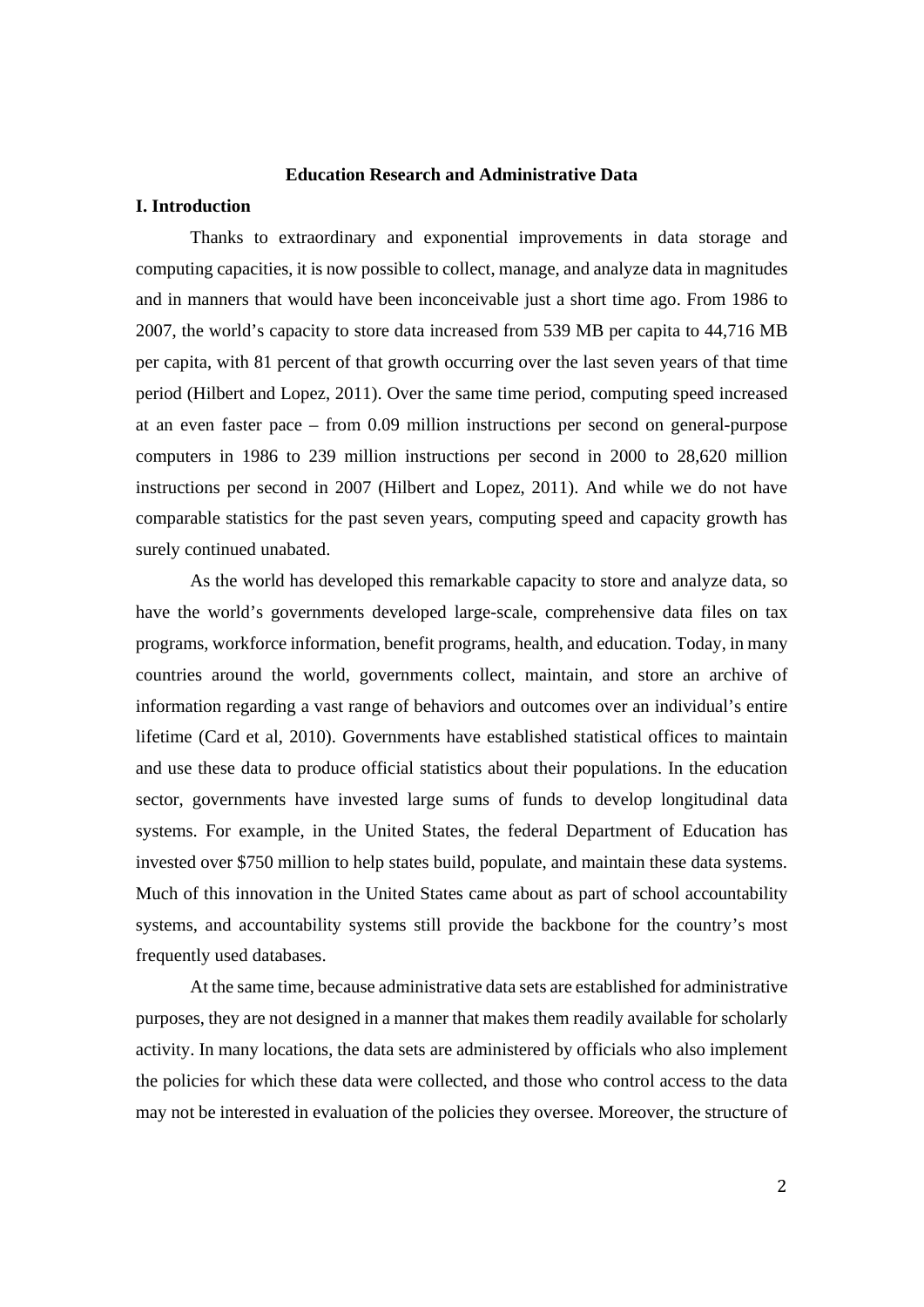administrative data – with a set of records for each administrative event, be it a point in time record about school attendance or workforce participation, a test score, a disciplinary infraction, a residential move, or a class taken – offers both complications and new opportunities of statistical analysis along a vast range of substantive areas.

While these data are collected for purely administrative purposes, they represent remarkable new opportunities for expanding our knowledge and, through the conduct of analyses with more comprehensive data and better sources of exogenous variation than could typically be used in times past, challenging conventional wisdom in many areas based on previous research utilizing other sources like surveys. Administrative data also facilitate study of research questions that have heretofore not been possible to study credibly at all. Researchers who are able to access these data, especially those able to link data across administrative domains, have the ability to make extraordinary scientific advances by exploiting the population-wide data sets combined with the increased opportunity for identification of causal effects through exogenous variation by, for instance, policy changes, natural disasters, and other shocks that affect some groups of people but not others. In addition to natural experiments, these data can facilitate the conduct of field experiments, where the subjects of short-term experiments can be followed administratively for a longer period of time in manners that would have been impossible or prohibitively expensive to do absent large-scale administratively-collected data. The new insights from these studies have extraordinary potential to inform education policy and practice, and we document some cases where new policies have been based upon insights from these studies. Indeed, the massive growth in the quality and diversity of economic research on educational topics is certainly related to the increased availability of good administrative data.

This chapter describes some of the benefits and challenges associated with the use of administrative data in education research. We also offer specific case studies of data that have been developed in both the Nordic countries and the United States, and offer an (incomplete) inventory of data sets used by economists to study education questions on every inhabited continent on earth.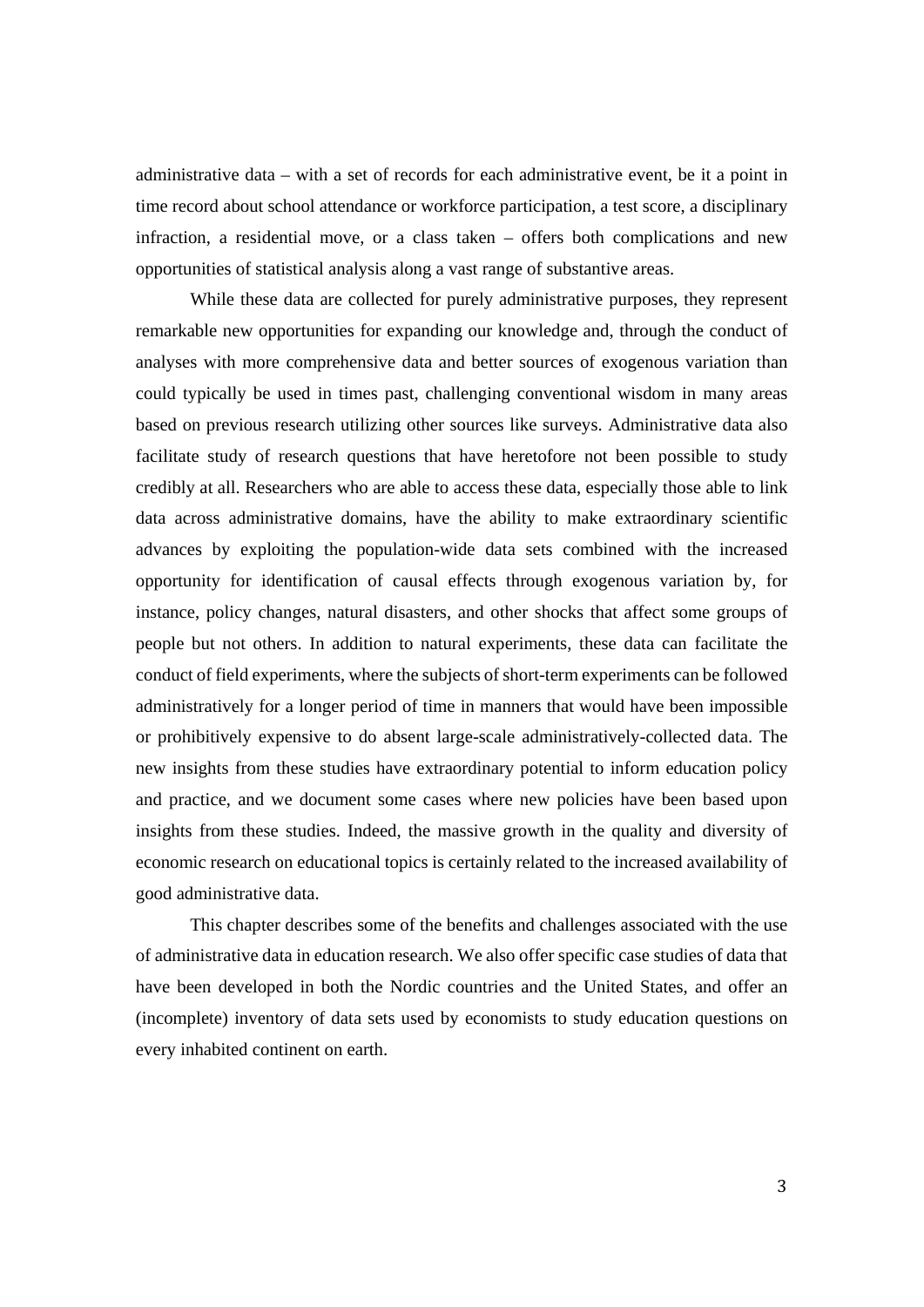#### **II. The benefits of using administrative data in education research**

 Administrative data sets are not a panacea. They are limited to certain locations, which can decrease generalizability. It's hard to know whether a research study from Colombia or North Carolina or Norway or Romania will translate into different contexts. Administrative data sets often measure variables in a manner that is conducive to administration of programs, say, but are not necessarily ideal for research purposes. And administrative data sets are not necessarily structured in a manner that ensures data quality similar to the one in purpose-built research data sets.

That said, while traditional purpose-built data sets have many strengths, administrative data sets offer a number of clear advantages for empirical research in education. One clear advantage involves the ability to study population-level data. This ability offers a number of remarkable new possibilities. Perhaps the most obvious involves statistical power – in contrast to data sets with hundreds or thousands of observations, administrative data sets with many times that number of observations mean that it is often (depending on research design) possible to detect modest but meaningful relationships with much greater precision than was previously possible. But there are at least two other distinct advantages of administrative data that are afforded by the large magnitudes of observations. One involves the ability to detect rare events that might be useful for identification: In administrative data sets, it is often possible to make twin comparisons or study children from three-child families; to investigate the effects of extremely rare climatic or seismic events; or to study specific economic events like plant closures (Card et al, 2010; Roed and Raaum, 2003). In traditional purpose-built data sets, it is rare to have sufficient numbers of observations to be able to carry out analyses of these types. Another major advantage of having large-scale administrative data is the ability to study heterogeneous effects of educational policies and practice: With very large numbers of observations, it becomes possible to see whether the effects are similar across wildly different groups of individuals, and if they differ, how they differ, and for whom.

Allowing for new identification strategies and for the ability to see how generalizable results are across groups are two major advantages of the population-level nature of administrative data, but they are not the only benefits. Because data coverage is universal, it becomes feasible that one can link administrative data from one domain (e.g.,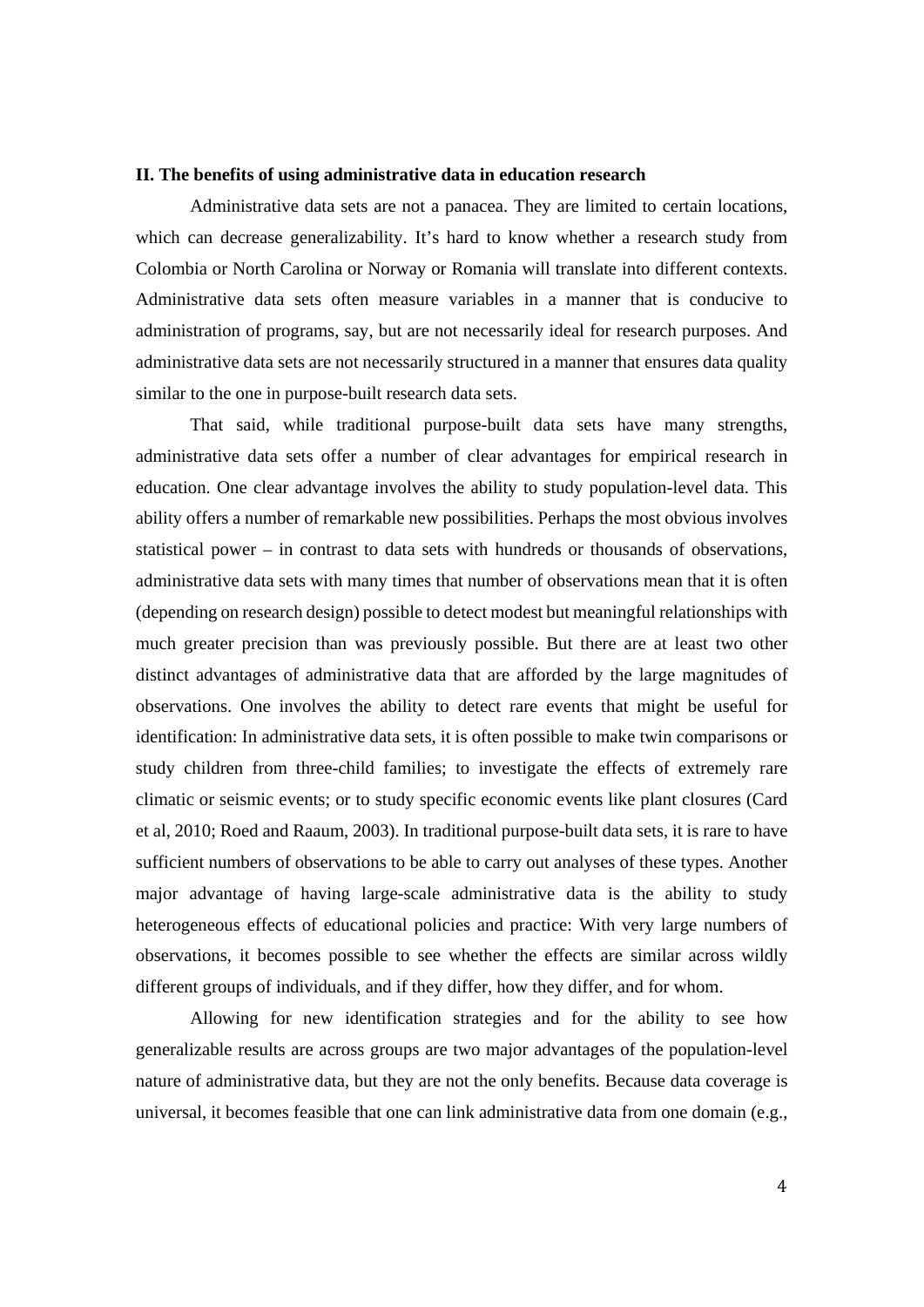education) to data from another domain (e.g., workforce or health). While it is certainly possible to compare across domains in non-administrative settings, doing so is considerably more difficult because people would have to be purposefully longitudinally followed, and because a cross-section of educational data, say, and a cross-section of health data may only include some of the same individuals by happenstance. Administrative data, by virtue of their population-level nature and the frequency of data observation, allow the researcher to follow individuals or entities over time, so that there is a panel structure to the data.

Administrative data sets also provide novel types of variables typically not found in non-administrative data (Einav and Levin, 2013). They can offer new opportunities, for instance, to look at measures of delinquency, of changing geographical location, of social networks, and of health instances that are nearly impossible to study in any other manner. The real-time nature of administrative data also provides new opportunities to study the effects of educational policies and practices that are very recent; and offers the chance for researchers to make their scholarship much more relevant to the specific policy decisions that policymakers must make right away than are studies that make use of retrospective information (Einav and Levin, 2013). And of course, natural experiments need not be rare events to be better-studied using administrative data sets: Because natural experiments are unannounced, and often occur via chance or quirks, it is very difficult to set up a prospective study that will permit the evaluation of a natural experiment; with administrative data that cover a population and that are recorded regularly, it is much more feasible to ex post identify and study these natural experiments (Roed and Raaum, 2003).

The preceding description of advantages of administrative data makes clear the benefits of these data for identifying causal effects. But these data are also highly beneficial for the identification of structural parameters of human behavior for multiple reasons. First of all, the population-level nature of administrative data means that these data are representative of a given population. In addition, the administrative data, through the variety of records across a set of domains, both simultaneously and over-time, allows the structural analyst with the opportunity to simultaneously model a set of complex relationships that would almost surely not be possible to uncover using retrospectivelycollected data (Roed and Raaum, 2003). The lack of a specific structure of administrative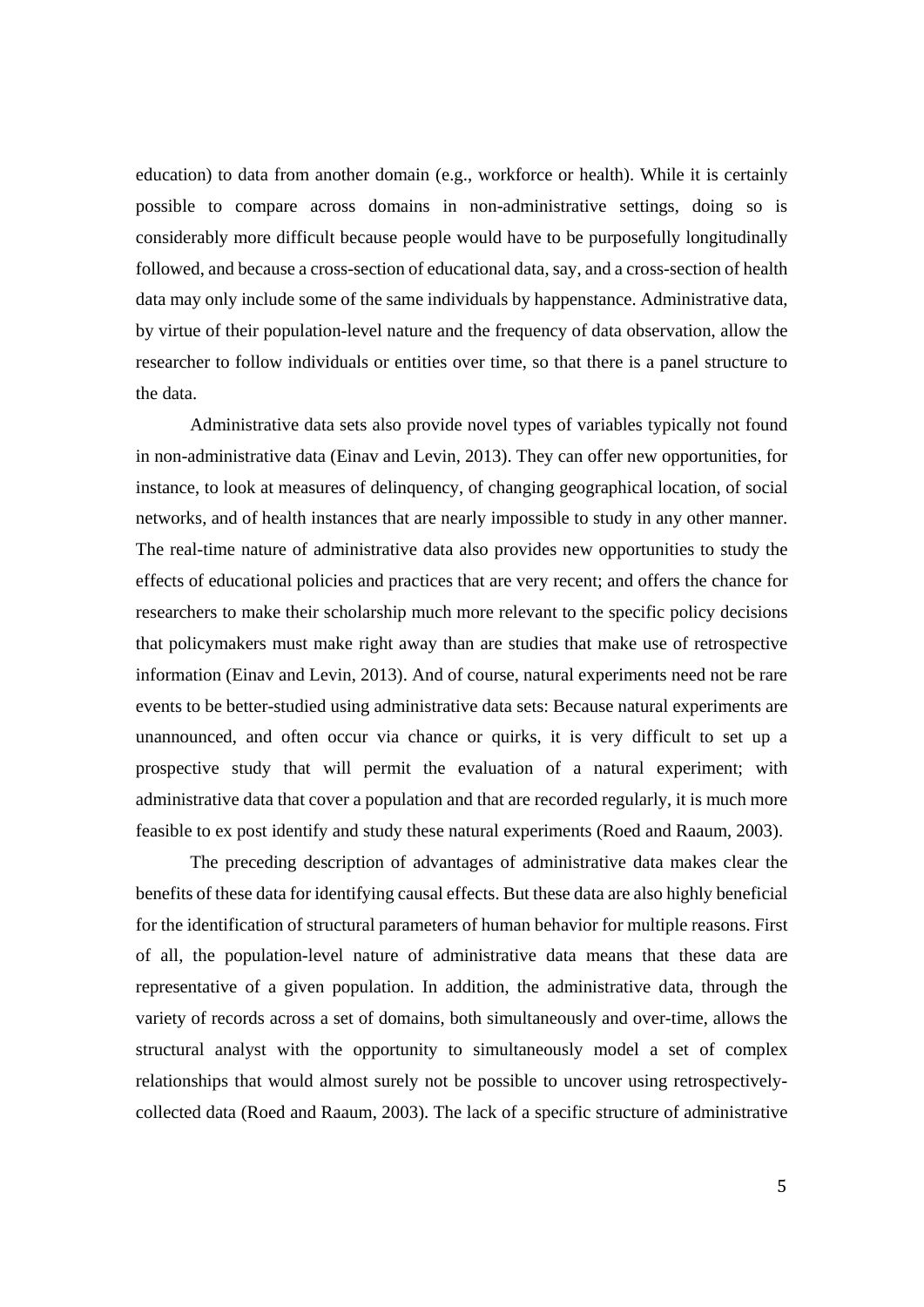data can also facilitate reduced-form analyses, because data that are recorded as a series of observations but without a distinct structure can be rearranged to build rectangular panel data sets that have precisely the properties that are more ideal for the specific empirical task at hand (Einav and Levin, 2013).

Another benefit of administrative data is that data quality is likely to be simply better than retrospective data collection. Rather than ask people whether they participated in a given program twenty years ago, scholars who make use of administrative data can observe directly whether the individuals participated – according to the authorities who paid for the participation and therefore had a strong interest in correctly recording the occurrence! Also because of the mandatory nature of participation in the activities that generate administrative data, these data are much less likely to suffer from attrition problems or non-response problems than are data collected through voluntary means (Card et al., 2010). Likewise, administrative data are likely to be less subject to over-reporting or under-reporting of key variables.

Administrative data also facilitate the study of intergenerational issues. It is possible, at least in some contexts, to match children's administrative records to that of their parents, and even grandparents. While it is certainly possible to purposefully follow families longitudinally, the risk of attrition is surely greater when attempting to move from one generation to the next than if it is possible to directly match individuals using administrative means (Roed and Raaum, 2003). And, in the case of questions that require a long amount of time to study in real time (e.g., intergenerational issues), the time horizon over which intergenerational questions may be studied can be shrunk considerably with administrative data.

Using administrative data has major practical value as well. Importantly, different countries have extremely different policy environments. While it is possible that in some circumstances, a study conducted in Denmark would be just as relevant to Chile as would be a study conducted in Chile, or vice versa, there are many cases – because of different institutions and different populations – where it makes the most sense to study a specific question in the location where the policy environment is what the researcher most wishes to study. And, of course, this demonstrates the real benefit of comparative work across jurisdictions: If a result is similar across very different populations or very different policy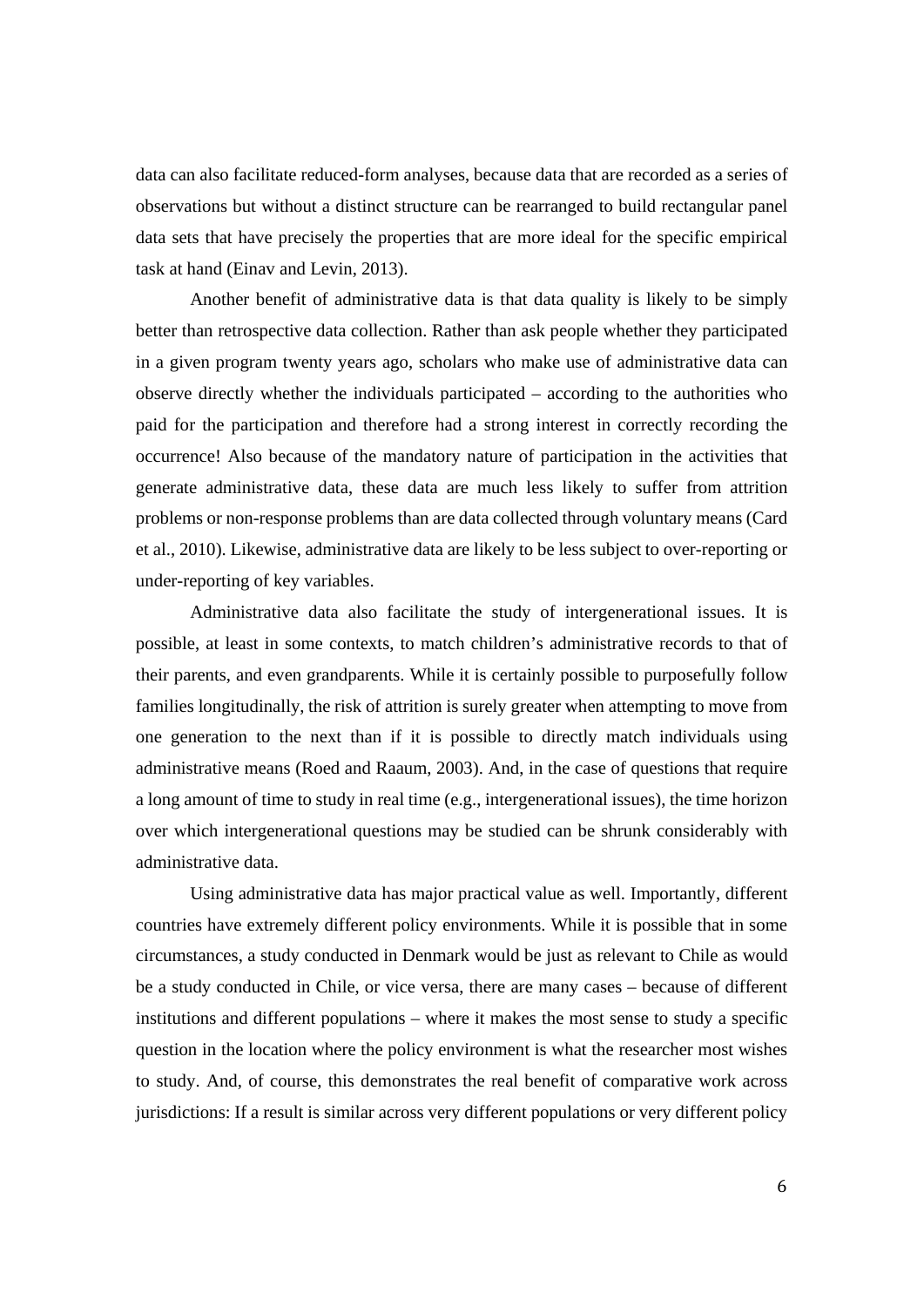environments, this lends additional credence to the idea that the result is general. Likewise, we can learn a lot from studying how different are the outcomes in jurisdictions where the policy environment is very different from one another. In sum, some research is transferrable and we can learn a lot from work done in other countries, but other research is best conducted locally, suggesting a benefit to many countries developing, maintaining, and sharing with researchers their administrative data (Card et al., 2010).

In summary, administrative data are more comprehensive than are purpose-built survey data, and can be collected with frequently far more accurate information. Furthermore, the costs of conducting research with administrative data are much lower as well, at least once the data systems are developed. Once data structures are established, linking and extracting more records from administrative data cost only the time of the programmer, and the marginal cost of adding additional individuals or periods of data to the analytical sample is extremely small, suggesting remarkably large economies of scale associated with administrative data (Roed and Raaum, 2003). While there are obviously many important roles for purpose-built survey data – not least the fact that only with purpose-built data it is possible to study precisely the questions that one wishes to study in exactly the manner in which one wishes to study them – it is also evident that administrative data offer numerous new opportunities to conduct research on questions that were previously impossible to study, or at least to study so well. Indeed, administrative data and survey data, while sometimes substitutes, can frequently be considered complements, as when administrative data can reduce the set of questions that need to be answered via surveys, or when administrative data can be used to serve as a check on the reliability of retrospective information collected via surveys (Roed and Raaum, 2003). Administrative data can also be thought of as complementary to the conduct of field experiments, as the costs of tracking and following up with field experiment participants are much lower, and the data frequently much better, when the field experiments can be linked with data collected by governments for administrative purposes (Card et al., 2010). For all of these purposes, having a high degree of access to administrative data makes a wide range of empirical studies in education more feasible and more believable.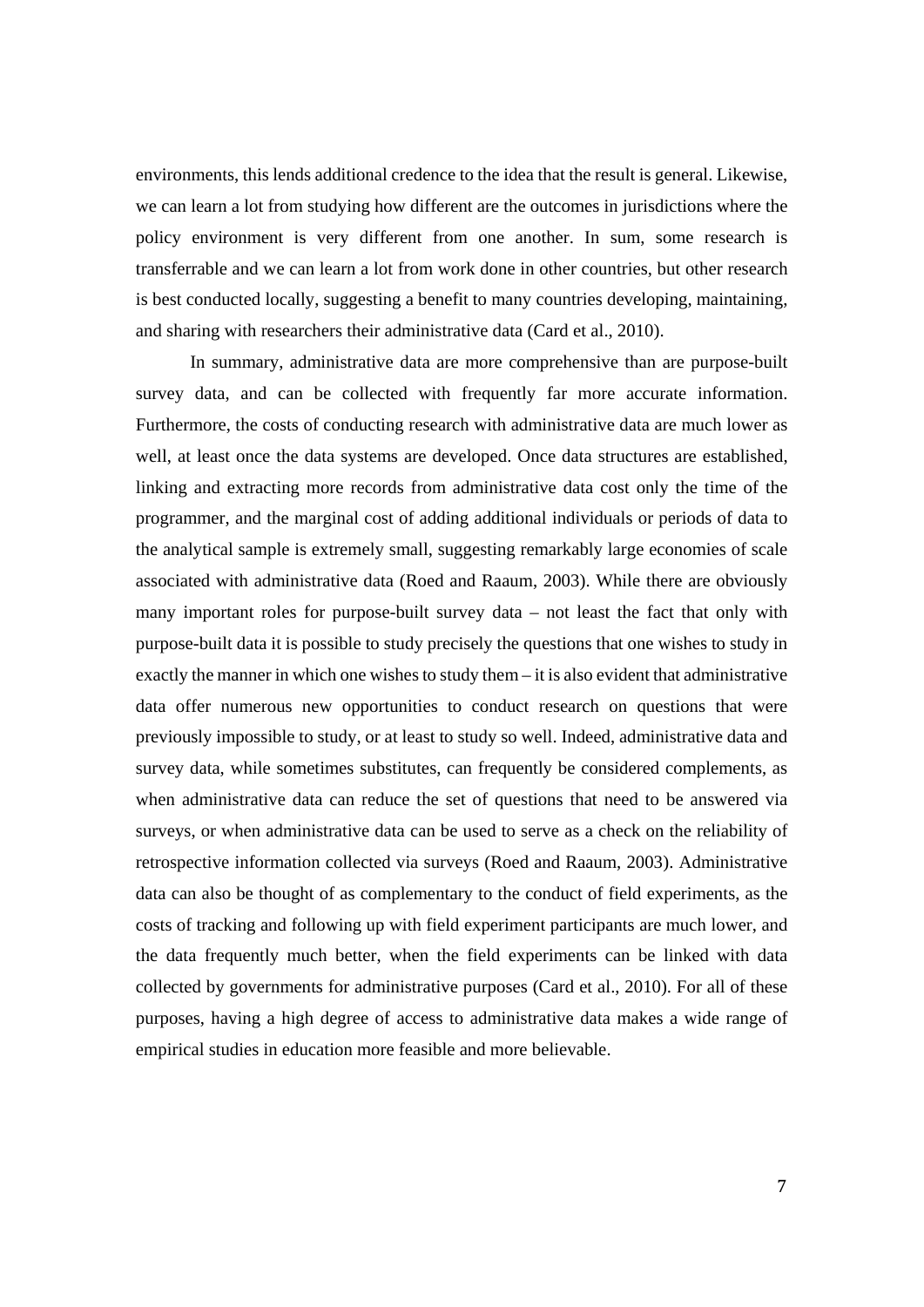#### **III. Case studies**

The Nordic countries, notably Denmark, Sweden, Norway, Finland and to some extent Iceland, established administrative registers in the mid-1960s. When populationwide social security systems were established, there was a need for a unique personal identifier in order to follow people across jobs and other labor market states and collect information on earned pension points. These population-wide identifiers were then adopted for all administrative registers from birth registers to cause of death registers, and included in registers covering education and labor market participation, as well as for linking members of families together. The core of these registers is thus the universal system for identification numbers covering everybody from date of birth (or immigration) and identical across all administrative units. The identification number system was based on the 1960 census and for some of the countries also local (municipality level) registries of populations. This also implies then that people born several decades prior to 1960 are covered. And for instance for Norway, a job has been done more recently to uncover time and place of birth, and for some registers and cohorts also parental background.

The Nordic countries have established mechanisms to share these data with members of the research community for specific research projects, and several research groups in each country have now access to portions of the register data linking some of these data sets depending on the focus of research.<sup>1</sup> In the case of each research project, both the administrative units who administer the data as well as the national Data Inspection Authority must consent to the use and matching of registers based on a detailed application procedure. Since the registers contain sensitive and very private information, the national statistical offices link the registers for research purposes and provide identification numbers for researchers that are different from the actual administrative identification numbers.

There are some common core data sets in all the Nordic countries such as family links, several education registers for test scores at different levels, completed education etc., and labor market outcomes and income. The countries do, however, differ to some

<sup>1</sup> This overview focus on registers used for research with a focus on education in wide sense and a lot of register based research using Norwegian data is not included. For instance, Roed and Raaum (2003) describe the collection of registers for one research group focusing mainly on labor market outcomes.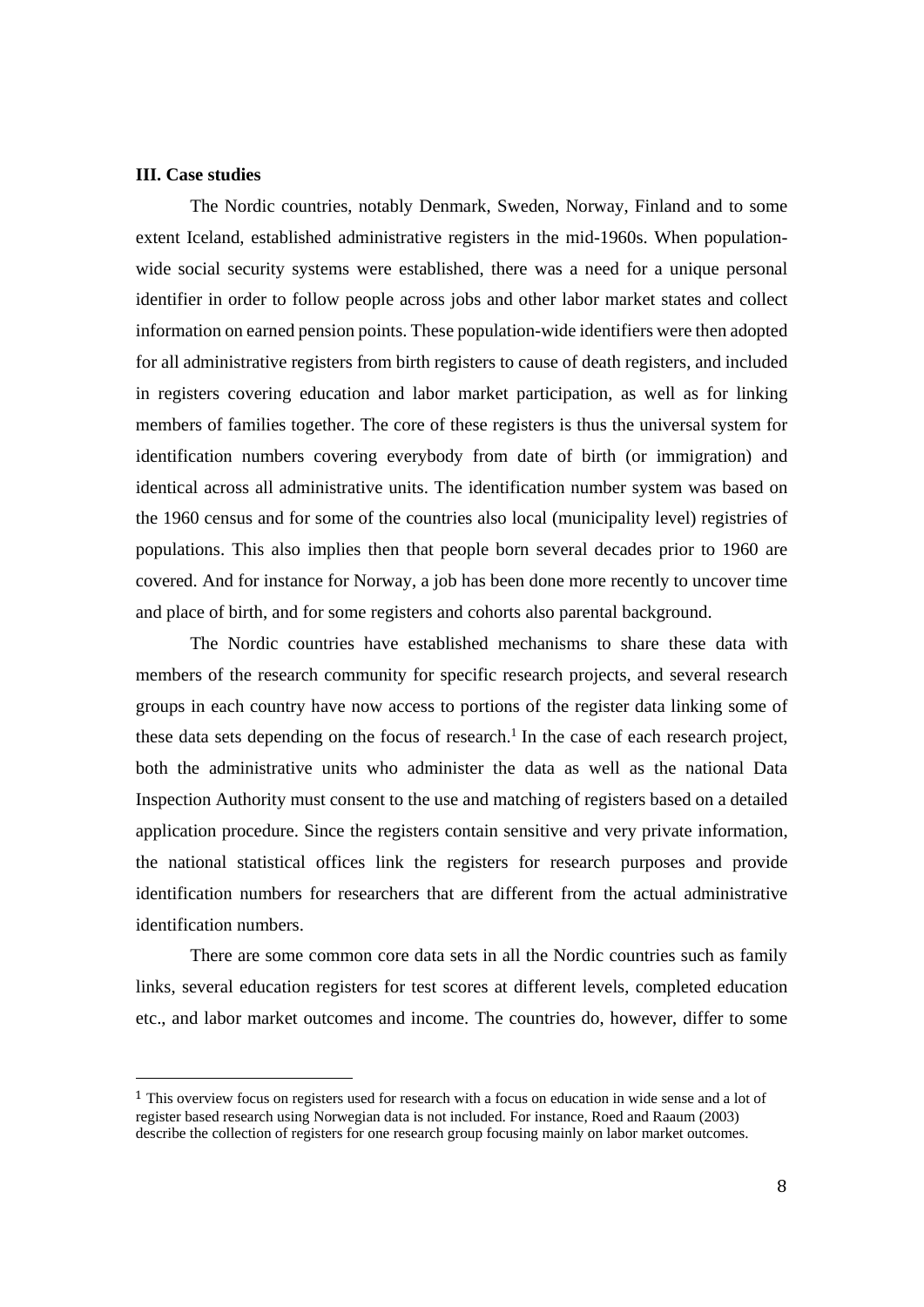degree when it comes to, for instance, availability and access to health data, vital statistics, etc. The Nordic countries also differ in terms of how far back in time data sets are linked and available for potential research use. Of course, being data collected for administrative purposes, when data are available to study the introduction of a given program or policy, it is generally by good fortune rather than prospective design, and it's also the case that many policy programs are unique to each country.

In this section we offer three case studies of some of the data potentially available to researchers in different jurisdictions, and how they have been used. Our case studies are two Nordic countries – Norway and Sweden – as well as the state of Florida. These are not intended to be complete overviews, but are rather examples of some representative uses of administrative registers. When appropriate, we also mention some complementary work conducted outside of the countries featured in the case studies.

#### *A. Norway*

 

Most of the research using register based data sets in Norway have exploited the joint advantages of access to long panels of data combined with parental background and child outcomes along many dimensions, and the fact that population-wide data provides the opportunity of using policy reforms back in time for identifying causal effects. In education research, one example of this strategy is assessing the causal effect of parental education on children education exploiting a mandatory school reform for parents (Black, Devereux and Salvanes, 2005a). In this paper, a parent cohort from the late 1940s to the late 1950s and their children are used to estimate the intergenerational transmission of education, using the panel structure of the data as well as the family links. In addition, a mandatory school reform rolled out across 700 municipalities in a period of ten years for the parental generation, which is used to identify the causal effect of the educational transmission across generations. Due to the population wide data set, the analysis could also be undertaken for different education subgroups, for instance whether mothers or fathers or both were affected by the reform, and for different education levels.<sup>2</sup>

<sup>&</sup>lt;sup>2</sup> See Bjorklund and Salvanes (2011) for an overview of the international literature on the intergenerational mobility of education, also discussing other identification strategies.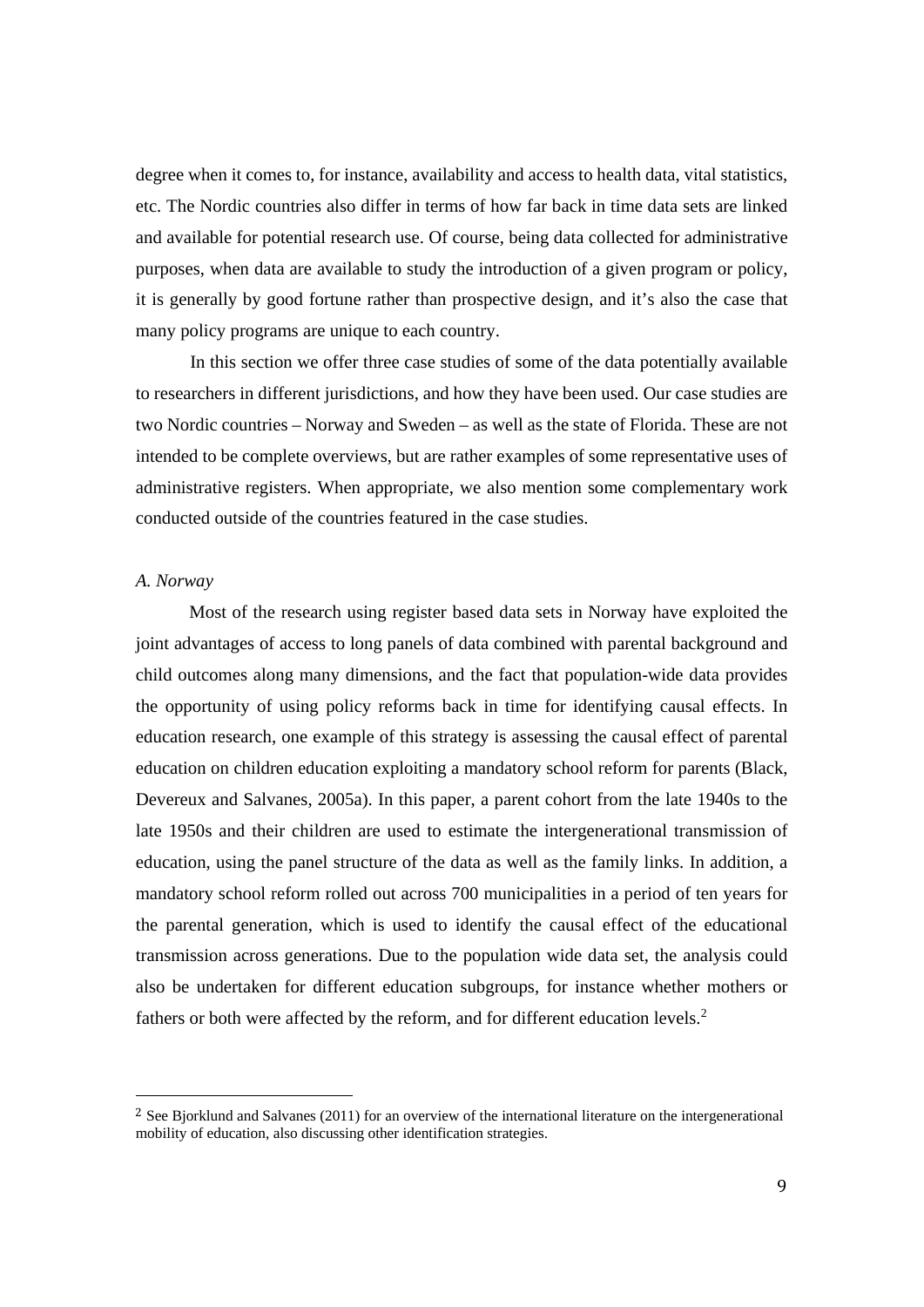Family links for the whole population combined with the long term panel structure following people from birth to adulthood have also been essential in the recent research using register data in Norway and the other Nordic countries. Examples of this line of research is Black, Devereux and Salvanes (2005b, 2007). Both these papers study family dynamics in the sense of the effect of family size and birth order, or child health on a set of long term outcomes in education and the labor market. Both papers need to match long term outcomes from a large set of registers measuring adult outcomes, such as several measures of education (years of education, completing high school, college attendance), as well as outcomes in the labor market including working and annual earnings. In Norway, a person register that links family members to one another by relationship facilitates the study of questions such as birth order effects by family size (Black, Devereux and Salvanes, 2005b). Black, Devereux and Salvanes (2007) further use a register of twins, including monozygotic twins, to identify the effects child health on long term outcomes. For child health birth weight was used which required merging in the Norwegian birth registry. Bharadwaj, Loken and Neilson (2013) use a very similar data set to assess the effect on test scores in school of medical treatment just after birth for just above or just below very low birth weights.

 Early investment and long term outcomes has been another important part of the agenda for Norwegian researchers using these data sets – especially using family policies for identification. One of the obvious advantages of using the Norwegian data register data is that since the data goes long back, many of the family policies and education policies which were part of the developing welfare state can be analyzed. A notable example of this approach is Havnes and Mogstad (2011) who study the long run effects on children's education and labor market outcomes by exploiting the fact that a day care reform was rolled out across municipalities in the late 1970s and early 1980s. Similarly, Bettinger, Haegeland and Rege (2013) investigate a program that increased parents' incentives to stay home with children under the age of three. They assess the effect on older siblings' 10th grade GPA, and find support for a positive effect that seems to be driven by mother's reduced labor force participation. Another reform used for identifying the effect of even earlier investment in children on adult outcomes, is an extension of a maternity leave program that came into force on July 1, 1977. This sharp cutoff in eligibility depending on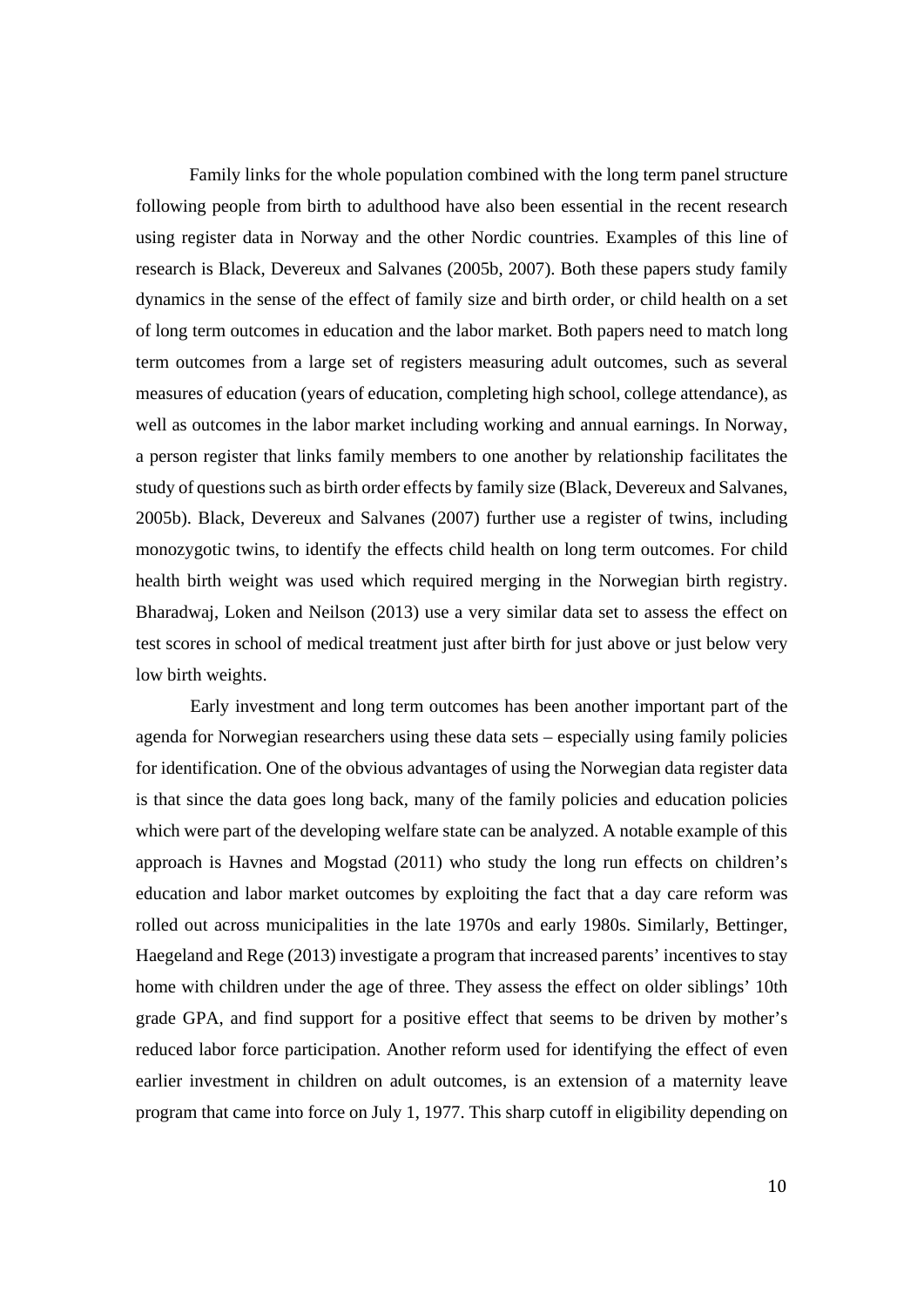the exact date of birth is well-suited for a regression discontinuity design approach (Carneiro, Loken and Salvanes, 2015), and here especially the value of large populationlevel data is on display, as one requires very large data sets in order to execute very data intensive non-parametric approaches. Interestingly, fairly strong effects on children's medium and long term outcomes were found for staying longer home after birth with the mother. On the other hand, analyzing extensions of the maternity leave reform of up to one year fully covered leave, and using the same estimating strategy does not seem to give a positive effect on children's outcomes (Dahl et al., 2015). There clearly seem to be decreasing returns also to this input in the production function of children.

 Several other strategies have been exploited to assess the effect of early investment, especially related to the effect of parental income, on in-school education outcomes, and a variety of long-run outcomes. Rege, Telle and Votruba (2011) evaluate the effect on children's test score in middle school using job loss from mass lay-offs for identification. They find an asymmetry in the effect of father's and mother's job loss – a negative effect on grade point average in 9<sup>th</sup> grade for father's job loss and a positive effect of mothers. The authors interpret their results as not an effect of income but of distress form job loss which is strongly negative for men. Black et al. (2013) analyze the effect of child care subsidies on children's long term education using a sharp discontinuity in the price of childcare in Norway. They find significant positive effect of the subsidies on children's middle school performance. This suggest a positive shock of disposable income on children's school performance. Carneiro et al. (2014) use very similar data to assess the effect of timing and possible dynamic complementarities of parents income on children's short term and long term outcomes both in completed years of education and performance in the labor market. The rich data provides an opportunity to use non-parametric methods, and supports findings that not only the discounted life time income but also timing matter, which supports the dynamic complementarities hypothesis.

Since the early 2000s grades in high school and middle school have been available as well as national tests for some years in primary school. The register of school grades combined with school resources and information on teachers have been exploited to answer a more traditional questions in the literature on the economics of education. Leuven and Roenning (2015) use grades in middle school to study the effect of class size on students'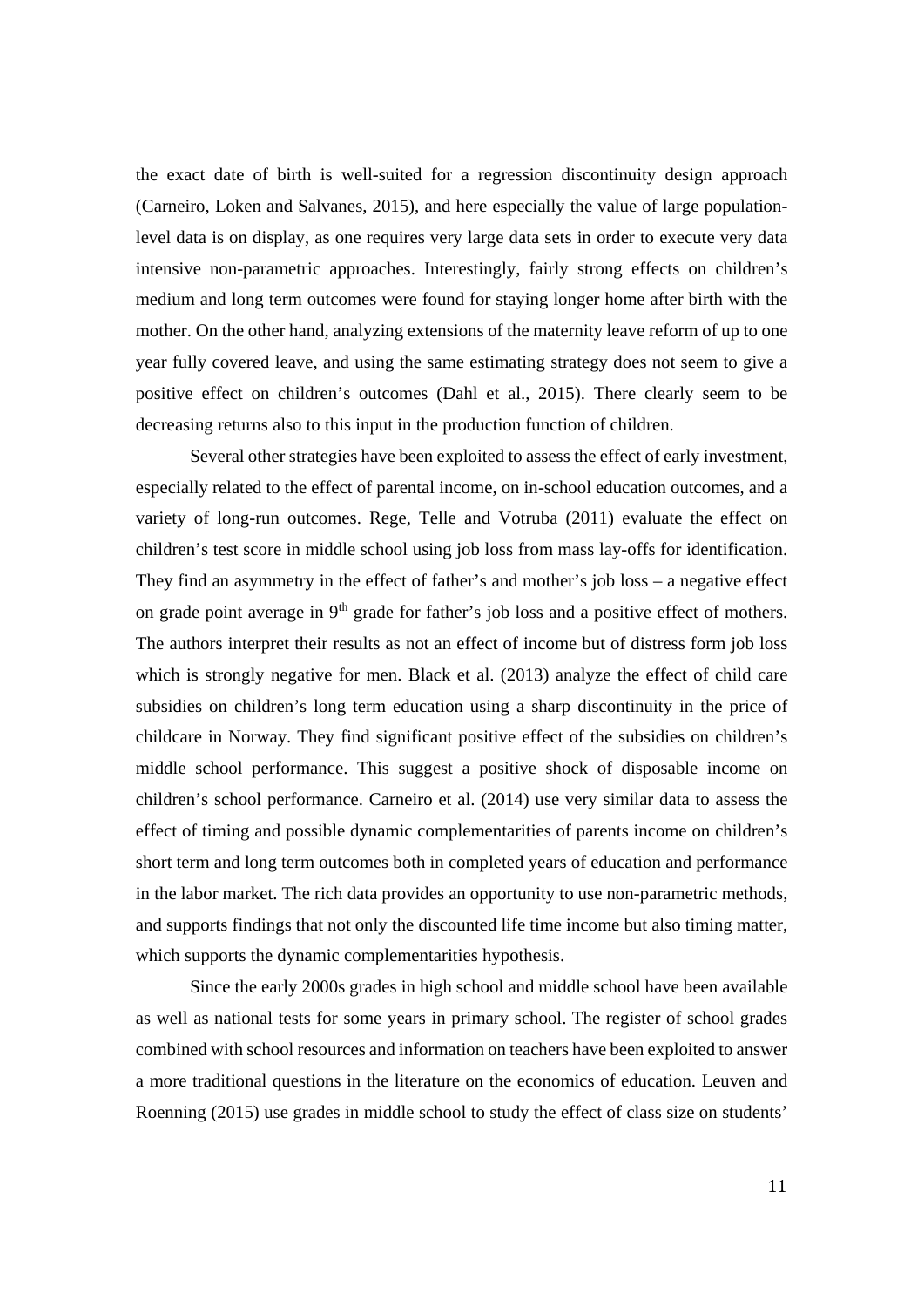achievement exploiting a version of the Maimonides rule, while Haegeland, Raaum and Salvanes (2012) use the same pupil performance register, but a wider school resource measure and different identification strategy – a local hydro power plant tax. Both find small effects of resource use on children's school performance. Thanks to the populationwide register data comprising all pupils at a grade level, peer effects may be identified. Leuven and Roenning (2015) use the same performance register but add in detailed information on school grade mixing. They find positive effects on pupils mixed with older peers. Black, Devereux and Salvanes (2011) exploit this and assess the effect of the quality of peers using within school changes across years in the composition of pupils. Using data going longer back in time, they are able to assess the long term peer effects. In another paper, Black, Devereux and Salvanes (2013) analyze the role of school starting age on cognitive outcomes such as IQ tests for boys at age 18, and for longer-run outcomes such as educational attainment, teenage pregnancy, and earnings. The important issue in this literature is to separate school starting age from test age. Exploiting variation in the mapping between year and month of birth and the year the military test is taken, allowed the analysis to distinguish the effects of school starting age from pure age effects. Findings provide evidence for a very small positive effect of starting school younger on IQ scores measured at age 18. In contrast, they find evidence of much larger positive effects of age at test, and these results are very robust.

Another well-studied area in the economics of education where long panels of register data may be helpful in making progress is in answering the seemingly simple question of what are the returns to education? Exploiting Norwegian population panel data with nearly career long earnings histories, a detailed picture of the causal relationship between schooling and earnings over the life cycle can be analyzed (Bhuller, Mogstad, and Salvanes, 2015). These authors estimate internal rates of returns over life-time earnings from age 17 to the mid-60s for many cohorts, and make use of a direct measure of life-time earnings instead of approximating earnings using one year or an age groups, and thus, avoiding the problems of Mincer life-cycle bias. When doing so, they find evidence that the estimated returns to schooling are biased downward.

Administrative data have already been in use, in particular in the Scandinavian countries, for some years, and the enhanced knowledge from these studies have already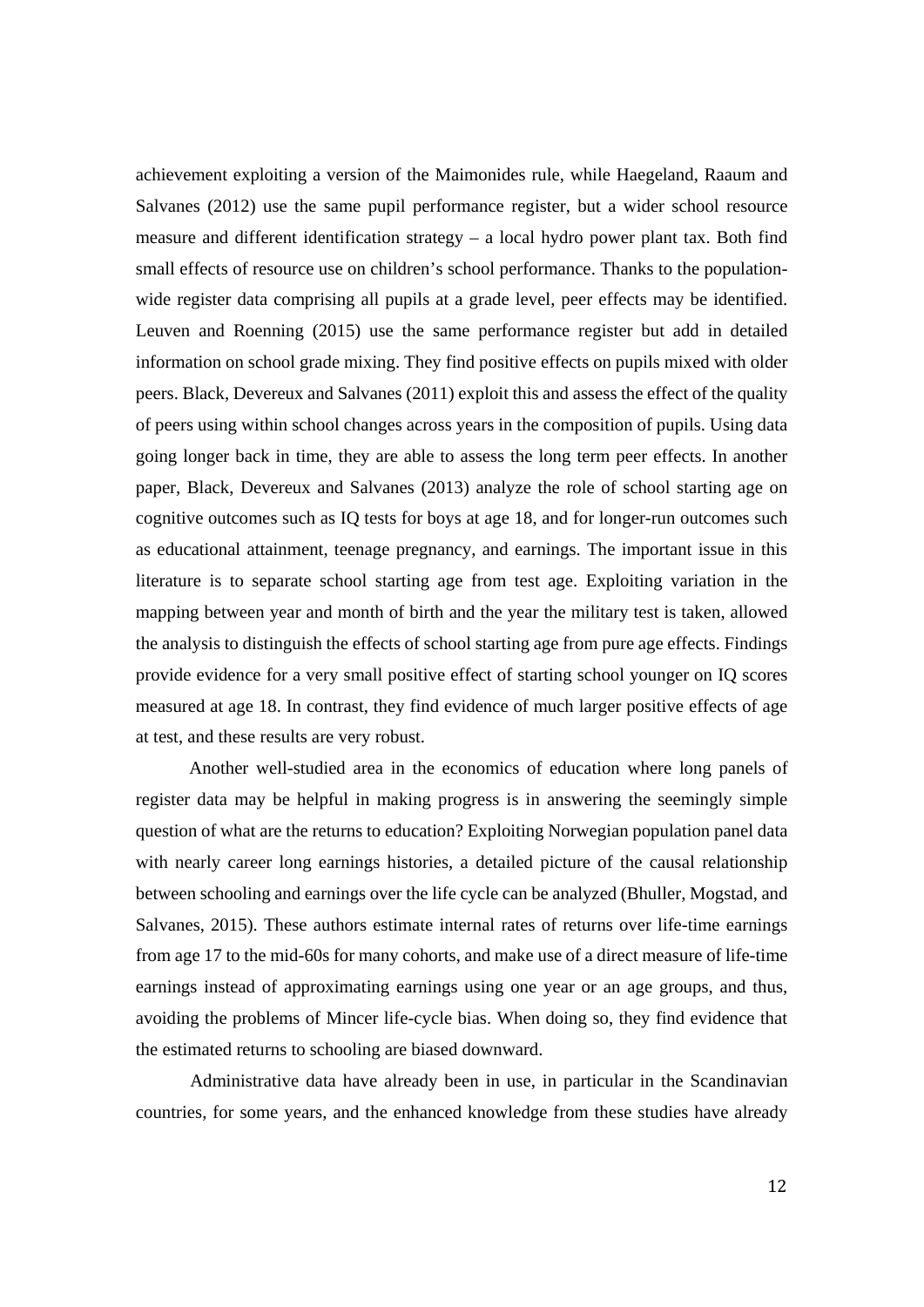informed policies and we are starting to see the fruits of these new insights in active policies. In Norway, the most striking example is a strong focus that politicians have recently put on pre-school or early investment in children. As a part of a surge in the interest in early investment in children and children outcomes, the focus among researchers in Norway has been to exploit the possibility for assessing long-term outcomes in education and the labor market. Both the effect of maternity leave, a daycare roll out for preschool children as well as other programs increasing for instance parents time use in preschool children, have painted quite a consistent picture of the importance of early investment for medium and long term cognitive outcomes. These findings – together with the international evidence – have informed the public debate and later led to policy proving stronger incentives for more resource use in for instance preschools in Norway. Different from the system in the United States, in the Scandinavian countries the way that this type of research may penetrate the public debate and also inform the ministries and politicians, is mainly through forming groups of academic "experts" in a particular area. The "experts" document the new insights from research in the area, and write a report to the Government. In this case a group of experts, including economists who do research on early investment using administrative data, drafted a review of the findings and also came up with concrete suggestions for how to improve both the coverage and quality of preschools in Norway (NOU 2010:8). Based on reports like this a white paper will be written to the Parliament with suggestion of a law change or suggestion for reallocation of money to preschools. There are also several other examples for Norway of how new research based on administrative data informs politicians and leads to law changes outside the area of education, for instance from newly gained information on how the labor market functions.

### *B. Sweden*

The Swedish data infrastructure is constructed in a very similar way to Norwegian data described in the section above. The data comes from local and national registers and is maintained by municipalities and Statistics Sweden. Each Swedish resident is assigned a unique and permanent identification number at the time of their birth and each immigrant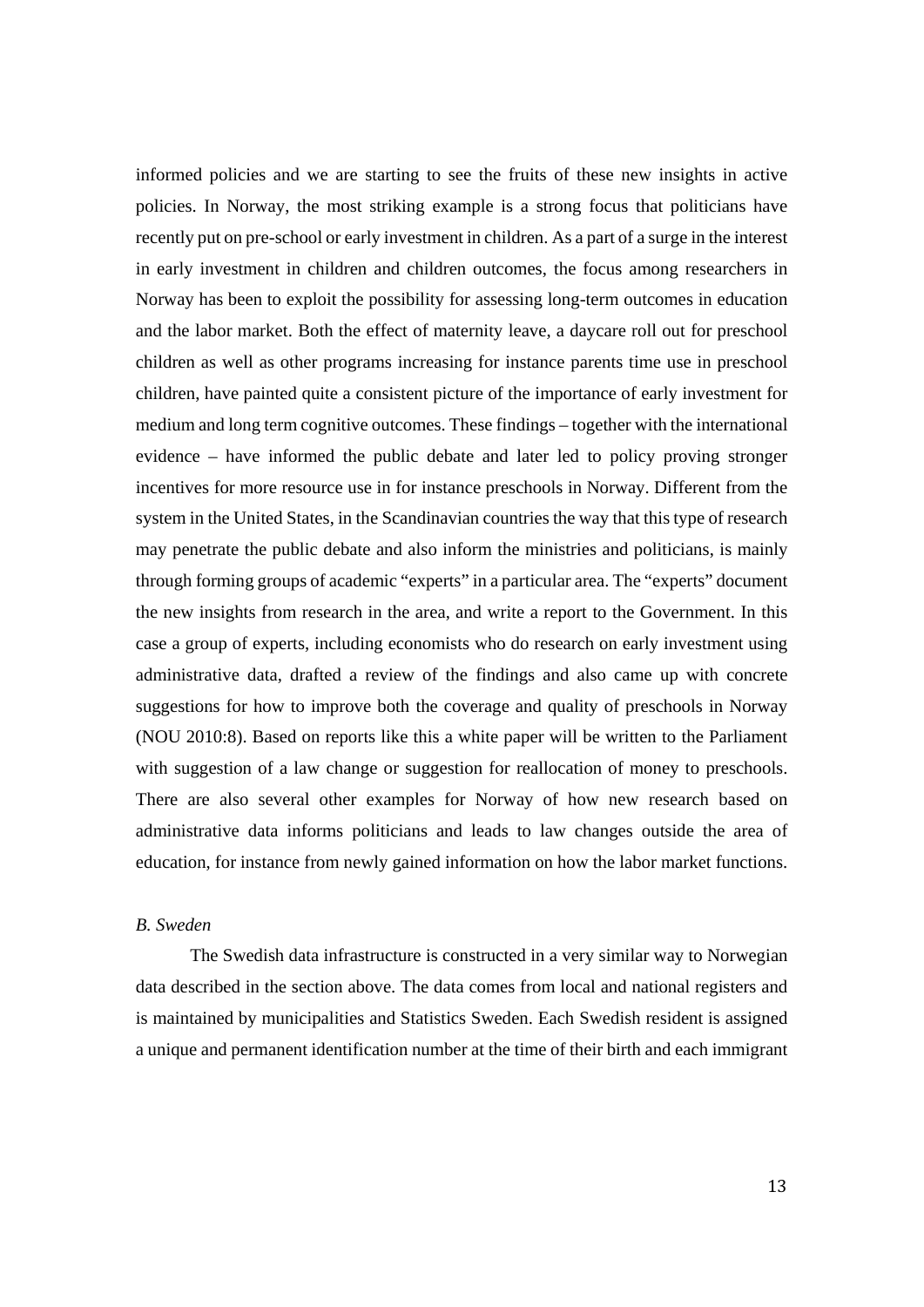is assigned a similar number if they immigrate to Sweden for more than 6 months.<sup>3</sup> These unique numbers are recorded in every administrative database, be it local or national, and allow merging different registers together. They are also used in surveys and experimental studies (Meghir and Palme, 2005; Hinnerich, Hoglin and Johannesson, 2011; Fredriksson, Ockert and Oosterbeek, 2013; Golsteyn, Gronqvist and Lindahl, 2014; Jalava, Joensen and Pellas,  $2015$ <sup>4</sup>.

Historically Sweden conducted only population censuses at national level and maintained birth and death records at parish level. Similar to Norway, this changed in the 1960s when Statistics Sweden (SCB) started building their registry data. Today SCB maintains four core registers that together contain more than 50 different thematically focused sub-registers. These four core data sets cover population (e.g. employment or education registers), activity (e.g. earnings or pupils registers), real estate (e.g. prices or GIS registers) and business (e.g. patent or schools registers). In addition to these SCB registers, the National Board of Health and Welfare maintains more than 70 registers with individual level medical diagnoses<sup>5</sup>. The registers are accessible to research community through Statistics Sweden, various research institutes (e.g., the Research Institute in Industrial Economics, or IFN) or governmental agencies (e.g., the Institute for Evaluation of Labour Market in Education Policy, or IFAU). Access is granted on project-by-project basis and each application undergoes detailed investigation. Different registers are merged by SCB and researchers obtain data sets with a new unique, but randomly generated, individual identifiers.

Due to security and data management reasons SCB maintains different educational databases under different "big registers", and hence for a given project these need to be merged with one another. For instance, Fredriksson, Ockert and Oosterbeek (2013) investigate the long-run effects of class size, and their baseline data set is actually a purpose-built longitudinal survey run by the Department of Education at Gothenburg University. However, since the subjects in this survey all have unique identification

<sup>&</sup>lt;sup>3</sup> When the system was created in the 1960s all the living Swedes were also assigned unique identifiers retrospectively.

<sup>4</sup> Jalava, Joensen and Pellas (2015) evaluate short term effects of experimental intervention in Stockholm schools, and their subsequent research will merge in registry data to study longer-run outcomes.

<sup>&</sup>lt;sup>5</sup> Similar data exist in a number of locations including Manitoba (Currie et al., 2010) and Denmark (Dalsgaard, Nielsen and Simonsen, 2014).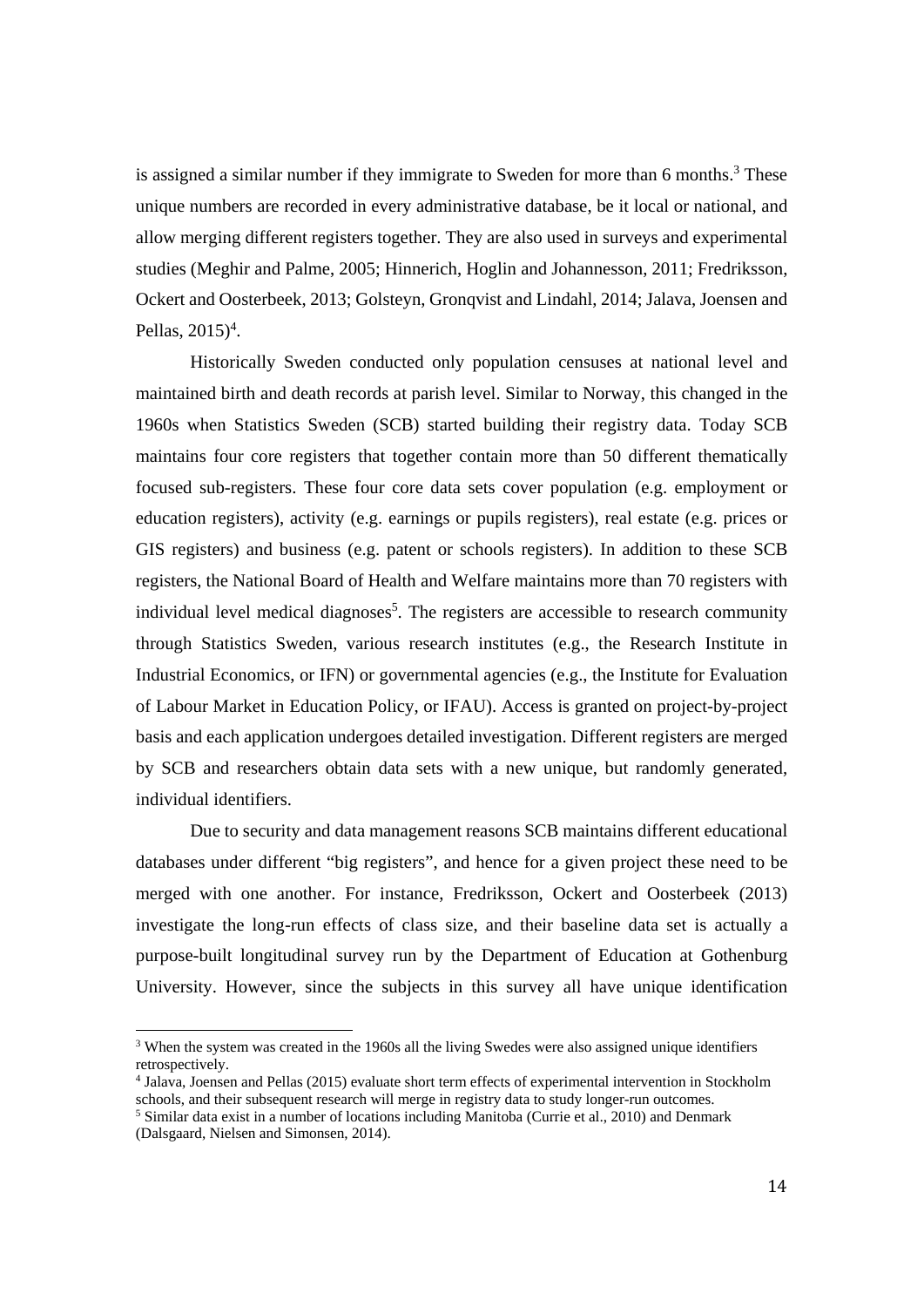numbers it is possible to link them back to other administrative data sources. In particular, the authors add data on class size from class registers, parental information from multigenerational registers, medium-term achievement from compulsory school pupil registers and military draft registers, completed education from education registers, earnings from statement of earnings registers and wages from wages and staff for public and private sector registers. On the one hand, this decomposition illustrates the complexity of the data structure and emphasizes the crucial role of unique personal identifier. On the other hand, such a complex structure enhances the security of the very sensitive personal information and improves the management of the data.

The long panels and retrospective assignment of unique individual identifiers allow studying lifecycle and multigenerational effects also in the case of Sweden. Meghir and Palme (2005) study the effects of comprehensive schooling reform that among other elements increased the length of compulsory schooling, and was introduced in the late 1940s. They utilize survey data on two cohorts that are then linked to registry data which provide individual educational attainment and earnings. Meghir, Palme and Schnabel (2012) utilize the same reform, richer data set and show that it not only reduces the criminal activity of the treated generation but also of their children. Even more data demanding endeavor is undertaken by Palme et al. (2015) where they combine Swedish registers and historical survey records to estimate the intergenerational persistence of human capital, measured by educational attainment, across four generations.

Both Norway and Sweden share two very unique and purpose built data sets: military assessment and adoptions. The former one provides physical, cognitive and noncognitive assessment of all males at the age of 18-19 (Lundborg, Nilsson and Rooth, 2014)<sup>6</sup>. The latter one contains all persons who were born in Sweden between 1962 and 1996 and adopted by both parents (Bjorklund, Lindahl and Plug, 2006; Holmlund, Lindahl and Plug,  $2011$ <sup>7</sup>. Together with the ability to link these data to population registers they provide social scientists with extremely powerful analytical tool. There are also several other purpose built survey data sets in Sweden. Fredriksson, Ockert and Oosterbeek (2013)

<sup>&</sup>lt;sup>6</sup> Since the mid 2000s the draft is no longer mandatory in Sweden so the data does not provide information on the whole population. The draft continues to be mandatory in Norway. Finland has also mandatory military draft (Kerr, Pekkarinen and Uusitalo, 2013).

<sup>&</sup>lt;sup>7</sup> The register is now expanded to cover more recent birth cohorts.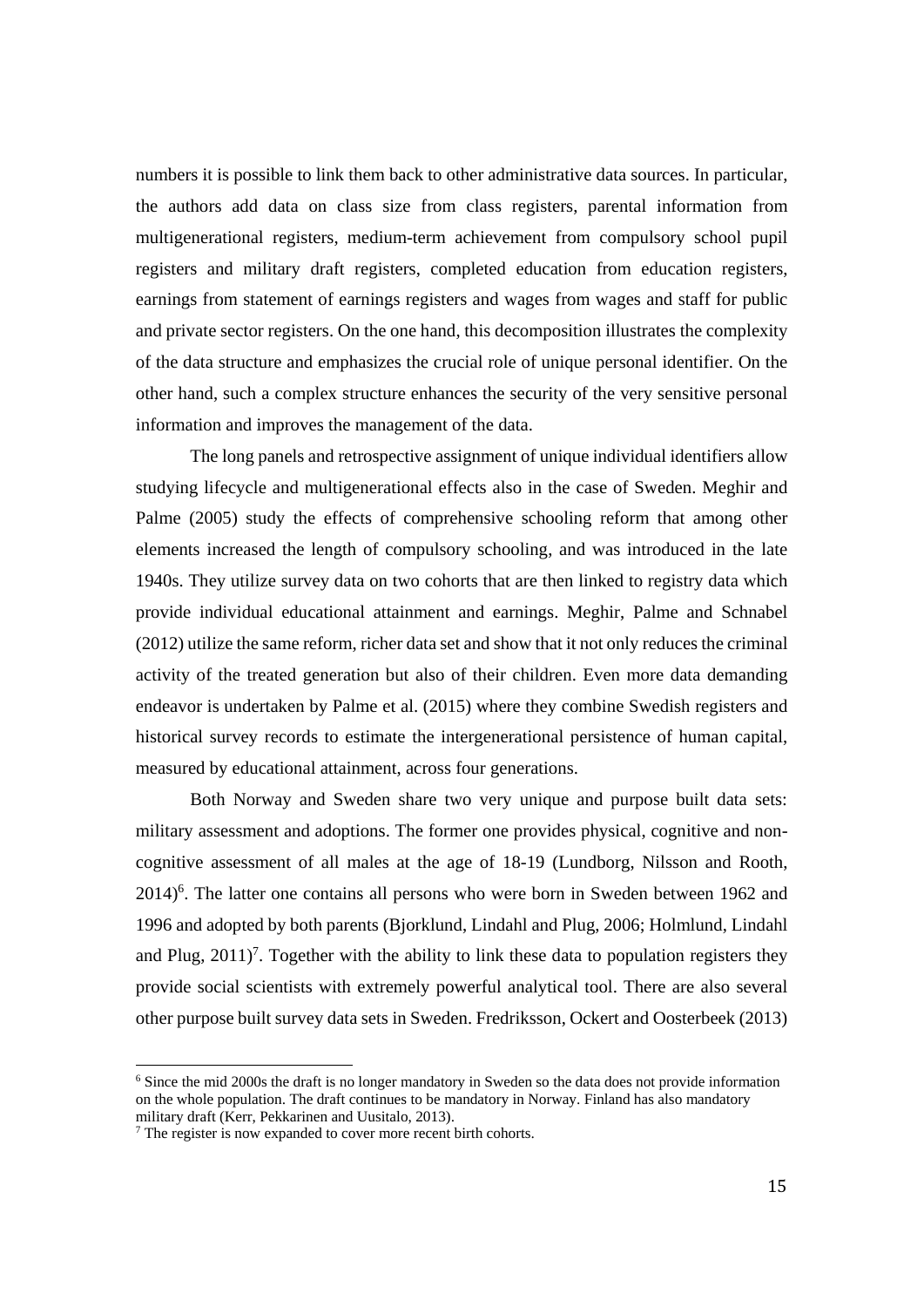use the Gothenburg University panel mentioned above containing cognitive test scores for 13 year olds. Golsteyn, Gronqvist and Lindahl (2014) use the Stockholm Birth Cohort Study, which contains information on children's time preferences at age 13. In the paper the authors link this survey to administrative data and conclude that adolescent time preferences predict outcomes up to five decades later in life.

Although Sweden, and likewise Norway and Denmark, seem like ideal places for empirical studies on the intersection of family, health, education and labor markets, there are still many challenges in carrying out this research in reality. The two main obstacles in educational research are that authorities tend to be reluctant to allow the conduct of field experiments, as well as the lack of longitudinal assessment data. Scandinavia, including Sweden, lags far behind the United States in the implementation of the field experiments related to student incentives (Fryer, 2014), student support (Cook et al., 2014), teacher incentives (Imberman and Lovenheim, 2015), school choice (Deming et al., 2014) or school management (Fryer, 2014). Given the problems with tracking students over time in the United States, the Scandinavian administrative data infrastructure is ideal to study longrun consequences and potential positive and negative spillovers of policy interventions, and field experiments are current gold standard in policy evaluation.

That said, the Scandinavian countries do have a fair degree of assessment data of late. Sweden, similar to Denmark and Norway, introduced in recent years some form of longitudinal assessments in their compulsory schools. The longitudinal assessment data in Sweden began in 2009 and comprise of tests given in grades three, six and nine. The assessment data in grades 3 and 6 have not been widely used in research thus far<sup>8</sup>. Before this reform Swedish students were only assessed at the age 16. These data on compulsory school exit exams are available since 1988, and have been often used, for example by Almond, Edlund and Palme (2009) who study the effects of prenatal exposure to radioactive fallout on school outcomes. It is worth noting that unlike in the United States all tests in Scandinavian countries are low stakes and the Swedish Education Agency explicitly states that they "… are not examination, but should be part of the teacher

<sup>&</sup>lt;sup>8</sup> Raw scores are not kept by the authorities and for the early schooling test it is only the pass/fail indicator that is recorded in the registers. Although, from research perspective the more continuous score measure is very valuable this is a clear example where the research needs do not cross with the administrative needs, and indeed this data serves primarily administrative purposes for which a binary coding is sufficient.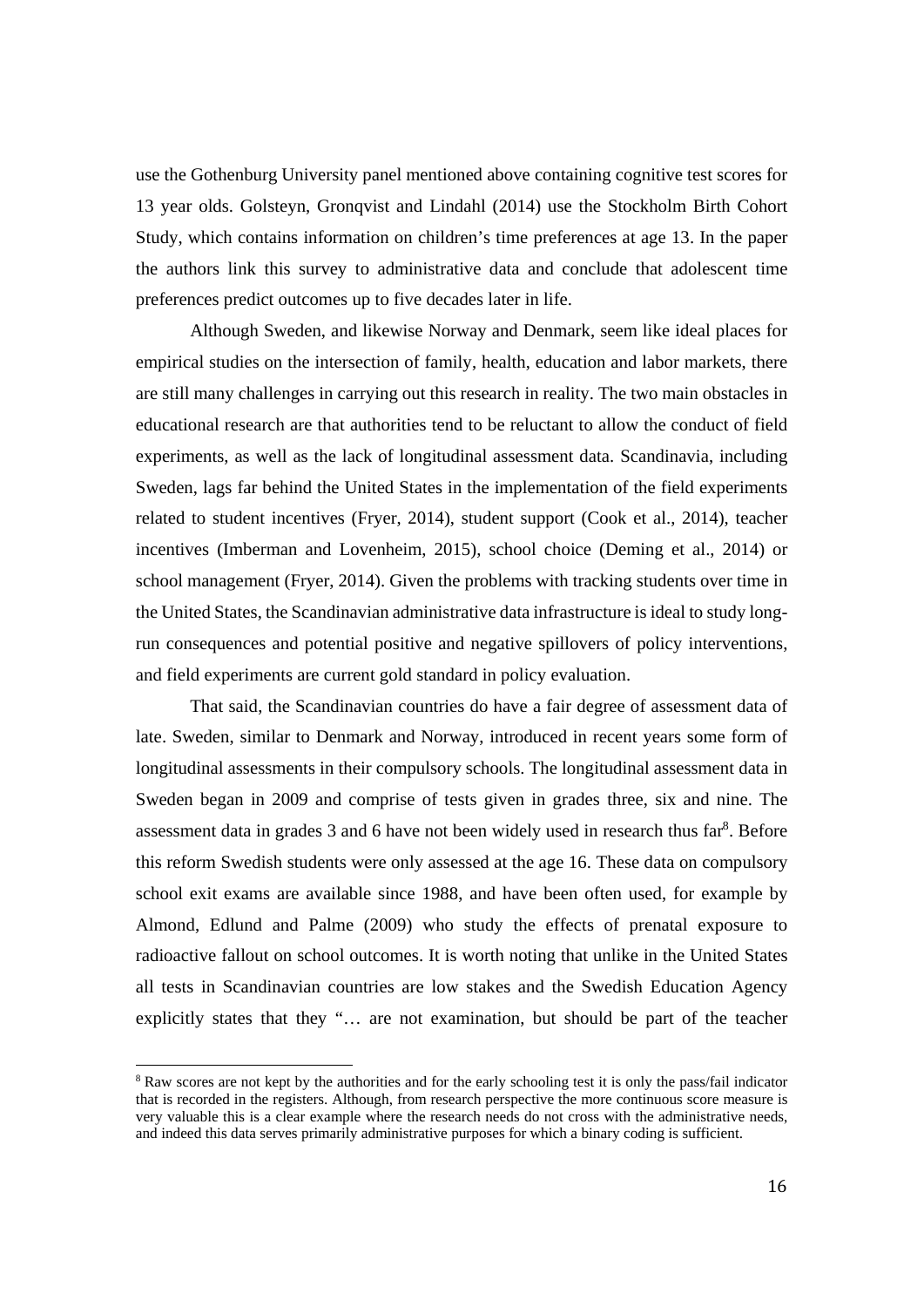information about student's knowledge…" In fact, except for Stockholm and Malmo, these virtually do not matter for high school admissions as children are guaranteed a place in their closest high school (Karbownik, 2014).

Sweden and Denmark, unlike Norway, have also implemented a large-scale refugee placement policy in a nearly random way. The placement assignment could be seen as random conditional on observables because the individual could not choose their first place of residence and there was no direct interaction between a refugee and placement officers. This does not guarantee that immigrants were randomly assigned to neighborhoods, in fact they were not, but the placement selection was based on observable attributes of immigrants and these are all available in administrative data. This policy has been extensively studied not only for its labor market consequences for immigrants themselves (Edin, Fredriksson and Aslund, 2003) but also for the educational consequences of their children (Aslund et al.,  $2011$ <sup>9</sup>.

Sweden is also the only one of the Scandinavian countries that introduced some form of charter schools. Unlike in the US these have not been introduced with a random component and allow only for differences-in-differences type of identification. Sandstrom and Bergsrton (2005) study the effects of the reform, and the competition it induces, on quality of public schools. Bohlmark and Lindahl (2015) study its long-run consequences. Hensvik (2012) utilized the same reform to understand how competition affects teacher mobility and wages. Wikstrom and Wikstrom (2005) document that school competition leads to grade inflation, and that voucher schools inflate their students' grades more heavily. Sweden has also introduced two other market oriented educational reforms that have been evaluated by researchers. The first transferred the funding responsibilities from central government to local municipalities (Fredriksson and Ockert, 2008). The second allowed individual level wage bargaining between teachers and principals (Bohlmark, Gronqvist and Vlachos, 2012). Yet another school choice reform was introduced in Stockholm in 2000, and changed the high school admission system from one largely based

<sup>&</sup>lt;sup>9</sup> The Danish study uses the placement policy to study the effects of early exposure to neighborhood crime on subsequent criminal behavior of the youth (Damm and Dustmann, 2014). Nekby and Pettersson-Lidbom (2015) provide an in-depth discussion about the validity of the empirical strategy utilized in the Swedish context, and their results contradict findings in, for example, Dahlberg, Edmark and Lundqvist (2012). The comparison of these studies highlights the need for broad access to registry data by the research community so that empirical findings could be replicated and reassessed by independent research teams.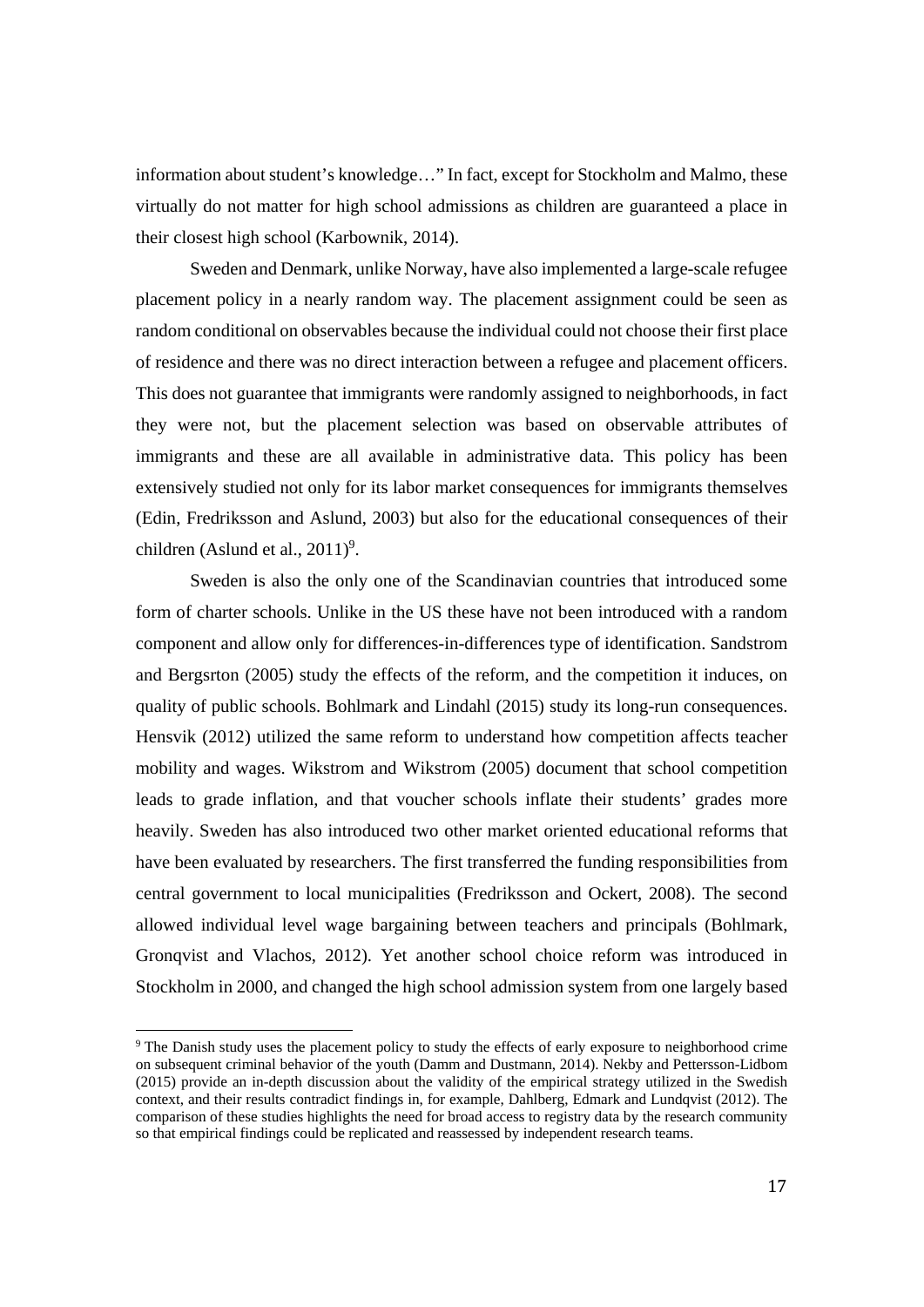on place of residence to another entirely based on compulsory school performance i.e. change from zoning to open enrollment. Soderstrom and Uusitalo (2010) document that the reform lead to sharp changes in student composition in Stockholm schools, while Karbownik (2014) shows that these changes in student quality lead to changes in teacher labor supply.

### *C. Florida*

Due to the decentralized nature of education in the United States, there exists no prospect of national educational data records, at least in the foreseeable future. However, a number of states and school districts have established systems in which students can be followed longitudinally and matched to schools and, in some cases, their teachers over time. The three states with the longest-standing state level student longitudinal data systems that have been widely available for researchers are Florida, North Carolina and Texas.

 Florida has maintained statewide records of student test scores that are longitudinally comparable (initially in grades 4, 5, 8, and 10, and soon thereafter expanded to grades 3 through 10) since the 1997-98 school year within its Education Data Warehouse (EDW). The EDW also includes information on high school graduation, grade retention, student attendance, disciplinary infractions, school assignments, home language, immigrant status, disability, race/ethnicity, gender, school transcripts, and a measure of student poverty, along with other measures. Florida assigns a unique identification number that remains with the student no matter which school district he or she attends within the state. Since 2001-02, Florida has linked students with their teachers in each class – permitting the matching of staff databases that include teacher credentials to their students.

 A large number of papers have made use of these student-level longitudinal data to study a wide range of research questions. For example, Chiang (2009), Figlio and Rouse (2006), Rouse et al. (2013), and West and Peterson (2006) identify the effects of changing school-level accountability pressure on student test performance in public schools, and Figlio and Lucas (2004) investigate the degree to which school accountability policies affect student sorting across schools. Sass (2006) and Booker et al. (2011) study the effects of charter schools on test scores and later outcomes. Figlio and Hart (2014) measure the degree to which public schools respond to the competitive pressure associated with school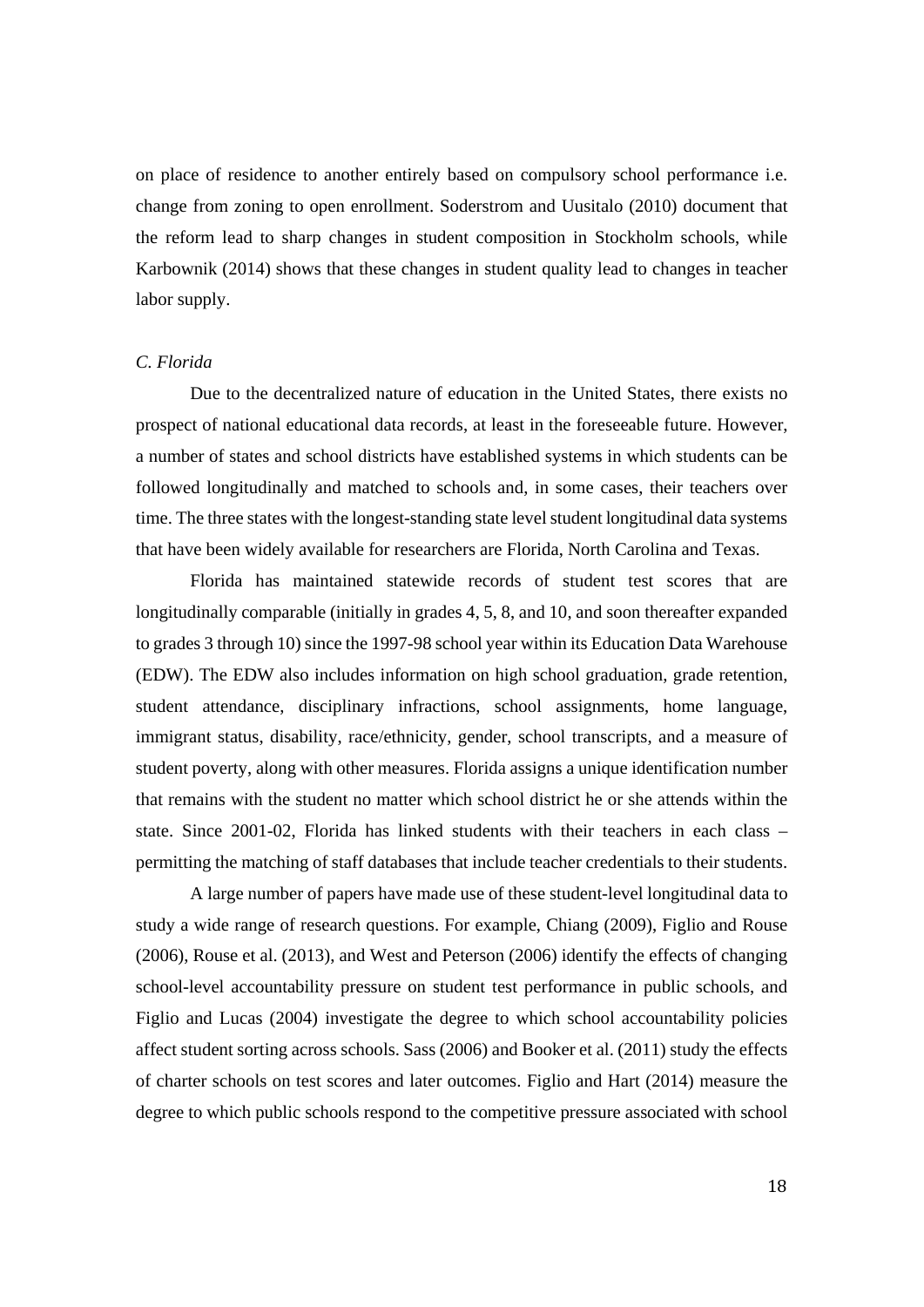voucher systems. Harris and Sass (2011) study the effects of a variety of teacher qualifications and in-service training on teachers' contributions to student achievement, while Chingos and West (2012) investigate the relationship between measured teacher value added and labor market returns when those teachers leave teaching. Winters and Greene (2012) study the effects of a test-based promotion policy. Schwerdt and West (2013) evaluate the role of grade configuration on student outcomes. Burke and Sass (2013) identify classroom peer effect relationships.

 The Florida Department of Education, in conjunction with other state of Florida agencies, has successfully linked K-12 data with a variety of post-secondary data sources, including information on post-secondary education and training, employment and earnings records, military service and criminal justice records. These matched data sets, known as the Florida Education and Training Placement Information Program (FETPIP), have followed students in Florida beginning with the 1996-97 high school graduation cohort, so earnings data are now available for individuals as late as their early mid-careers. A number of important papers have been written that have linked FETPIP data to K-12 education records. For instance, Clark and Martorell (2014) compare labor market outcomes of students who barely passed high school graduation examinations to those who barely failed these examinations to identify the degree to which a high school diploma has signaling value in the labor market.<sup>10</sup> Other papers follow people from the education data sets into the labor market. In a particularly inventive use of these data, Chingos and West (2012) relate teachers to students' test scores to obtain measures of teacher "value added", and then observe whether teachers with higher measured value added command higher labor market earnings in the event in which they leave public school teaching. Both of these papers offer glimpses into the types of analyses that are possible when it is feasible to link education records – both those of students and those of teachers – to labor market records.

 In recent years, it has become possible to track Florida students not just forward into the labor market but also backward to early childhood program participation and birth records. For a series of projects by Figlio, Roth and co-authors, the Florida Departments of Education and Health have matched the birth records of all children born in Florida between 1992 and 2002 to the school records observed by the Department of Education.

<sup>&</sup>lt;sup>10</sup> Clark and Martorell (2014) also make use of data from Texas to perform a parallel exercise in that state.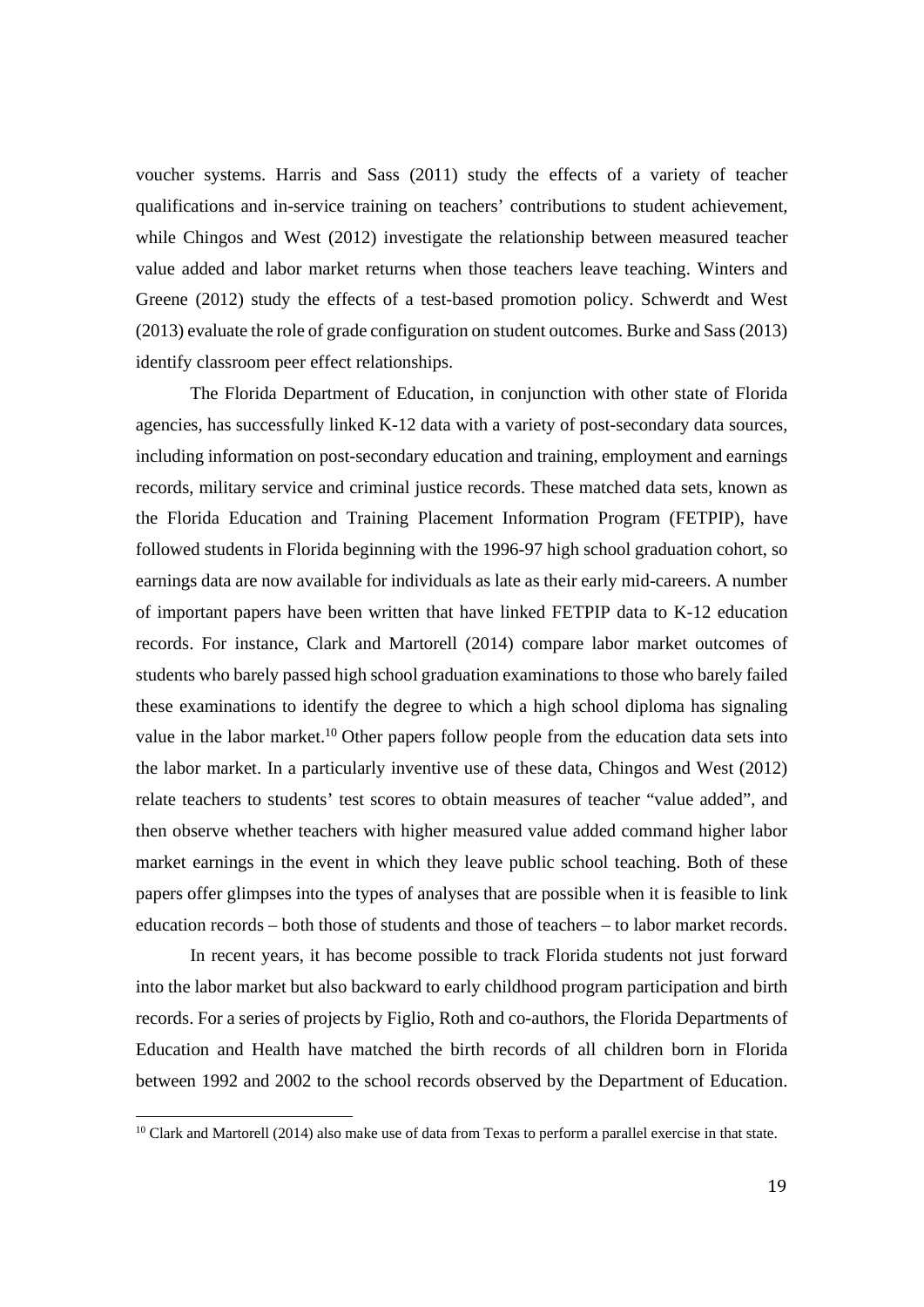To date, over 1.6 million children's administrative records have been matched between agencies for these research purposes.<sup>11</sup> These matched data have made it possible to study questions ranging from the educational consequences of poor neonatal health (Figlio et al., 2014) through the effects of early interventions for autism spectrum disorders on children's educational outcomes (Currie et al., 2014) to the spillover effects of having disabled siblings on children's cognitive development (Black et al., 2014). The earliest of these birth cohorts are, at the time of writing, old enough to have graduated from high school, so soon it will be possible to follow children born in Florida through their K-12 schooling career and, thanks to the FETPIP data, into post-secondary education, the labor market, the military, and the criminal justice system.

 These matched administrative data from Florida highlight some major benefits possible by virtue of the fact that they are drawn from population-level data. Consider, for instance, the three papers described in the preceding paragraph: None of these research projects could have been carried out without the benefit of population-level data because they each require large-scale data to study relatively rare events. Figlio et al. (2014) compare twin pairs with discordant birth weights; Currie et al. (2014) study children with autism spectrum disorders, accounting for fewer than one percent of the population; and Black et al. (2014) identify the effects of disabled siblings by comparing the outcomes of first and second-born children in three-plus-sibling families. Traditional surveys that follow children and families longitudinally are not equipped to study rare occurrences such as these. With population-level data, many new research programs can be launched at a fraction of the cost of purpose-built survey-based databases, and still more research programs that were previously infeasible or impossible to undertake are now possible to carry out.

 These Florida data provide some distinct advantages over data sets observed in other jurisdictions. The ability to follow students longitudinally, to observe frequent assessment data and other student outcomes, and to link students to teachers – attributes not found except for very recently in some European registry data – allows researchers to

 $11$  These data sets are linked by name, date of birth, and social security number (a national identification number). This three-factor linkage allows for much more accurate matching of data across administrative data domains than would have occurred with fewer linking factors (e.g., name and data of birth alone). See Figlio et al. (2014) for details.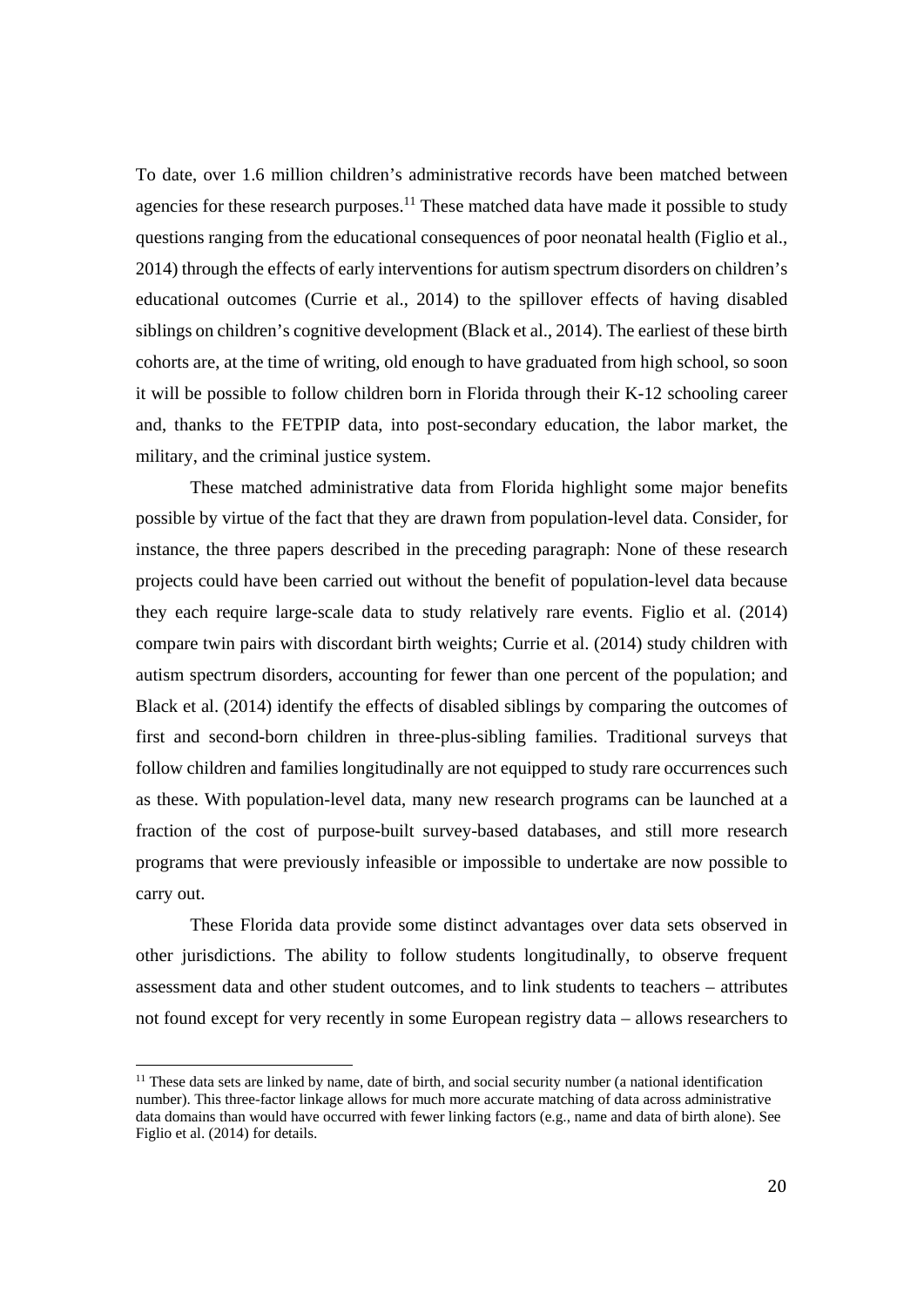study certain questions in the United States that are difficult to study in many other jurisdictions. Now that it is possible to link school records to later labor market data, and backward to birth and early childhood records, Florida is developing some attributes of the registries found in northern European countries. On the other hand, linked data for Florida children are only available for relatively recently-born children, and no information about parents, except that observed on a child's birth records, are currently linkable to children in Florida. In addition, given the fact that the United States is an open economy with high degrees of mobility across states, it is natural that there would be considerable attrition from even the most complete records. For instance, the birth records-school records linked data employed by Figlio et al. (2014) and others include only 81 percent of the children born in Florida between 1992 and 2002; the remaining children either left the state of Florida or enrolled in private schools and never were included in the public school records. While careful checks of other data sources make clear that virtually all of the children whom one would have expected to have been matched between these data sets were ultimately matched, this highlights the shortcomings of matched birth and school records in the United States context. Nonetheless, the data from Florida highlight some of the limitless possible population-level research programs that matched administrative data sets could facilitate in the United States and around the world.

 As in the Scandinavian context, research using administrative data from Florida has led to substantial policy changes. Noteworthy examples include how school voucher policy in Florida (and in several other states in the United States) has been influenced by research documenting the effects of school vouchers on selection, participation, and competition; and how the state changed its compensation policies regarding the accumulation of teacher credentials (in particular, National Board Certification) once research identified the degree to which the attainment of this credential influenced – or failed to influence – teacher performance in the classroom. These examples, coupled with other cases both in Florida as well as around the country, such as how North Carolina maintained an early childhood enrichment program when presented with research evidence documenting its efficacy, or how Washington changed its teacher retention policies after research showed the relatively limited relationship between teacher experience and value added in the classroom, demonstrate the ways in which administrative data in education have not only led to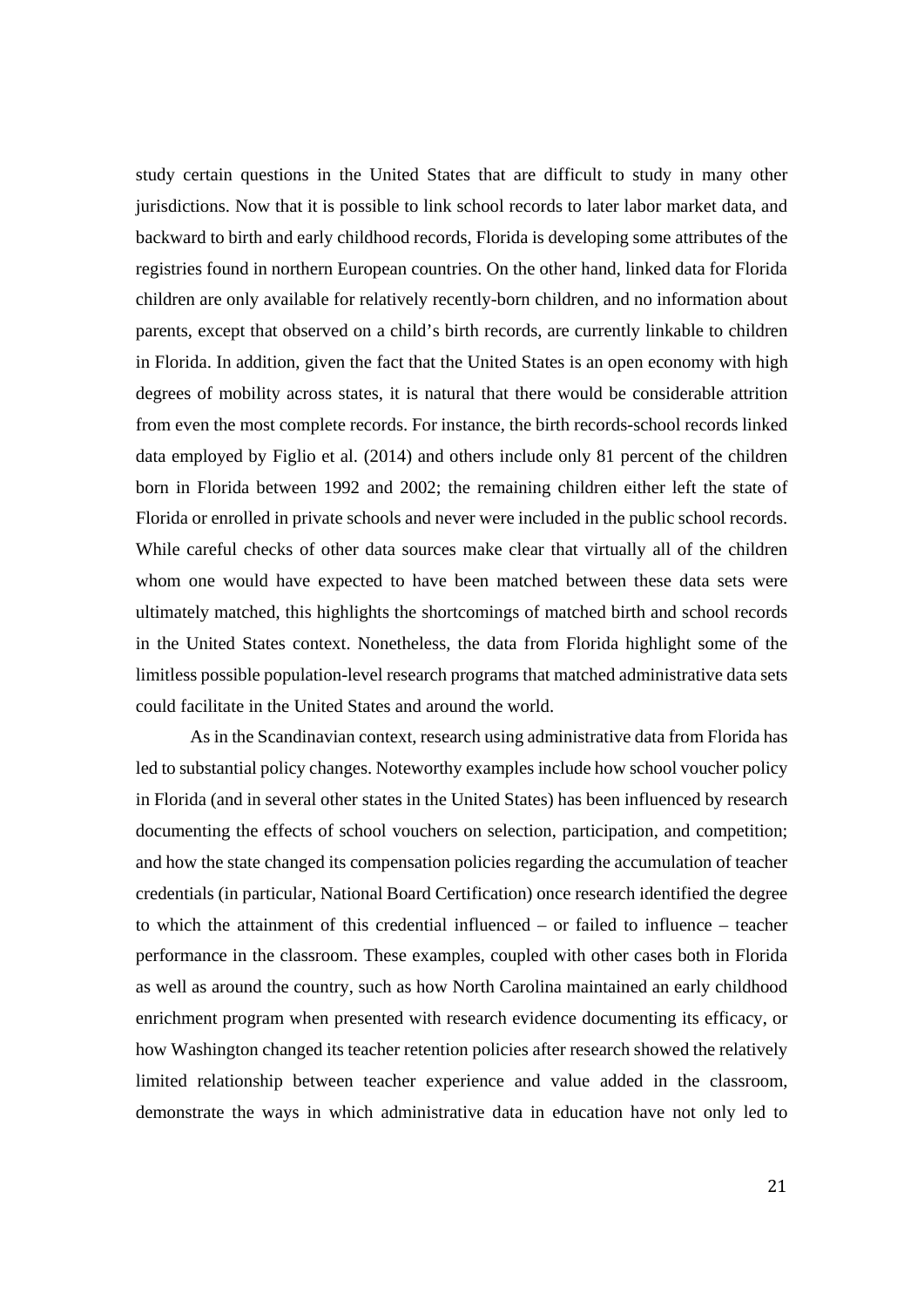scholarly advances but also are beginning to result in research-driven policy and practice changes.

#### **IV. Challenges associated with the use of administrative data**

We have so far stressed the important advantages of administrative registers as compared to survey data - fewer issues with recall and other measurement problems; since its population-wide the data set is representative; less problems with attrition compared to surveys that follow the sampled populations over time; less problems with non-response; and the ability to study heterogeneous effects and rare and infrequent events. Combined with data for public policies in the past, many credible policy evaluations such as education policies and family policies as described above can be analyzed. Complete family links makes it possible to exploit other "experiments" for identification such as comparing siblings and twins as well as the use of adoptees. The long panel structure of administrative registers makes it possible to assess the effects of policy programs both for short and long terms outcomes across a large number of outcomes and across many administrative unites.

However, there are certain limitations or restrictions related to the use of administrative register data, and we try to distinguish between three different aspects of restrictions as compared to surveys designed for particular research questions.

#### *A. Limited information/less flexibility than with purpose-built surveys*

Administrative registers are collected for different reasons than research, and in particular in one area they have limitations as compared to purpose-built surveys. Very little information on cognitive skills other than achievement and attainment or social and behavioral skills are available in most register data. Variables that potentially are very important in understanding for instance school choices such as motivation and attitudes and more general psychological traits for instance as measured by Big five components are not available. Some of these questions are available in some countries in military data for men, but usually only for a limited number of years.

This lack of important information on, for instance, reasons for education choices or effort is a challenge, but several new strategies are being used to mediate this limitation.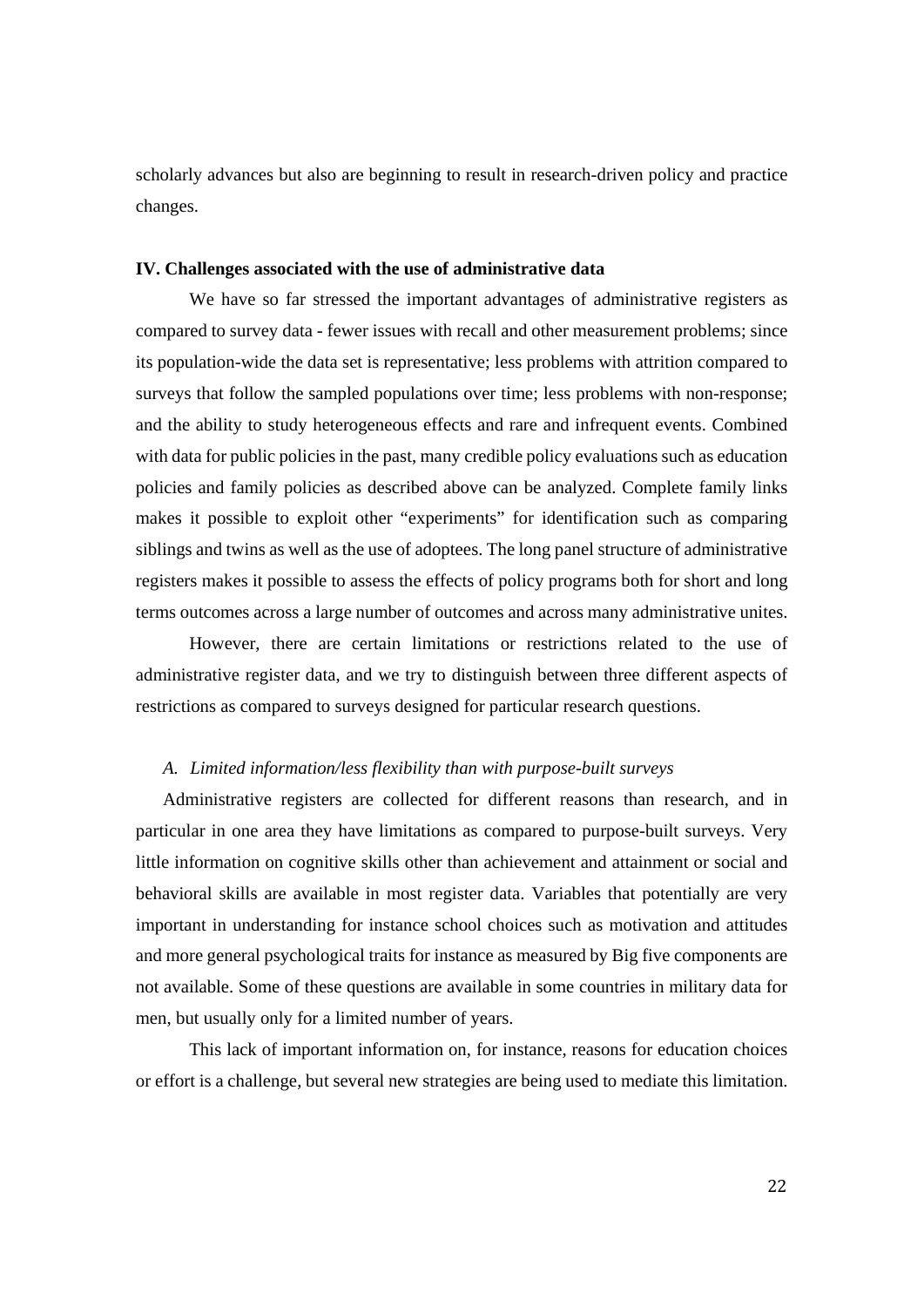Several research groups in the Nordic countries are now combining surveys with registers data, as well as lab experiments and randomized field experiments with register data.

One example connected to the economics of education undertaken is in Norway, where pupils just prior to the decision to attend high school, were surveyed on the "Big five" personality traits and on the information about the labor market (Almas et al., 2015). The idea in the project was to use incentivized lab experiments to tease out preferences for willingness to compete, risk taking, patience etc., together with an ability test, a survey regarding the "big five", time use on homework etc., and a quite intensive survey on the students' knowledge of the labor market and the returns to education. Parents and students provided consent to follow these students through the education system and into the labor market, and to match to parental background from register data. Many research questions may be analyzed using this resource, for instance to better understand high drop-out rates. These type of approach also facilitates field experiments in school, and then allows following pupils through the education system, into the labor market. Hence, the lack of information in the administrative data sets may be compensated in different ways.

### B. *Technical issues with the use of administrative registers*

Depending on the country, issues of a more technical nature might be an obstacle in the use of administrative registers. One such obstacle is the ability to match administrative registers across administrative units. For instance, important research topics can be analyzed by connecting school outcomes to long term outcomes such as income and completed education, or even outcomes such as fertility, crime, and marriage. In many countries, and notably the Nordic countries a common identification number is utilized across all administrative units and across all registers. Furthermore, even if the different administrative registers are collected and owned in principle by the different units, a law for statistical usage for research purposes enables researchers to use merged registers across administrative units. De-identified and merged data are made available through the national statistical offices. But in many countries a unique personal identification number either does not exist, or there are legal restrictions to merge across administrative units<sup>12</sup>.

<sup>&</sup>lt;sup>12</sup> Another legal restriction was in place, until recently, in Finland where the possibility of indirect identification of individuals in small groups prevented researchers from using registry data in full capacity.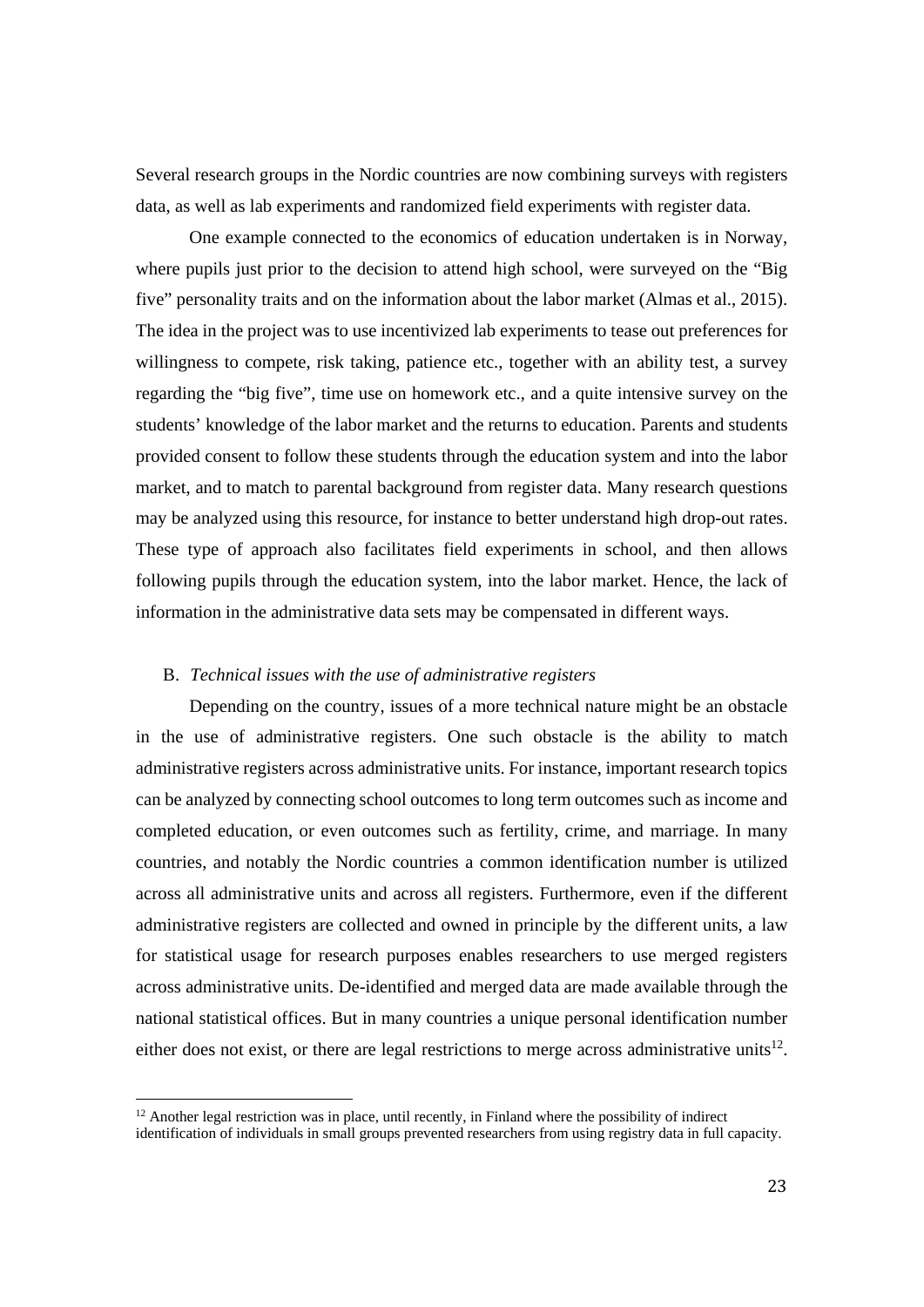For example, in the United States only a few states have linked children's social security numbers, which are used for all labor market and benefits data, to their birth records, and in many states it is actually illegal to link social security numbers to education records. In cases like these, it becomes extremely difficult to link data across administrative data domains. While many states in the United States are making strong progress in linking education and workforce data, thanks to the leadership of the Data Quality Campaign, a national organization dedicated to promoting the development, implementation, and use of high-quality administrative education data sets, and other allied groups, this is a difficult and slow-going process.

Another issue is, of course, that it is hard to follow people moving to other countries since they may change citizenship, or even if people are studying and working abroad it is hard to follow them in terms of income or graduation. Hence, attrition of samples might be an issue. One will be able to identify which country they move to and the reason for moving, but not outcomes. This is of course a limitation, but the same limitation is shared by standard surveys. This issue is certainly compounded in countries like the United States where people move freely and often between states but individual states maintain their own birth records, health records, education records, and workforce data. In recent years, it has become possible in rare circumstances to match school records to tax data from the Internal Revenue Service in order to follow children living in one state to adult outcomes in another state (see, e.g., Chetty et al., 2014), and we are hopeful that more cases like that will occur in the future.

Since the administrative data sets are not designed for research in the first place, they are not particularly well-documented (with some exceptions). This also means that there is a big investment aspect of using these data sets as compared to more standard surveys, for instance in the United States some of the surveys are publicly available and very well documented. The larger research groups in the Nordic countries using several matched registers have used the data sets over a long time and spent a considerable amount of resources in checking the data and understanding its structure, the content of the variables, and the changing definitions of these variables over time. Due to changes in tax laws for instance, also the definition of earnings provided in these data sets may change. These changes are not always easily available to outsiders of the administrative units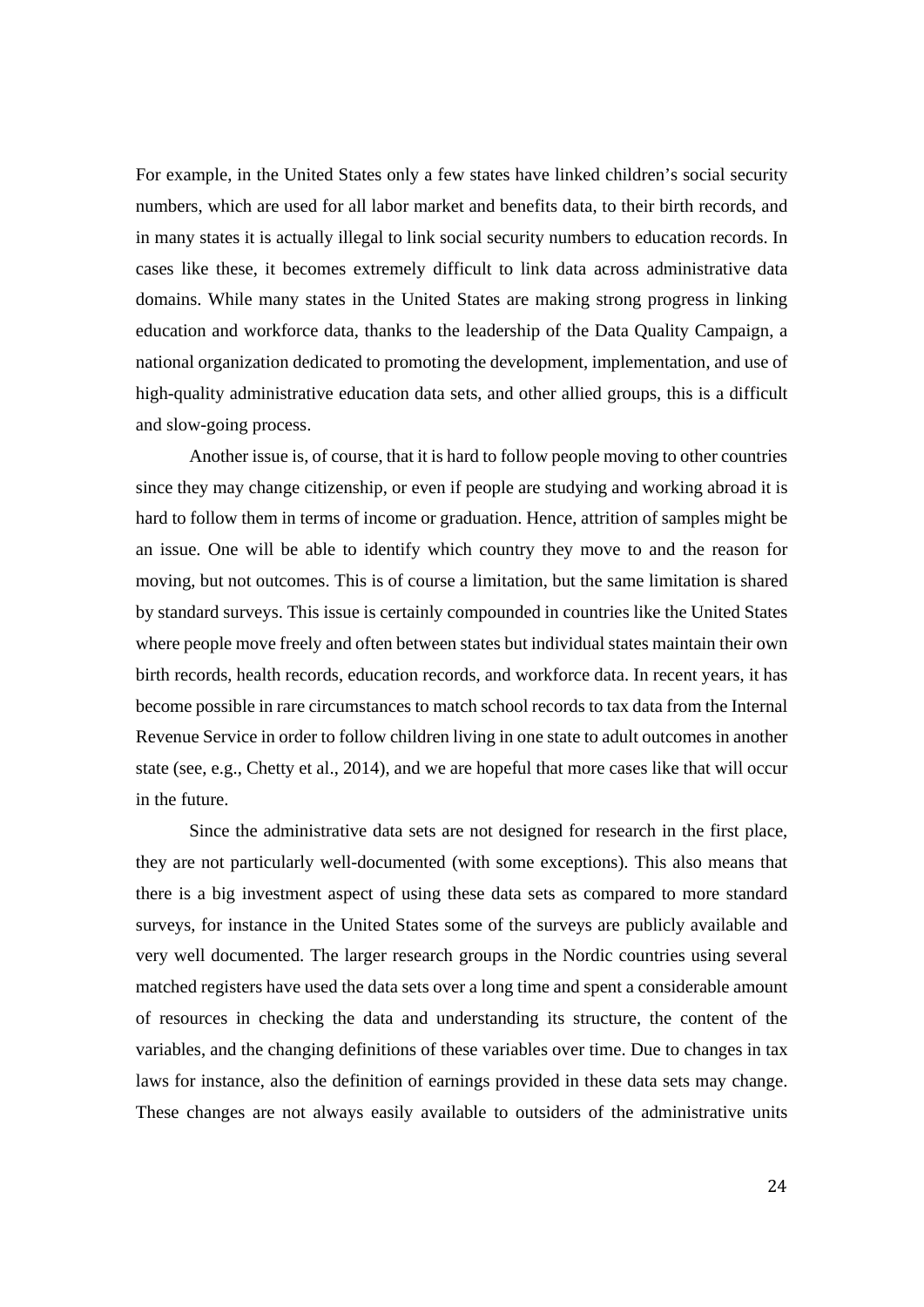collecting the data. And of course, it is always possible that the administrative data sets are incomplete or have other errors in them, because their purpose was never for research quality but rather for recording activities such as governmental program participation and compliance. As a consequence, these data may not have been subjected to the same type of quality assurance/quality control that is standard in the case of data sets collected specifically for research purposes.

#### C. *Political issues related to anonymity*

An important issue with using administrative registers is that they cannot be made available publicly, due to security and confidentiality concerns. Given that unique personal identifiers exist, most countries with these data sets have developed secure systems for making them available to researchers or research groups. In the Nordic countries (with the exception of Finland where a slightly different system is in place), very similar system have been developed over time where the Statistical agencies play an important role in merging and de-identifying data for researchers, generally through research centers that have been through a quite extensive application procedure with data authorities, owners of data and the national statistical offices.

For all of the Nordic countries there are several research groups with access to the same or very overlapping collection of administrative data sets, and no research group has the "monopoly" to certain registers. The advantage is, of course, that research can be replicated by other researchers. This is true to an increasing degree in a number of other countries, such as the United Kingdom, Chile, the Netherlands, and numerous states in the US, to name a few. Governments must balance the costs associated with potential security breaches against the very large benefits of making data available to a wide range of researchers, who have insights and expertise in a larger set of substantive research issues. It is imperative that researchers work diligently to ensure that they treat administrative data with care and maintain high degree of security so that justifiably worried stewards of administrative data can feel more confident that sharing data with scholars provides high benefits to citizens with extremely low risks of security breaches or other forms of negligent behavior.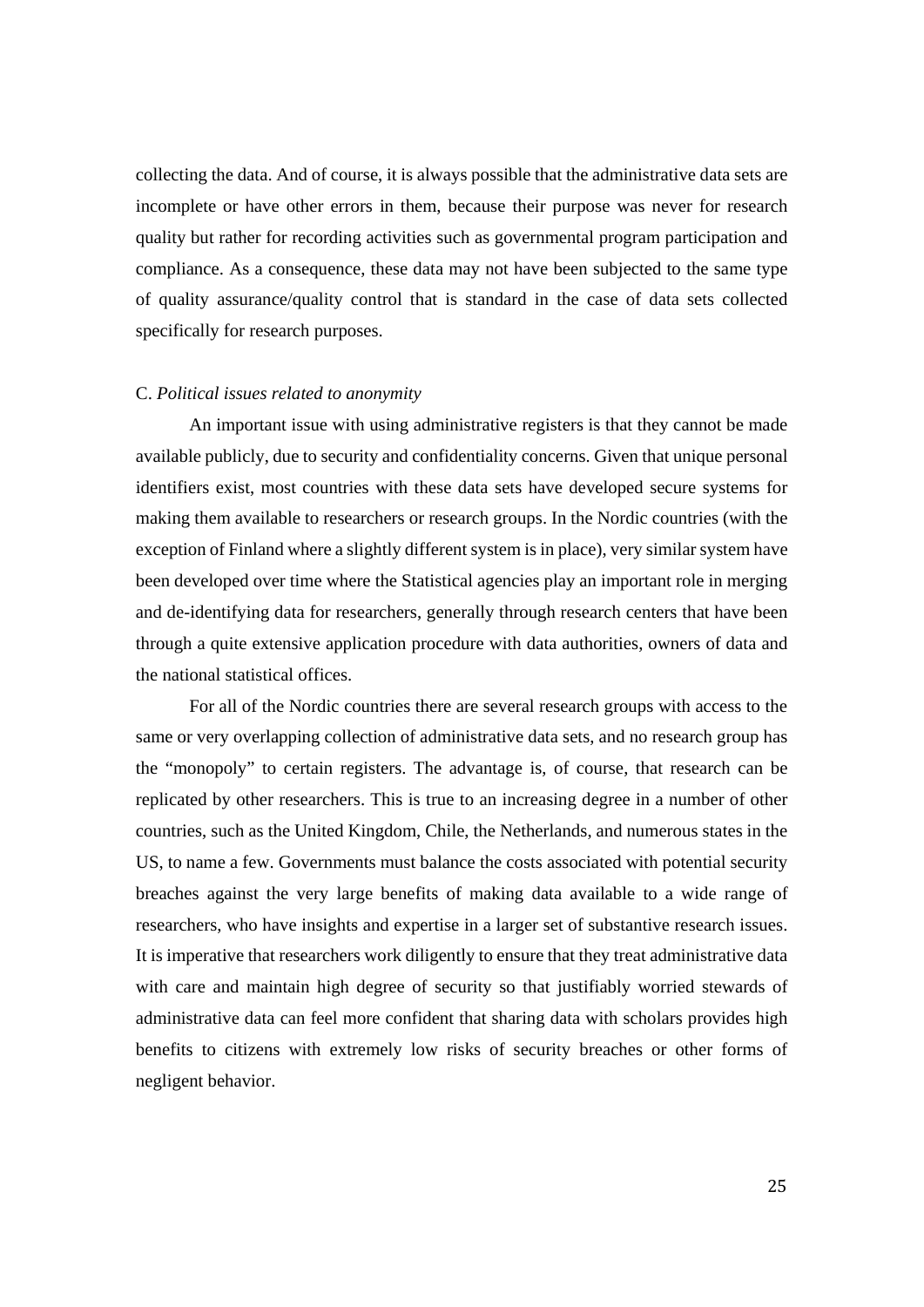#### **V. The use of administrative data around the world**

We begin this section by specifying different types of administrative data used in educational research. In tables 1 through 4 we mostly focus on student or teacher registries; however, we also consider principals, pre-formal schooling children and other individuals for whom we observe administrative educational records. These tables are divided by whether the data sets are matched or unmatched to other records, and whether or not they are linked to surveys or experiments. Table 1 lists papers that use a single administrative data source; table 2 lists papers that matches individuals across various administrative data sources; table 3 lists papers that use a single administrative data source which is matched to either survey or experimental data; table 4 lists papers that matches individuals both across various administrative data sources and to either survey or experiment. We group the papers by continent, country, region (state) and provide abbreviated bibliographic information.

It is not our purpose to provide an encyclopedic review of all papers making use of administrative data around the world, but we wanted to offer a very wide-ranging sampling of the current state of the use of administrative data throughout the world. We therefore sought to systematically survey a large number of leading economics outlets that publish papers in the economics of education. Specifically, we browsed all articles published or accepted for publication between January 1990 and July 2014 in the *American Economic Journal: Applied Economics*, *American Economic Journal: Economic Policy*, *American Economic Review*, *Econometrica*, *Economic Journal*, *Economics of Education Review*, *Education Finance and Policy*, *Journal of Human Resources*, *Journal of Labor Economics*, *Journal of Political Economy*, *Journal of Public Economics*, *Quarterly Journal of Economics*, *Review of Economic Studies*, and *Review of Economics and Statistics*, as well as all 2014 NBER Working Papers from the Education program published until the end of July 2014. Although we recognize that this list is far from being comprehensive, we covered 350 papers from 28 countries and all continents except for Antarctica.

In the tables, we organize countries by regions of the world -- Europe, North America, South America, Asia, Africa, and Oceania – and then order all papers within country and state (region) by publication date<sup>13</sup>. It is clear that the majority of research

<sup>&</sup>lt;sup>13</sup> We treat Israel as part of Europe for our accounting purposes.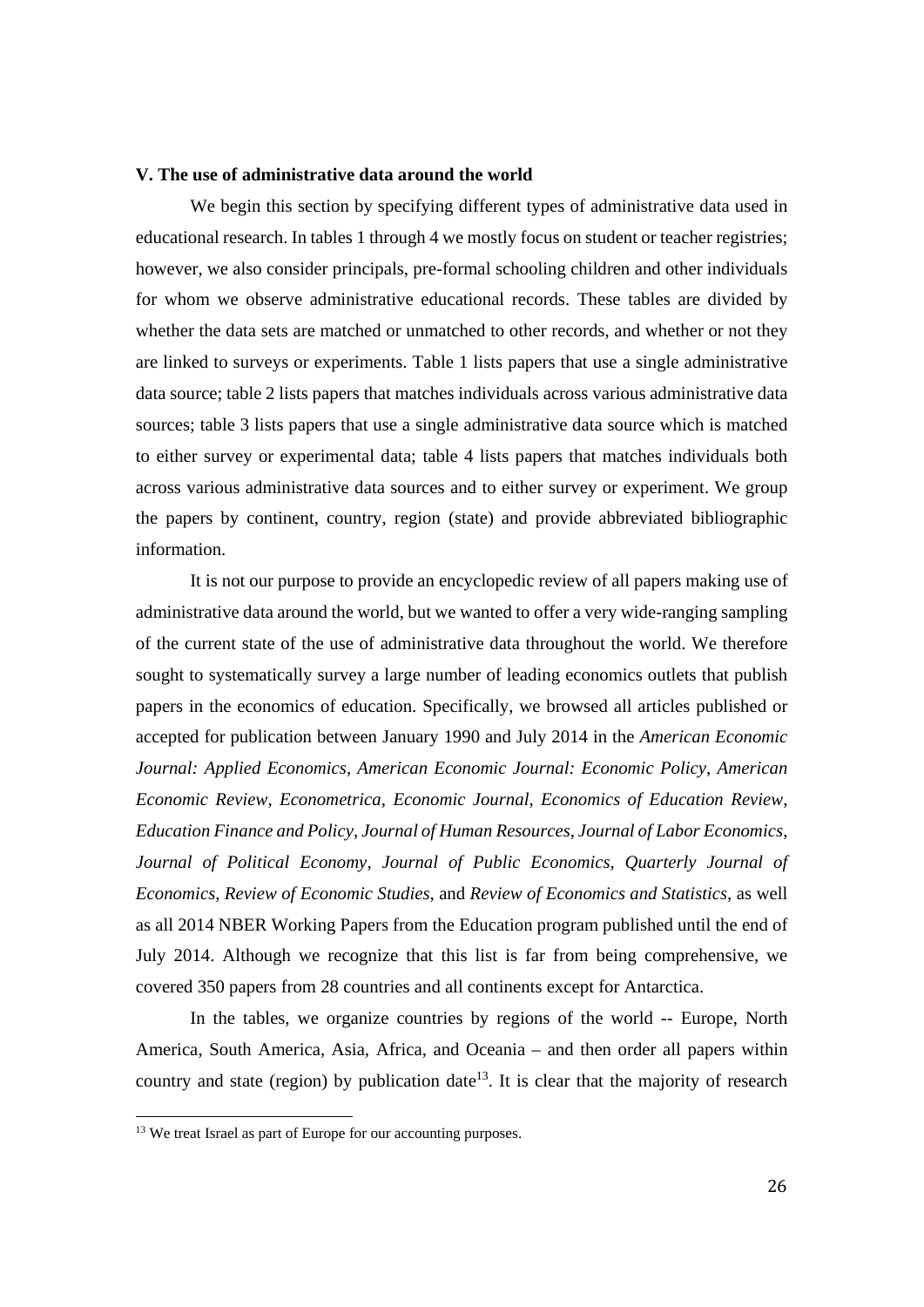(published in these outlets at least) makes use of data from North America (253 papers), and in particular the United States (240 papers). It is possible that this is a substantial overstatement of the North American share of education economics research using administrative data because of possible publication biases of the journals that we selected for inclusion, but again, our charge is not to be comprehensive in our survey. A large fraction of papers in the list make use of data from Europe (85 papers), while smaller shares makes use of data from South America (18 papers), Africa (6 papers), Asia (4 papers), and Oceania (1 paper). Within Europe the majority of papers come from England, Israel, Norway, and Sweden. These four countries comprise 77% of European output. Within United States, the majority of research comes from North Carolina, Florida, Texas, Chicago, and New York City; however, nearly half of the States in the Union contributed at least one paper to the list, and given the large investments in data infrastructure throughout the United States we expect the geographic spread to continue in the future. That said, it is not an accident that so many papers make use of data from North Carolina, Florida, Texas, Chicago, and New York City, as these are major U.S. jurisdictions that facilitate research more than most. Among other countries Chile contributed 11 papers, while Canada 9. There is also growing output based on Kenyan data. It is also clear from tables 1 to 4 that majority of the research output utilizes only a single administrative data source (e.g. school records) which could be related to both limited data infrastructure and matching restrictions (e.g. in the US). At the same time it is relatively rare that researchers are able to match individuals across multiple administrative data sets, say birth and school records, and also to survey or experiment – only 10 out of 350 paper we identified and primarily from outside of the US.

As stated in the introduction, the use of administrative data is a rather new phenomenon and it has been made possible due to the increase in computational power, decrease in storage prices and enhanced cooperation between governmental agencies and researchers all over the world. The first papers from our list were published in *Economics of Education Review* (Theobald, 1990) and in the *Journal of Human Resources* (Murnane and Olsen, 1990). The former one used data from Washington, while the latter one from North Carolina, and both papers investigated the role that different variables play in teacher retention. In fact through the 1990s the surveyed journals published only seven papers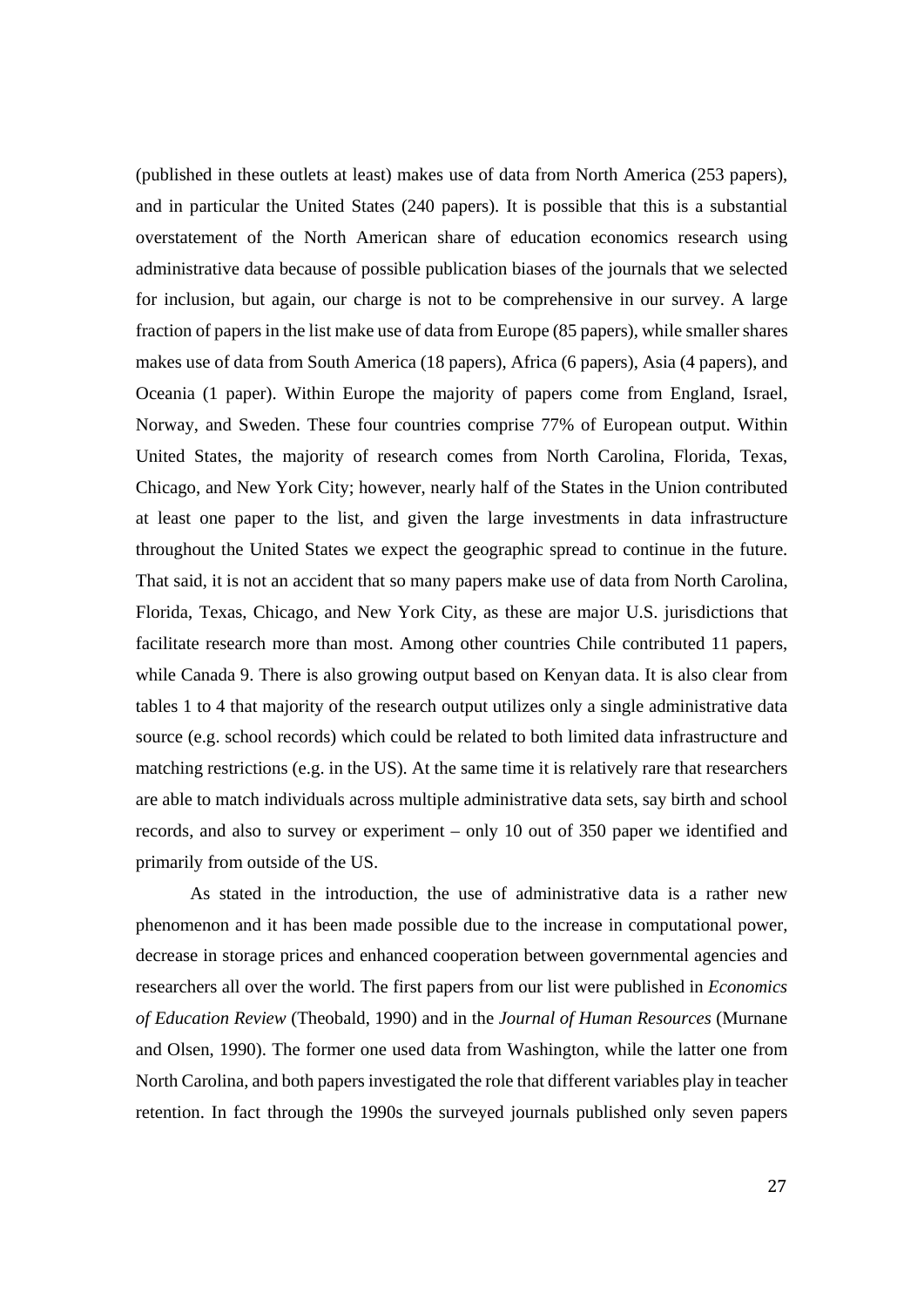using administrative data and six of these were studying the teacher labor market. One reason for the focus on teachers in the early use of administrative data is the fact that due to bureaucracy and budgeting the records of public school employees were compiled and stored centrally by state departments of education long before researchers expressed interest in them, while few countries around the world systematically collected student achievement information.

In the 2000s there was a rapid increase in the amount of scientific output using administrative data with 114 papers published in our list. The diversity also increased and papers used not only data on teachers and students but also on individuals pre- and posttheir schooling years. Finally, between 2010 and July 2014 the scientific journals we surveyed have already published nearly 230 papers. This massive increase was driven mostly by the United States, but in every year more and more countries contribute to the global "data village". The first papers in our list using European data were published in 2001 using data from Jerusalem, from South America in 2000 using Chilean data, from Asia in 2009 using data from Beijing, and from Africa in 2009 using Kenyan data.

Akin to the examples provided in our Norway, Sweden, and Florida case studies, we observe a substantial variation in the types of registry data used internationally. This depends both on data infrastructure itself but also on the institutional setting in a particular country, state or region under investigation. For example, even though Norway has very high-quality long run data it is difficult to study the long-run effects of school competition in this country because there is no variation in the competitive pressure faced by different schools. Similarly, although Sweden has introduced school competition to its institutional setting and hence it is possible to study whether such policies have long lasting effects, it is actually impossible to look at these effects in a short-run, i.e., in a manner comparable to the United States, because Sweden did not test its pupils using standardized assessments. Yet another problem is the possibility to link different data registers, and from this perspective in most states in the United States it is not possible to study the effects of, for example, neonatal health on schooling outcomes (Table 2). The data simply do not allow a clean match between birth records and school records due to lack of unique personal identifier. Notable exception here is Florida that assigns their newborns social security numbers. Useful but not perfect way around this last problem is widely used in historical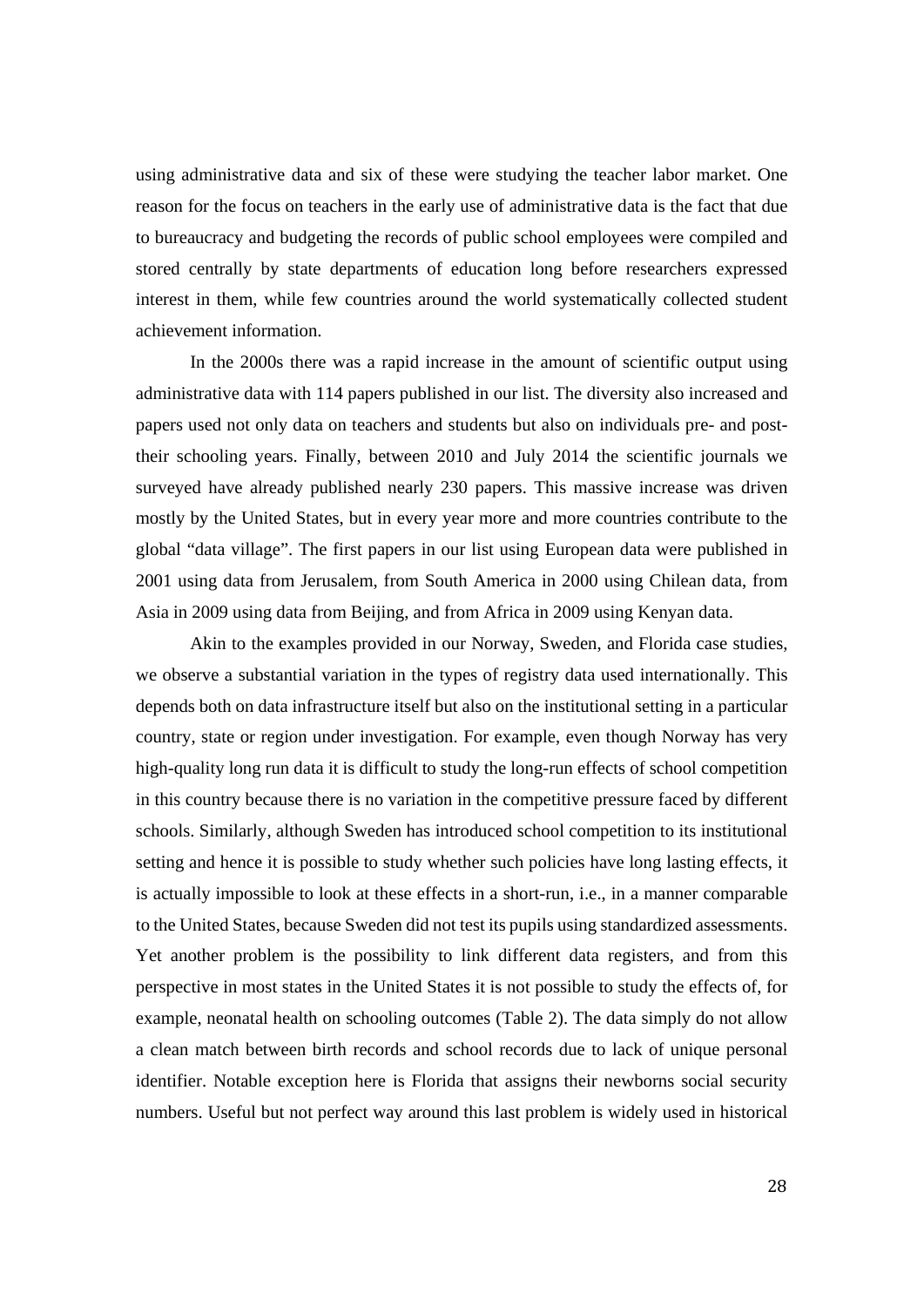research probabilistic matching of individuals (Ferrie and Long, 2013). This method has been applied to some modern data sets like birth and school records in North Carolina (Ladd et al., 2012) but the match rates based on these procedures are not ideal and they are sensitive to the type of populations under scrutiny.

The examples in the paragraph above illustrate the complexity behind research projects involving registry data but also point out to the need of both data infrastructure and credible variation in studying economic and educational phenomena. The agenda becomes even more complex when the research objectives involve long-run effects of particular interventions, their spillovers or understanding the mechanisms through which these interventions operate. In this case population-level administrative registries are particularly essential as these research projects often involve matching subjects in field experiments to themselves decades later (Aslund, et al., 2011) or to subjects' siblings (Black et al., 2014). Furthermore, when the goal is to elicit mechanisms through which the policies operate then most often the survey instruments need to be applied to the studied populations and then matched back to the original registers (Burgess et al., forthcoming).

Due to the institutional issues brought up in the paragraphs above researchers in different countries seem to specialize in studying very specific questions based on the registers that are available to them, and the policy environments that they face. Scandinavian countries produce mostly studies that involve rather lower quality educational measures for which they compensate with the fact that individuals can be tracked from their birth to their death and often also across generations $14$ . These countries do not have longitudinal student assessment data but are the only locations in the world where the whole population of males undergoes physical, intellectual and emotional evaluations at the time of entering adulthood<sup>15</sup>. On the other side of this spectrum are countries like England or the majority of the U.S. states that have regular student assessments but do not allow merging different databases. A few notable exceptions to that rule are for instance Florida, Texas, Chicago, Charlotte-Mecklenburg (North Carolina), and

<sup>&</sup>lt;sup>14</sup> A notable exception here is Finland where research community has not have until recently such a wide access to national registers as in Denmark, Sweden or Norway.

<sup>&</sup>lt;sup>15</sup> The mandatory military draft has been revoked in Sweden in the mid 2000s but the data for the cohorts 1952 to 2002 can still be used. At the same time as discussed in our case studies Sweden is in the process of rolling out longitudinal student assessments in their compulsory schooling system in grades 3, 6 and 9.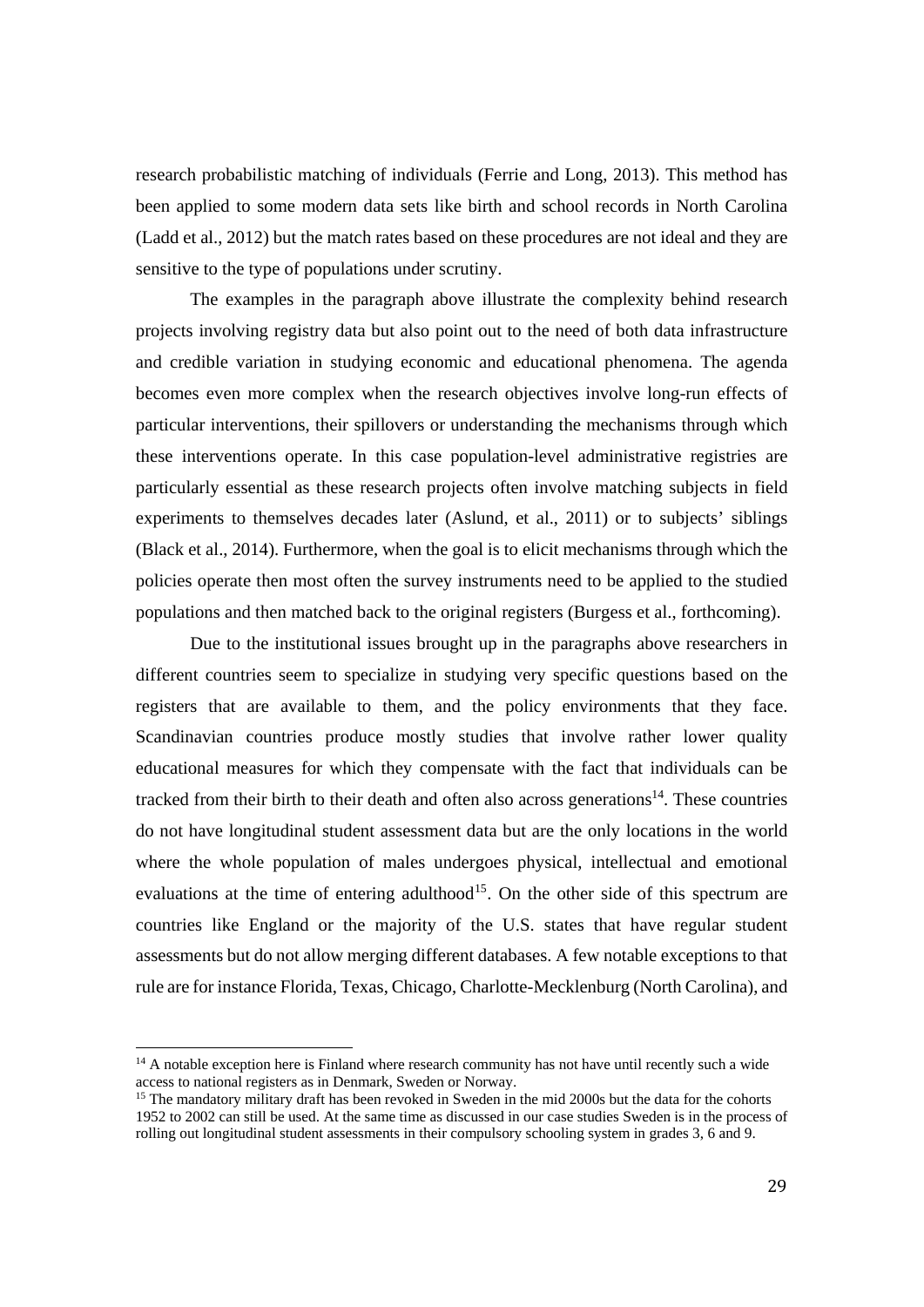New York City that allow linking student records to subsequent post-secondary education (Booker et al., 2011), criminal records (Deming, 2011) or labor market outcomes (Clark and Martorell, 2014). These are generally rare because they require agreements and cooperation of multiple governmental agencies<sup>16</sup>. A longitudinal data set that follows kids from birth through childhood, adolescence to adulthood is also available for the province of Manitoba, Canada. These data are somewhat in-between Scandinavian and United States registers because although they allow tracking individuals longitudinally, they do not allow for more complex familial linkages or longitudinal student assessment. There are also few data sets with longitudinal components outside of Scandinavia or North America. For instance, it is possible to link birth records to schooling records in Chile (Bharadwaj, Loken and Neilson, 2013), link birth records to death records to schooling records in Taiwan (Gimenez et al., 2013) or link schooling interventions to long-run outcomes in Israel (Lavy, 2014).

The growth in access to administrative data across the World is crucial from the policy point of view because it allows direct testing of external validity of particular economic phenomena in different institutional setting. In fact we see more and more multistate or multi-country studies in recent years, e.g. Fryer (2014) or Bharadwaj, Loken and Neilson  $(2013)^{17}$ . The concern with external validity and ability to study the same policies in multiple locations is the more important in experimental work that necessarily focuses on rather narrow populations, but is becoming a "gold standard" in policy evaluations. The single-country multi-site studies are important from national policy point of view, especially in diverse countries like United States or France, because it is not obvious that intervention which works in Chicago Public Schools or East Paris will work in more affluent areas like Greenwich, Connecticut or Neuilly-sur-Seine. Another broader question is whether similar policies give the same effects in culturally, economically or institutionally different environment. In this case researchers have to rely on rare

<sup>&</sup>lt;sup>16</sup> Note that in Scandinavia, unlike in the US, the multiple registers are handled by a single agency and even though Department of Defense administers the military draft and Department of Education coordinates the 9<sup>th</sup> grade assessments the research proposal is submitted and processed through a single Data Inspection Authority.

<sup>&</sup>lt;sup>17</sup> There is fewer published cross-country than cross-state studies, however, we should see more and more of the former ones coming in the next few years. Another notable example is study of Bedard and Dhuey (2006) which combines results from Canada based on administrative data and from other countries based on various survey data.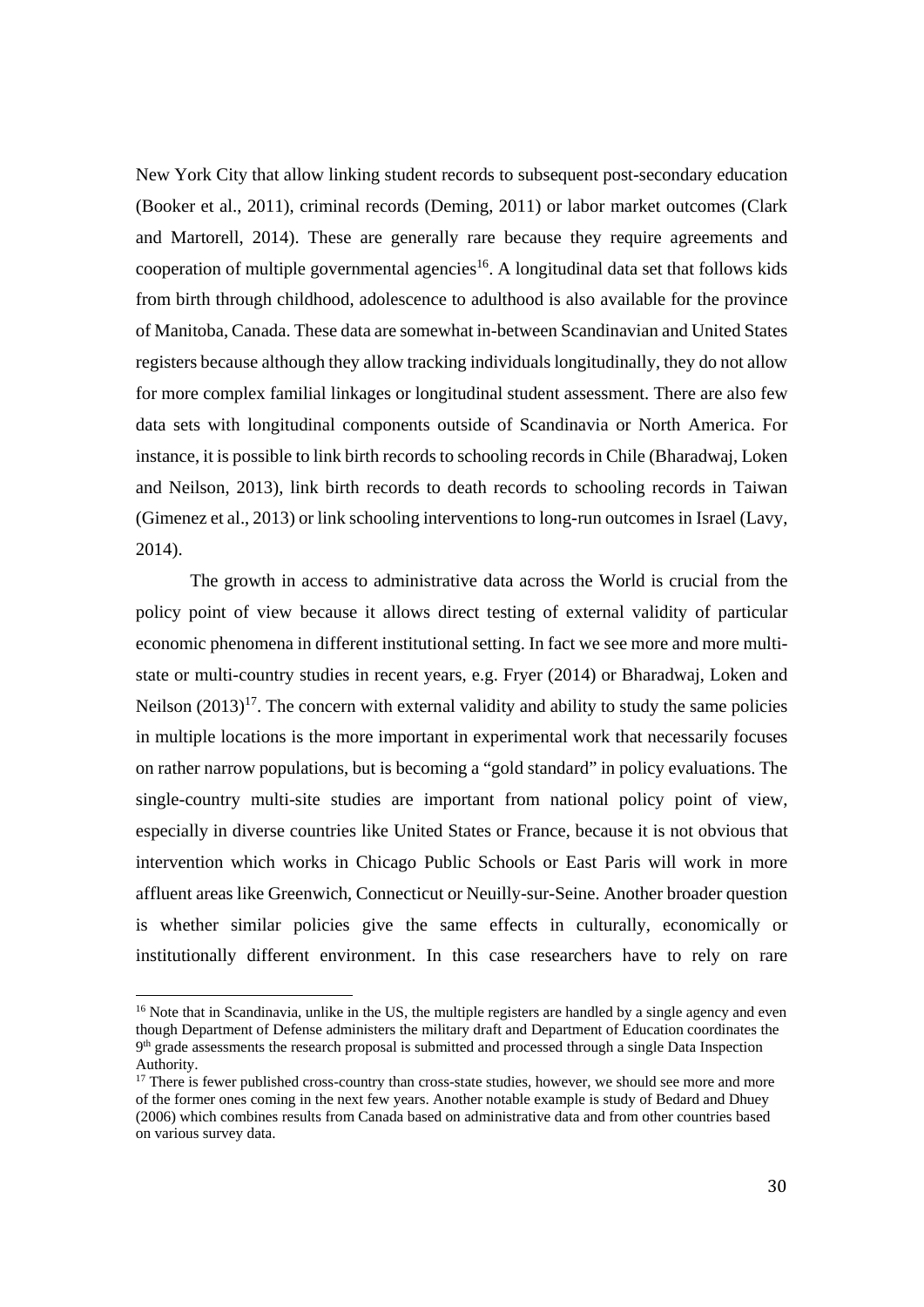interventions that are universal across many countries, like for example standardized treatment of low birth weight babies. These studies are extremely valuable because they often allow research community to understand a more fundamental background of human social behavior. They also allow studying externalities of particular policies interacting with different institutional environments.

In the remaining part of this section we focus on particular questions relevant to educational research agenda, and how these have been addressed in different countries or states. We start off with the fundamental question of how early childhood environment affects educational, and potentially long-run outcomes. Given the advantages and disadvantages of various administrative data sets described in the paragraphs above, it is not surprising that this research question has been dominated by studies based on Scandinavian data (Table 2). The excellent data infrastructure in Denmark, Sweden and Norway allows tracking individuals not only from their birth to their death but also across multiple generations and familial connections as children are linked to their biological parents using unique identifiers, and the parents are in turn linked to their siblings using unique identifiers. Except for the three aforementioned Scandinavian countries early childhood has also been studied in two other European countries: England (Almond, Mazumder and Van Ewijk, 2014) and Germany (Dustmann and Schonberg, 2012). In North America we have a birth order study from Indiana (Hanushek, 1992) which is the only study from the 1990s on our list that was not focused specifically on teachers but used an experimental population from Gary Income Maintenance Experiment merged to children schooling records. The other papers include birth weight effects estimates from Canada (Oreopoulos et al., 2008) and Florida (Figlio et al., 2014), in-utero pollution exposure study from Texas (Sanders, 2012) and an influential foster care system evaluation from Illinois (Doyle, 2007). A paper from Taiwan investigates the effects of parental loss on children's well-being (Gimenez et al., 2013) while a paper based on Chilean and Norwegian data studies the role of health interventions at birth (Bharadwaj, Loken and Neilson, 2013). Some of these papers, due to their use of administrative data, documented new and important empirical phenomena. Figlio et al. (2014) are among the first to document that neonatal health and parental socioeconomic status are likely complements rather than substitutes – a common perception was rather that wealthier parents can better compensate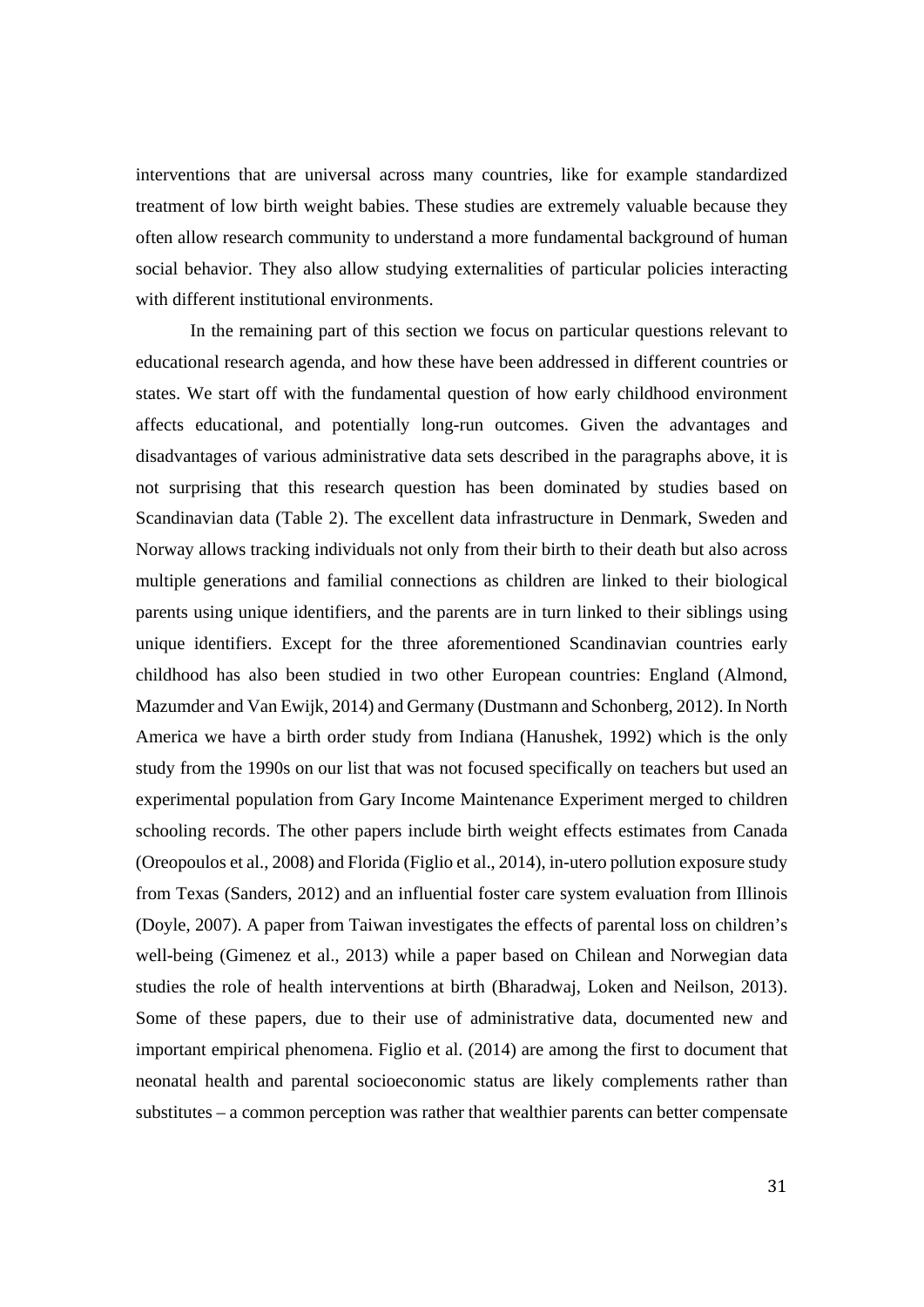for lower health capital of their children than poorer parents. Bharadwaj, Lokean and Neilson (2013) show that health interventions in countries as different as Chile and Norway can yield fairly similar effects which boosts the confidence that earl life interventions effectiveness is not necessarily tied to specific institutional environment or wealth of the society.

Across different countries and institutional settings the most often studied question seems to be the role of school technology or the education production function. These topics range from the questions of how gender composition of classrooms influences female school choice in Austria (Schneeweis and Zweimuller, 2012), or how ethnic and immigrant concentration in schools affects cognitive development of children in Denamrk (Jensen and Rasmussen,  $2011$ <sup>18</sup> and England (Dustmann, Machin and Schonberg, 2010), through mandatory school entry and exit ages in Germany (Muhlenweg and Puhani, 2010) and the Netherlands (Cabus and De Witte, 2011) to school resources in Norway (Haegeland, Raaum and Salvanes, 2012), Canada (Leach, Payne and Chan, 2010) and New York City (Rubenstein et al., 2009). There is also a substantial variation in the kind of inputs that are investigated in different states within the Union. They span from the role of the quantity of math instruction hours in Florida (Taylor, 2014) through teacher cheating in Chicago (Jacob and Levitt, 2003) to the role of school crowding in North Carolina (McMullen and Rouse, 2012) or paying students for grade completion in Ohio (Bettinger, 2012).

There are also multi-site studies within the US that explore the role of same school inputs in very different school environments, and thus, allow for assessment of generalizability of the interventions. An example of such study would be Fryer's (2014) investigation of the role of importing best charter school practices to traditional public schools in Chicago, Denver and Houston. His results are remarkably similar across Denver and Houston, the two experimental samples, and are smaller for Chicago, where only quasiexperimental variation is available. Notably Denver and Houston differ both in terms of

<sup>&</sup>lt;sup>18</sup> The Danish study is the more important because it merges PISA data with registry data which in a longer-run will allow benchmarking the PISA test scores against economically meaningful variables like university graduation or income. Since PISA is used globally to compare the efficiency of educational systems it seems imperative to understand how PISA scores translate into long-run outcomes. To our knowledge Denmark is the only country that successfully merged their PISA samples to administrative records.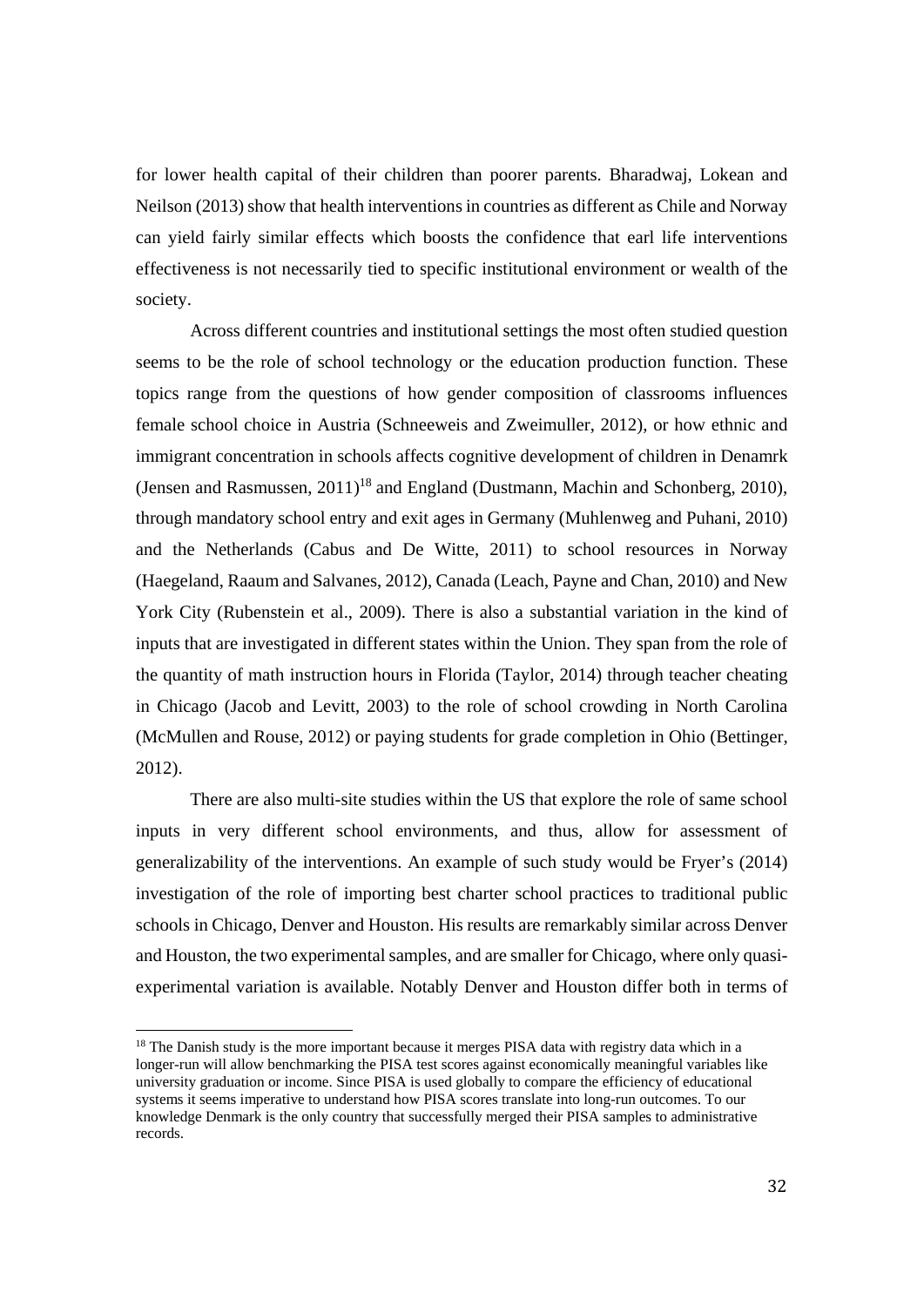demographics and institutional setting so the similarity of the estimates is noteworthy. It is also the case that Chicago implemented a slightly less intensive program which could account for the difference in the effects. Another example of this kind of cross-sites withincountry research is Abdulkadiroglu, Angrist and Pathak (2014) who investigate the role of school composition on student achievement in Boston and New York. In both cities they find little evidence that attending elite schools has a causal effect on test scores or college quality. Similar findings are confirmed in Kenyan setting (Lucas and Mbiti, 2014) but Jackson (2010) finds large gains from attending elite schools in Trinidad and Tobago. This set of papers unlike the health interventions at birth suggests that some educational policies might be generalizable with country but not across countries.

One particular school attribute that gained a lot of attention in the educational research agenda involves class size (Angrist and Lavy, 1999; Chetty et al. 2011). Neither of these two papers used administrative educational data sets, but there exists evidence on this topic from at least four countries and two states using educational administrative data. This question has been studied in Denmark (Heinesen, 2010), Italy (Angrist, Battisin and Vuri, 2014), Sweden (Fredriksson, Ockert and Oosterbeek, 2013), and in the United States in Florida (Chingos, 2012). Using different identification strategies and data these papers generally find conflating results. Danish, Italian and Swedish studies confirm the previous results based on survey data that smaller classes generate significant advantages in later life schooling and labor market outcomes. On the contrary the Florida case-study and also another paper using Norwegian registry data (Leuven, Oosterbeek and Roenning, 2008) do not find much of an effect of a reduction in class size. It is particularly interesting that the Swedish and Norwegian studies use an identical identification strategy but find very different results. This point makes clear the value of cross-context replication and studies.

The two remaining studies of class size in our list are somewhat different. Complementary research from Kentucky (Barrett and Toma, 2013) documents that principals are more likely to assign more effective teachers to larger classes, potentially to compensate for the negative class-size effects. Finally, a Chilean (Urquiola and Verhoogen, 2009) paper makes a more methodological point by documenting an inverted-U crosssectional relationship between class-size and household income as well as stacking of schools' enrollments at multiples of the class-size cap. These two data facts could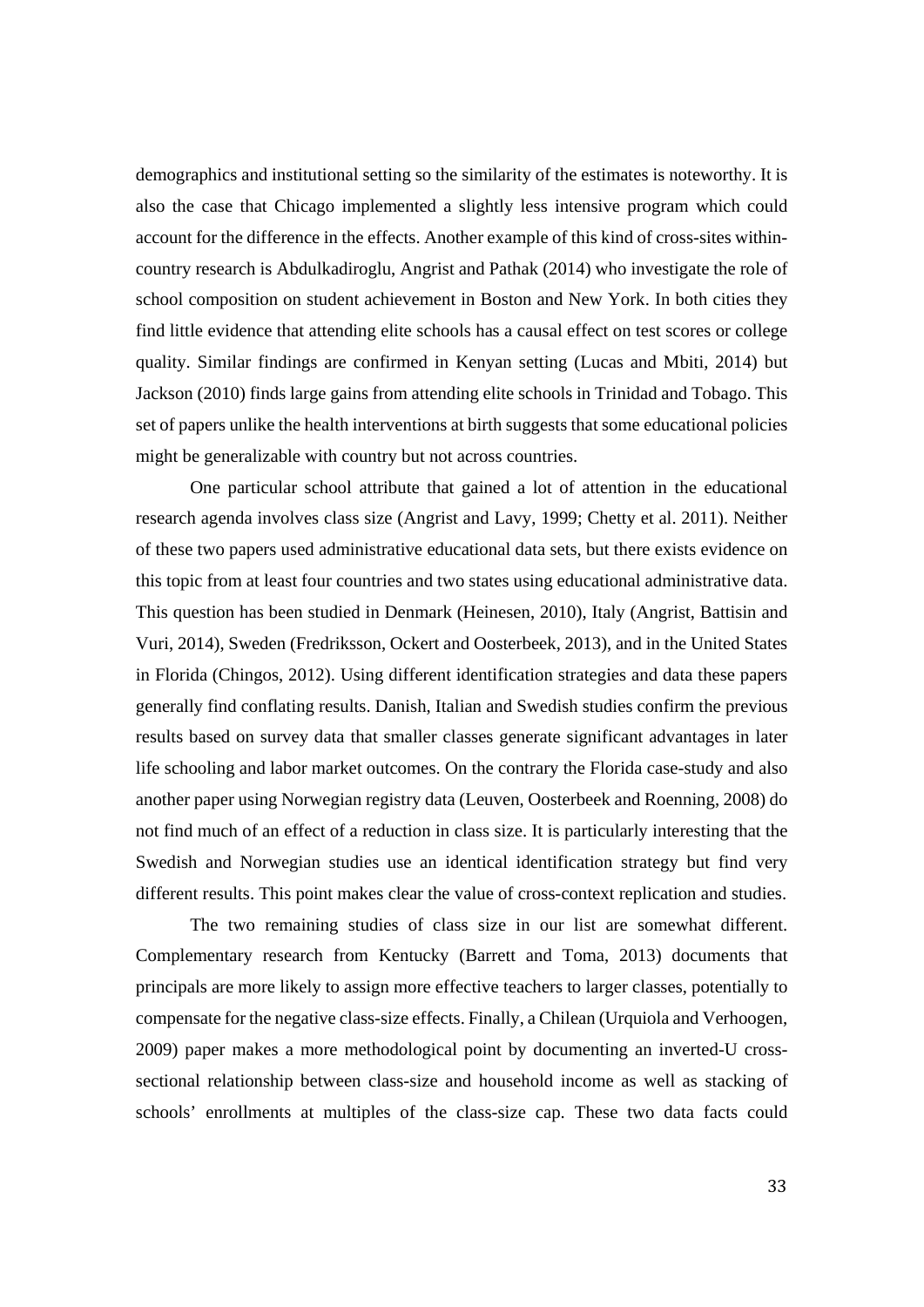invalidate non-experimental or regression discontinuity estimates of the class-size in liberalized market settings where schools are free to set prices and/or turn away students, and households are free to sort between schools. The manipulation of a class-size rule that can potentially invalidate the regression discontinuity estimates has also been documented in Israel (Cohen-Zada, Gradstein and Reuven, 2013). Comprehensive administrative data facilitated these studies that otherwise would be harder to conduct.

Another hotly debated in the past decades educational policy topic has been the role of school choice and competition. Around the world, governments have recently implemented and researchers evaluated various forms of choice and competition. Outside the United States the countries that contributed to this broad research agenda are England, Israel, and Sweden in Europe, Canada and United States in North America, Colombia and Chile in South America, and China in Asia. However, not all of these countries study the same phenomena that we encapsulate in a single broad term of school choice. For example, outside the United States, the effects of voucher and charter schools on student outcomes are examined in England (Clark, 2009), Sweden (Sandstrom and Bergstrom, 2005), Chile (Mizala and Romaguera, 2000) and Colombia (Angrist, Bettinger and Kremer, 2006; Bettinger, Kremer and Saavedra, 2010). These papers, with the exception of early Chilean descriptive work, point towards beneficial effects of vouchers on student achievement. An interesting modification of the voucher system type of competition is studied in Ontario, Canada (Card, Dooley and Payne, 2010) where non-Catholics are subject to monopoly of public schools while Catholics (40% of children in the province) can choose between sending their kids to secular public schools or to separate schools. The authors also find test score gains due to increased competition in Ontario.

These effects have also been investigated in the United States for Florida (Figlio and Hart, 2014), Chicago (Booker et al., 2011), Massachusetts (Angrist, Pathak and Walters, 2013), New York City (Winters, 2012), Texas (Booker et al., 2007) and Utah (Ni and Rorrer, 2012). The results generally suggest heterogeneous effects of charters which might be either due to the fact that they apply different identification strategies or due to differential role of institutional settings. Research by Zimmer et al. (2012) examines the role of charter schools more comprehensively by looking simultaneously at seven states but it is important to note that their analysis is based on individual fixed effects and not on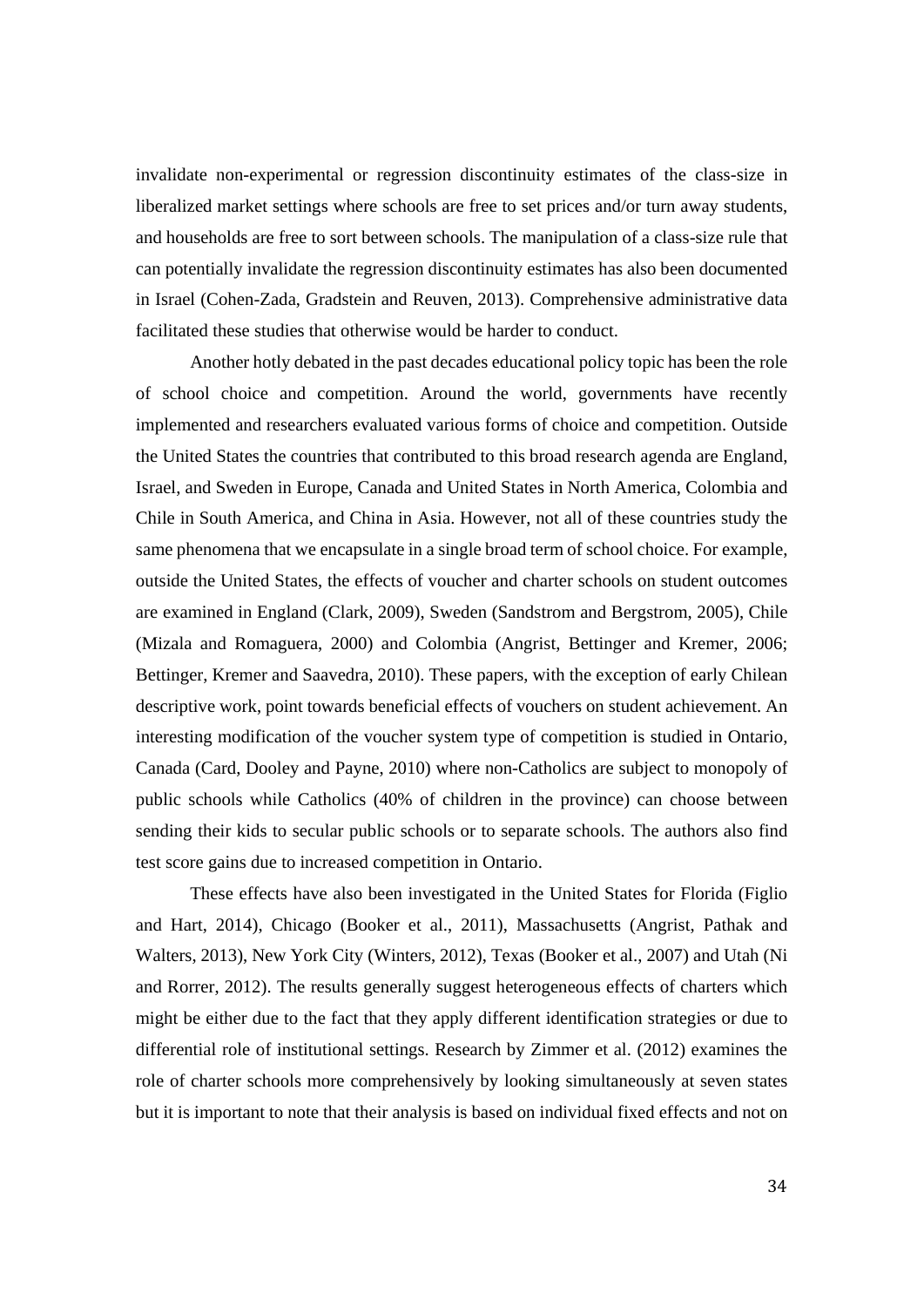random or quasi-random variation. They find mixed results for charter school effects and point out that their results rely heavily on the assumptions they make along the way. This study with such an external validity would not be possible without administrative data available in multiple sites within the US. There is also research that considers lotteries and open enrollment to schools that are not necessarily private schools. Cullen, Jacob and Levitt (2006) find little evidence for improvements of achievement of lottery winners in Chicago, while Deming et al. (2014) find increases in college attainment among lottery winners in Charlotte-Mecklenburg. Free school choice seems to also benefit students in Israel (Lavy, 2010). Clearly, more work is needed in order to gauge the degree to which specific programs and identification strategies are responsible for differing research findings.

Another strand of this agenda considers the role of parents in school choice in England (Burgess et al., forthcoming), Beijing (Lai, Sadoulet and de Janvry, 2009) and Charlotte-Mecklenburg (Hastings and Weinstein, 2008). There is also research that considers the importance of accurate information on school quality when school choice is available in England (Allen and Burgess, 2013); and that examines the potential negative spillovers from school choice, like grade inflation in Sweden (Wikstrom and Wikstrom, 2005). Finally, competition and school choice may affect not only students but also their teachers, and we discuss this research agenda below where we focus more broadly on the labor market for teachers.

Much of the early research using administrative data focused on the labor market for teachers but the interest in this topic did not decline over time. In fact other countries and states started contributing papers studying teachers. In the United States we observe researchers in a large number of states investigating the labor market for teachers; specific examples include the use of administrative data in Alaska, Arkansas, Colorado, Florida, Illinois, Georgia, Kentucky, Michigan, Missouri, North Carolina, New York, Ohio, Pennsylvania, Texas, Washington, and Wisconsin. Outside of the United States teachers have been studied in Israel, Italy, Norway, Sweden, and Venezuela. The most widely studied question is likely the teacher labor supply and mobility that has been investigated within the United States in Florida (Feng, 2010), Georgia (Scafidi, Sjoquist and Stinebrickner, 2007), Kentucky (Cowen et al., 2012), Michigan (Gershenson, 2012), Missouri (Podgursky, Monroe and Watson, 2004), North Carolina (Jackson, 2013), New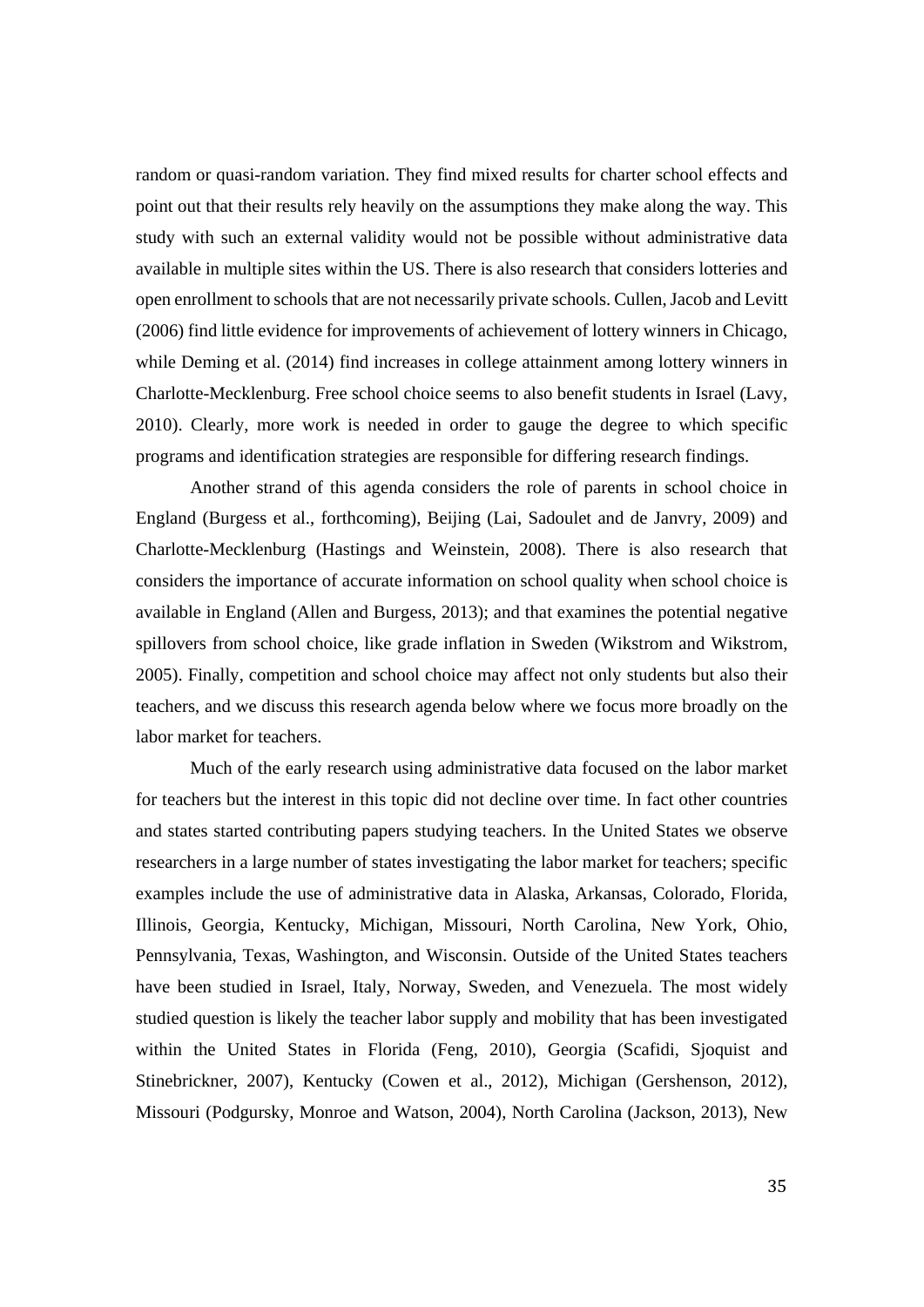York (Brewer, 1996), Texas (Hanushek, Kain and Rivkin, 2004a), Washington (Theobald, 1990), Wisconsin (Imazeki, 2005); and internationally in Italy (Barbieri, Rossetti and Sestito, 2011), Norway (Falch and Strom, 2005), Sweden (Karbownik, 2014) and Venezuela (Ortega,  $2010$ <sup>19</sup>. The broad conclusion from these papers is that school quality and working conditions matter for attracting and retaining teachers, particularly those of higher quality, but particular factors differ across sites in both whether they matter and how much they matter.

Another related topic that is present only in the United States research, to the best of our knowledge, is the role of teacher retirement and the retirement benefits. This particular question has been studied in Arkansas (Costrell and McGee, 2010), Illinois (Fitzpatrick and Lovenheim, 2014), Missouri (Koedel, Ni and Podgursky, 2014), Pennsylvania (Ferguson, Strauss and Vogt, 2006) and Washington (DeArmond and Goldhaber, 2010). Some other studies consider the role of incentives in improving teacher performance in Denver (Goldhaber and Walch, 2012), Chicago (Jacob, 2013), Kentucky (Barrett and Toma, 2013), New York City (Fryer, 2013), Houston (Imberman and Lovenheim, 2015) and outside of the US in Israel (Lavy, 2009).

A lot of attention in the United States has also been given to the interaction between the schools, teachers and their students. School accountability was introduced voluntarily by many states in the 1990s but with the introduction of the federal No Child Left Behind law in 2002 the remaining states were required to start measuring the relative performance of their students, which by extension allowed calculations of value added measures, assessment of teacher effectiveness and as an unintended side-effect produced large quantities of administrative data on teacher and their students (Figlio and Loeb, 2011). Based on our selection of journals we found value added or accountability research from San Diego (Koedel and Betts, 2010), Colorado (Briggs and Weeks, 2009), Florida (Sass, Semykina and Harris, 2014), Chicago (Aaronson, Barrow and Sander, 2007), North Carolina (Rothstein, 2010), Texas (Rivkin, Hanushek and Kain, 2005), and Washington (Krieg, 2011). Outside of the United States, value added models have also been examined

 

<sup>&</sup>lt;sup>19</sup> Many of these states and countries contributed multiple studies on the topic of teacher labor supply and mobility.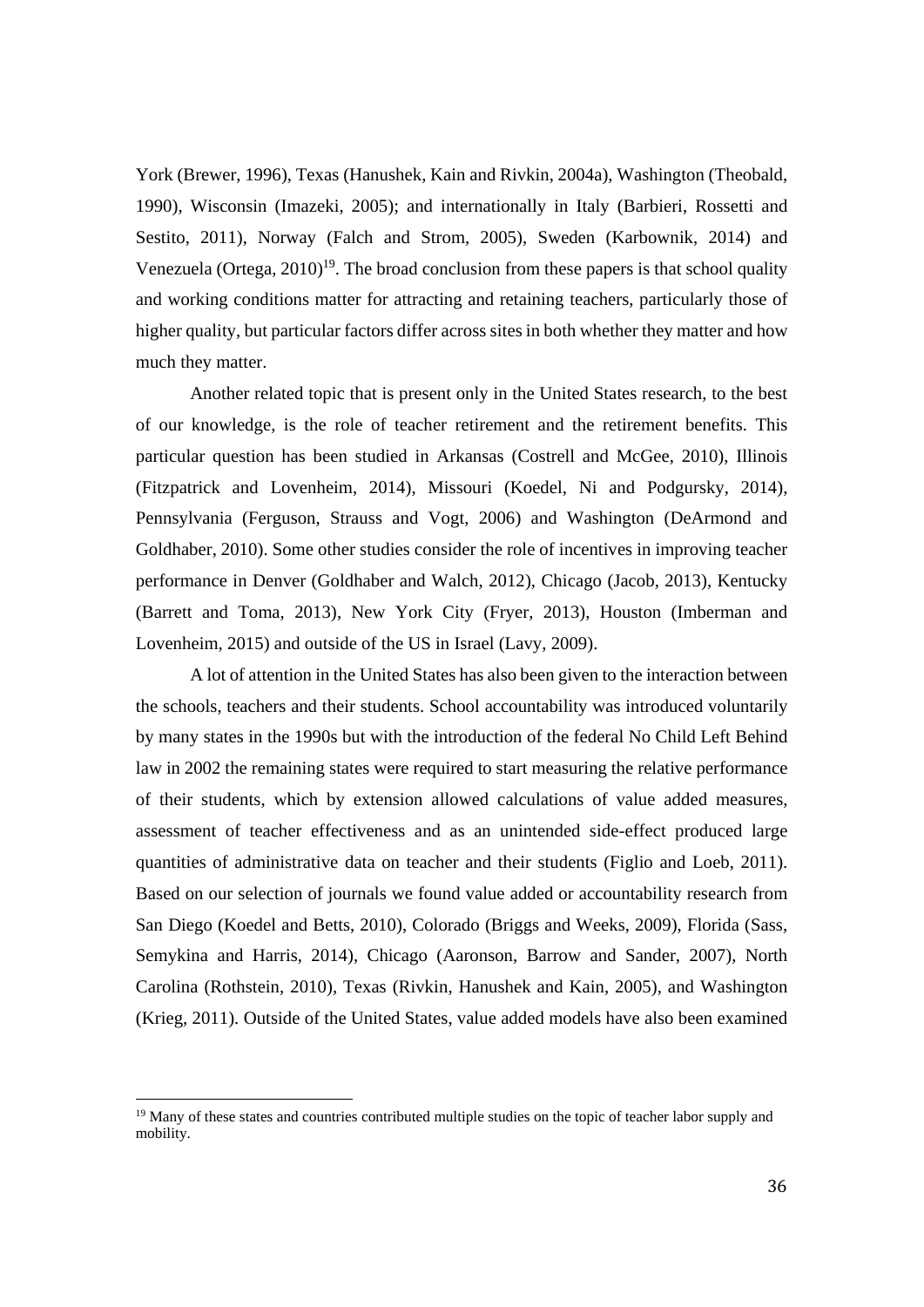in two other English speaking countries, mainly England (Ray, McCormack and Evans, 2009) and Australia (Leigh, 2010).

There are many other research themes that we did not cover in this brief review and which gained considerable attention in the research community. To name a few from our extensive but incomplete list, registry data have been used to study: the introduction of new technologies to schools in England (Machin, McNally and Silva, 2007), experimental evidence on schools influence on parents' involvement in education in France (Avvisati et al., 2014), experimental evidence on gender differences in competitiveness and its consequences for educational choices in the Netherlands (Buser, Niederle and Oosterbeek, 2014), the role of school quality in Romania (Pop-Elches and Urquiola, 2013), experimental evidence on learning incentives in Mexico (Behrman et al., 2015), perceived effects of school quality on housing market (Figlio and Lucas, 2004), the role of peer effects utilizing student reshuffling due to extreme events (Imberman, Kugler and Sacerdote, 2012) or the ability of principals to recognize effective teachers (Jacob and Lefgren, 2008). We also have not mentioned some unique educational data sets used worldwide to address very specific research questions. These would be GED takers in Florida and Texas (Tyler, Murnane and Willett, 2004), principals in Illinois and North Carolina (Gates et al., 2006), college entry exam takers in Michigan (Andrews, DesJardins and Ranchhod, 2010) or anthropometric measurements of school children in Peru (Dell, 2010).

In summary, there is a growing prevalence in the use of administrative data in educational research and in this section we hoped to provide some brief overview of this phenomenon internationally. We did not and could not aim to be complete here, however, our goal was to provide useful examples of applications and data types utilized in different countries. It is clear that there are many opportunities to study new questions in new environments, and we expect that the explosion in the use of administrative data in education research will only continue to expand rapidly.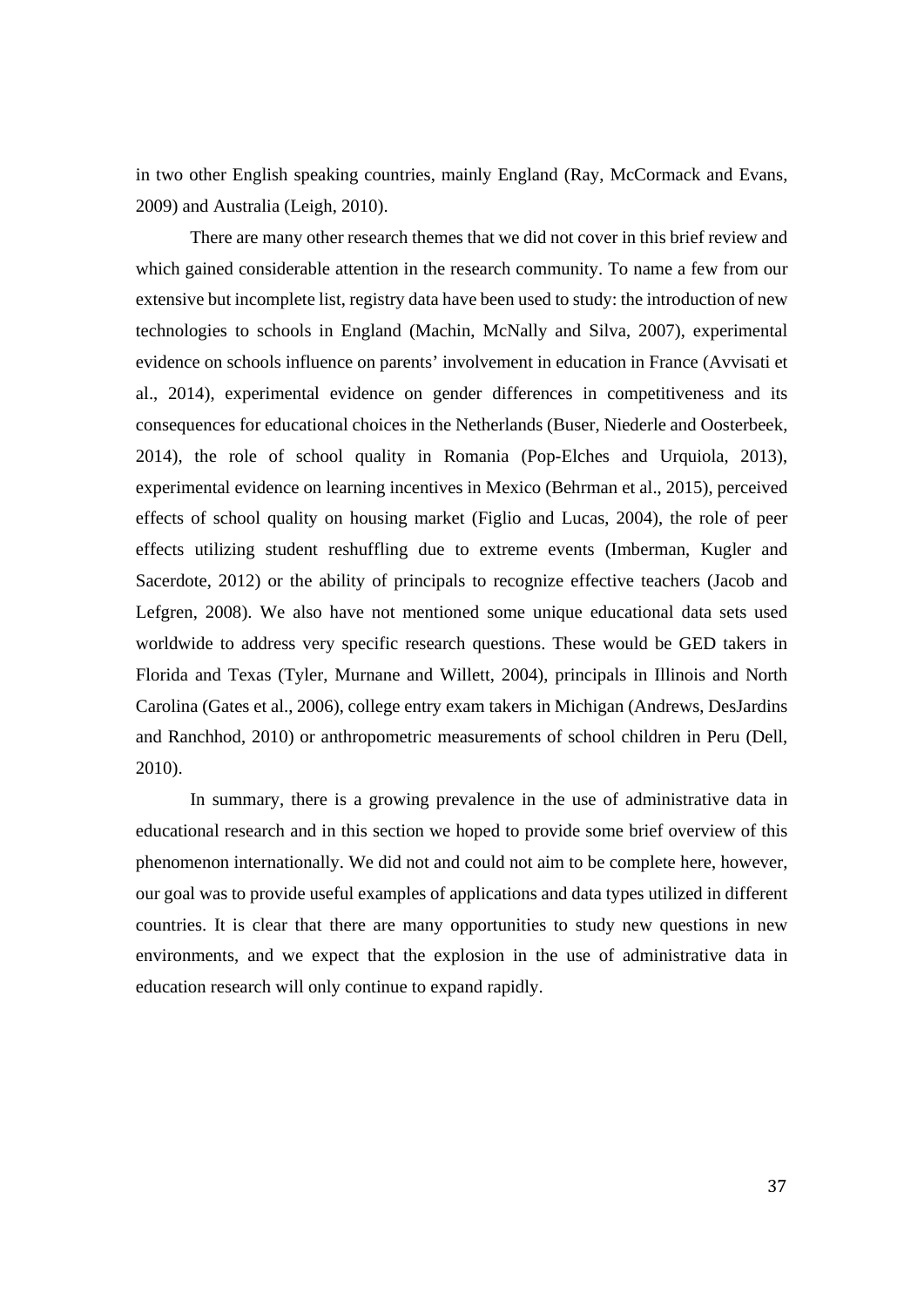## **VI. Conclusions**

 It is evident that administrative data present a world of opportunity, and while there are clearly challenges associated with the use of administrative data, the benefits of collecting these data and using them for research and policy purposes surely outweigh the costs involved. While administrative data are not a substitute for many purpose-built survey data, in the cases in which they are substitutes they have the potential to save taxpayers considerable amounts of money while delivering better-quality data, and of course there are many ways in which administrative data can make survey data better, more costeffective, and more flexible. The availability of these data has led to new research questions that had previously not been addressable being studied; the overturning of conventional wisdom through higher-quality research designs made possible by better data; and more data-driven policymaking in education. All of these are victories for both research and policy. Given the remarkable progress of computing power and capacity, it is in the best interest of both science and policy to make good use of these administratively-collected data while following best practices in data security and ethics. Furthering partnerships and trust relationships between the entities that collect and administer these administrative data and members of the scholarly community, and developing de-identified data sets that will protect privacy and confidentiality while furthering research will benefit taxpayers, policy makers and scholars alike.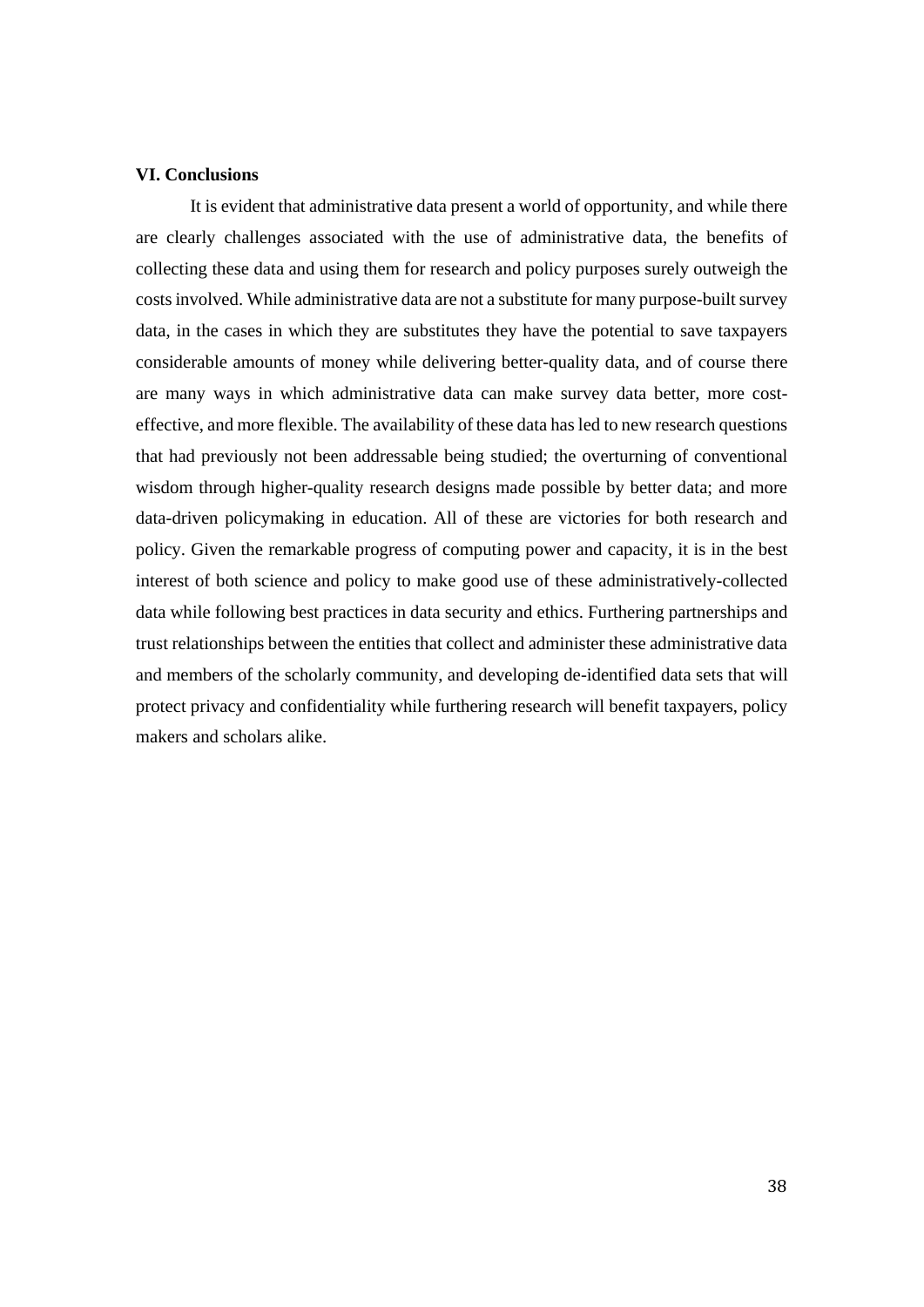## **References**

Aaronson, D., Barrow, L., Sander, W., 2007. Teachers and Student Achievement in the Chicago Public High Schools. J. Labor Econ. 25 (1), 95-135.

Abdulkadiroglu, A., Pathak, P.A., Roth, A.E., 2009. Strategy-Proofness versus Efficiency in Matching with Indifferences: Redesigning the NYC High School Match. Am. Econ. Rev. 99 (5), 1954-1978.

Abdulkadiroglu, A., Angrist, J.D., Dynarski, S.M., Kane, T.J., Pathak, P.A., 2011. Accountability and Flexibility in Public Schools: Evidence from Boston's Charters and Pilots. Q. J. Econ. 126 (2), 699-748.

Abdulkadiroglu, A., Angrist, J., Pathak, P., 2014. The Elite Illusion: Achievement Effects at Boston and New York Exam Schools. Econometrica 82 (1), 137-196.

Ahn, T., 2014. A Regression Discontinuity Analysis of Graduation Standards and Their Impact on Students' Academic Trajectories. Econ. Educ. Rev. 38, 64-75.

Ahn, T., Vigdor, J.L., 2014. When Incentives Matter Too Much: Explaining Significant Responses to Irrelevant Information. NBER Working Paper No. 20321.

Allen, R., Burgess, S., 2013. Evaluating the Provision of School Performance Information for School Choice. Econ. Educ. Rev. 34, 175-190.

Almas, I., Cappelen, A., Salvanes, K.G., Sorensen, E., and Tungodden, B. 2014. Willingness to Compete: Family Matters. forthcoming Manage. Sci.

Almond, D., Edlund, L., Palme, M., 2009. Chernobyl's Subclinical Legacy: Prenatal Exposure to Radioactive Fallout and School Outcomes in Sweden. Q. J. Econ. 124 (4), 1729-1772.

Almond, D., Mazumder, B., van Ewijk, R., 2014. In Utero Ramadan Exposure and Children's Academic Performance. forthcoming Econ. J.

Anand, P., Mizala, A., Repetto, A., 2009. Using School Scholarships to Estimate the Effect of Private Education on the Academic Achievement of Low-Income Students in Chile. Econ. Educ. Rev. 28 (3), 370-381.

Andersson, C., Johansson, P., Waldenstrom, N., 2011. Do You Want Your Child to Have a Certified Teacher? Econ. Educ. Rev. 30 (1), 65-78.

Andrews, R.J., DesJardins, S., Ranchhod, V., 2010. The Effects of the Kalamazoo Promise on College Choice. Econ. Educ. Rev. 29 (5), 722-737.

Angrist, J.D., Lavy, V., 1999. Using Maimonides' Rule to Estimate the Effect of Class Size on Student Achievement. Q. J. Econ. 114(2), 533-575.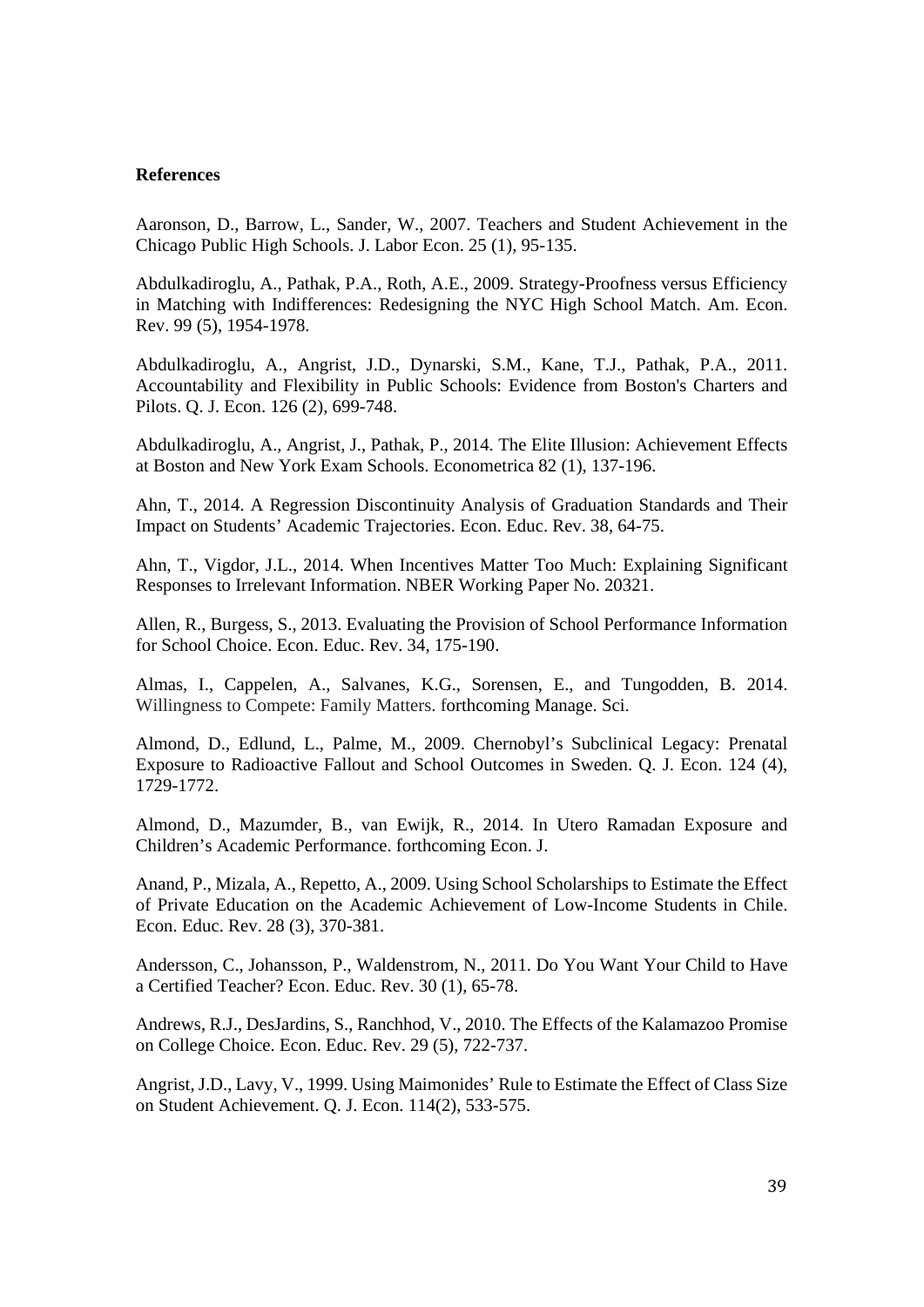Angrist, J.D., Lavy, V., 2001. Does Teacher Training Affect Pupil Learning? Evidence from Matched Comparisons in Jerusalem Public Schools. J. Labor Econ. 19 (2), 343-369.

Angrist, J.D., Lang, K., 2004. Does School Integration Generate Peer Effects? Evidence from Boston's Metco Program. Am. Econ. Rev. 94 (5), 1613-1634.

Angrist, J., Bettinger, E., Kremer, M., 2006. Long-Term Educational Consequences of Secondary School Vouchers: Evidence from Administrative Records in Colombia. Am. Econ. Rev. 96 (3), 847-862.

Angrist, J., Lavy, V., 2009. The Effects of High Stakes High School Achievement Awards: Evidence from a Randomized Trial. Am. Econ. Rev. 99 (4), 1384-1414.

Angrist, J.D., Pathak, P.A., Walters, C.R., 2013. Explaining Charter School Effectiveness. Am. Econ. J. - Appl. Econ. 5 (4), 1-27.

Angrist, J.D., Battistin, E., Vuri, D., 2014. Is a Small Moment: Class Size and Moral Hazard in the Mezzogiorno. NBER Worping Paper No. 20173.

Apps, P., Mendolina, S., Walker, I., 2013. The Impact of Pre-School on Adolescents' Outcomes: Evidence from a Recent English Cohort. Econ. Educ. Rev. 37, 183-199.

Arteaga, I., Humpage, S., Reynolds, A.J., Temple, J.A., 2014. One Year of Preschool or Two: Is It Important for Adult Outcomes? Econ. Educ. Rev. 40, 221-237.

Aslund, O., Edin, P-A., Fredriksson, P., Gronqvist, H., 2011. Peers, Neighborhoods, and Immigrant Student Achievement: Evidence from a Placement Policy. Am. Econ. J. - Appl. Econ. 3 (2), 67-95.

Avvisati, F., Guragand, M., Guyon, N., Maurin, E., 2014. Getting Parents Involved: A Field Experiment in Deprived Schools. Rev. Econ. Stud. 81 (1), 57-83.

Barbieri, G., Rossetti, C., Sestito, P., 2011. The Determinants of Teacher Mobility: Evidence Using Italian Teachers' Transfer Applications. Econ. Educ. Rev. 30 (6), 1430- 1444.

Barrera-Osorio, F., Bertrand, M., Linden, L.L., 2011. Improving the Design of Conditional Transfer Programs: Evidence from a Randomized Education Experiment in Colombia. Am. Econ. J. - Appl. Econ. 3 (2), 167-195.

Barrett, N., Toma, E.F., 2013. Reward or Punishment? Class Size and Teacher Quality. Econ. Educ. Rev. 35, 41-52.

Barrow, L., Markman, L., Rouse, C.E., 2009. Technology's Edge: The Educational Benefits of Computer-Aided Instruction. Am. Econ. J. - Econ. Policy 1 (1), 52-74.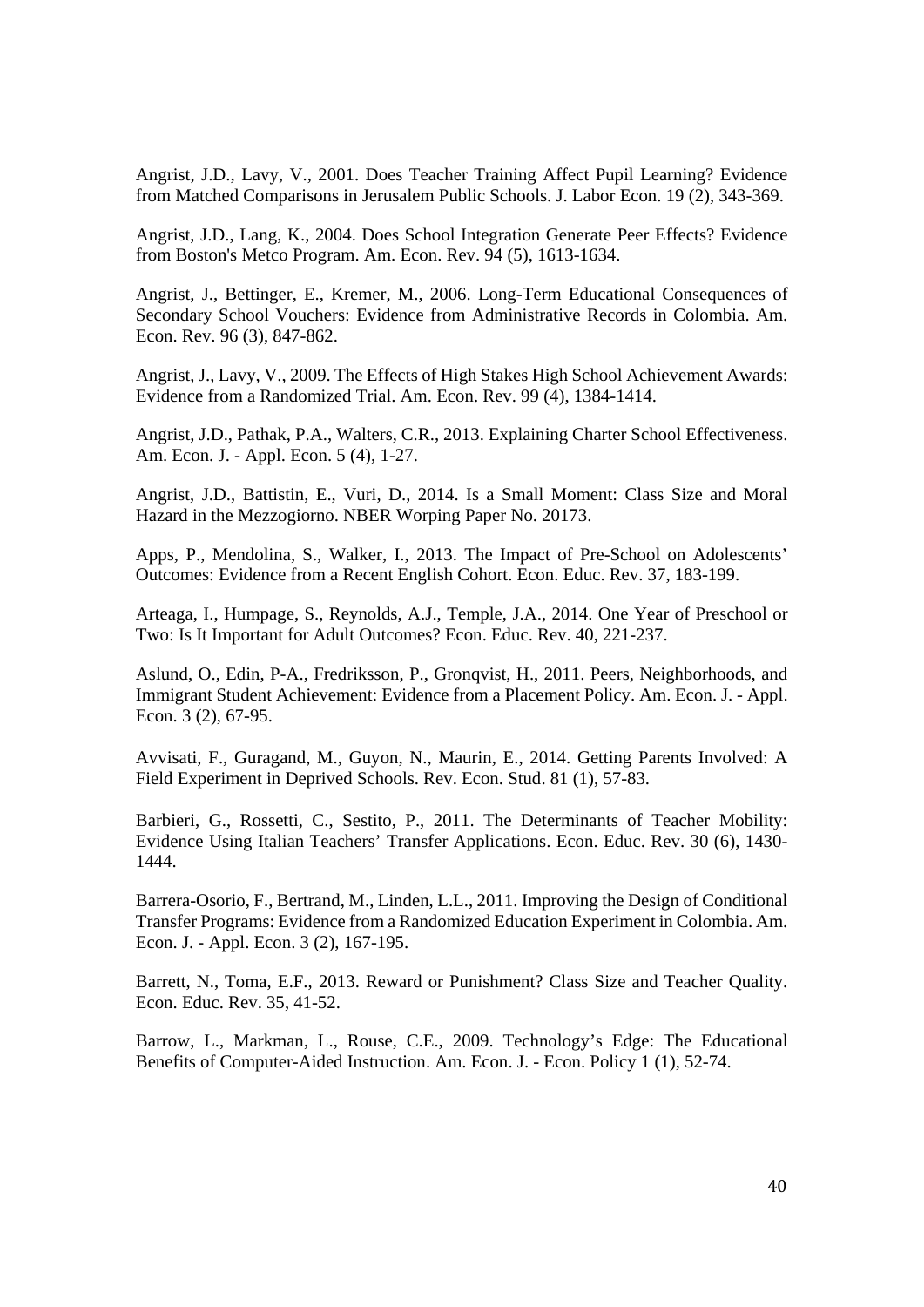Bastian, K.C., Henry, G.T., Thompson, C.L., 2013. Incorporating Access to More Effective Teachers into Assessments of Educational Resource Equity. Educ. Financ. Policy. 8 (4), 560-580.

Bedard, K., Dhuey, E., 2006. The Persistence of Early Childhood Maturity: International Evidence of Long-Run Age Effects. Q. J. Econ. 121 (4), 1437-1472.

Behrman, J.R., Parker, S.W., Todd, P.E., Wolpin, K.I., 2015. Aligning Learning Incentives of Students and Teachers: Results from a Social Experiment in Mexican High Schools. J. Polit. Econ. 123(2), 325-264.

Belfield, C.R., Levin, H.M, 2004. Should High School Economics Courses Be Compulsory? Econ. Educ. Rev. 23 (4), 351-360.

Bellei, C., 2009. Does Lengthening the School Day Increase Students' Academic Achievement? Results from a Natural Experiment in Chile. Econ. Educ. Rev. 28 (5), 629- 640.

Bettinger, E., Kremer, M., Saavedra, J.E., 2010. Are Educational Vouchers Only Redistributive? Econ. J. 120 (546), F204-F228.

Bettinger, E, 2012. Paying to Learn: The Effect of Financial Incentives on Elementary School Test Scores. Rev. Econ. Stat. 94 (3), 686-698.

Bettinger, E., Haegeland, T, Rege, M., 2014. Home with Mom: The Effects of Stay-at-Home Parents on Children's Long-Run Educational Outcomes. J. Labor Econ. 32 (3), 443- 467.

Beuermann, D.W., Cristia, J., Cueto, S., Malamud, O., Cruz-Aguayo, Y., 2014. One Laptop per Child at Home: Short-Term Impacts from a Randomized Experiment in Peru. Am. Econ. J. - Appl. Econ. 7(2), 53-80.

Bharadwaj, P., Loken, K.V., Neilson, C., 2013. Early Life Health Interventions and Academic Achievement. Am. Econ. Rev. 103 (5), 1862-1891.

Bhuller, M., Mogstad, M., Salvanes, K., 2015. Life Cycle Earnings, Education Premiums and Internal Rates of Return. forthcoming J. Labor Econ.

Bifulco, R., Ladd, H.F., 2006. The Impacts of Charter Schools on Student Achievement: Evidence from North Carolina. Educ. Financ. Policy. 1 (1), 50-90.

Billings, S.B, Deming, D.J, Rockoff, J, 2014. School Segregation, Educational Attainment, and Crime: Evidence from the End of Busing in Charlotte-Mecklenburg. Q. J. Econ. 129 (1), 435-476.

Bjorklund, A., Lindahl, M., Plug, E., 2006. The Origins of Intergenerational Associations: Lessons from Swedish Adoption Data. Q. J. Econ. 121 (3), 999-1028.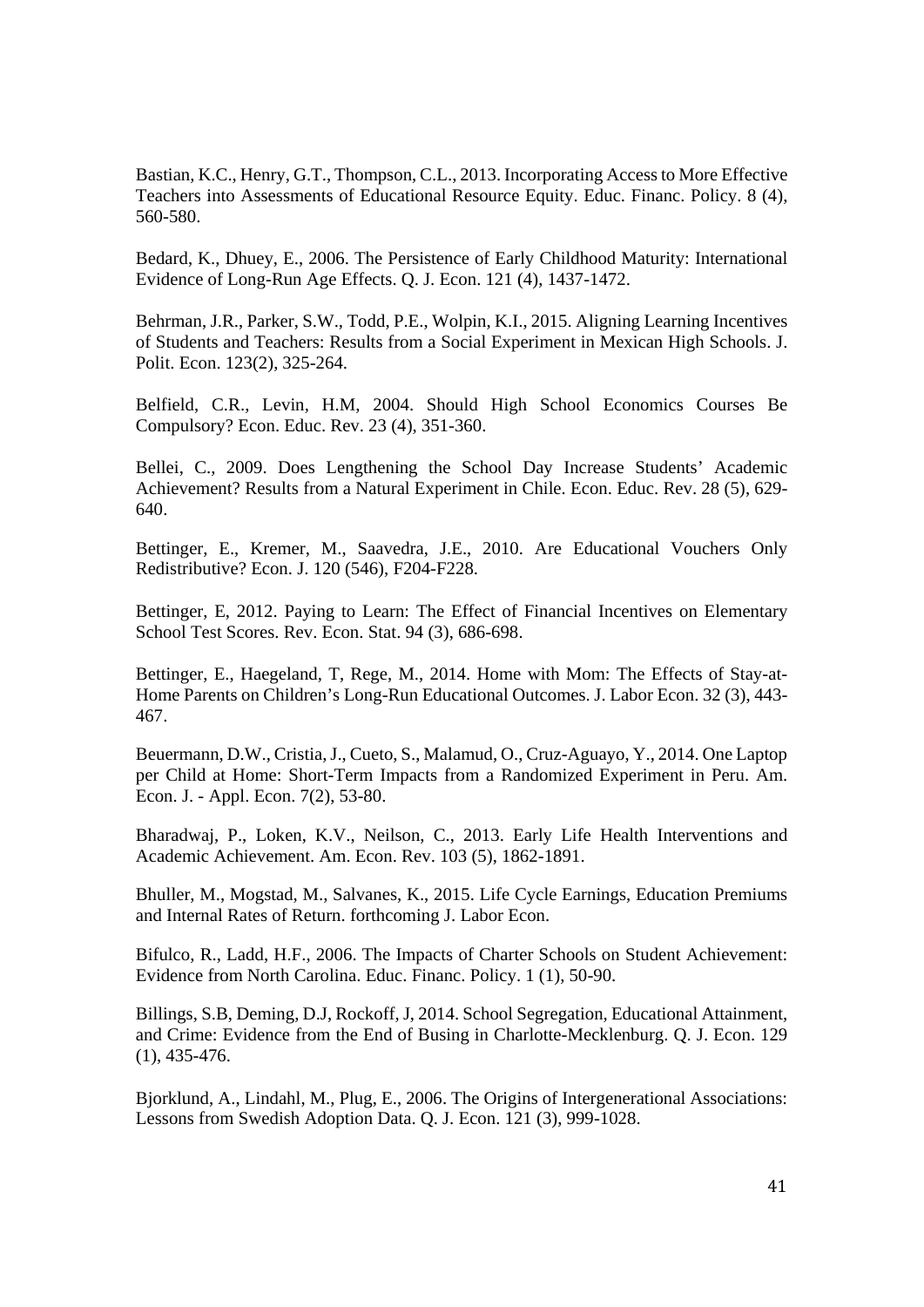Bjorklund, A., Salvanes, K.G., 2011. Education and Family Background: Mechanisms and Policies. Handbook of Economics of Education 3, 201-247.

Black, S.E., Devereux, P.J., Salvanes, K.G., 2005a. Why the Apple Doesn't Fall Far: Understanding Intergenerational Transmission of Human Capital. Am. Econ. Rev. 95 (1), 437-449.

Black, S.E., Devereux, P.J., Salvanes, K.G., 2005b. The More the Merrier? The Effect of Family Size and Birth Order on Children's Education. Q. J. Econ. 120 (2), 669-700.

Black, S.E., Devereux, P.J., Salvanes, K.G., 2007. From the Cradle to the Labor Market? The Effect of Birth Weight on Adult Outcomes. Q. J. Econ. 122 (1), 409-439.

Black, S.E., Devereux, P.J., Salvanes, K.G., 2010. Small Family, Smart Family? Family Size and the IQ Scores of Young Men. J. Hum. Resour. 45 (1), 33-58.

Black, S.E., Devereux, P.J., Salvanes, K.G., 2011. Too Young to Leave the Nest? The Effects of School Starting Age. Rev. Econ. Stat. 93 (2), 455-467.

Black, S.E., Devereux, P.J., Salvanes, K.G., 2013. Under Pressure? The Effect of Peers on Outcomes of Young Adults. J. Labor Econ. 31 (1), 119-153.

Black, S.E., Devereux, P.J., Loken, K.V., Salvanes, K.G., 2014. Care or Cash? The Effect of Child Care Subsidies on Student Performance. Rev. Econ. Stat. 96(5), 824-837.

Black, S.E., Devereux, P.J., Salvanes, K.G., 2014. Does Grief Transfer Across Generations? In-Utero Deaths and Child Outcomes. NBER Working Paper No. 19979.

Black, S.E., Breining, S., Figlio, D.N., Guryan, J.G., Karbownik, K., Skyt Nielsen, H., Roth, J., Simonsen, M., 2014. Spillovers in the Family: The Educational Consequences of Having a Disabled Sibling. Mimeo

Blimpo, M.P., 2014. Team Incentives for Education in Developing Counties: A Randomized Field Experiment in Benin. Am. Econ. J. - Appl. Econ. 6(4), 90-109.

Bohlmark, A., Gronqvist, E., Vlachos, J., 2012. The Headmaster Ritual: The Importance of Management for School Outcomes. IFAU Working Paper 2012:16.

Bohlmark, A., Lindahl, M., 2015. Independent Schools and Long-Run Educational Outcomes – Evidence from Sweden's Large Scale Voucher Reform. Economica. 82(327), 508-551.

Booker, K., Gilpatric, S.M., Gronberg, T., Jansen, D., 2007. The Impact of Charter School Attendance on Student Performance. J. Public Econ. 91, 849-876.

Booker, K., Sass, T.R., Gill, B., Zimmer, R., 2011. The Effects of Charter High Schools on Educational Attainment. J. Labor Econ. 29 (2), 377-415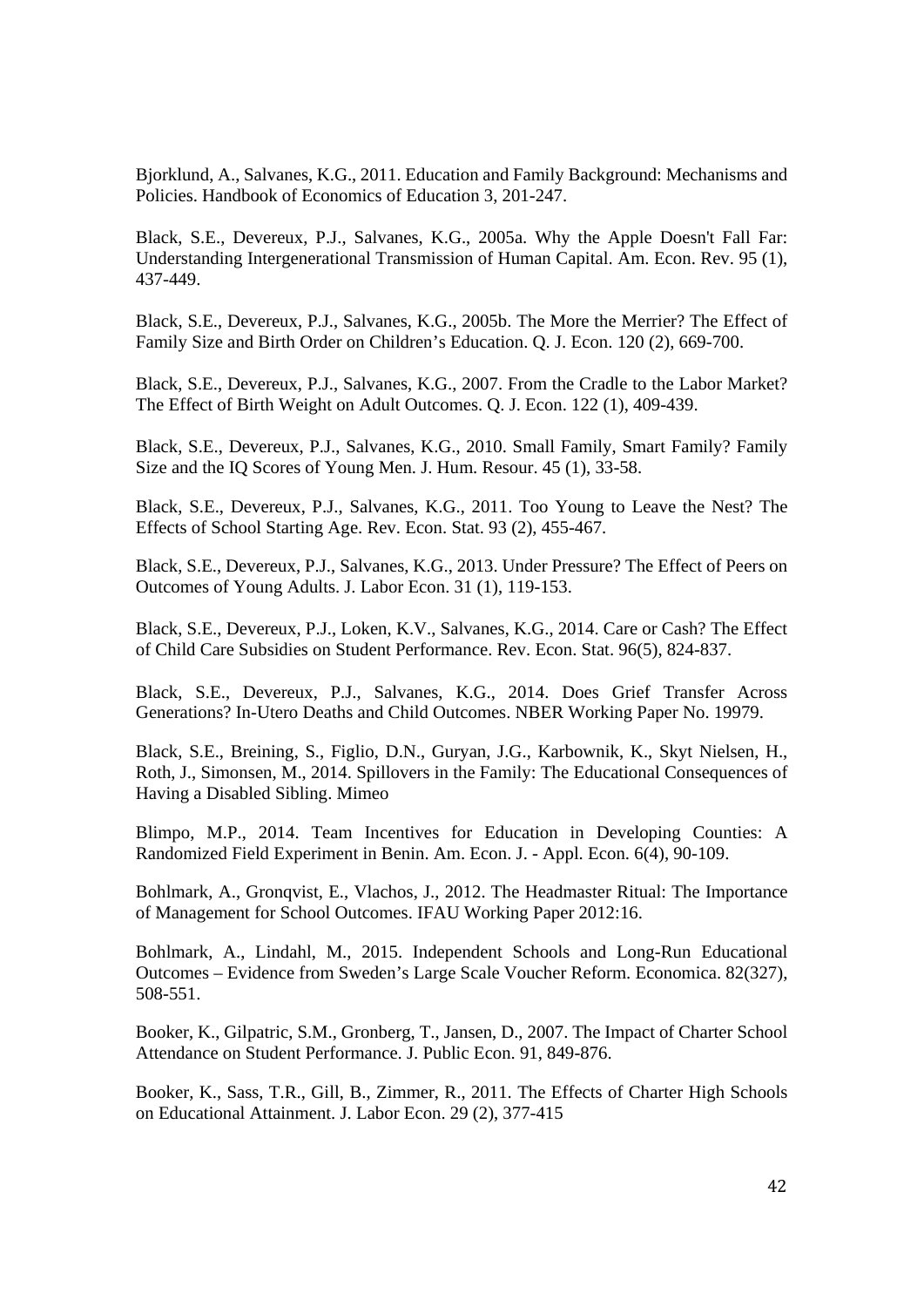Boyd, D., Grossman, P., Lankford, H., Loeb, S., Wyckoff, J., 2006. How Changes in Entry Requirements Alter the Teacher Workforce and Affect Student Achievement. Educ. Financ. Policy. 1 (2), 176-216.

Boyd, D., Grossman, P., Ing, M., Lankford, H., Loeb, S., O'Brien, R., Wyckoff, J., 2011. The Effectiveness and Retention of Teachers with Prior Career Experience. Econ. Educ. Rev. 30 (6), 1229-1241.

Boyd, D., Lankford, H., Loeb, S., Wyckoff, J., 2013. Analyzing the Determinants of the Matching of Public School Teachers to Jobs: Disentangling the Preferences of Teachers and Employers. J. Labor Econ. 31 (1), 83-117.

Brewer, D.J., 1996. Career Paths and Quit Decisions: Evidence from Teaching. J. Labor Econ. 14 (2), 313-339.

Briggs, D.C., Weeks, J.P., 2009. The Sensitivity of Value-Added Modeling to the Creation of a Vertical Score Scale. Educ. Financ. Policy. 4 (4), 384-414.

Brummet, Q., 2014. The Effects of School Closings on Student Achievement. J. Public Econ. 119, 108-124.

Bui, S.A., Craig, S.G., Imberman, S.A., 2014. Is Gifted Education a Bright Idea? Assessing the Impact of Gifted and Talented Programs on Students. Am. Econ. J. - Econ. Policy 6 (3), 30-62.

Burgess, S., Briggs, A., 2010. School Assignment, School Choice and Social Mobility. Econ. Educ. Rev. 29 (4), 639-649.

Burgess, S., Greaves, E., 2013. Test Scores, Subjective Assessment, and Stereotyping of Ethnic Minorities. J. Labor Econ. 31 (3), 535-576.

Burgess, S., Wilson, D., Worth, J., 2013. A Natural Experiment in School Accountability: The Impact of School Performance Information on Pupil Progress. J. Public Econ. 106, 57- 67.

Burgess, S., Greaves, E., Vignoles, A., Wilson, D., 2014. What Parents Want: School Preferences and School Choice. forthcoming Econ. J.

Burke, M.A., Sass, T.R., 2013. Classroom Peer Effects and Student Achievement. J. Labor Econ. 31 (1), 51-82.

Buser, T., Niederle, M., Oosterbeek, H., 2014. Gender, Competitiveness, and Career Choices. Q. J. Econ. 129(3), 1409-1447.

Cabus, S.J., De Witte, K., 2011. Does School Time Matter?—On the Impact of Compulsory Education Age on School Dropout. Econ. Educ. Rev. 30 (6), 1384-1398.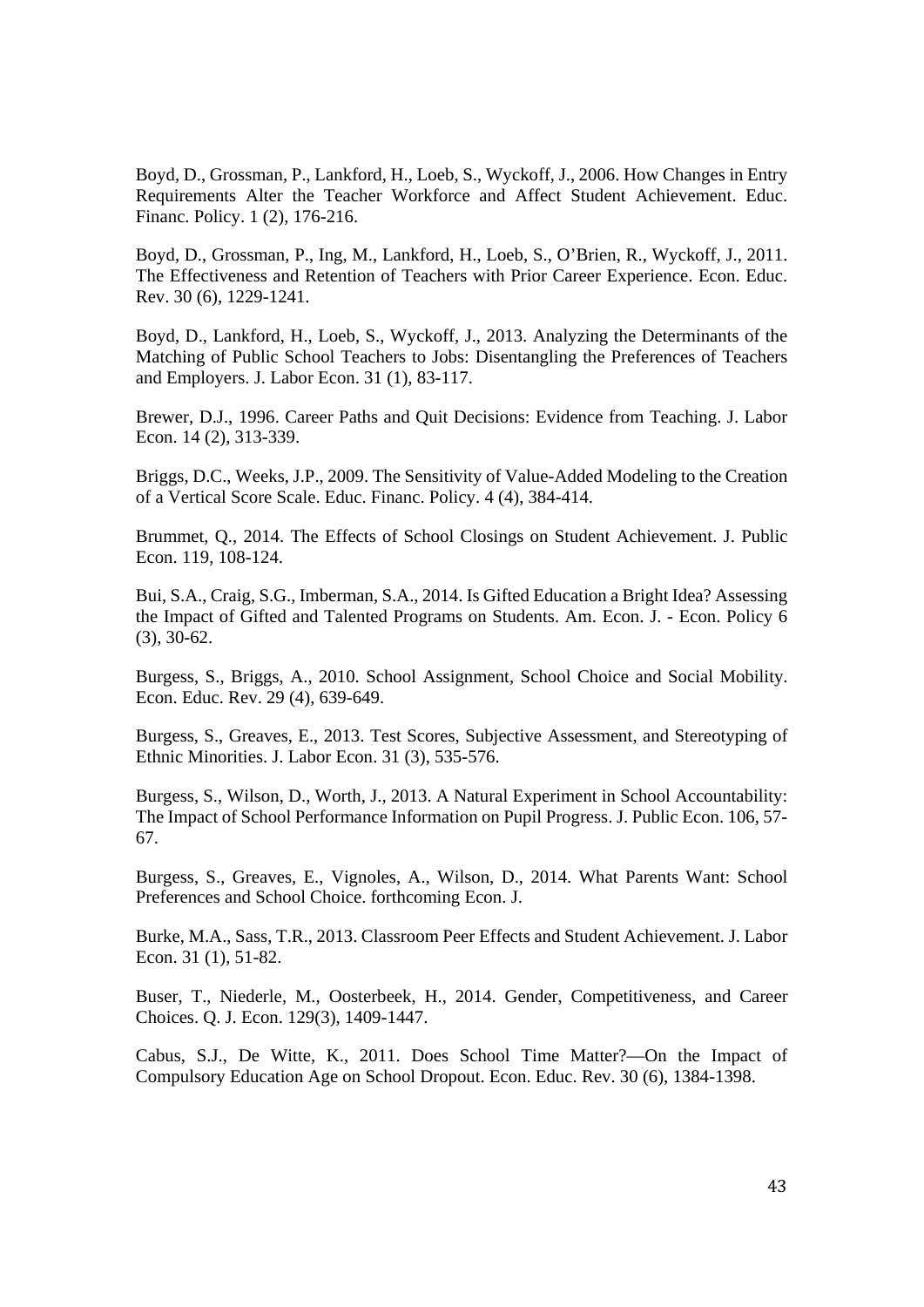Card, D., Chetty, R., Feldstein, M., Saez, E., 2010. Expanding Access to Administrative Data for Research in the United States. White paper, National Science Foundation, Washington, DC.

Card, D., Dooley, M.D., Payne, A., 2010. School Competition and Efficiency with Publicly Funded Catholic Schools. Am. Econ. J. - Appl. Econ. 2 (4), 150-176.

Carneiro, P., Loken, K., Salvanes, K.G., 2015. A Flying Start? Long Term Consequences of Maternal Time Investments in Children during the First Year of Life. J. Polit. Econ. 123(2), 365-412.

Carneiro, P., Lopez-Garcia, I., Salvanes, K.G., and Tominey, E. 2014. Intergenerational Transmission, Human Capital Formation and the Timing of Parental Income. Working paper, Norwegian School of Economics.

Carrell, S.E., Hoekstra, M.L., 2010. Externalities in the Classroom: How Children Exposed to Domestic Violence Affect Everyone's Kids. Am. Econ. J. - Appl. Econ. 2 (1), 211-228.

Carruthers, C.K., 2012. The Qualifications and Classroom Performance of Teachers Moving to Charter Schools. Educ. Financ. Policy. 7 (3), 233-268.

Carruthers, C.K., 2012. New Schools, New Students, New Teachers: Evaluating the Effectiveness of Charter Schools. Econ. Educ. Rev. 31 (2), 280-292.

Chetty, R., Friedman, J.N., Hilger, N., Saez, E., Schanzenbach, D., Yagan, D., 2011. How Does Your Kindergarten Classroom Affect Your Earnings? Evidence from Project STAR. Q. J. Econ. 126(4), 1593-1660.

Chetty, R., Friedman, J.N., Rockoff, J.E., 2014. Measuring the Impacts of Teachers I: Evaluating Bias in Teacher Value-Added Estimates. Am. Econ. Rev. 104(9), 2593-2632.

Chetty, R., Friedman, J.N., Rockoff, J.E., 2014. Measuring the Impacts of Teachers II: Teacher Value-Added and Student Outcomes in Adulthood. Am. Econ. Rev. 104(9), 2633- 2679.

Chetty, R., Hendren, N., Kline, P., Saez, E., 2014. Where is the Land of Opportunity? The Geography of Intergenerational Mobility in the United States. Q. J. Econ. 129(4), 1553- 1623.

Chiang, H., 2009. How Accountability Pressure on Failing Schools Affects Student Achievement. J. Public Econ. 93, 1045-1057.

Chingos, M.M, West, M.R., 2011. Promotion and Reassignment in Public School Districts: How Do Schools Respond to Differences in Teacher Effectiveness? Econ. Educ. Rev. 30 (3), 419-433.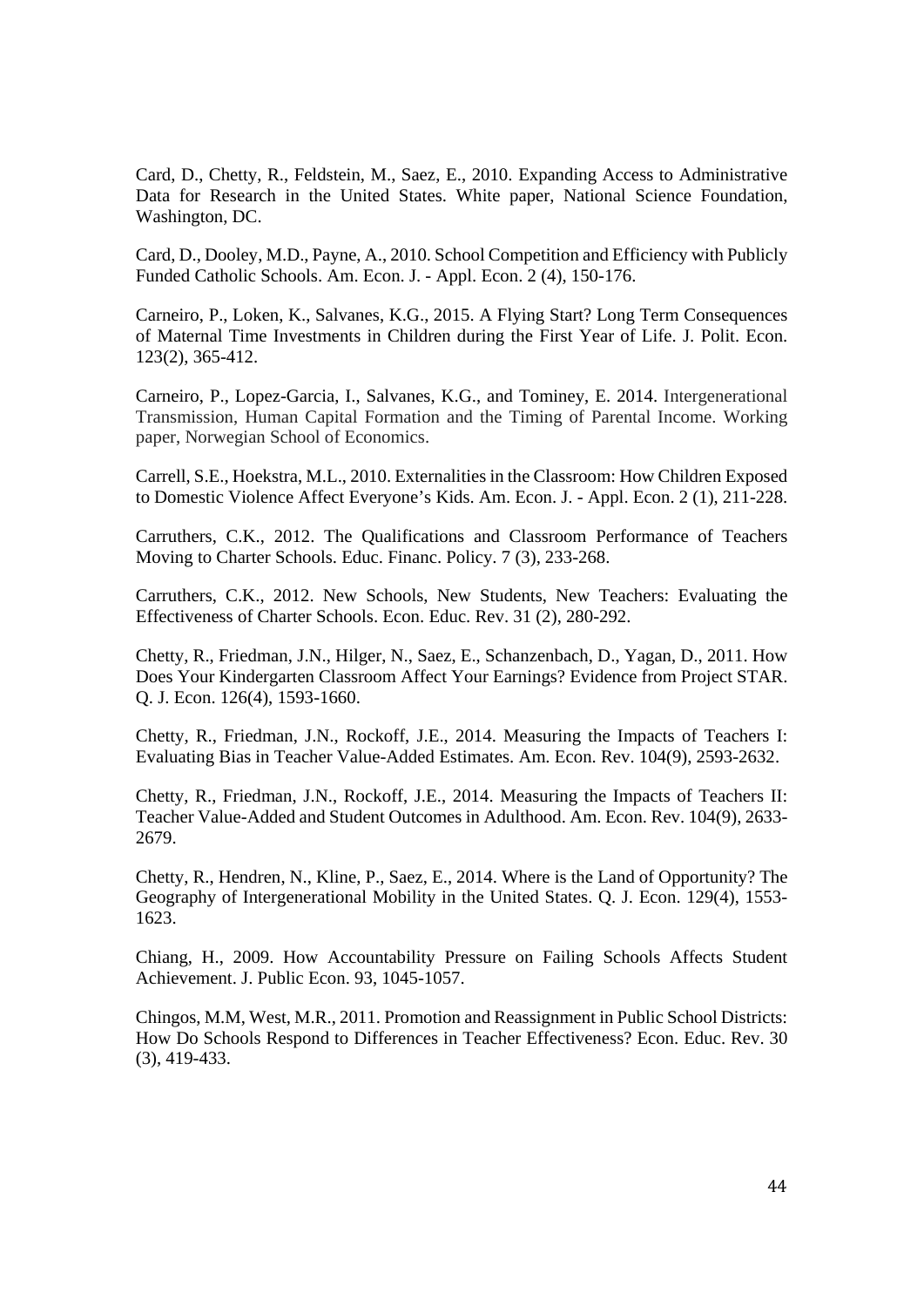Chingos, M.M, Peterson, P.E, 2011. It's Easier to Pick a Good Teacher Than to Train One: Familiar and New Results on the Correlates of Teacher Effectiveness. Econ. Educ. Rev. 30 (3), 449-465.

Chingos, M.M., West, M.R., 2012. Do More Effective Teachers Earn More Outside the Classroom? Educ. Financ. Policy. 7 (1), 8-43.

Chingos, M.M., 2012. The Impact of a Universal Class-Size Reduction Policy: Evidence from Florida's Statewide Mandate. Econ. Educ. Rev. 31 (5), 543-562.

Cho, R.M., 2009. The Impact of Maternal Imprisonment on Children's Educational Achievement: Results from Children in Chicago Public Schools. J. Hum. Resour. 44 (3), 772-797.

Clark, D., 2009. The Performance and Competitive Effects of School Autonomy. J. Polit. Econ. 117 (4), 745-783.

Clark, D., See, E., 2011. The Impact of Tougher Education Standards: Evidence from Florida. Econ. Educ. Rev. 30 (6), 1123-1135.

Clark, D., Martorell, P., 2014. The Signaling Value of a High School Diploma. J. Polit. Econ. 122 (2), 282-318.

Clark, M., Rothstein, J., Schanzenbach, D.W., 2009. Selection Bias in College Admissions Test Scores. Econ. Educ. Rev. 28 (3), 295-307.

Clotfelter, C.T., Ladd, H.F., Vigdor, J., 2005. Who Teaches Whom? Race and the Distribution of Novice Teachers. Econ. Educ. Rev. 24 (4), 377-392.

Clotfelter, C.T., Ladd, H.F., Vigdor, J.L., 2006. Teacher-Student Matching and the Assessment of Teacher Effectiveness. J. Hum. Resour. 41 (4), 778-820.

Clotfelter, C.T., Ladd, H.F., Vigdor, J.L., 2007. Teacher Credentials and Student Achievement: Longitudinal Analysis with Student Fixed Effects. Econ. Educ. Rev. 26 (6), 673-682.

Clotfelter, C.T., Glennie, E., Hall, H., Vigdor, J., 2008. Would Higher Salaries Keep Teachers in High-Poverty Schools? Evidence from a Policy Intervention in North Carolina. J. Public Econ. 92, 1352-1370.

Clotfelter, C.T., Ladd, H.F., Vigdor, J.L., 2009. The Academic Achievement Gap in Grades 3 To 8. Rev. Econ. Stat. 91 (2), 398-419.

Clotfelter, C.T., Ladd, H.F., Vigdor, J.L., 2009. Teacher Credentials and Student Achievement in High School: A Cross-Subject Analysis with Student Fixed Effects. J. Hum. Resour. 45 (3), 655-681.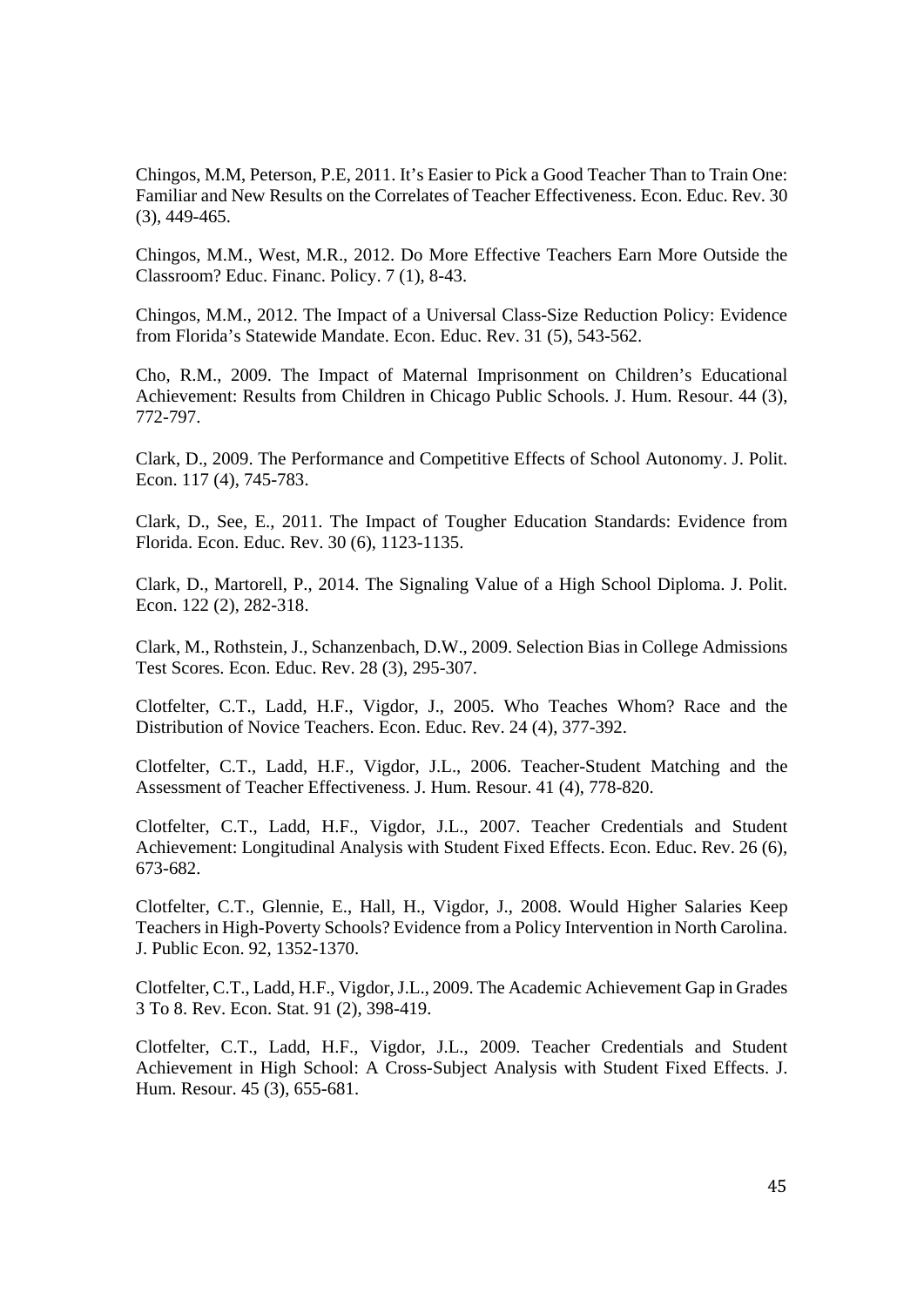Clotfelter, C.T., Ladd, H.F., Vigdor, J.L., 2009. Are Teacher Absences Worth Worrying about in the United States? Educ. Financ. Policy. 4 (2), 115-149.

Clotfelter, C.T., Ladd, H.F., Vigdor, J.L., 2011. Teacher Mobility, School Segregation, and Pay-Based Policies to Level the Playing Field. Educ. Financ. Policy. 6 (3), 399-438.

Coelli, M., Green, D.A., 2012. Leadership Effects: School Principals and Student Outcomes. Econ. Educ. Rev. 31 (1), 92-109.

Cohen-Zada, D., Gradstein, M., Reuven, E., 2013. Allocation of Students in Public Schools: Theory and New Evidence. Econ. Educ. Rev. 34, 96-106.

Condie, S., Lefgren, L., Sims, D., 2014. Teacher Heterogeneity, Value-Added and Education Policy. Econ. Educ. Rev. 40, 76-92.

Cook, P.J., Dodge, K., Farkas, G., Fryer, R.G., Guryan, J., Ludwig, J., Mayer, S., Pollack, H., Steinberg, L., 2014. The (Surprising) Efficacy of Academic and Behavioral Intervention with Disadvantaged Youth: Results from a Randomized Experiment in Chicago. NBER Working Paper No. 19862.

Cortes, K.E., Moussa, W.S., Weinstein, J.M., 2013. Educating Bright Students in Urban Schools. Econ. Educ. Rev. 37, 286-297.

Cortes, K., Goodman, J., Nomi, T., 2014. Intensive Math Instruction and Educational Attainment: Long-Run Impacts of Double-Dose Algebra. NBER Working Paper No. 20211.

Costrell, R.M., McGee, J.B., 2010. Teacher Pension Incentives, Retirement Behavior, and Potential for Reform in Arkansas. Educ. Financ. Policy. 5 (4), 492-518.

Costrell, R.M., Podgursky, M., 2010. Distribution of Benefits in Teacher Retirement Systems and Their Implications for Mobility. Educ. Financ. Policy. 5 (4), 519-557.

Cowen, J.M., Butler, J.S., Fowles, J., Streams, M.E., Toma, E.F., 2012. Teacher Retention in Appalachian Schools: Evidence from Kentucky. Econ. Educ. Rev. 31 (4), 431-441.

Cowen, J.M, Winter, M.A, 2013. Do Charters Retain Teachers Differently? Evidence from Elementary Schools in Florida. Educ. Financ. Policy. 8 (1), 14-42.

Cratty, D., 2012. Potential for Significant Reductions in Dropout Rates: Analysis of an Entire 3rd Grade State Cohort. Econ. Educ. Rev. 31 (5), 644-662.

Cullen, J.B., Jacob, B.A., Levitt, S.D., 2005. The Impact of School Choice on Student Outcomes: An Analysis of the Chicago Public Schools. J. Public Econ. 89, 729-760.

Cullen, J.B., Jacog, B.A., Levitt, S., 2006. The Effect of School Choice on Participants: Evidence from Randomized Lotteries. Econometrica 74 (5), 1191-1230.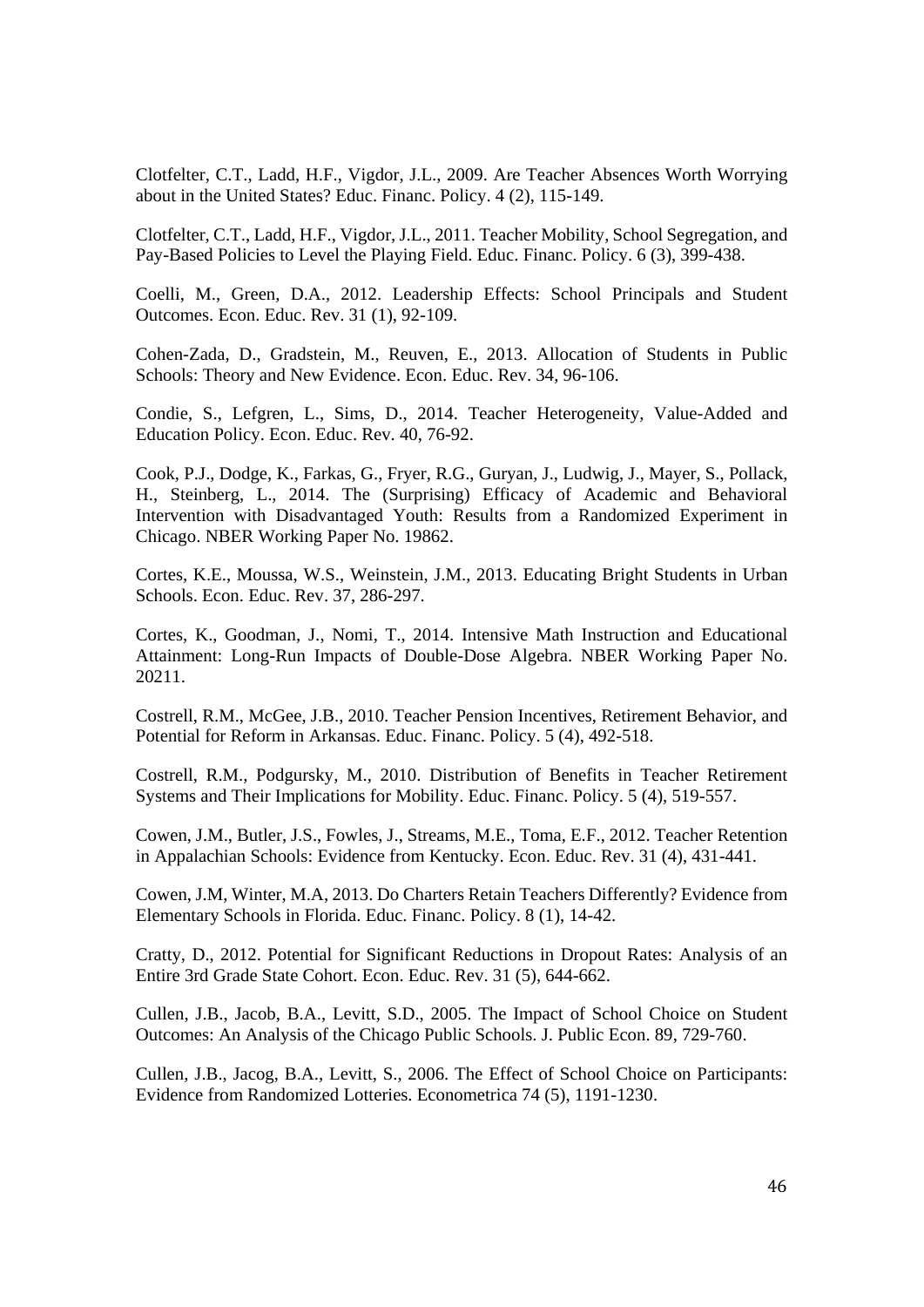Cullen, J.B., Long, M.C., Reback, R., 2013. Jockeying for Position: Strategic High School Choice under Texas' Top Ten Percent Plan. J. Public Econ. 97, 32-48.

Currie, J., Hanushek, E.A., Kahn, M.E., Neidell, M., Rivkin, S.G., 2009. Does Pollution Increase School Absences? Rev. Econ. Stat. 91 (4), 682-694.

Currie, J., Stabile, M., Manivong, P., Roos, L.L., 2010. Child Health and Young Adult Outcomes. J. Hum. Resour. 45 (3), 517-548.

Currie, J., Figlio, D., Goodman, J., Persico, C., Roth, J., 2014. A Population Level Study of the Effects of Early Intervention for Autism. Mimeo

Curto, V.E., Fryer, R.G., 2014. The Potential of Urban Boarding Schools for the Poor: Evidence from SEED. J. Labor Econ. 32 (1), 65-93.

Dahl, G., Loken, K., Mogstad, M., Salvanes, K., 2015. What Is the Case for Paid Maternity Leave? forthcoming Rev. Econ. Stat.

Dahlberg, M., Edmark, K., Lundqvist, H., 2012. Ethnic Diversity and Preferences for Redistribution. J. Polit. Econ. 120 (1), 41-76.

Dalsgaard, S., Nielsen, H.S., Simonsen, M., 2014. Consequences of ADHD Medication Use for Children's Outcomes. J. Health Econ. 37, 137-151

Damm, A.P., Dustman C., 2014. Does Growing Up in a High Crime Neighborhood Affect Youth Criminal Behavior? Am. Econ. Rev. 104 (6), 1806-1832.

DeArmond, M., Goldhaber, D., 2010. Scrambling the Nest Egg: How Well Do Teachers Understand Their Pensions, and What Do They Think about Alternative Pension Structures? Educ. Financ. Policy. 5 (4), 558-586.

DeCicca, P., Smith, J., 2013. The Long-Run Impacts of Early Childhood Education: Evidence from a Failed Policy Experiment. Econ. Educ. Rev. 36, 41-59.

Dell, M., 2010. The Persistent Effects of Peru's Mining Mita. Econometrica 78 (6), 1863- 1903.

Deming, D.J, 2011. Better Schools, Less Crime? Q. J. Econ. 126 (4), 2063-2115.

Deming, D.J., Hastings, J.S, Kane, T.J., Staiger, D.O., 2014. School Choice, School Quality, and Postsecondary Attainment. Am. Econ. Rev. 104 (3), 991-1013.

Deming, D.J., 2014. Using School Choice Lotteries to Test Measures of School Effectiveness. NBER Working Paper No. 19803.

Dinkelman, T., Martinez, C.A., 2014. Investing in Schooling in Chile: The Role of Information about Financial Aid for Higher Education. Rev. Econ. Stat. 96 (2), 244-257.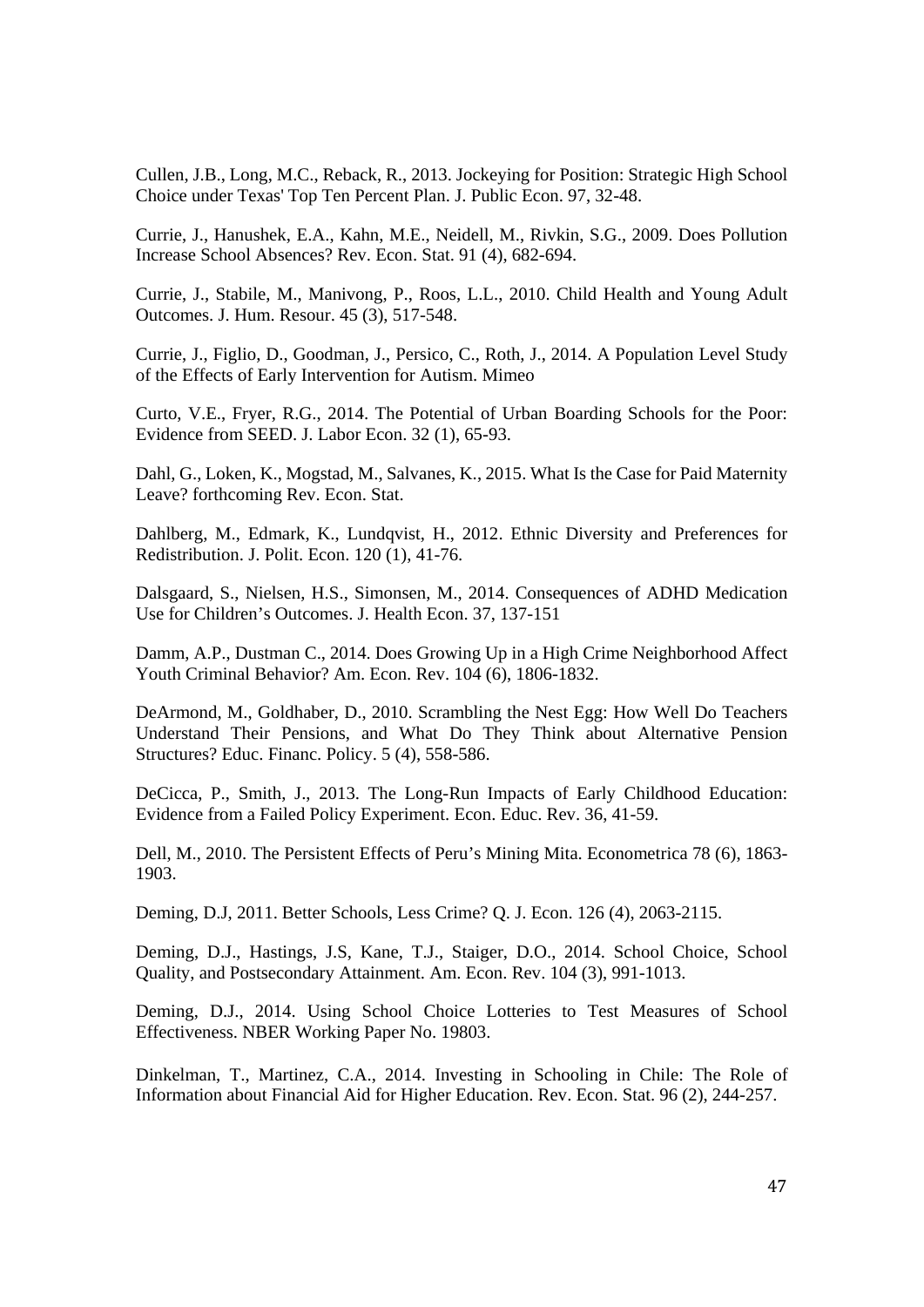Dobbie, W., Fryer, R.G., 2011. Are High-Quality Schools Enough to Increase Achievement Among the Poor? Evidence from the Harlem Children's Zone. Am. Econ. J. - Appl. Econ. 3 (3), 158-187.

Dobbie, W., Fryer, R.G., 2013. Getting Beneath the Veil of Effective Schools: Evidence From New York City. Am. Econ. J. - Appl. Econ. 5 (4), 28-60.

Dobbie, W., Fryer, R.G., 2014. The Impact of Attending a School with High-Achieving Peers: Evidence from the New York City Exam Schools. Am. Econ. J. - Appl. Econ. 6 (3), 58-75.

Doyle, J.J., 2007. Child Protection and Child Outcomes: Measuring the Effects of Foster Care. Am. Econ. Rev. 97 (5), 1583-1610.

Dustmann, C., Machin, S., Schonberg, U., 2010. Ethnicity and Educational Achievement in Compulsory Schooling. Econ. J. 120 (546), F272-F297.

Dustmann, C., Schonberg, U., 2012. Expansions in Maternity Leave Coverage and Children's Long-Term Outcomes. Am. Econ. J. - Appl. Econ. 4 (3), 190-224.

Edin, P-A., Fredriksson, P., Aslund, O., 2003. Ethnic Enclaves and the Economic Success of Immigrants - Evidence from a Natural Experiment. Q. J. Econ. – 11(1), 329-57

Edwards, F., 2012. Early to Rise? The Effect of Daily Start Times on Academic Performance. Econ. Educ. Rev. 31 (6), 970-983.

Einav, L., Levin, J., 2013. The Data Revolution and Economic Analysis. NBER Working Paper No. 19035.

Engberg, J., Epple, D., Imbrogno, J., Sieg, H., Zimmer, R., 2014. Evaluating Education Programs That Have Lotteried Admission and Selective Attrition. J. Labor Econ. 32 (1), 27-63.

Engel, R.C., Gallagher, L.B., Lyle, D.S., 2010. Military Deployments and Children's Academic Achievement: Evidence from Department of Defense Education Activity Schools. Econ. Educ. Rev. 29 (1), 73-82.

Fairlie, R.W., Robinson, J., 2013. Experimental Evidence on the Effects of Home Computers on Academic Achievement among Schoolchildren. Am. Econ. J. - Appl. Econ. 5 (3), 211-240.

Falch, T., Strom, B., 2005. Teacher Turnover and Non-Pecuniary Factors. Econ. Educ. Rev. 24 (6), 611-631.

Falch, T., Naper, L.R., 2013. Educational Evaluation Schemes and Gender Gaps in Student Achievement. Econ. Educ. Rev. 36, 12-25.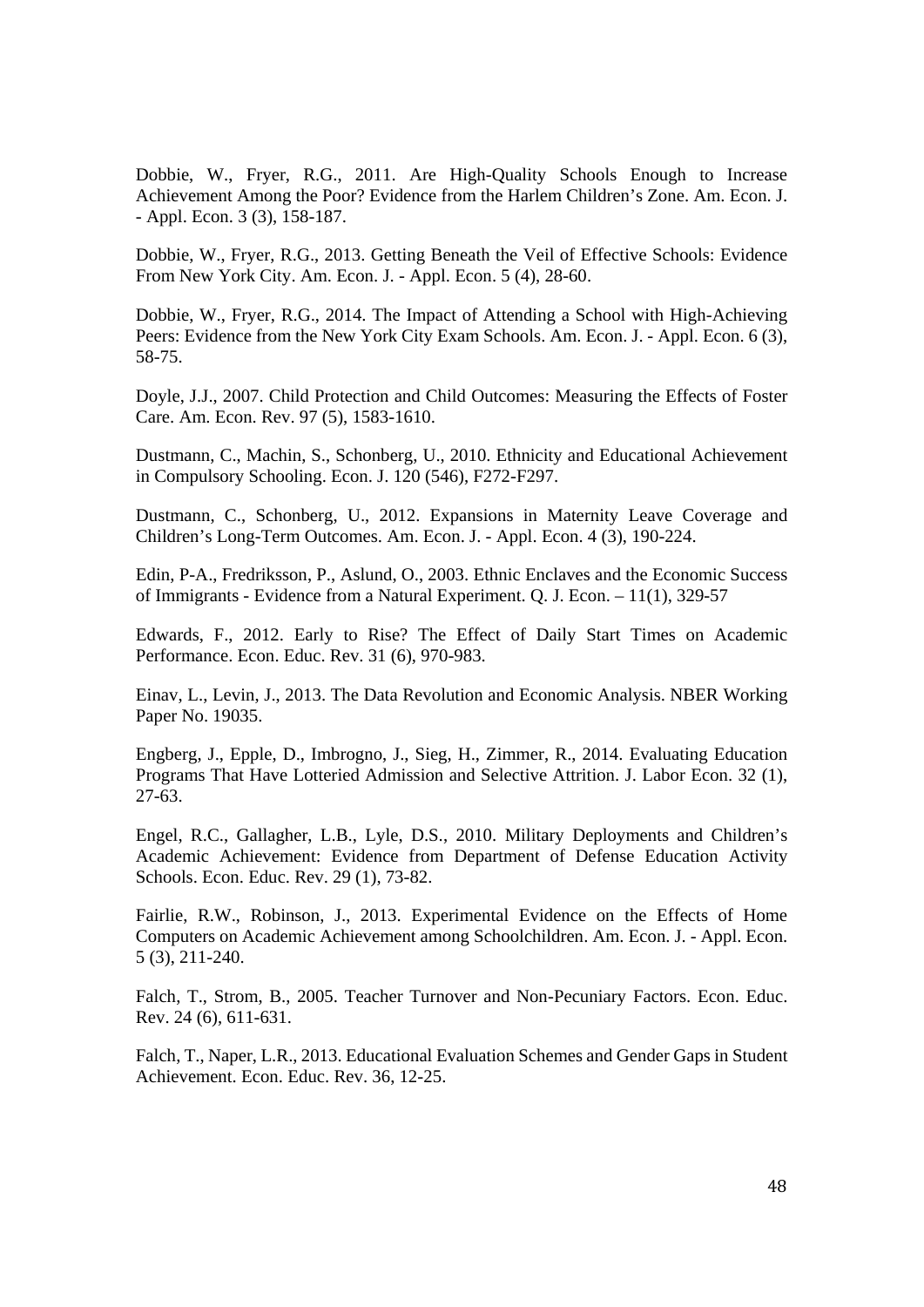Feng, L., 2010. Hire Today, Gone Tomorrow: New Teacher Classroom Assignments and Teacher Mobility. Educ. Financ. Policy. 5 (3), 278-316.

Feng, L., Sass, T.R., 2013. What Makes Special-Education Teachers Special? Teacher Training and Achievement of Students with Disabilities. Econ. Educ. Rev. 36, 122-134.

Ferguson, J., Strauss, R.P., Vogt, W.B., 2006. The Effects of Defined Benefit Pension Incentives and Working Conditions on Teacher Retirement Decisions. Educ. Financ. Policy. 1 (3), 316-348.

Ferrie, J., Long, J., 2013. Intergenerational Occupational Mobility in Britain and the U.S. Since 1850. Am. Econ. Rev. 103(4), 1109-1137.

Figlio, D.N., Lucas, M.E., 2004. Do High Grading Standards Affect Student Performance? J. Public Econ. 89, 1815-1834.

Figlio, D.N., Lucas, M.E, 2004. What's in a Grade? School Report Cards and the Housing Market. Am. Econ. Rev. 94 (3), 591-604.

Figlio, D.N., Rouse, C.E., 2006. Do Accountability and Voucher Threats Improve Low-Performing Schools? J. Public Econ. 90, 239-255.

Figlio, D.N., 2006. Testing, Crime and Punishment. J. Public Econ. 90, 837-851.

Figlio, D.N., 2007. Boys Named Sue: Disruptive Children and Their Peers. Educ. Financ. Policy. 2 (4), 376-394.

Figlio, D.N., Hart, C.M.D., Metzger, M., 2010. Who Uses a Means-Tested Scholarship, and What Do They Choose? Econ. Educ. Rev. 29 (2), 301-317.

Figlio, D.N., Loeb, S., 2011. School Accountability. Handbook of Economics of Education 3, 383-421

Figlio, D.N., Hart, C.M.D., 2014. Competitive Effects of Means-Tested School Vouchers. Am. Econ. J. - Appl. Econ. 6 (1), 133-156.

Figlio, D.N., Guryan, J., Karbownik, K., Roth, J., 2014. The Effects of Poor Neonatal Health on Children's Cognitive Development. Am. Econ. Rev. 104(12), 3921-55.

Fitzpatrick, M.D., Lovenheim, M.F., 2014. Early Retirement Incentives and Student Achievement. Am. Econ. J. - Econ. Policy 6 (3), 120-154.

Fredriksson, P., Ockert, B., 2008. Resources and Student Achievement – Evidence from a Swedish Policy Reform. Scand. J. Econ. 110(2), 277-296.

Fredriksson, P., Ockert, B., Oosterbeek, H., 2013. Long-Term Effects of Class Size. Q. J. Econ. 128 (1), 249-285.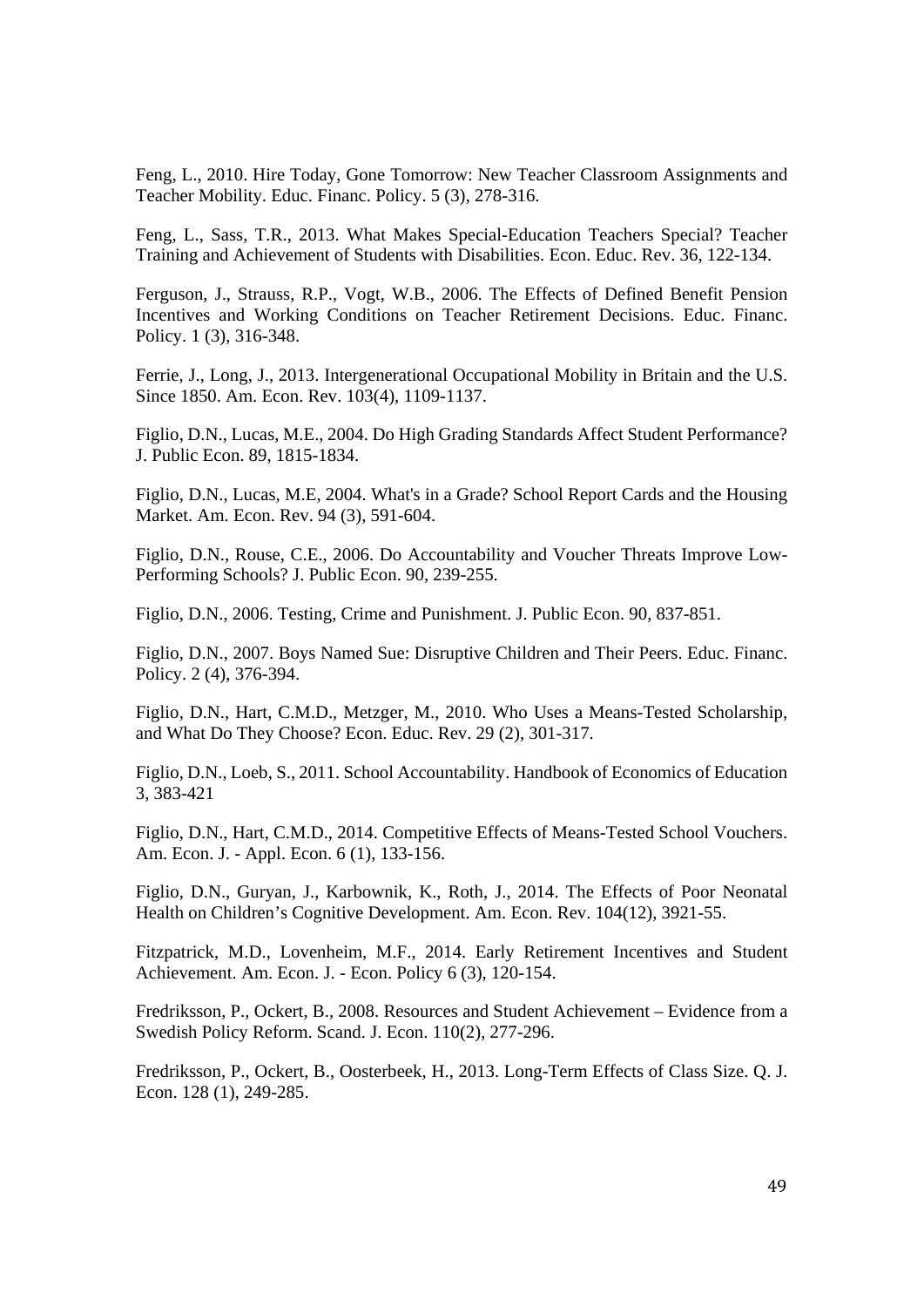Friesen, J., Hickey, R., Krauth, B., 2010. Disabled Peers and Academic Achievement. Educ. Financ. Policy. 5 (3), 317-348.

Fruehwirth, J.C., 2014. Can Achievement Peer Effect Estimates Inform Policy? A View from Inside the Black Box. Rev. Econ. Stat. 96 (3), 514-523.

Fryer, R.G, 2011. Financial Incentives and Student Achievement: Evidence from Randomized Trials. Q. J. Econ. 126 (4), 1755-1798.

Fryer, R.G., 2013. Teacher Incentives and Student Achievement: Evidence from New York City Public Schools. J. Labor Econ. 31 (2), 373-407.

Fryer, R.G., 2014. Injecting Charter School Best Practices into Traditional Public Schools: Evidence from Field Experiments. Q. J. Econ. 129(3), 1355-1407.

Fuller, S.C., Ladd, H.F., 2013. School-Based Accountability and the Distribution of Teacher Quality across Grades in Elementary School. Educ. Financ. Policy. 8 (4), 528-559.

Gates, S.M., Ringel, J.S., Santibanez, L., Guarino, C., Ghosh-Dastidar, B., Brown, A., 2006. Mobility and Turnover Among School Principals. Econ. Educ. Rev. 25 (3), 289-302.

Geay, C., McNally, S., Telhaj, S., 2013. Non-Native Speakers of English in the Classroom: What Are the Effects on Pupil Performance? Econ. J. 123 (570), F281-F307.

Gershenson, S., 2012. How Do Substitute Teachers Substitute? An Empirical Study of Substitute-Teacher Labor Supply. Econ. Educ. Rev. 31 (4), 410-430.

Gibbons, S., Silva, O., 2011. Faith Primary Schools: Better Schools or Better Pupils? J. Labor Econ. 29 (3), 589-635.

Gibbons, S., Silva, O., 2011. School Quality, Child Wellbeing and Parents' Satisfaction. Econ. Educ. Rev. 30 (2), 312-331.

Gibbons, S., Telhaj, S., 2011. Pupil Mobility and School Disruption. J. Public Econ. 95, 1156-1167.

Gibbons, S., Silva, O., Weinhardt, F., 2013. Everybody Needs Good Neighbours? Evidence from Students' Outcomes in England. Econ. J. 123 (571), 831-874.

Gimenez, L., Chou, S-Y., Liu, J-T., Liu. J-L., 2013. Parental Loss and Children's Well-Being. J. Hum. Resour. 48 (4), 1035-1071.

Glewwe, P., Kremer, M., Moulin, S., 2009. Many Children Left Behind? Textbooks and Test Scores in Kenya. Am. Econ. J. - Appl. Econ. 1 (1), 112-135.

Goldhaber, D., 2007. Everyone's Doing It, But What Does Teacher Testing Tell us about Teacher Effectiveness? J. Hum. Resour. 42 (4), 765-794.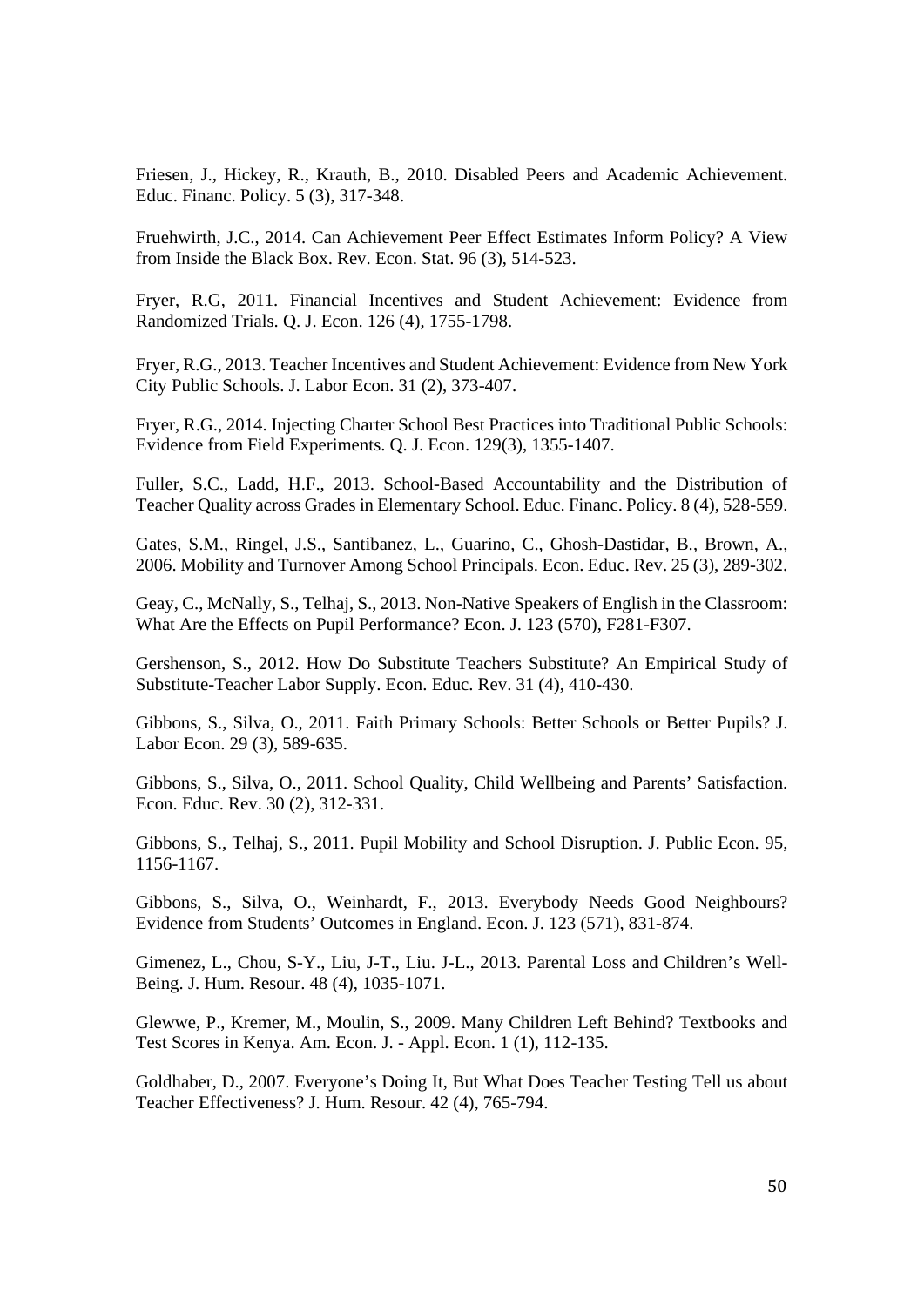Goldhaber, D., Anthony, E., 2007. Can Teacher Quality Be Effectively Assessed? National Board Certification as a Signal of Effective Teaching. Rev. Econ. Stat. 89 (1), 134-150.

Goldhaber, D., Choi, H-J., Cramer, L., 2007. A Descriptive Analysis of the Distribution of NBPTS-Certified Teachers in North Carolina Econ. Educ. Rev. 26 (2), 160-172.

Goldhaber, D., Hansen, M., 2009. National Board Certification and Teachers' Career Paths: Does Nbpts Certification Influence How Long Teachers Remain in The Profession and Where They Teach? Educ. Financ. Policy. 4 (3), 229-262.

Goldhaber, D., Walch, J., 2012. Strategic Pay Reform: A Student Outcomes-Based Evaluation of Denver's Procomp Teacher Pay Initiative. Econ. Educ. Rev. 31 (6), 1067- 1083.

Goldhaber, D., Cowan, J., Walch, J., 2013. Is a Good Elementary Teacher Always Good? Assessing Teacher Performance Estimates across Subjects. Econ. Educ. Rev. 36, 216-228.

Goldhaber, D., Liddle, S., Theobald, R., 2013. The Gateway to the Profession: Assessing Teacher Preparation Programs Based on Student Achievement. Econ. Educ. Rev. 34, 29- 44.

Goldhaber, D., Theobald, R., 2013. Managing the Teacher Workforce in Austere Times: The Determinants and Implications of Teacher Layoffs. Educ. Financ. Policy. 8 (4), 494- 527.

Golsteyn, B., Gronqvist, H., Lindahl, L., 2014. Adolescent Time Preferences Predict Lifetime Outcomes. Econ. J. 124(580), F739-F761.

Goodman, J., 2008. Who Merits Financial Aid?: Massachusetts' Adams Scholarship. J. Public Econ. 92, 2121-2131.

Goodman, J., 2010. Skills, Schools, and Credit Constraints: Evidence from Massachusetts. Educ. Financ. Policy. 5 (1), 36-53.

Goodman, J., 2014. Flaking Out: Student Absences and Snow Days as Disruptions of Instructional Time. NBER Working Paper No. 20221.

Gould, E.D., Lavy, V., Paserman, D.M., 2004. Immigrating to Opportunity: Estimating the Effect of School Quality Using a Natural Experiment on Ethiopians in Israel. Q. J. Econ. 119 (2), 489-526.

Gould, E.D., Lavy, V., Paserman, M.D., 2009. Does Immigration Affect the Long-Term Educational Outcomes of Natives? Quasi-Experimental Evidence. Econ. J. 119 (540), 1243-1269.

Greene, J.P., Winters, M.A., 2007. Revisiting Grade Retention: An Evaluation of Florida's Test-Based Promotion Policy. Educ. Financ. Policy. 2 (4), 319-340.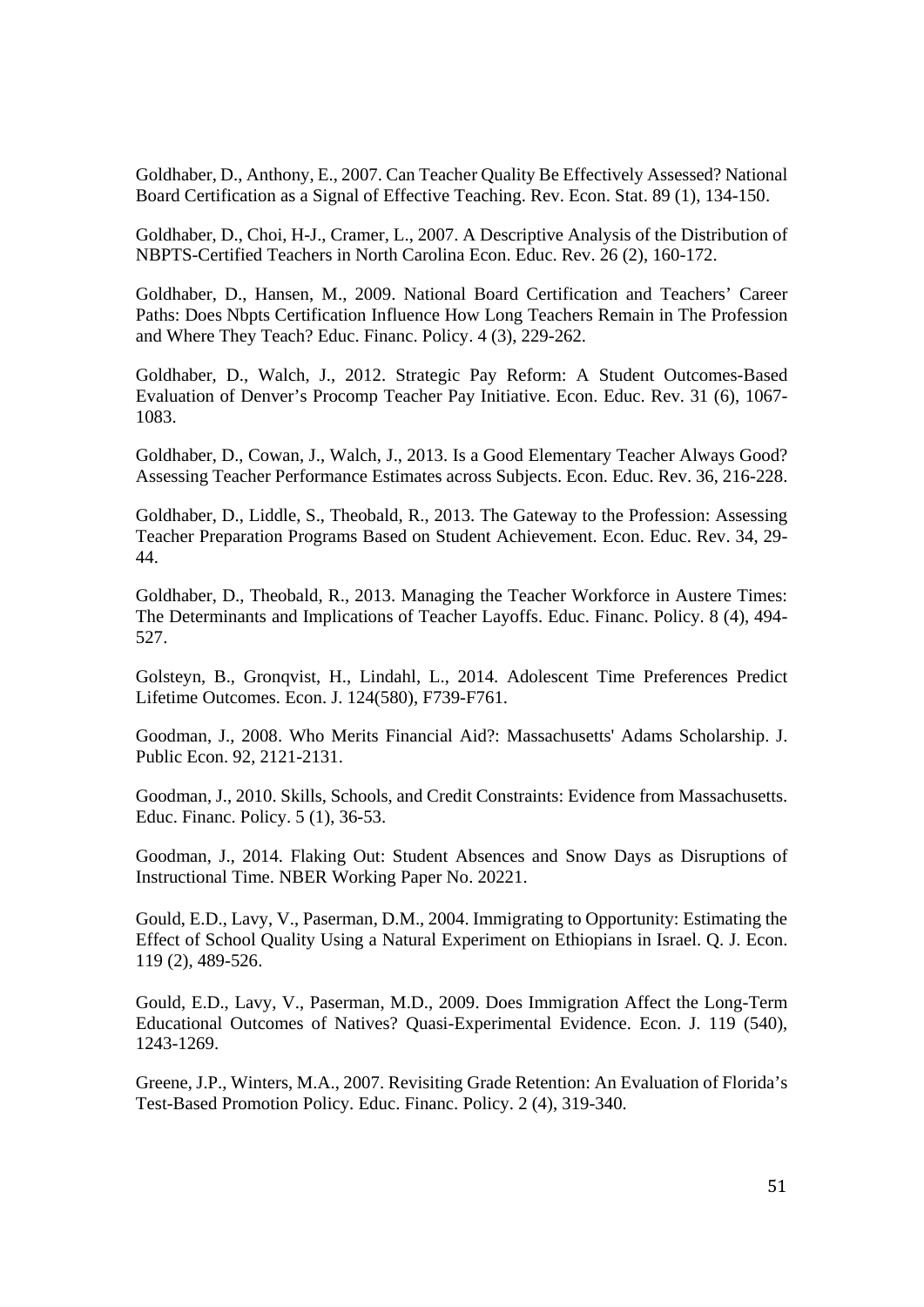Greene, J.P., Winters, M.A., 2009. The Effects of Exemptions to Florida's Test-Based Promotion Policy: Who Is Retained? Who Benefits Academically? Econ. Educ. Rev. 28 (1), 135-142.

Gritz, M.R., Theobald, N.D., 1996. The Effects of School District Spending Priorities on Length of Stay in Teaching. J. Hum. Resour. 31 (3), 477-512.

Gronqvist, H., Hall, C., 2013. Education Policy and Early Fertility: Lessons from an Expansion of Upper Secondary Schooling. Econ. Educ. Rev. 37, 13-33.

Guardiano, C.M., Brown, A.B., Wyse, A.E., 2011. Can Districts Keep Good Teachers in the Schools That Need Them Most? Econ. Educ. Rev. 30 (5), 962-979.

Gupta, N.D., Simonsen, M., 2010. Non-Cognitive Child Outcomes and Universal High Quality Child Care. J. Public Econ. 94, 30-43.

Haegeland, T., Raaum, O., Salvanes, K.G., 2012. Pennies from Heaven? Using Exogenous Tax Variation to Identify Effects of School Resources on Pupil Achievement. Econ. Educ. Rev. 31 (5), 601-614.

Hakkinen, I., Kirjavainen, T., Uusitalo, R., 2003. School Resources and Student Achievement Revisited: New Evidence from Panel Data. Econ. Educ. Rev. 22 (3), 329- 335.

Hall, C., 2012. The Effects of Reducing Tracking in Upper Secondary School: Evidence from a Large-Scale Pilot Scheme. J. Hum. Resour. 47 (1), 237-269.

Hanushek, E.A., 1992. The Trade-off between Child Quantity and Quality. J. Polit. Econ. 100 (1), 84-117.

Hanushek, E.A., Kain, J.F., Rivkin, S.G., 2002. Inferring Program Effects for Special Populations: Does Special Education Raise Achievement for Students With Disabilities? Rev. Econ. Stat. 84 (4), 584-599.

Hanushek, E.A., Kain, J.F., Rivkin, S.G., 2004a. Why Public Schools Lose Teachers. J. Hum. Resour. 39 (2), 326-354.

Hanushek, E.A., Kain, J.F., Rivkin, S.G., 2004b. Disruption Versus Tiebout Improvement: The Costs and Benefits of Switching Schools. J. Public Econ. 88, 1721-1746.

Hanushek, E.A., Kain, J.F., Rivkin, S.G., Branch, G.F., 2007. Charter School Quality and Parental Decision Making with School Choice. J. Public Econ. 91, 823-848.

Hanushek, E.A., Kain, J.F., Rivkin, S.G., 2009. New Evidence about Brown v. Board of Education : The Complex Effects of School Racial Composition on Achievement. J. Labor Econ. 27 (3), 349-383.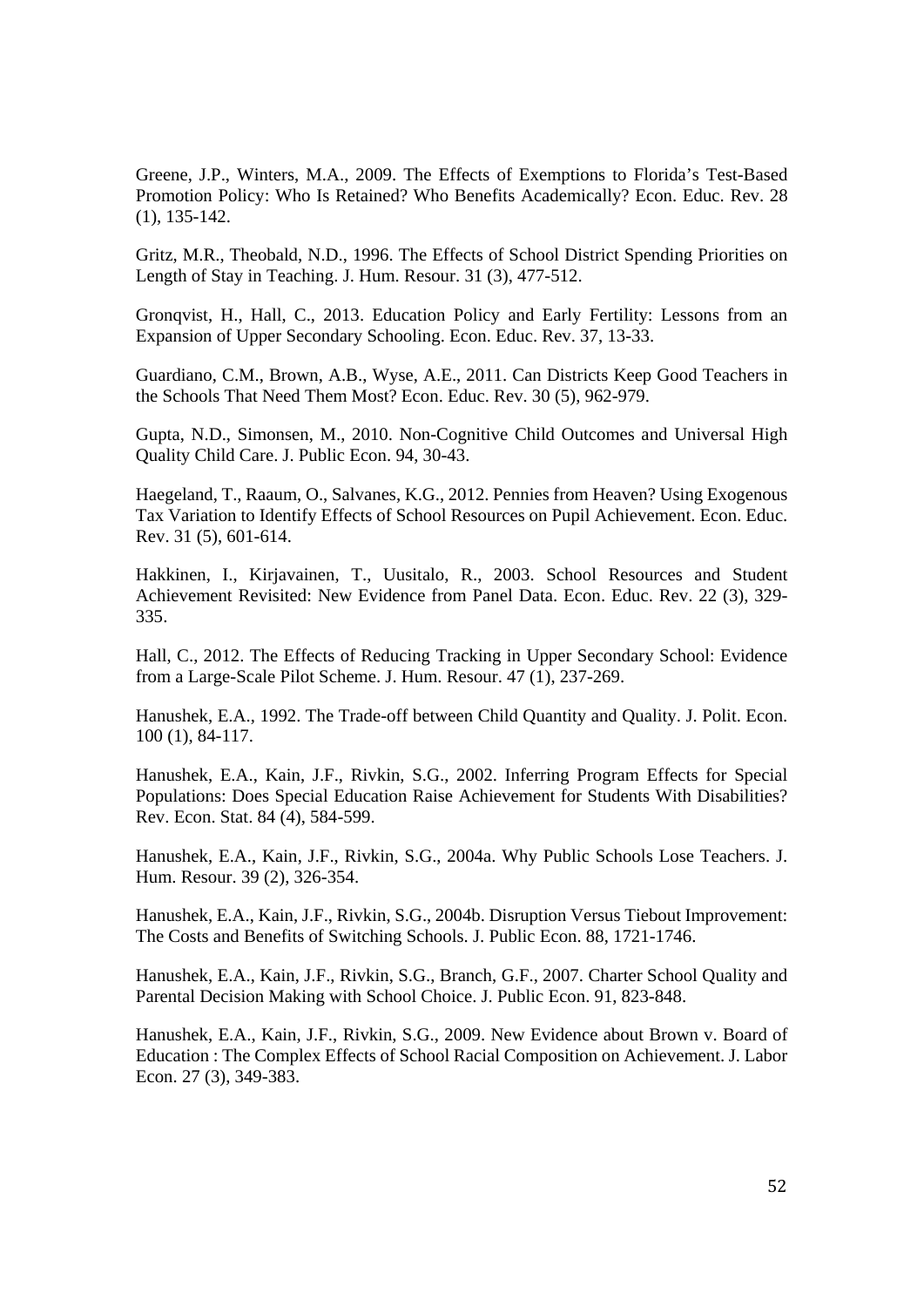Harris, D.N., Sass, T.R., 2011. Teacher Training, Teacher Quality and Student Achievement. J. Public Econ. 95, 798-812.

Harris, D.N., Sass, T.R., 2014. Skills, Productivity and the Evaluation of Teacher Performance. Econ. Educ. Rev. 40, 183-204.

Hastings, J.S., Kane, T.J., Staiger, D.O., Weinstein, J.M., 2007. The Effect of Randomized School Admissions on Voter Participation. J. Public Econ. 91, 915-937.

Hastings, J.S., Weinstein, J.M., 2008. Information, School Choice, and Academic Achievement: Evidence from Two Experiments. Q. J. Econ. 123 (4), 1373-1414.

Havnes, T., Mogstad, M., 2011. No Child Left Behind: Subsidized Child Care and Children's Long-Run Outcomes. Am. Econ. J. - Econ. Policy 3 (2), 97-129.

Havens, T., Mogstad, M., 2014. Is Universal Child Care Leveling the Playing Field. J. Public Econ. 127, 100-114.

Heers, M., Van Klaveren, C., Groot, W., Van den Brink, H.M., 2014. The Impact of Community Schools on Student Dropout in Pre-Vocational Education. Econ. Educ. Rev. 41, 105-119.

Heinesen, E., 2010. Estimating Class-Size Effects using Within-School Variation in Subject-Specific Classes. Econ. J. 120 (545), 737-760.

Hendricks, M.D., 2014. Does it Pay to Pay Teachers More? Evidence from Texas. J. Public Econ. 109, 50-63.

Henry, G.T., Bastian, K.C., Fortner, C.K., Kershaw, D.C., Purtell, K.M., Thompson, C.L., Zulli, R.A., 2014. Teacher Preparation Policies and their Effects on Student Achievement. Educ. Financ. Policy. 9 (3), 264-303.

Hensvik, L., 2012. Competition, Wages and Teacher Sorting: Lessons Learned from a Voucher Reform. Econ. J. 122 (561), 799-824.

Hermann, M.A., Rockoff, J.E., 2012. Worker Absence and Productivity: Evidence from Teaching. J. Labor Econ. 30 (4), 749-782.

Hilbert, M., Lopez, P., 2011. The World's Technological Capacity to Store, Communicate, and Compute Information. Science 332, 60-65.

Hinnerich, B.T., Hoglin, E., Johannesson, M., 2011. Are Boys Discriminated in Swedish High Schools? Econ. Educ. Rev. 30 (4), 682-690.

Hinrichs, P., 2011. When the Bell Tolls: The Effects of School Starting Times on Academic Achievement. Educ. Financ. Policy. 6 (4), 486-507.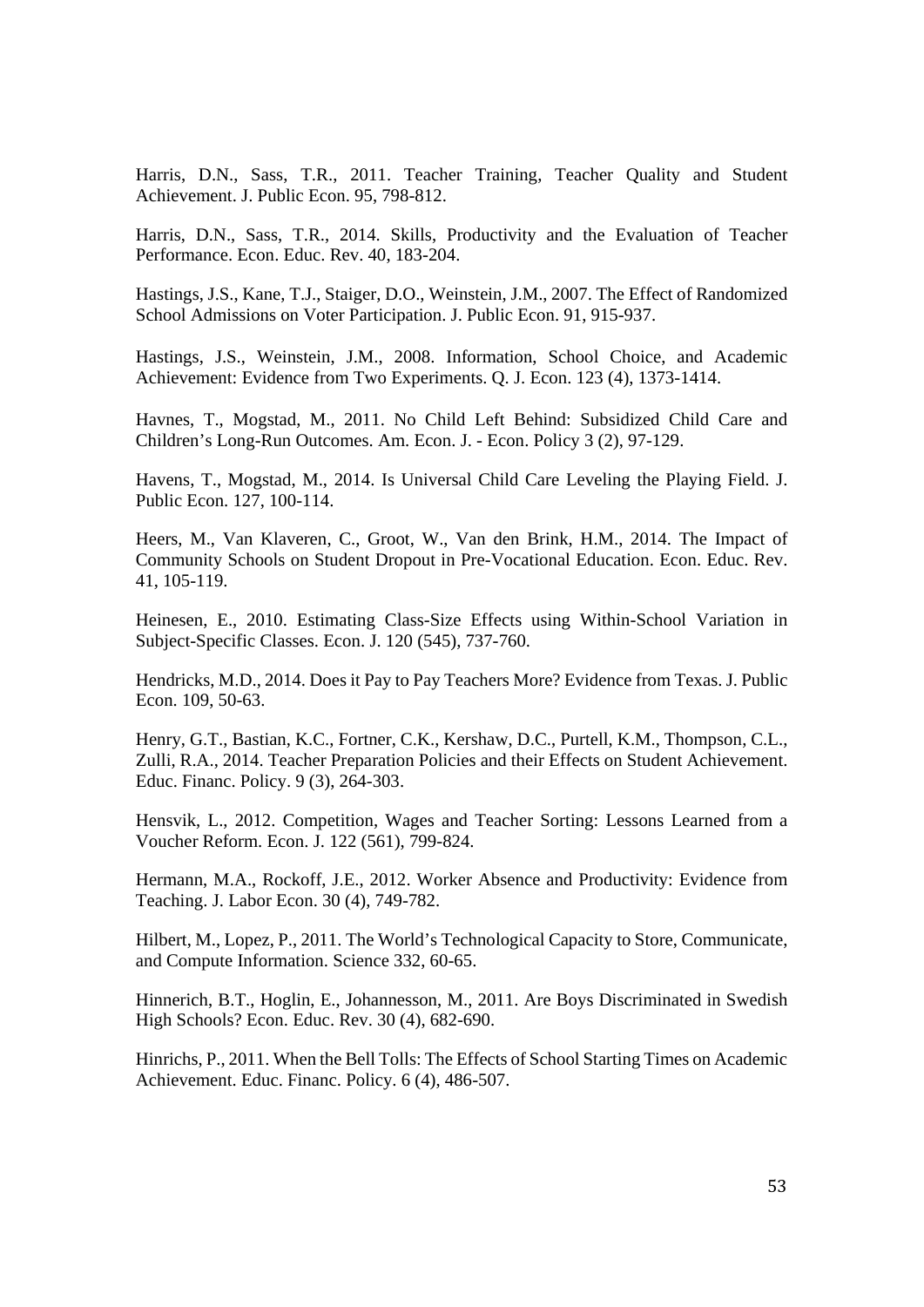Holmlund, H., McNally, S., Viarengo, M., 2010. Does Money Matter for Schools? Econ. Educ. Rev. 29 (6), 1154-1164.

Holmlund, H., Lindahl, M., Plug, E., 2011. The Causal Effect of Parents' Schooling on Children's Schooling: A Comparison of Estimation Methods. J.Econ. Lit. 49 (3), 615-651.

Imazeki, J., 2005. Teacher Salaries and Teacher Attrition. Econ. Educ. Rev. 24 (4), 431- 449.

Imberman, S.A., 2011. Achievement and Behavior in Charter Schools: Drawing a More Complete Picture. Rev. Econ. Stat. 93 (2), 416-435.

Imberman, S.A., 2011. The Effect of Charter Schools on Achievement and Behavior of Public School Students. J. Public Econ. 95, 850-863.

Imberman, S.A., Kugler A.D., Sacerdote B.I., 2012. Katrina's Children: Evidence on the Structure of Peer Effects from Hurricane Evacuees. Am. Econ. Rev. 102 (5), 2048-2082.

Imberman, S.A., Lovenheim, M., 2015. Incentive Strength and Teacher Productivity: Evidence from a Group-Based Teacher Incentive Pay System. Rev. Econ. Stat. 97(2), 364- 386.

Jackson, C.K., 2009. Student Demographics, Teacher Sorting, and Teacher Quality: Evidence from the End of School Desegregation. J. Labor Econ. 27 (2), 213-256.

Jackson, C.K., Bruegmann, E., 2009. Teaching Students and Teaching Each Other: The Importance of Peer Learning for Teachers. Am. Econ. J. - Appl. Econ. 1 (4), 85-108.

Jackson, C.K., 2010. Do Students Benefit from Attending Better Schools? Evidence from Rule-Based Student Assignments in Trinidad and Tobago. Econ. J. 120 (549), 1399-1429.

Jackson, C.K., 2012. Single-Sex Schools, Student Achievement, and Course Selection: Evidence from Rule-Based Student Assignments in Trinidad and Tobago. J. Public Econ. 96, 173-187.

Jackson, C.K., 2012. School Competition and Teacher Labor Markets: Evidence from Charter School Entry in North Carolina. J. Public Econ. 96, 431-448.

Jackson, C.K., 2013. Can Higher-Achieving Peers Explain the Benefits to Attending Selective Schools? Evidence from Trinidad and Tobago. J. Public Econ. 108, 63-77.

Jackson, K.C., 2013. Match Quality, Worker Productivity, and Worker Mobility: Direct Evidence from Teachers. Rev. Econ. Stat. 95 (4), 1096-1116.

Jackson, C.K., 2014. Teacher Quality at the High-School Level: The Importance of Accounting for Tracks. J. Labor Econ. 32(4), 645-684.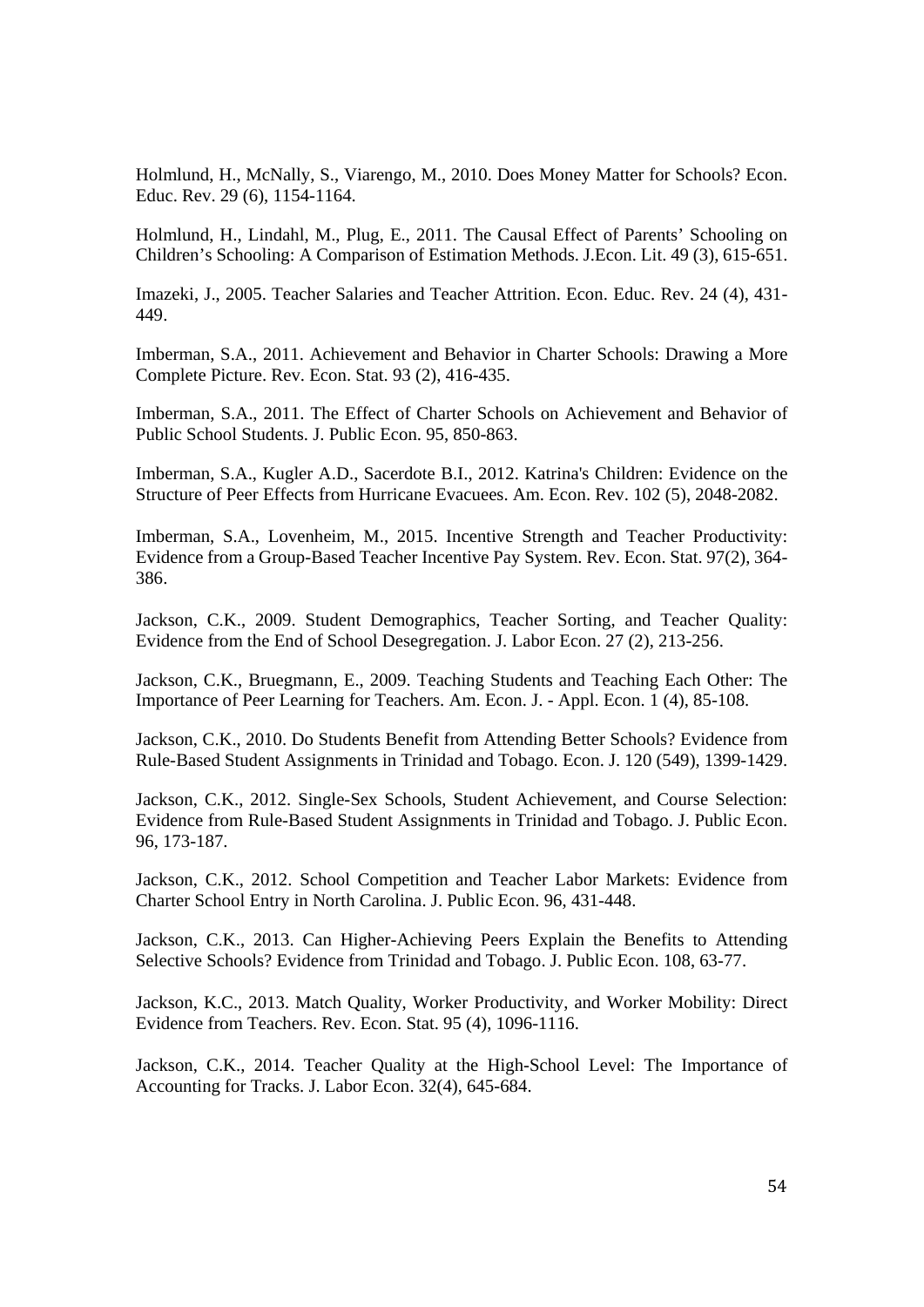Jacob, B.A., Levitt, S., 2003. Rotten Apples: an Investigation of the Prevalence and Predictors of Teacher Cheating. Q. J. Econ. 118 (3), 843-877.

Jacob, B.A, 2004. Public Housing, Housing Vouchers, and Student Achievement: Evidence from Public Housing Demolitions in Chicago. Am. Econ. Rev. 94 (1), 233-258.

Jacob, B.A., Lefgren, L., 2004. The Impact of Teacher Training on Student Achievement: Quasi-Experimental Evidence from School Reform Efforts in Chicago. J. Hum. Resour. 39 (1), 50-79.

Jacob, B.A., Lefgren, L., 2004. Remedial Education and Student Achievement: A Regression-Discontinuity Analysis. Rev. Econ. Stat. 86 (1), 226-244.

Jacob, B.A., 2005. Accountability, Incentives and Behavior: the Impact of High-Stakes Testing in the Chicago Public Schools. J. Public Econ. 89, 761-796.

Jacob, B.A., Lefgren, L., 2007. What do Parents Value in Education? An Empirical Investigation of Parents' Revealed Preferences for Teachers. Q. J. Econ. 122 (4), 1603- 1637.

Jacob, B.A., Lefgren, L., 2008. Can Principals Identify Effective Teachers? Evidence on Subjective Performance Evaluation in Education. J. Labor Econ. 26 (1), 101-136.

Jacob, B.A., Lefgren, L., 2009. The Effect of Grade Retention on High School Completion. Am. Econ. J. - Appl. Econ. 1 (3), 33-58.

Jacob, B.A., Lefgren, L., Sims, D.P., 2010. The Persistence of Teacher-Induced Learning. J. Hum. Resour. 45 (4), 915-943.

Jacob, B.A., Walsh, E., 2011. What's in a Rating? Econ. Educ. Rev. 30 (3), 434-448.

Jacob, B.A., 2013. The Effect of Employment Protection on Teacher Effort. J. Labor Econ. 31 (4), 727-761.

Jacob, B., Kapustin, M., Ludwig, J., 2014. Human Capital Effects of Anti-Poverty Programs: Evidence from a Randomized Housing Voucher Lottery. NBER Working Paper No. 20164.

Jalava, N., Joensen, J., Pellas, E.M., 2015. Grades and Rank: Impacts of Non-Financial Incentives on Test Performance. J. Econ. Behav. Organ. 115, 161-196.

Jensen, P., Rasmussen, A.W., 2011. The Effect of Immigrant Concentration in Schools on Native and Immigrant Children's Reading and Math Skills. Econ. Educ. Rev. 30 (6), 1503- 1515.

Jepsen, C., 2010. Bilingual Education and English Proficiency. Educ. Financ. Policy. 5 (2), 200-227.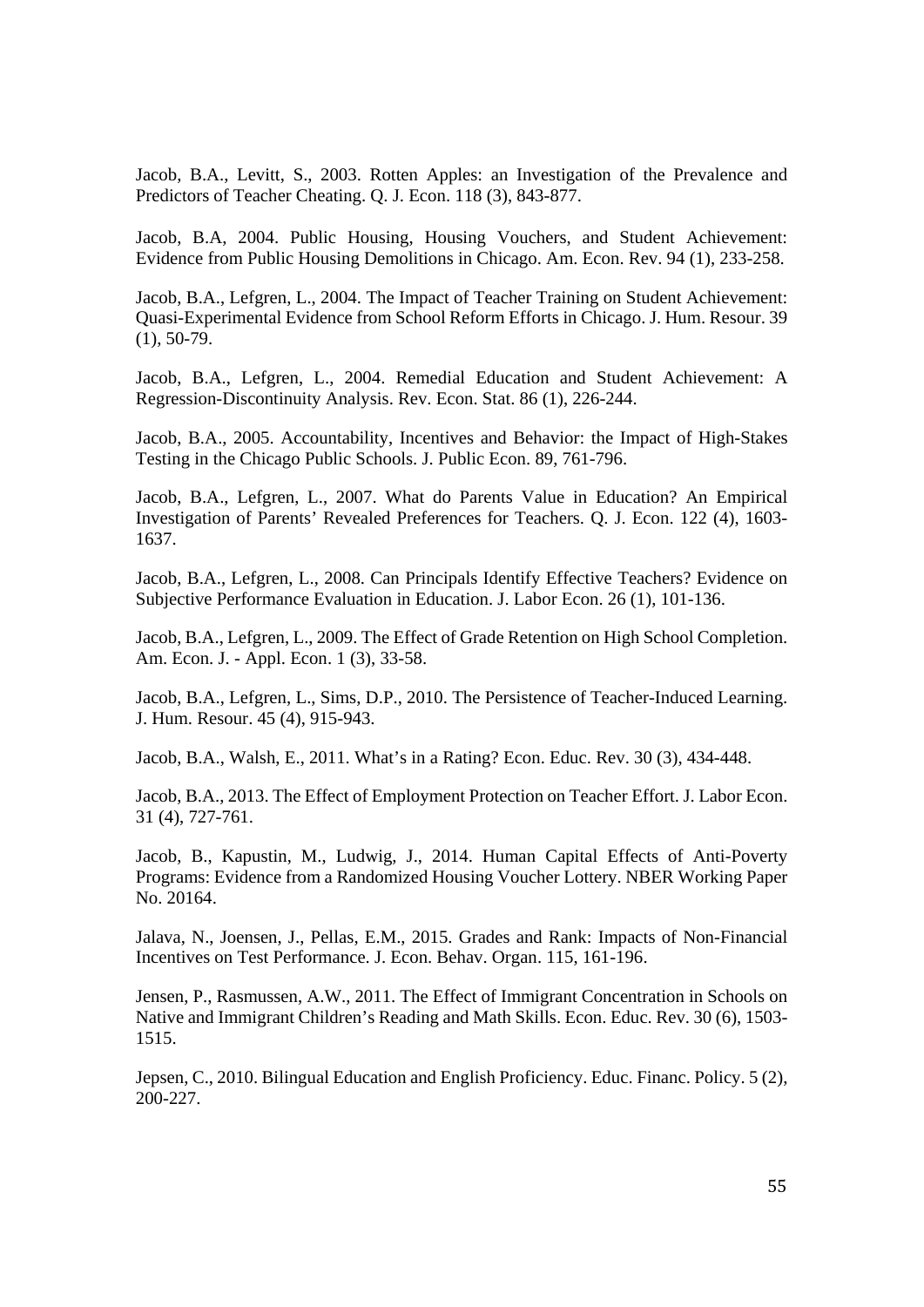Joensen, J.S., Nielsen, H.S., 2009. Is there a Causal Effect of High School Math on Labor Market Outcomes? J. Hum. Resour. 44 (1), 171-198.

Kane, T.J., Rockoff, J.E., Staiger, D.O., 2008. What Does Certification Tell Us About Teacher Effectiveness? Evidence from New York City. Econ. Educ. Rev. 27 (6), 615-631.

Kane, T., Taylor, E.S., Tyler, J.H., Wooten, A.L. 2011. Identifying Effective Classroom Practices Using Student Achievement Data. J. Hum. Resour. 46 (3), 587-613.

Karbownik, K., 2014. Do Changes in Student Quality Affect Teacher Mobility? Evidence from an Admission Reform. IFAU Working Paper 2014:15.

Kasman, M., Loeb, S., 2013. Principals' Perceptions of Competition for Students in Milwaukee Schools. Educ. Financ. Policy. 8 (1), 43-73.

Kerr, S.P., Pekkarinen, T., Uusitalo, R., 2013. School Tracking and Development of Cognitive Skills. J. Labor Econ. 31 (3), 577-602.

Keslair, F., Maurin, E., McNally, S., 2012. Every Child Matters? An Evaluation of "Special Educational Needs" Programmes in England. Econ. Educ. Rev. 31 (6), 932-948.

Kinsler, J., 2011. Understanding the Black–White School Discipline Gap. Econ. Educ. Rev. 30 (6), 1370-1383.

Kinsler, J., 2012. Beyond Levels and Growth: Estimating Teacher Value-Added and its Persistence. J. Hum. Resour. 47 (3), 722-753.

Klopfenstein, K., 2004. Advanced Placement: Do Minorities Have Equal Opportunity? Econ. Educ. Rev. 23 (2), 115-131.

Koedel, C., 2009. An Empirical Analysis of Teacher Spillover Effects in Secondary School. Econ. Educ. Rev. 28 (6), 682-692.

Koedel, C., Betts, J., 2010. Value Added to What? How a Ceiling in the Testing Instrument Influences Value-Added Estimation. Educ. Financ. Policy. 5 (1), 54-81.

Koedel, C., Betts, J.R., 2011. Does Student Sorting Invalidate Value-Added Models of Teacher Effectiveness? An Extended Analysis of the Rothstein Critique. Educ. Financ. Policy. 6 (1), 18-42.

Koedel, C., Ni, S., Podgursky, M., 2014. Who Benefits From Pension Enhancements? Educ. Financ. Policy. 9 (2), 165-192.

Kremer, M., Miguel, E., Thornton, R., 2009. Incentives to Learn. Rev. Econ. Stat. 91 (3), 437-456.

Krieg, J.M., 2006. Teacher Quality and Attrition. Econ. Educ. Rev. 25 (1), 13-27.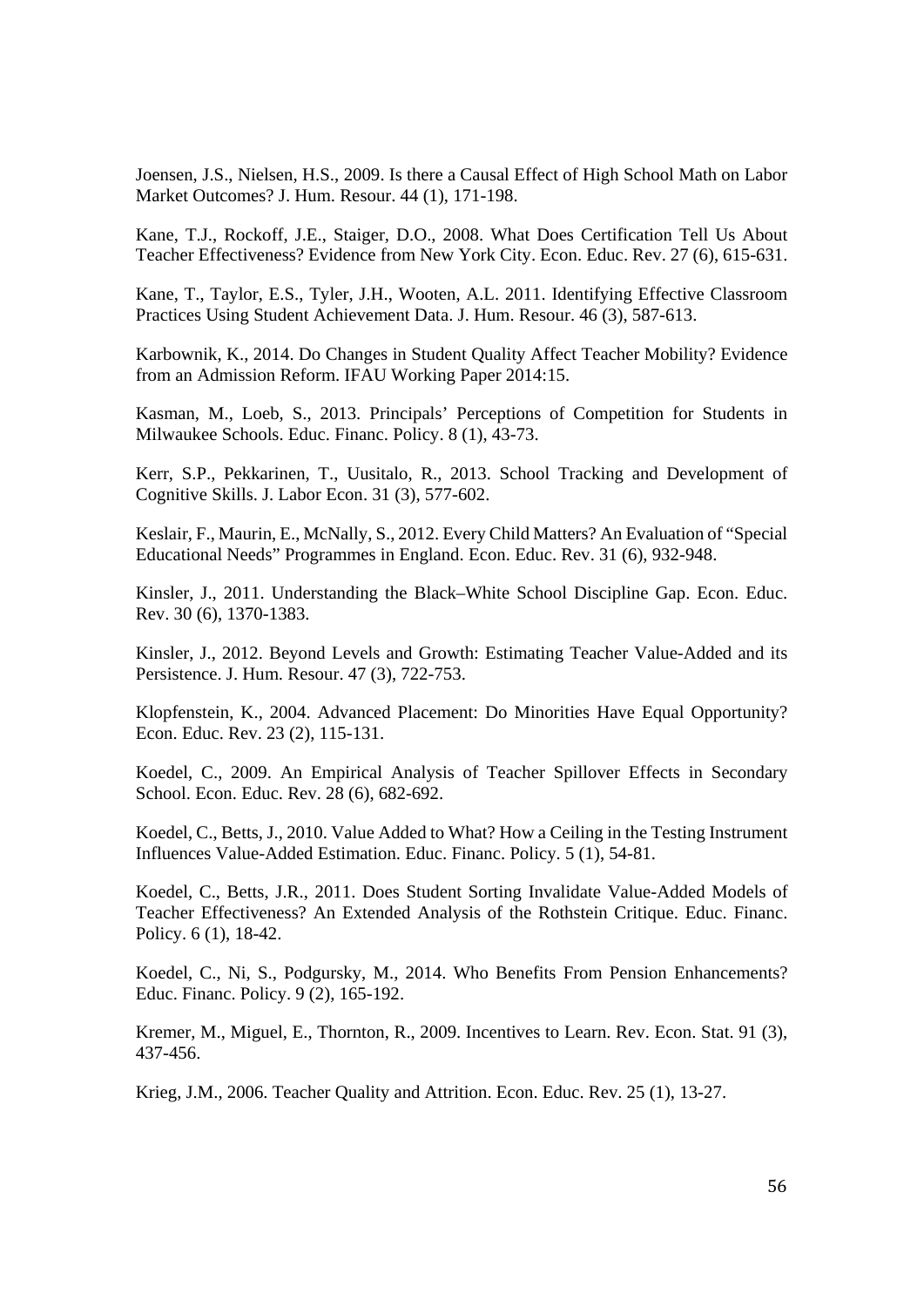Krieg, J.M., 2008. Are Students Left Behind? The Distributional Effects of the No Child Left Behind Act. Educ. Financ. Policy. 3 (2), 250-281.

Krieg, J.M, 2011. Which Students Are Left Behind? The Racial Impacts of the No Child Left Behind Act. Econ. Educ. Rev. 30 (4), 654-664.

Kukla-Acevedo, S., 2009. Do Teacher Characteristics Matter? New Results on the Effects of Teacher Preparation on Student Achievement. Econ. Educ. Rev. 28 (1), 49-57.

Ladd, H.F., Walsh, R.P., 2002. Implementing Value-Added Measures of School Effectiveness: Getting the Incentives Right. Econ. Educ. Rev. 21 (1), 1-17.

Ladd, H.F., Muschkin, C., Dodge, K., 2012. From Birth to School: Early Childhood Initiatives and Third Grade Outcomes in North Carolina. Mimeo.

Lai, F., Sadoulet, E., De Janvry, A., 2009. The Adverse Effects of Parents' School Selection Errors on Academic Achievement: Evidence from the Beijing Open Enrollment Program. Econ. Educ. Rev. 28 (4), 485-496.

Lai, F., 2010. Are Boys Left Behind? The Evolution of the Gender Achievement Gap in Beijing's Middle Schools. Econ. Educ. Rev. 29 (3), 383-399.

Lai, F., Sadoulet, E., de Janvry, A., 2011. The Contributions of School Quality and Teacher Qualifications to Student Performance Evidence from a Natural Experiment in Beijing Middle Schools. J. Hum. Resour. 46 (1), 123-153.

Lankford, H., Wyckoff, J., 1997. The Changing Structure of Teacher Compensation, 1970- 94. Econ. Educ. Rev. 16 (4), 371-384.

Lavy, V., Schlosser, A., 2005. Targeted Remedial Education for Underperforming Teenagers: Costs and Benefits. J. Labor Econ. 23 (4), 839-874.

Lavy, V., 2008. Do Gender Stereotypes Reduce Girls' or Boys' Human Capital Outcomes? Evidence from a Natural Experiment. J. Public Econ. 92, 2083-2105.

Lavy, V., 2009. Performance Pay and Teachers' Effort, Productivity, and Grading Ethics. Am. Econ. Rev. 99 (5), 1979-2011.

Lavy, V., 2010. Effects of Free Choice among Public Schools. Rev. Econ. Stud. 77 (3), 1164-1191.

Lavy, V., Schlosser, A., 2011. Mechanisms and Impacts of Gender Peer Effects at School. Am. Econ. J. - Appl. Econ. 3 (2), 1-33.

Lavy, V., Paserman, M.D., 2012. Inside The Black Box of Ability Peer Effects: Evidence from Variation in the Proportion of Low Achievers in the Classroom. Econ. J. 122 (559), 208-237.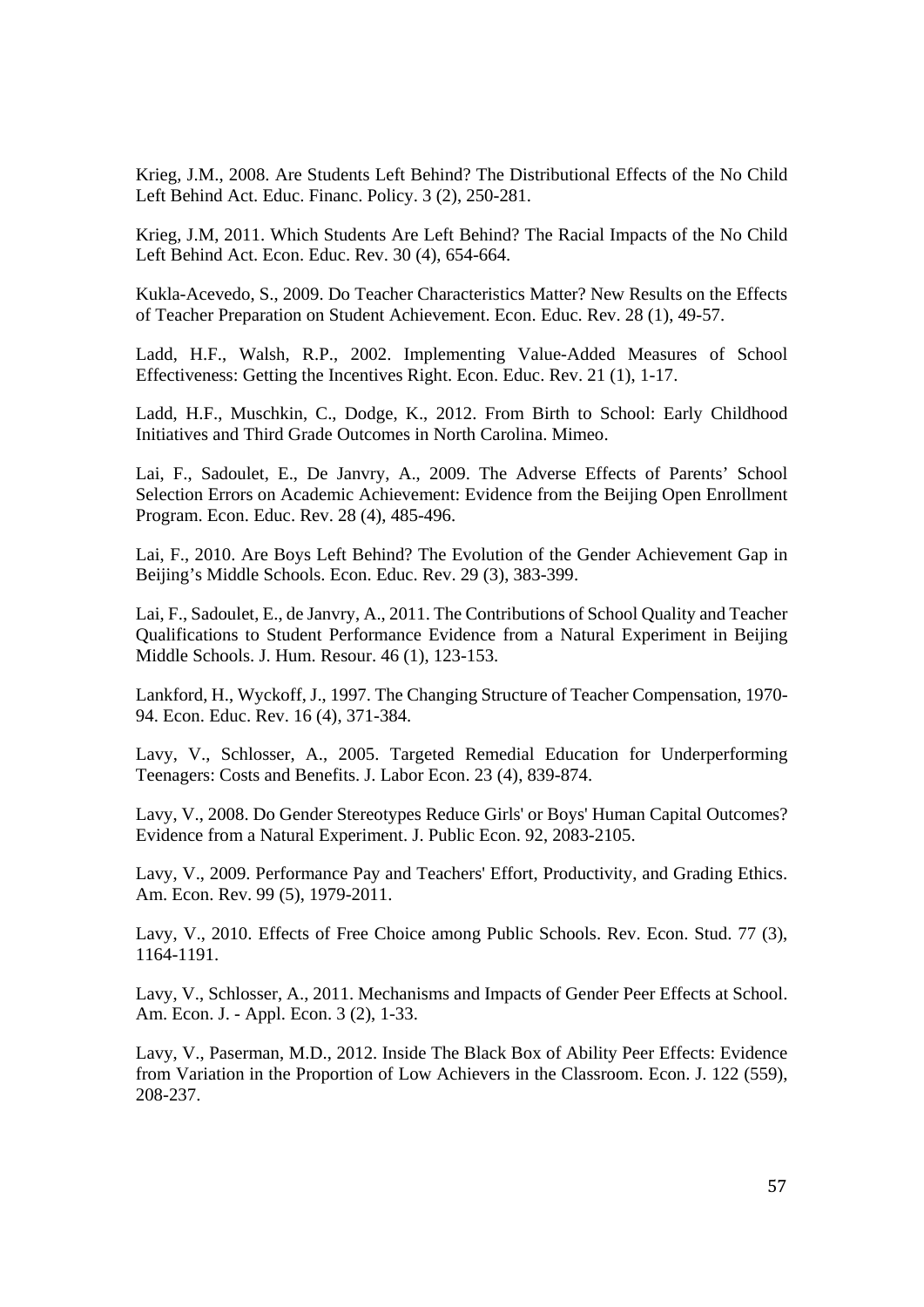Lavy, V., Silva, O., Weinhardt, F., 2012. The Good, the Bad, and the Average: Evidence on Ability Peer Effects in Schools. J. Labor Econ. 30 (2), 367-414.

Lavy, V., 2013. Gender Differences in Market Competitiveness in a Real Workplace: Evidence from Performance-Based Pay Tournaments among Teachers. Econ. J. 123 (569), 540-573.

Lavy, V., 2014. Long Run Effects of Free School Choice: College Attainment, Employment, Earnings, and Social Outcomes at Adulthood. Mimeo

Leach, J., Payne, A.A., Chan, S., 2010. The Effects of School Board Consolidation and Financing on Student Performance. Econ. Educ. Rev. 29 (6), 1034-1046.

Leigh, A., 2010. Estimating Teacher Effectiveness from Two-Year Changes in Students' Test Scores. Econ. Educ. Rev. 29 (3), 480-488.

Leos-Urbel, J., Schwartz, A.E., Weinstein, M., Corcoran, S., 2013. Not Just for Poor Kids: The Impact of Universal Free School Breakfast on Meal Participation and Student Outcomes. Econ. Educ. Rev. 36, 88-107.

Leuven, E, Lindahl, M., Oosterbeek, H., Webbink, D., 2007. The Effect of Extra Funding for Disadvantaged Pupils on Achievement. Rev. Econ. Stat. 89 (4), 721-736.

Leuven, E., Oosterbeek, H., Roenning, M., 2008. Quasi-experimental Estimates of the Effects of Class Size on Achievement in Norway. Scand. J. Econ. 110(4), 663-693.

Leuven, E., Roenning, M., 2015. Classroom Grade Composition and Pupil Achievement. forthcoming Econ. J.

Lockwood, J.R., McCaffrey, D.F., 2009. Exploring Student-Teacher Interactions in Longitudinal Achievement Data. Educ. Financ. Policy. 4 (4), 439-467.

Loeb, S., Kalogrides, D., Beteille, T., 2012. Effective Schools: Teacher Hiring, Assignment, Development, and Retention. Educ. Financ. Policy. 7 (3), 269-304.

Loken, K.V., Mogstad, M., Wiswall, M., 2012. What Linear Estimators Miss: The Effects of Family Income on Child Outcomes. Am. Econ. J. - Appl. Econ. 4 (2), 1-35.

Lucas, A.M., Mbiti, I.M., 2012. Access, Sorting, and Achievement: The Short-Run Effects of Free Primary Education in Kenya. Am. Econ. J. - Appl. Econ. 4 (4), 226-253.

Lucas, A.M., Mbiti, I.M., 2014. Effects of School Quality on Student Achievement: Discontinuity Evidence from Kenya. Am. Econ. J. - Appl. Econ. 6 (3), 234-263.

Lundborg, P., Nilsson, A., Rooth, D-O., 2014. Parental Education and Offspring Outcomes: Evidence from the Swedish Compulsory School Reform. Am. Econ. J. - Appl. Econ. 6 (1), 253-278.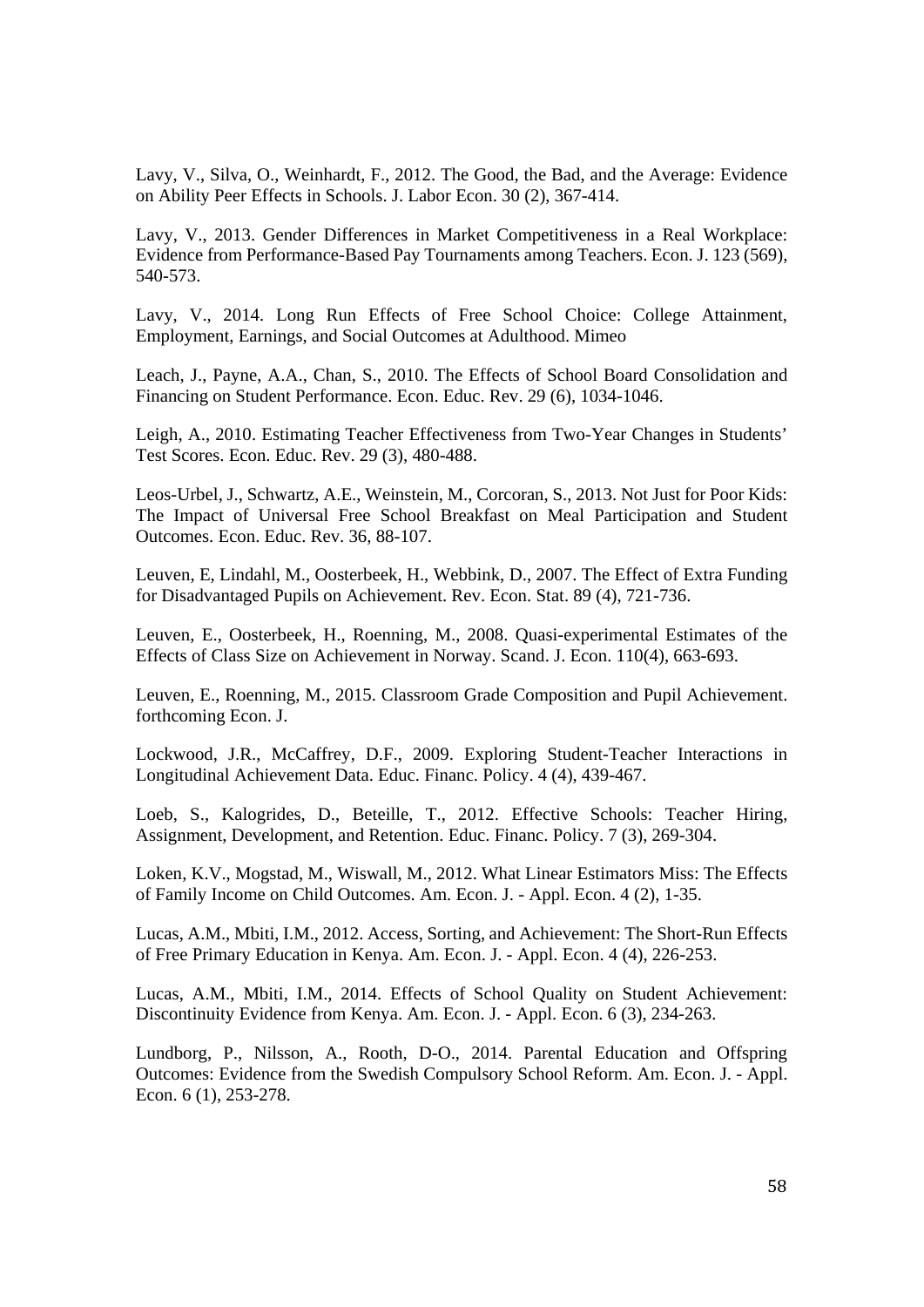Lyle, D.S., 2006. Using Military Deployments and Job Assignments to Estimate the Effect of Parental. J. Labor Econ. 24 (2), 319-350.

Macartney, H., 2014. The Dynamic Effects of Educational Accountability. NBER Working Paper No. 19915.

Machin, S., McNally, S., Silva, O., 2007. New Technology in Schools: Is There a Payoff? Econ. J. 117 (522), 1145-1167.

Manacorda, M., 2012. The Cost of Grade Retention. Rev. Econ. Stat. 94 (2), 596-606.

Mansfield, R.K., 2014. Teacher Quality and Student Inequality. J. Labor Econ. 33(3), 751- 788.

Matsudaira, J.D., Hosek, A., Walsh, E., 2012. An Integrated Assessment of the Effects of Title I on School Behavior, Resources, and Student Achievement. Econ. Educ. Rev. 31 (3), 1-14.

McCaffrey, D.F., Sass, T.R., Lockwood, J.R., Mihaly, K., 2009. The Intertemporal Variability of Teacher Effect Estimates. Educ. Financ. Policy. 4 (4), 572-606.

McEwan, P.J., 2003. Peer Effects on Student Achievement: Evidence from Chile. Econ. Educ. Rev. 22 (2), 131-141.

McEvan, P.J., Shapiro, J.S., 2008. The Benefits of Delayed Primary School Enrollment: Discontinuity Estimates Using Exact Birth Dates. J. Hum. Resour. 43 (1), 1-29.

McEwan, P.J, 2013. The Impact of Chile's School Feeding Program on Education Outcomes. Econ. Educ. Rev. 32, 122-139.

McMullen, S.C., Rouse, K.E., 2012. The Impact of Year-Round Schooling on Academic Achievement: Evidence from Mandatory School Calendar Conversions. Am. Econ. J. - Econ. Policy 4 (4), 230-252.

McMullen, S.C, Rouse, K.E., 2012. School Crowding, Year-Round Schooling, and Mobile Classroom Use: Evidence from North Carolina. Econ. Educ. Rev. 31 (5), 812-823.

Meghir, C., Palme, M., 2005. Educational Reform, Ability, and Family Background. Am. Econ. Rev. 95 (1), 414-424.

Meghir, C., Palme, M., Schnabel, M., 2012.The Effect of Education Policy on Crime: An Intergenerational Perspective. NBER Working Paper No. 18145.

Meyer, E., Van Klaveren, C., 2013. The Effectiveness of Extended Day Programs: Evidence from a Randomized Field Experiment in the Netherlands. Econ. Educ. Rev. 36, 1-11.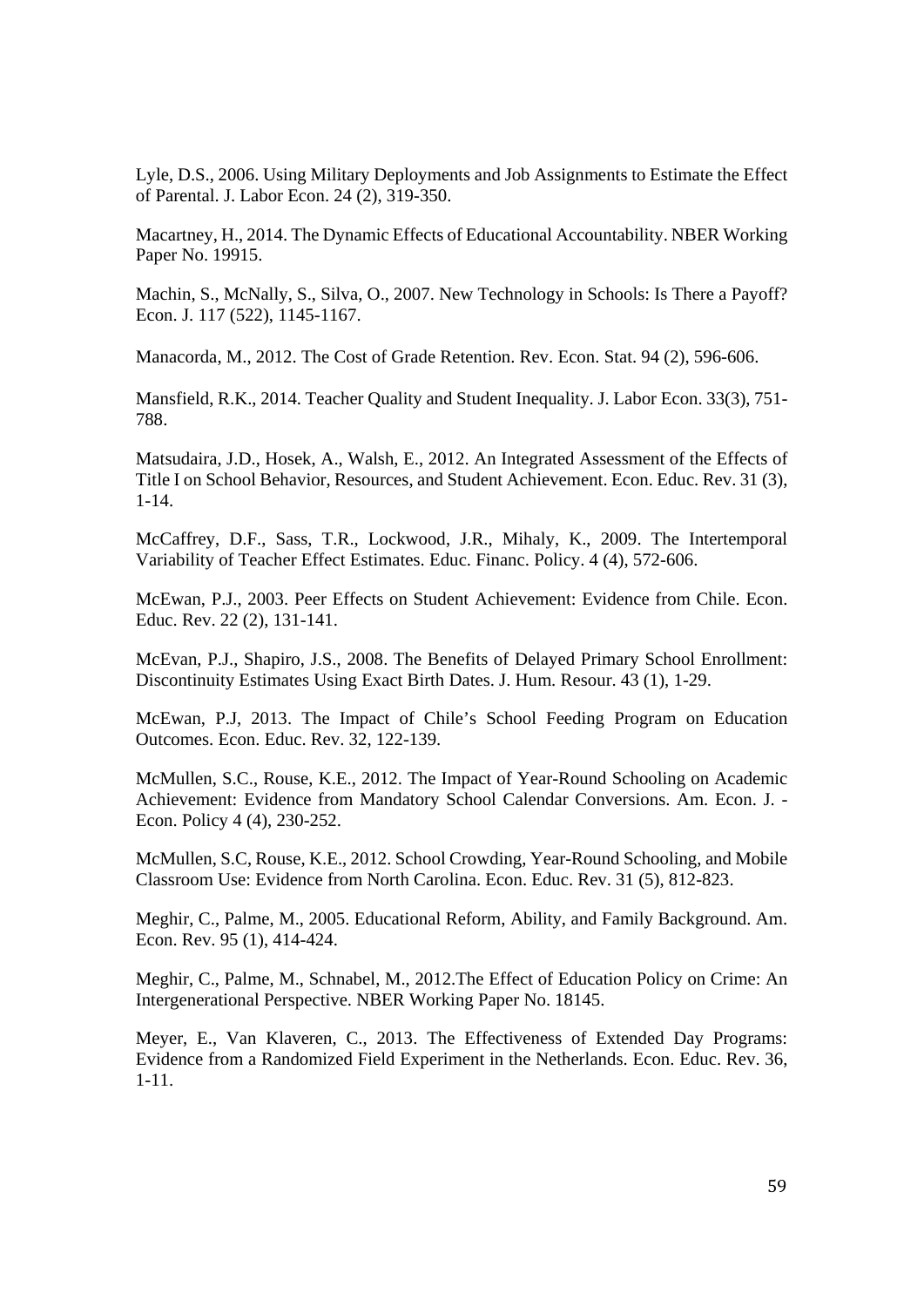Mihaly, K., McCaffrey, D., Sass, T.R., Lockwood, J.R., 2013. Where You Come from or Where You Go? Distinguishing Between School Quality and the Effectiveness of Teacher Preparation Program Graduates. Educ. Financ. Policy. 8 (4), 459-493.

Miller, L.C, Mittleman, J., 2012. High Schools That Work and College Preparedness: Measuring the Model's Impact on Mathematics and Science Pipeline Progression. Econ. Educ. Rev. 31 (6), 1116-1135.

Miller, A., 2013. Principal Turnover and Student Achievement. Econ. Educ. Rev. 36, 60- 72.

Mizala, A., Roumaguera, P., 2000. School Performance and Choice: The Chilean Experience. J. Hum. Resour. 35 (2), 392-417.

Muhlenweg, A.M., Puhani, P.A., 2010. The Evolution of the School-Entry Age Effect in a School Tracking System. J. Hum. Resour. 45 (2), 407-438.

Murnane, R.J., Olsen, R.J., 1990. The Effects of Salaries and Opportunity Costs on Length of Stay in Teaching: Evidence from North Carolina. J. Hum. Resour. 25 (1), 106-124.

Naper, L.N., 2010. Teacher Hiring Practices and Educational Efficiency. Econ. Educ. Rev. 29 (4), 658-668.

Neal, D., Schanzenbach, D.W., 2010. Left Behind by Design: Proficiency Counts and Test-Based Accountability. Rev. Econ. Stat. 92 (2), 263-283.

Nekby, L., Pettersson-Lidbom, P., 2015. Revisiting the Relationship between Ethnic Diversity and Preferences for Redistribution. forthcoming Scand. J. Econ.

Ni, Y., Rorrer, A.K., 2012. Twice Considered: Charter Schools and Student Achievement in Utah. Econ. Educ. Rev. 31 (5), 835-849.

Oreopoulos, P., Stabile, M., Walld, R., Roos, L.L., 2008. Short-, Medium-, and Long-Term Consequences of Poor Infant Health: An Analysis Using Siblings and Twins. J. Hum. Resour. 43 (1), 88-138.

Ortega, D.E., 2010. The Effect of Wage Compression and Alternative Labor Market Opportunities on Teacher Quality in Venezuela. Econ. Educ. Rev. 29 (5), 760-771.

Ost, B., 2014. How Do Teachers Improve? The Relative Importance of Specific and General Human Capital. Am. Econ. J. - Appl. Econ. 6 (2), 127-151.

Ou, D., 2010. To Leave or not to Leave? A Regression Discontinuity Analysis of the Impact of Failing the High School Exit Exam. Econ. Educ. Rev. 29 (2), 171-186.

Ouazad, A., Page, L., 2013. Students' Perceptions of Teacher Biases: Experimental Economics in Schools. J. Public Econ. 105, 116-130.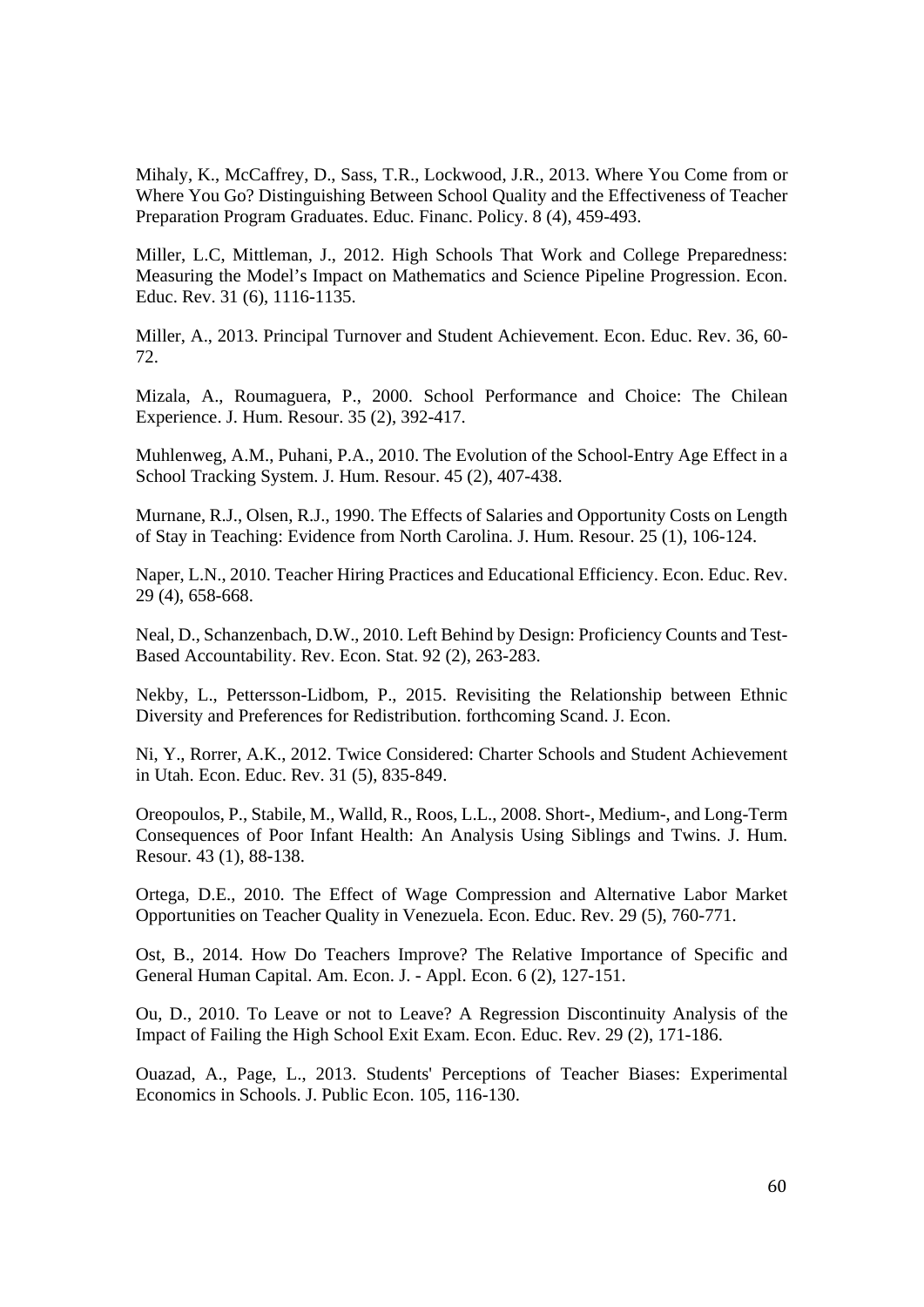Palme, M., Lindahl, M., Massih, S.S., Sjogren, A., 2015. Long-term Intergenerational Persistence of Human Capital: An Empirical Analysis of Four Generations. J. Hum. Resour. 50(1), 1-33.

Paredes, V., 2014. A Teacher Like Me or a Student Like Me? Role Model Versus Teacher Bias Effect. Econ. Educ. Rev. 39, 38-49.

Pathak, P.A., Shi, P., 2014. Demand Modeling, Forecasting, and Counterfactuals, Part I. NBER Working Paper No. 19859.

Player, D., 2010. Nonmonetary Compensation in the Public Teacher Labor Market. Educ. Financ. Policy. 5 (1), 82-103.

Podgursky, M., Monroe, R., Watson, D., 2004. The Academic Quality of Public School Teachers: An Analysis of Entry and Exit Behavior. Econ. Educ. Rev. 23 (5), 507-518.

Pop-Eleches, C., Urquiola, M., 2013. Going to a Better School: Effects and Behavioral Responses. Am. Econ. Rev. 103 (4), 1289-1324.

Ransom, M.R., Sims, D.P., 2010. Estimating the Firm's Labor Supply Curve in a "New Monopsony" Framework: Schoolteachers in Missouri. J. Labor Econ. 28 (2), 331-355.

Ray, A., McCormack, T., Evans, H., 2009. Value Added in English Schools. Educ. Financ. Policy. 4 (4), 415-438.

Reback, R., 2008. Teaching to the Rating: School Accountability and the Distribution of Student Achievement. J. Public Econ. 92, 1394-1415.

Rege, M., Telle, K., Votruba, M., 2011. Parental Job Loss and Children's School Performance. Rev. Econ. Stud. 78 (4), 1462-1489.

Reinikka, R., Svensson, J., 2011. The Power of Information in Public Services: Evidence from Education in Uganda. J. Public Econ. 95, 956-966.

Rivkin, S.G., Hanushek, E.A., Kain, J.F., 2005. Teachers, Schools, and Academic Achievement. Econometrica 73 (2), 417-458.

Robsertson, E., 2011. The Effects of Quarter of Birth on Academic Outcomes at the Elementary School Level. Econ. Educ. Rev. 30 (2), 300-311.

Rockoff, J.E., Staiger, D.O., Kane, T.J., Taylor, E.S., 2012. Information and Employee Evaluation: Evidence from a Randomized Intervention in Public Schools. Am. Econ. Rev. 102 (7), 3184-3213.

Rockoff, J.E., Lockwood, B.B., 2010. Stuck in the Middle: Impacts of Grade Configuration in Public Schools. J. Public Econ. 94, 1051-1061.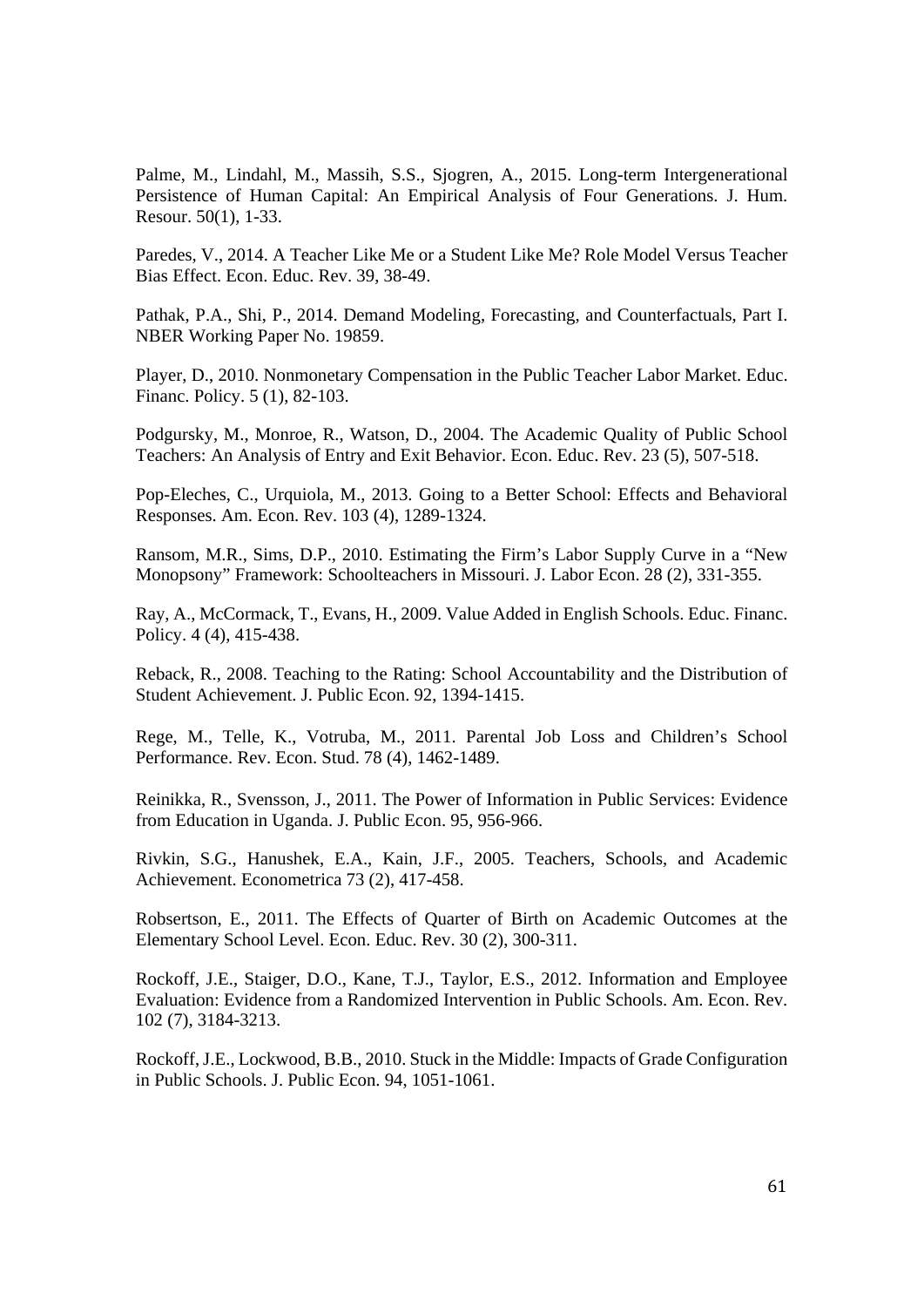Rockoff, J.E., Jacob, B.A., Kane, T.J., Staiger, D.O., 2011. Can You Recognize an Effective Teacher When You Recruit One? Educ. Financ. Policy. 6 (1), 43-74.

Roed, K., Raaum, O., 2003. Administrative Registers: Unexplored Reservoirs of Scientific Knowledge? Econ. J. 113 (488), F258-F281.

Rothstein, J., 2010. Teacher Quality in Educational Production: Tracking, Decay, and Student Achievement. Q. J. Econ. 125 (1), 175-214.

Rothstein, J., 2009. Student Sorting and Bias in Value-Added Estimation: Selection on Observables and Unobservables. Educ. Financ. Policy. 4 (4), 537-571.

Rouse, C.E., Hannaway, J., Goldhaber, D., Figlio, D., 2013. Feeling the Florida Heat? How Low-Performing Schools Respond to Voucher and Accountability Pressure. Am. Econ. J.: Econ. Policy 5(2), 251-281.

Rubenstein, R., Schwartz, A.E., Stiefel, L., Zabel, J., 2009. Spending, Size, and Grade Span in K–8 Schools. Educ. Financ. Policy. 4 (1), 60-88.

Sacerdote, B., 2012. When the Saints Go Marching Out: Long-Term Outcomes for Student Evacuees from Hurricanes Katrina and Rita. Am. Econ. J. - Appl. Econ. 4 (1), 109-135.

Sanders, N.J, 2012. What Doesn't Kill You Makes You Weaker. Prenatal Pollution Exposure and educational Outcomes. J. Hum. Resour. 47 (3), 826-850.

Sandstrom, M.F., Bergstrom, F., 2005. School Vouchers in Practice: Competition Will Not Hurt You. J. Public Econ. 89, 351-380.

Sass, T.R., 2006. Charter Schools and Student Achievement in Florida. Educ. Financ. Policy. 1 (1), 91-122.

Sass, T.R., Semykina, A., Harris, D.N., 2014. Value-Added Models and the Measurement of Teacher Productivity. Econ. Educ. Rev. 38, 9-23.

Scafidi, B., Sjoquist, D.L., Stinebrickner, T.R., 2007. Race, Poverty, and Teacher Mobility. Econ. Educ. Rev. 26 (2), 145-159.

Schneeweis, N., Zweimuller, M., 2012. Girls, Girls, Girls: Gender Composition and Female School Choice. Econ. Educ. Rev. 31 (4), 482-500.

Schwartz, A.E., Stiefel, L., Kim, D.Y., 2004. The Impact of School Reform on Student Performance: Evidence From the New York Network for School Renewal Project. J. Hum. Resour. 39 (2), 500-522.

Schwartz, A.E., Stiefel, L., 2006. Is There a Nativity Gap? New Evidence on the Academic Performance of Immigrant Students. Educ. Financ. Policy. 1 (1), 17-49.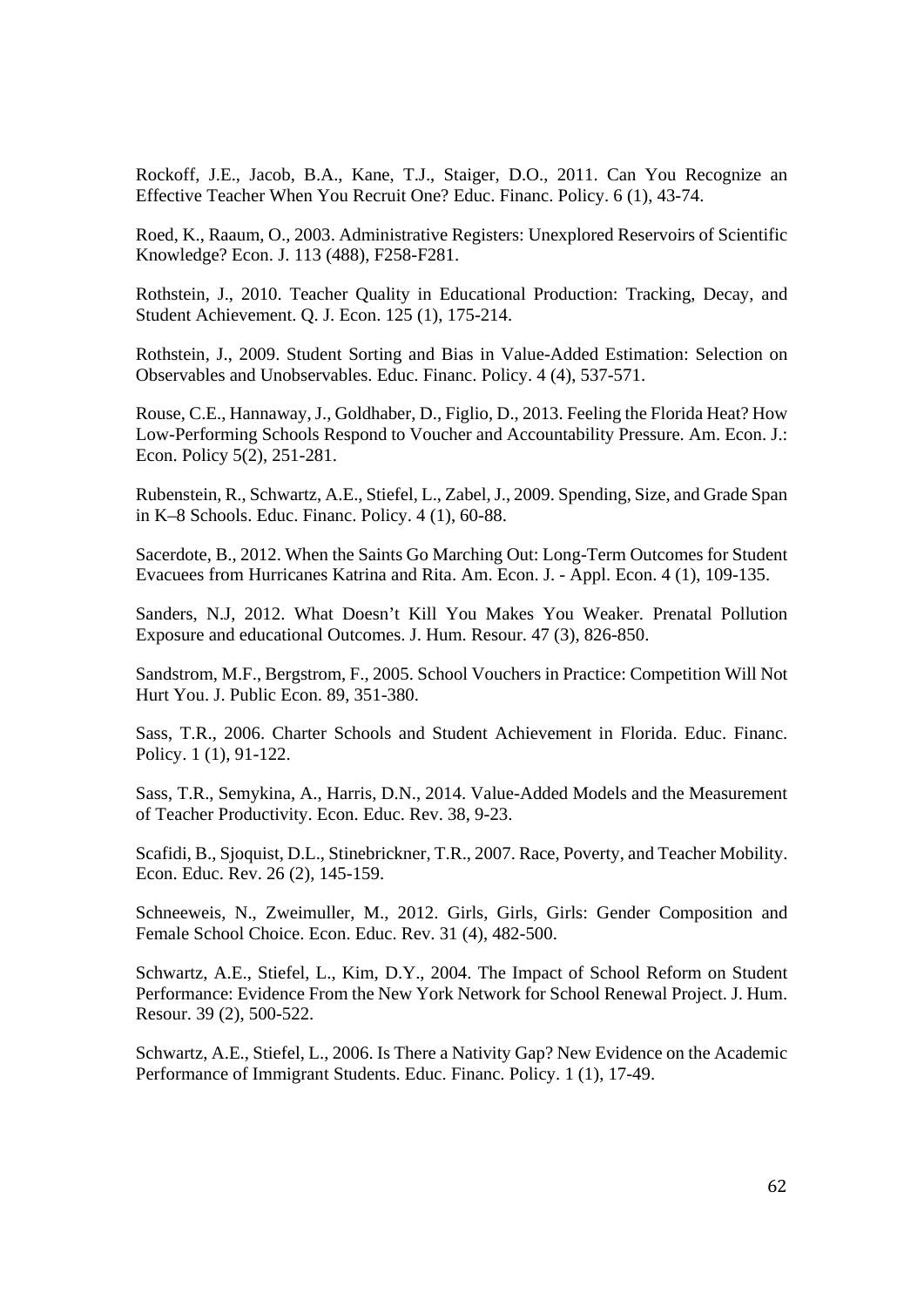Schwerdt, G., West, M.R., 2013. The Impact of Alternative Grade Configurations on Student Outcomes through Middle and High School. J. Public Econ. 97, 308-326.

Smith, J., 2010. How Valuable Is the Gift of Time? The Factors That Drive the Birth Date Effect in Education. Educ. Financ. Policy. 5 (3), 247-277.

Soderstrom, M., Uusitalo, R., 2010. School Choice and Segregation: Evidence from an Admission Reform. Scand. J. Econ. 112(1), 55-76.

Springer, M.G., 2008. The Influence of an NCLB Accountability Plan on the Distribution of Student Test Score Gains. Econ. Educ. Rev. 27 (5), 556-563.

Steinberg, M.P., 2014. Does Greater Autonomy Improve School Performance? Evidence from a Regression Discontinuity Analysis in Chicago. Educ. Financ. Policy. 9 (1), 1-35.

Strain, M.R., 2013. Single-Sex Classes & Student Outcomes: Evidence from North Carolina. Econ. Educ. Rev. 36, 73-87.

Streams, M., Butler, J.S., Cowen, J., Fowles, J., Toma, E.F., 2011. School Finance Reform: Do Equalized Expenditures Imply Equalized Teacher Salaries? Educ. Financ. Policy. 6 (4), 508-536.

Sund, K., 2009. Estimating Peer Effects in Swedish High School Using School, Teacher, and Student Fixed Effects. Econ. Educ. Rev. 28 (3), 329-336.

Taylor, E.S., Tyler, J.H., 2012. The Effect of Evaluation on Teacher Performance. Am. Econ. Rev. 102 (7), 3628-3651.

Taylor, E., 2014. Spending More of the School Day in Math Class: Evidence from a Regression Discontinuity in Middle School. J. Public Econ. 117, 162-181.

Theobald, N.D., 1990. An Examination of the Influence of Personal, Professional, and School District Characteristics on Public School Teacher Retention. Econ. Educ. Rev. 9 (3), 241-250.

Theobald, N.D., Gritz, M.R., 1996. The Effects of School District Spending Priorities on the Exit Paths of Beginning Teachers Leaving the District. Econ. Educ. Rev. 15 (1), 11-22.

Thieme, C., Prior, D., Tortosa-Ausina, E., 2013. A Multilevel Decomposition of School Performance Using Robust Nonparametric Frontier Techniques. Econ. Educ. Rev. 32, 104- 121.

Tuck, B., Berman, M., Hill, A., 2009. Local Amenities, Unobserved Quality, and Market Clearing: Adjusting Teacher Compensation to Provide Equal Education Opportunities. Econ. Educ. Rev. 28 (1), 58-66.

Tyler, J.H, Murnane, R.J., Willett, J.B., 2000. Estimating the Labor Market Signaling Value of the GED. Q. J. Econ. 115 (2), 431-468.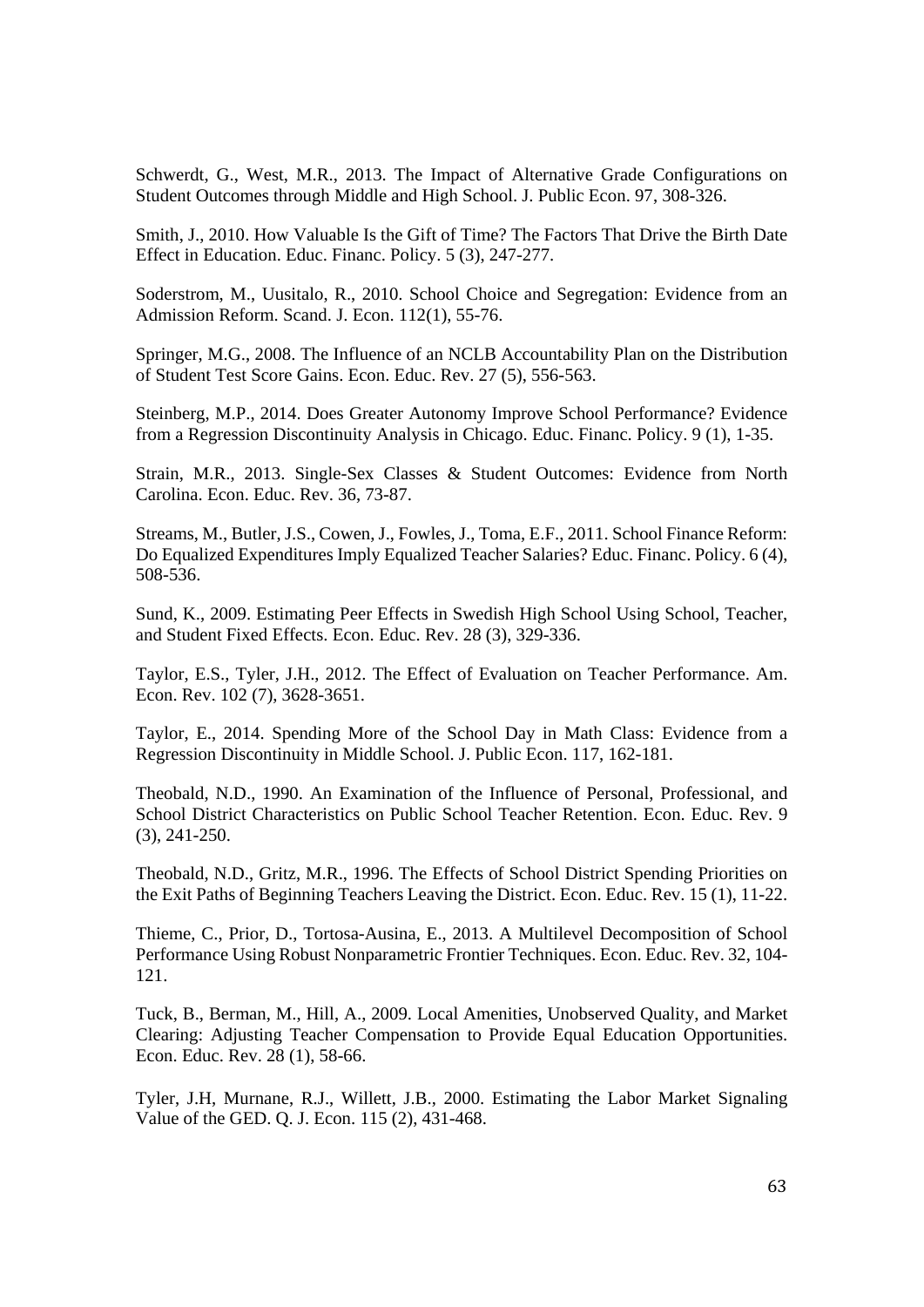Tyler, J.H., Murnane, R.J., Willett, J.B., 2004. The Devil's in the Details: Evidence from the GED on Large Effects of Small Differences in High Stakes Exams. Econ. Educ. Rev. 23 (4), 339-349.

Tyler, J.H., Lofstrom, M., 2010. Is the GED an Effective Route to Postsecondary Education for School Dropouts? Econ. Educ. Rev. 29 (5), 813-825.

Urquiola, M., Verhoogen, E., 2009. Class-Size Caps, Sorting, and the Regression-Discontinuity Design. Am. Econ. Rev. 99 (1), 179-215.

Waldo, S., 2007. On the Use of Student Data in Efficiency Analysis—Technical Efficiency in Swedish Upper Secondary School. Econ. Educ. Rev. 26 (2), 173-185.

Weiss, M.J., May, H., 2012. A Policy Analysis of the Federal Growth Model Pilot Program's Measures of School Performance: The Florida Case. Educ. Financ. Policy. 7 (1), 44-73.

West, M.R., Peterson, P.E., 2006. The Efficacy of Choice Threats within School Accountability Systems: Results from Legislatively Induced Experiments. Econ. J. 116 (510), C46-C62.

Wikstrom, C., Wikstrom, M., 2005. Grade Inflation and School Competition: An Empirical Analysis Based on the Swedish Upper Secondary Schools. Econ. Educ. Rev. 24 (3), 309- 322.

Winters, M.A., Trivitt, J.R., Greene, J.P., 2010. The Impact of High-Stakes Testing on Student Proficiency in Low-Stakes Subjects: Evidence from Florida's Elementary Science Exam. Econ. Educ. Rev. 29 (1), 138-146.

Winters, M.A., 2012. Measuring the Effect of Charter Schools on Public School Student Achievement in an Urban Environment: Evidence from New York City. Econ. Educ. Rev. 31 (2), 293-301.

Winters. M.A., Dixon, B.L., Greene, J.P., 2012. Observed Characteristics and Teacher Quality: Impacts of Sample Selection on a Value Added Model. Econ. Educ. Rev. 31 (1), 19-32.

Winters, M.A, Greene, J.P., 2012. The Medium-Run Effects of Florida's Test-Based Promotion Policy. Educ. Financ. Policy. 7 (3), 305-330.

Winters, M.A., Haight, R.C., Swaim, T.T., Pickering, K.A., 2013. The Effect of Same-Gender Teacher Assignment on Student Achievement in the Elementary and Secondary Grades: Evidence from Panel Data. Econ. Educ. Rev. 34, 69-75.

Wiswall, M., 2013. The Dynamics of Teacher Quality. J. Public Econ. 100, 61-78.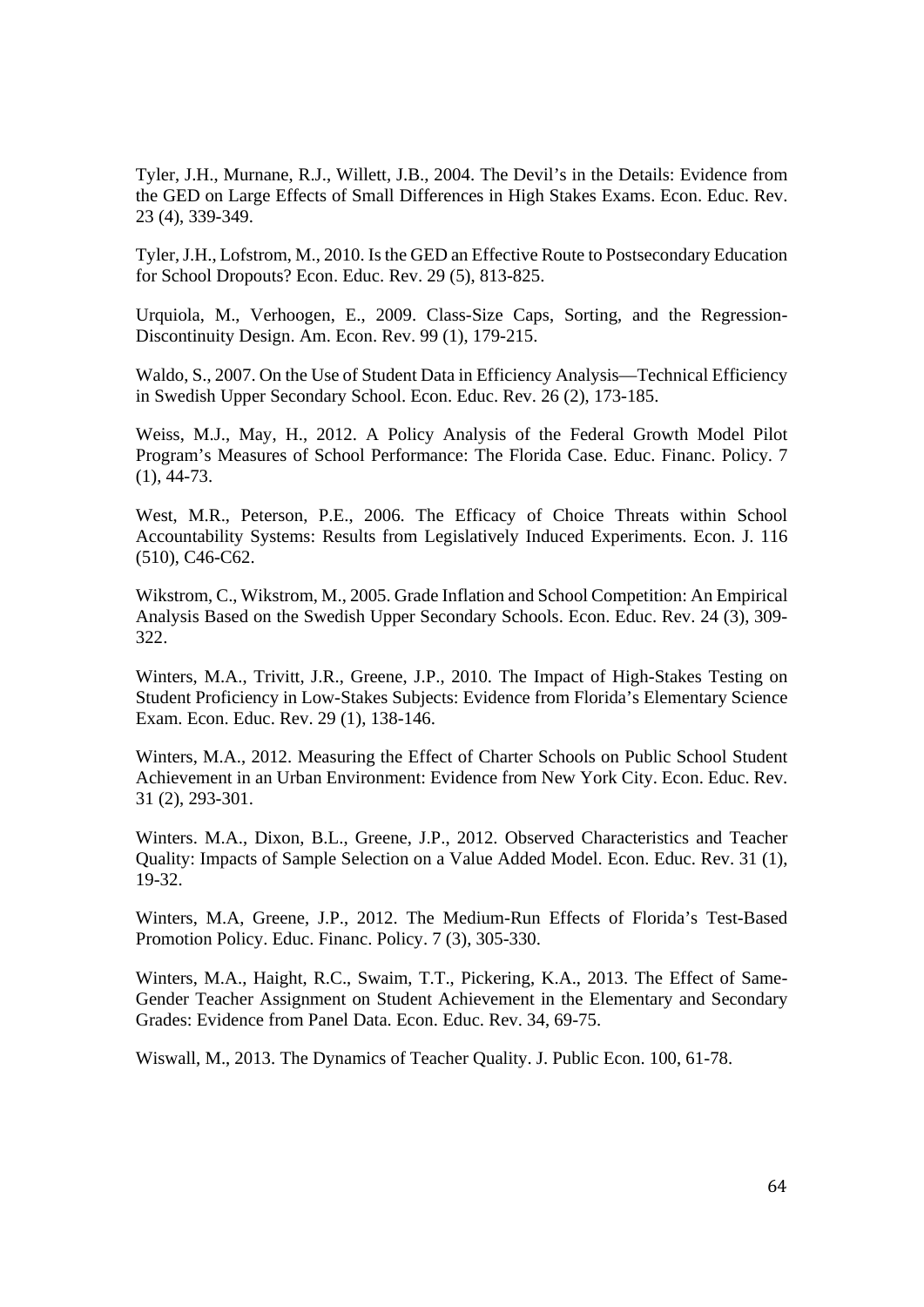Wiswall, M., Stiefel, L., Schwartz, A.E., Boccardo, J., 2014. Does Attending a STEM High School Improve Student Performance? Evidence from New York City. Econ. Educ. Rev. 40, 93-105.

Zabel, J.E., 2008. The Impact of Peer Effects on Student Outcomes in New York City Public Schools. Educ. Financ. Policy. 3 (2), 197-249.

Zimmer, R., Gill, B., Booker, K., Lavertu, S., Witte, J., 2012. Examining Charter Student Achievement Effects across Seven States. Econ. Educ. Rev. 31 (2), 213-224.

Zimmer, R., Gill, B., Attridge, J., Obenauf, K., 2014. Charter School Authorizers and Student Achievement. Educ. Financ. Policy. 9 (1), 59-85.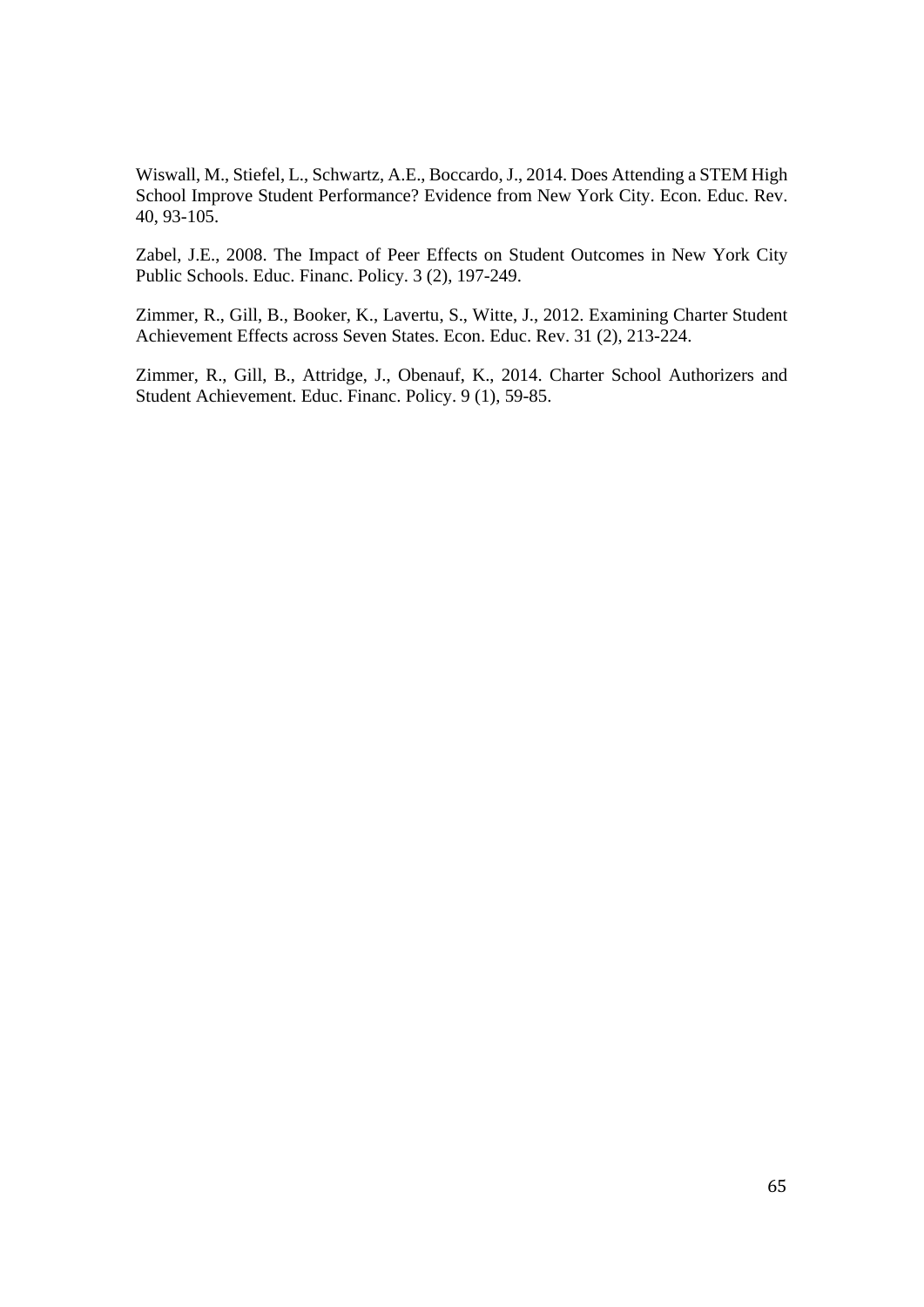| (1)            | (2)                                                               |
|----------------|-------------------------------------------------------------------|
| Country/region | Authors, publication year and title                               |
| Austria: Linz  | Schneeweis and Zweimuller (2012): "Girls, Girls, Girls: Gender    |
|                | Composition and Female School Choice.                             |
| England        | Machin, McNally and Silva (2007) New Technology in Schools: Is    |
|                | There a Payoff?                                                   |
| England        | Ray, McCormack and Evans (2009) Value Added in English            |
|                | Schools.                                                          |
| England        | Dustmann, Machin and Schonberg (2010) Ethnicity and Educational   |
|                | Achievement in Compulsory Schooling.                              |
| England        | Holmlund, McNally and Viarengo (2010) Does Money Matter for       |
|                | Schools?                                                          |
| England        | Burgess and Briggs (2010) School Assignment, School Choice and    |
|                | Social Mobility                                                   |
| England        | Gibbons and Silva (2011) Faith Primary Schools: Better Schools or |
|                | <b>Better Pupils?</b>                                             |
| England        | Gibbons and Telhaj (2011) Pupil Mobility and School Disruption    |
| England        | Keslair, Maurin and McNally (2012) Every Child Matters? An        |
|                | Evaluation of "Special Educational Needs" Programmes in England.  |
| England        | Lavy, Silva and Weinhardt (2012) The Good, the Bad, and the       |
|                | Average: Evidence on Ability Peer Effects in Schools              |
| England and    | Burgess, Wilson and Worth (2013) A Natural Experiment in School   |
| Wales          | Accountability: The Impact of School Performance Information on   |
|                | <b>Pupil Progress</b>                                             |
| England        | Burgess and Greaves (2013) Test Scores, Subjective Assessment,    |
|                | and Stereotyping of Ethnic Minorities.                            |
| England        | Geay, McNally and Telhaj (2013) Non-Native Speakers of English    |
|                | in the Classroom: What Are the Effects on Pupil Performance?      |
| England        | Gibbons, Silva and Weinhardt (2013) Everybody Needs Good          |
|                | Neighbours? Evidence from Students' Outcomes in England.          |
| England        | Allen and Burgess (2013) Evaluating the Provision of School       |
|                | Performance Information for School Choice.                        |
| England        | Almond, Mazumder and Van Ewijk (2014) In Utero Ramadan            |
|                | Exposure and Children's Academic Performance.                     |
| Finland        | Hakkinen, Kirjavainen and Uusitalo (2003) School Resources and    |
|                | Student Achievement Revisited: New Evidence from Panel Data.      |
| Germany: Hesse | Muhlenweg and Puhani (2010) The Evolution of the School-Entry     |
|                | Age Effect in a School Tracking System                            |
| Italy          | Barbieri, Rossetti and Sestito (2011) The Determinants of Teacher |
|                | Mobility: Evidence Using Italian Teachers' Transfer Applications. |
| Italy          | Angrist, Battistin and Vuri (2014) Is a Small Moment: Class Size  |
|                | and Moral Hazard in the Mezzogiorno.                              |

Table 1: Survey of papers using administrative education data. Unmatched administrative source studies. L,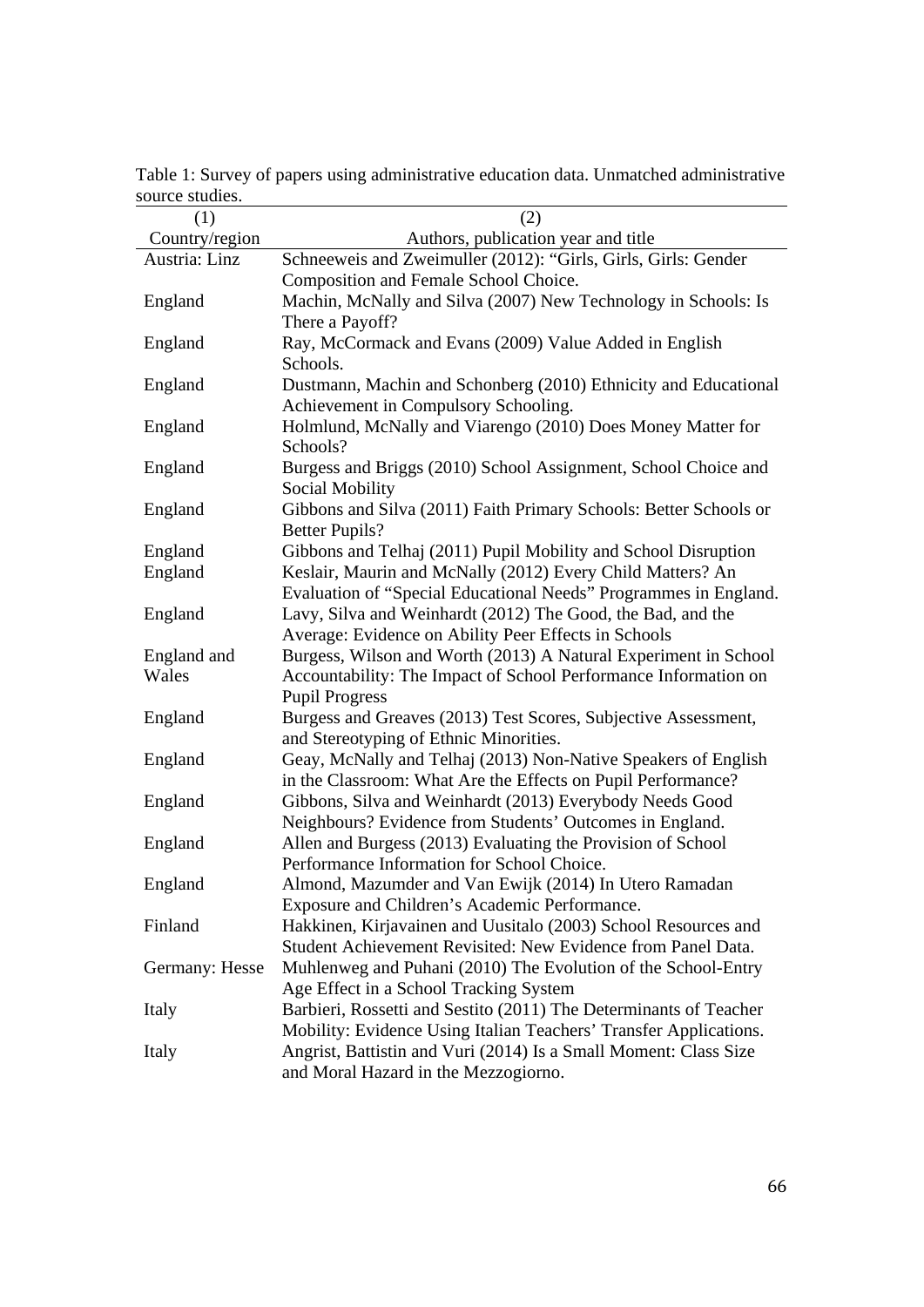| Israel:         | Angrist and Lavy (2001) Does Teacher Training Affect Pupil         |
|-----------------|--------------------------------------------------------------------|
| Jerusalem       | Learning? Evidence from Matched Comparisons in Jerusalem           |
|                 | <b>Public Schools</b>                                              |
| Israel          | Gould, Lavy and Paserman (2004) Immigrating to Opportunity:        |
|                 | Estimating the Effect of School Quality Using a Natural Experiment |
|                 | on Ethiopians in Israel                                            |
| Israel          | Lavy and Schlosser (2005) Targeted Remedial Education for          |
|                 | Underperforming Teenagers: Costs and Benefits.                     |
| Israel          | Lavy (2008) Do Gender Stereotypes Reduce Girls' or Boys' Human     |
|                 | Capital Outcomes? Evidence from a Natural Experiment.              |
| Israel          | Gould, Lavy and Paserman (2009) Does Immigration Affect the        |
|                 | Long-Term Educational Outcomes of Natives? Quasi-Experimental      |
|                 | Evidence.                                                          |
| Israel          | Lavy and Paserman (2012) Inside The Black Box of Ability Peer      |
|                 | Effects: Evidence from Variation in the Proportion of Low          |
|                 | Achievers in the Classroom.                                        |
| Israel          | Cohen-Zada, Gradstein and Reuven (2013) Allocation of Students     |
|                 | in Public Schools: Theory and New Evidence.                        |
| Netherlands     | Leuven et al. (2007) The Effect of Extra Funding for Disadvantaged |
|                 | Pupils on Achievement                                              |
| Netherlands:    | Heers et al. (2014) The Impact of Community Schools on Student     |
| Rotterdam       | Dropout in Pre-Vocational Education.                               |
| Sweden          | Waldo (2007) On the Use of Student Data in Efficiency Analysis-    |
|                 | Technical Efficiency in Swedish Upper Secondary School.            |
| Canada: British | Bedard and Dhuey (2006) The Persistence of Early Childhood         |
| Columbia        | Maturity: International Evidence of Long-Run Age Effects           |
| Canada: British | Smith (2010) How Valuable Is the Gift of Time? The Factors That    |
| Columbia        | Drive the Birth Date Effect in Education.                          |
| Canada: British | Friesen, Hickey and Krauth (2010) Disabled Peers and Academic      |
| Columbia        | Achievement.                                                       |
| Canada: British | Coelli and Green (2012) Leadership Effects: School Principals and  |
| Columbia        | <b>Student Outcomes.</b>                                           |
| Canada: British | DeCicca and Smith (2013) The Long-Run Impacts of Early             |
| Columbia        | Childhood Education: Evidence from a Failed Policy Experiment      |
| Canada: Ontario | Card, Dooley and Payne (2010) School Competition and Efficiency    |
|                 | with Publicly Funded Catholic Schools.                             |
| Canada: Ontario | Leach, Payne and Chan (2010) The Effects of School Board           |
|                 | Consolidation and Financing on Student Performance.                |
| Trinidad and    | Jackson (2010) Do Students Benefit from Attending Better Schools?  |
| Tobago          | Evidence from Rule-Based Student Assignments in Trinidad and       |
|                 | Tobago                                                             |
| Trinidad and    | Jackson (2012) Single-Sex Schools, Student Achievement, and        |
| Tobago          | Course Selection: Evidence from Rule-Based Student Assignments     |
|                 | in Trinidad and Tobago.                                            |
| Trinidad and    | Jackson (2013) Can Higher-Achieving Peers Explain the Benefits to  |
| Tobago          | Attending Selective Schools? Evidence from Trinidad and Tobago.    |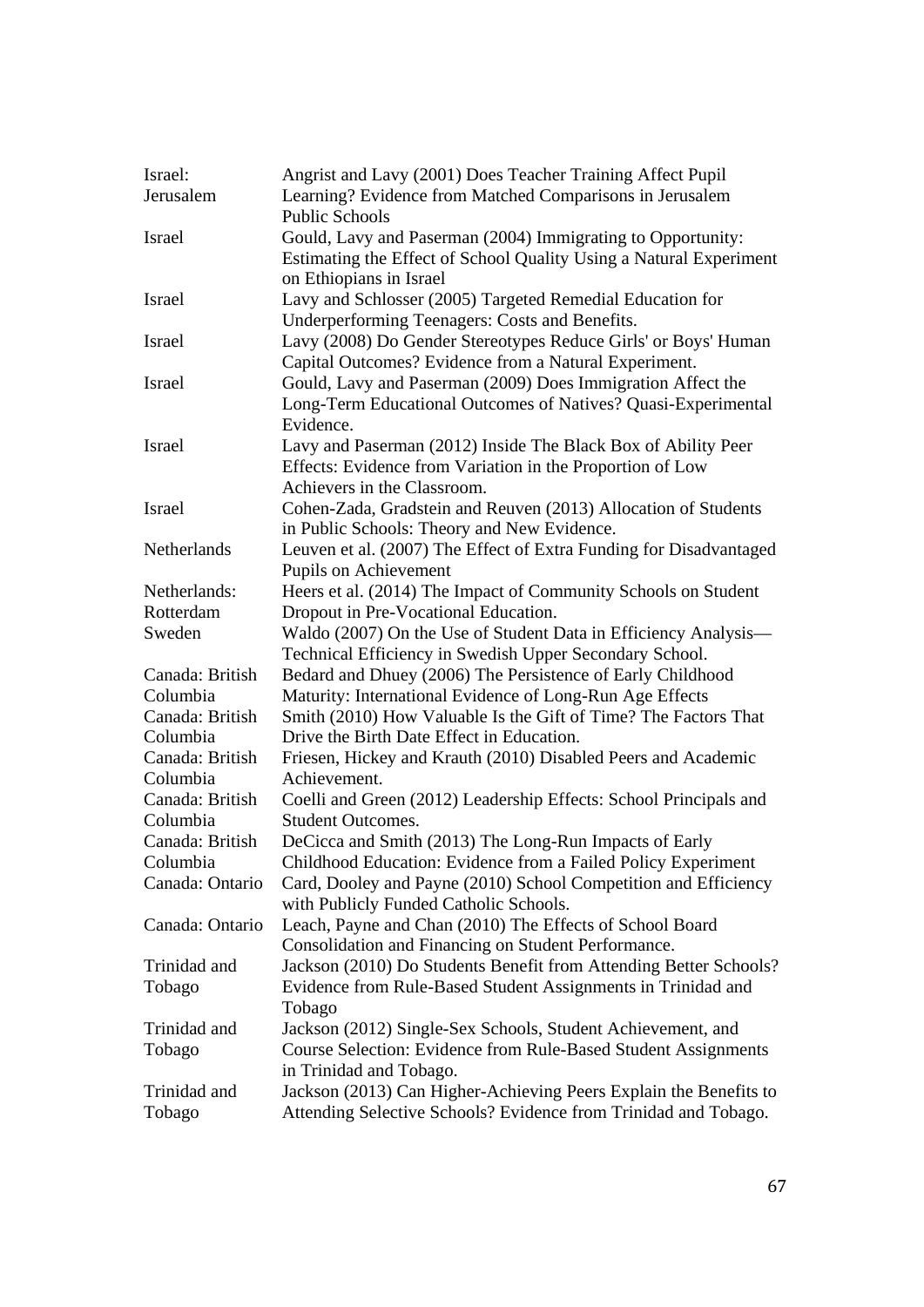| USA: Alaska           | Tuck, Berman and Hill (2009) Local Amenities, Unobserved          |
|-----------------------|-------------------------------------------------------------------|
|                       | Quality, and Market Clearing: Adjusting Teacher Compensation to   |
|                       | Provide Equal Education Opportunities.                            |
| USA: California       | Clark, Rothstein and Schanzenbach (2009) Selection Bias in        |
|                       | College Admissions Test Scores.                                   |
| USA: California       | Koedel (2009) An Empirical Analysis of Teacher Spillover Effects  |
| (San Diego)           | in Secondary School.                                              |
| USA: California       | Jepsen (2010) Bilingual Education and English Proficiency         |
| USA: California       | Koedel and Betts (2010) Value Added to What? How a Ceiling in     |
| (San Diego)           | the Testing Instrument Influences Value-Added Estimation.         |
| USA: California       | Koedel and Betts (2011) Does Student Sorting Invalidate Value-    |
| (San Diego)           | Added Models of Teacher Effectiveness? An Extended Analysis of    |
|                       | the Rothstein Critique                                            |
| USA: California       | Zimmer et al. (2012) Examining Charter Student Achievement        |
| (San Diego)           | <b>Effects across Seven States.</b>                               |
| <b>USA: Colorado</b>  | Briggs and Weeks (2009) The Sensitivity of Value-Added Modeling   |
|                       | to the Creation of a Vertical Score Scale.                        |
| <b>USA</b> : Colorado | Goldhaber and Walch (2012) Strategic Pay Reform: A Student        |
| (Denver)              | Outcomes-Based Evaluation of Denver's Procomp Teacher Pay         |
|                       | Initiative.                                                       |
| <b>USA: Colorado</b>  | Zimmer et al. (2012) Examining Charter Student Achievement        |
| (Denver)              | Effects across Seven States.                                      |
| <b>USA</b> : District | Curto and Fryer (2014) The Potential of Urban Boarding Schools    |
| Columbia              | for the Poor: Evidence from SEED                                  |
| USA: Florida          | Figlio and Lucas (2004) What's in a Grade? School Report Cards    |
|                       | and the Housing Market                                            |
| USA: Florida          | Tyler, Murnane and Willett (2004) The Devil's in the Details:     |
|                       | Evidence from the GED on Large Effects of Small Differences in    |
|                       | High Stakes Exams.                                                |
| USA: Florida          | West and Peterson (2006) The Efficacy of Choice Threats within    |
|                       | School Accountability Systems: Results from Legislatively Induced |
|                       | Experiments.                                                      |
| USA: Florida          | Figlio and Rouse (2006) Do Accountability and Voucher Threats     |
|                       | <b>Improve Low-Performing Schools?</b>                            |
| USA: Florida          | Sass (2006) Charter Schools and Student Achievement in Florida    |
| USA: Florida          | Greene and Winters (2007) Revisiting Grade Retention: An          |
|                       | Evaluation of Florida's Test-Based Promotion Policy.              |
| USA: Florida          | McCaffrey et al. (2009) The Intertemporal Variability of Teacher  |
|                       | <b>Effect Estimates.</b>                                          |
| USA: Florida          | Greene and Winters (2009) The Effects of Exemptions to Florida's  |
|                       | Test-Based Promotion Policy: Who Is Retained? Who Benefits        |
|                       | Academically?                                                     |
| USA: Florida          | Chiang (2009) How Accountability Pressure on Failing Schools      |
|                       | <b>Affects Student Achievement</b>                                |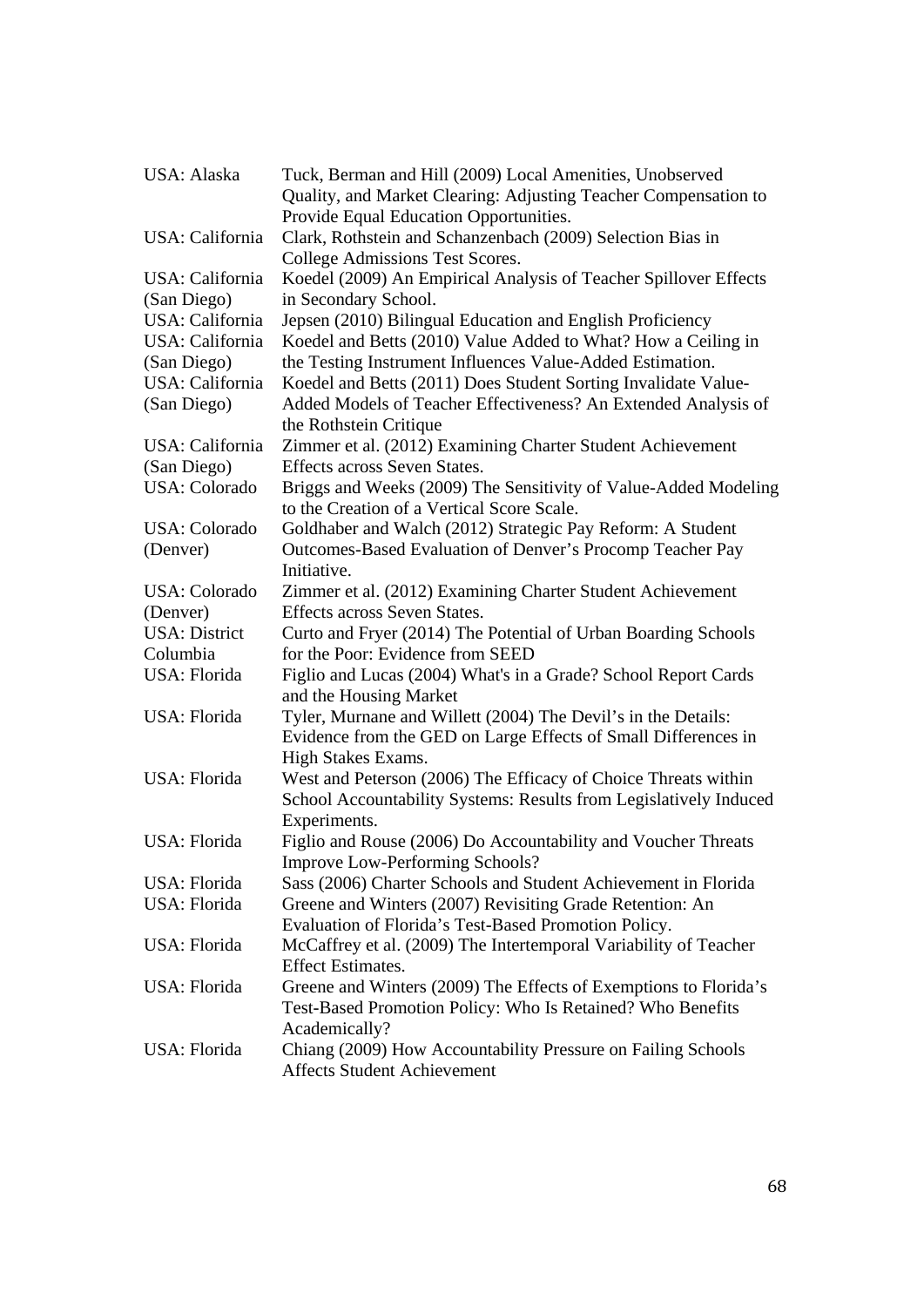| USA: Florida        | Winters, Trivitt and Greene (2010) The Impact of High-Stakes<br>Testing on Student Proficiency in Low-Stakes Subjects: Evidence                              |
|---------------------|--------------------------------------------------------------------------------------------------------------------------------------------------------------|
|                     | from Florida's Elementary Science Exam.                                                                                                                      |
| USA: Florida        | Feng (2010) Hire Today, Gone Tomorrow: New Teacher Classroom                                                                                                 |
| USA: Florida        | <b>Assignments and Teacher Mobility</b>                                                                                                                      |
|                     | Harris and Sass (2011) Teacher Training, Teacher Quality and<br>Student Achievement.                                                                         |
|                     |                                                                                                                                                              |
| USA: Florida        | Booker et al. (2011) The Effects of Charter High Schools on                                                                                                  |
|                     | <b>Educational Attainment</b>                                                                                                                                |
| USA: Florida        | Chingos and Peterson (2011) It's Easier to Pick a Good Teacher<br>Than to Train One: Familiar and New Results on the Correlates of<br>Teacher Effectiveness. |
| USA: Florida        | Chingos (2012) The Impact of a Universal Class-Size Reduction                                                                                                |
|                     | Policy: Evidence from Florida's Statewide Mandate.                                                                                                           |
| <b>USA: Florida</b> | Winters, Dixon and Greene (2012) Observed Characteristics and                                                                                                |
|                     | Teacher Quality: Impacts of Sample Selection on a Value Added<br>Model.                                                                                      |
| USA: Florida        | Winters and Greene (2012) The Medium-Run Effects of Florida's                                                                                                |
|                     |                                                                                                                                                              |
| USA: Florida        | <b>Test-Based Promotion Policy</b>                                                                                                                           |
|                     | Weiss and May (2012) A Policy Analysis of the Federal Growth<br>Model Pilot Program's Measures of School Performance: The                                    |
|                     | Florida Case.                                                                                                                                                |
|                     |                                                                                                                                                              |
| USA: Florida        | Schwerdt and West (2013) The Impact of Alternative Grade                                                                                                     |
|                     | Configurations on Student Outcomes through Middle and High<br>School.                                                                                        |
| USA: Florida        | Mihaly et al. (2013) Where You Come from or Where You Go?                                                                                                    |
|                     | Distinguishing Between School Quality and the Effectiveness of                                                                                               |
|                     | Teacher Preparation Program Graduates.                                                                                                                       |
| USA: Florida        | Feng and Sass (2013) What Makes Special-Education Teachers                                                                                                   |
|                     | Special? Teacher Training and Achievement of Students with                                                                                                   |
|                     | Disabilities.                                                                                                                                                |
| USA: Florida        | Winters et al. (2013) The Effect of Same-Gender Teacher                                                                                                      |
|                     | Assignment on Student Achievement in the Elementary and                                                                                                      |
|                     | Secondary Grades: Evidence from Panel Data.                                                                                                                  |
| USA: Florida        | Burke and Sass (2013) Classroom Peer Effects and Student                                                                                                     |
|                     | Achievement                                                                                                                                                  |
| USA: Florida        | Cowen and Winter (2013) Do Charters Retain Teachers Differently?                                                                                             |
|                     | Evidence from Elementary Schools in Florida                                                                                                                  |
| USA: Florida        | Figlio and Hart (2014) Competitive Effects of Means-Tested School                                                                                            |
|                     | Vouchers.                                                                                                                                                    |
| USA: Florida        | Sass, Semykina and Harris (2014) Value-Added Models and the                                                                                                  |
|                     | <b>Measurement of Teacher Productivity</b>                                                                                                                   |
| USA: Florida        | Taylor (2014) Spending More of the School Day in Math Class:                                                                                                 |
| (Miami-Dade)        | Evidence from a Regression Discontinuity in Middle School                                                                                                    |
| USA: Florida        | Loeb, Kalogrides and Beteille (2012) Effective Schools: Teacher                                                                                              |
| (Miami-Dade)        | Hiring, Assignment, Development, and Retention                                                                                                               |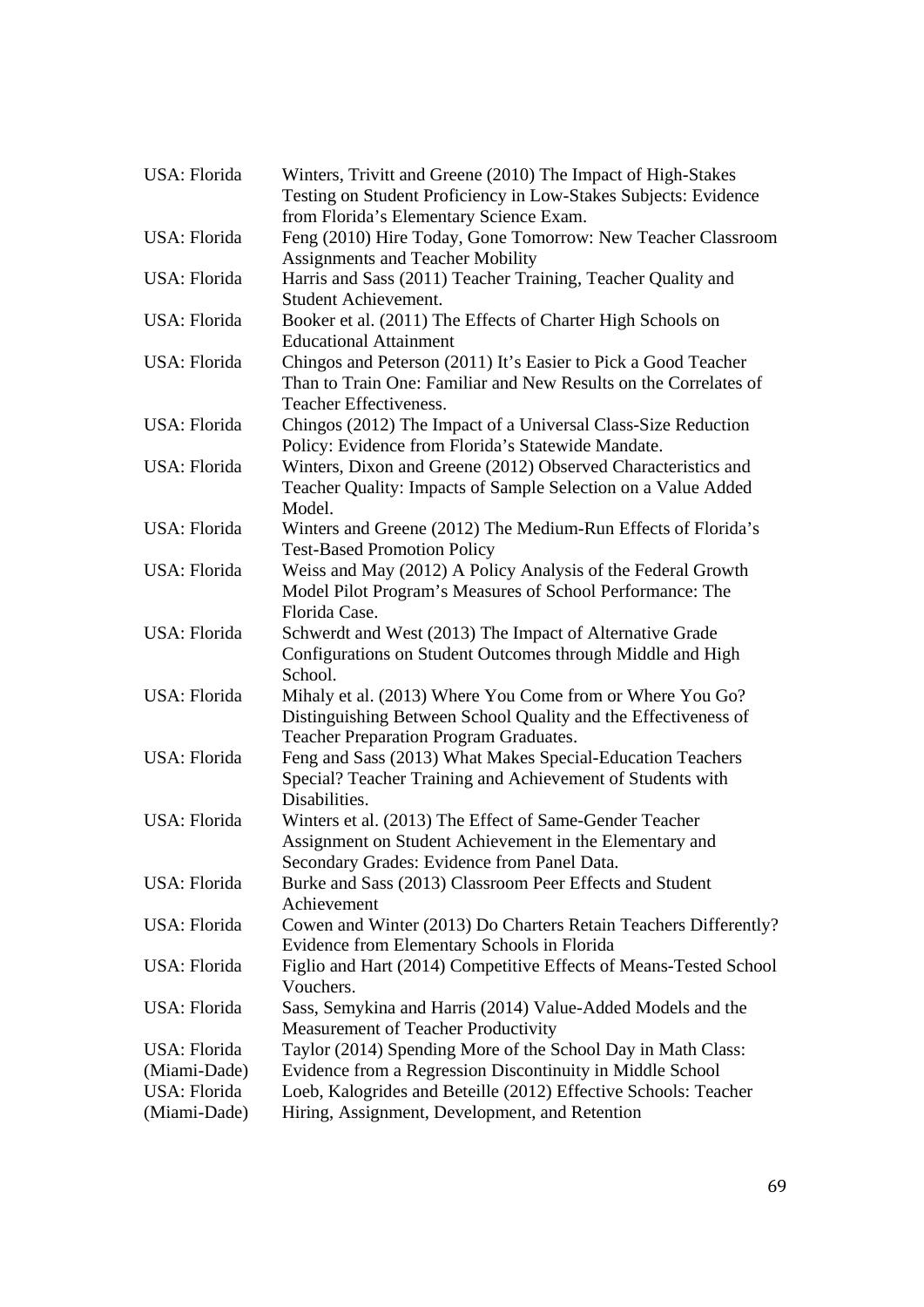| <b>USA: Illinois</b>  | Fitzpatrick and Lovenheim (2014) Early Retirement Incentives and<br><b>Student Achievement.</b> |
|-----------------------|-------------------------------------------------------------------------------------------------|
| <b>USA: Illinois</b>  | Gates et al. (2006) Mobility and Turnover Among School                                          |
|                       | Principals.                                                                                     |
| <b>USA</b> : Illinois | Cullen, Jacob and Levitt (2006) The Effect of School Choice on                                  |
| (Chicago)             | Participants: Evidence from Randomized Lotteries                                                |
| <b>USA</b> : Illinois | Jacob and Levitt (2003) Rotten Apples: an Investigation of the                                  |
| (Chicago)             | Prevalence and Predictors of Teacher Cheating                                                   |
| <b>USA: Illinois</b>  | Neal and Schanzenbach (2010) Left Behind by Design: Proficiency                                 |
| (Chicago)             | <b>Counts and Test-Based Accountability</b>                                                     |
| <b>USA</b> : Illinois | Jacob and Lefgren (2004) Remedial Education and Student                                         |
| (Chicago)             | Achievement: A Regression-Discontinuity Analysis                                                |
| <b>USA</b> : Illinois | Jacob and Lefgren (2004) The Impact of Teacher Training on                                      |
| (Chicago)             | Student Achievement: Quasi-Experimental Evidence from School                                    |
|                       | Reform Efforts in Chicago                                                                       |
| <b>USA</b> : Illinois | Booker (2011) The Effects of Charter High Schools on Educational                                |
| (Chicago)             | Attainment                                                                                      |
| <b>USA</b> : Illinois | Jacob (2013) The Effect of Employment Protection on Teacher                                     |
| (Chicago)             | Effort                                                                                          |
| <b>USA</b> : Illinois | Aaronson, Barrow and Sander (2007) Teachers and Student                                         |
| (Chicago)             | Achievement in the Chicago Public High Schools.                                                 |
| <b>USA</b> : Illinois | Jacob and Lefgren (2009) The Effect of Grade Retention on High                                  |
| (Chicago)             | <b>School Completion</b>                                                                        |
| <b>USA: Illinois</b>  | Jacob (2005) Accountability, Incentives and Behavior: the Impact of                             |
| (Chicago)             | High-Stakes Testing in the Chicago Public Schools                                               |
| <b>USA</b> : Illinois | Cullen, Jacob and Levitt (2005) The Impact of School Choice on                                  |
| (Chicago)             | Student Outcomes: An Analysis of the Chicago Public Schools.                                    |
| <b>USA</b> : Illinois | Steinberg (2014) Does Greater Autonomy Improve School                                           |
| (Chicago)             | Performance? Evidence from a Regression Discontinuity Analysis                                  |
|                       | in Chicago.                                                                                     |
| <b>USA: Illinois</b>  | Cortes, Moussa and Weinstein (2013) Educating Bright Students in                                |
| (Chicago)             | Urban Schools.                                                                                  |
| <b>USA: Illinois</b>  | Jacob and Walsh (2011) What's in a Rating?                                                      |
| (Chicago)             |                                                                                                 |
| USA: Illinois         | Robertson (2011) The Effects of Quarter of Birth on Academic                                    |
| (Chicago)             | Outcomes at the Elementary School Level                                                         |
| USA: Illinois         | Cortes, Goodman and Nomi (2014) Intensive Math Instruction and                                  |
| (Chicago)             | Educational Attainment: Long-Run Impacts of Double-Dose                                         |
|                       | Algebra.                                                                                        |
| <b>USA: Kentucky</b>  | Streams et al. (2011) School Finance Reform: Do Equalized                                       |
|                       | <b>Expenditures Imply Equalized Teacher Salaries?</b>                                           |
| <b>USA: Kentucky</b>  | Barrett and Toma (2013) Reward or Punishment? Class Size and                                    |
|                       | <b>Teacher Quality</b>                                                                          |
| <b>USA:</b> Kentucky  | Cowen et al. (2012) Teacher Retention in Appalachian Schools:                                   |
|                       | Evidence from Kentucky                                                                          |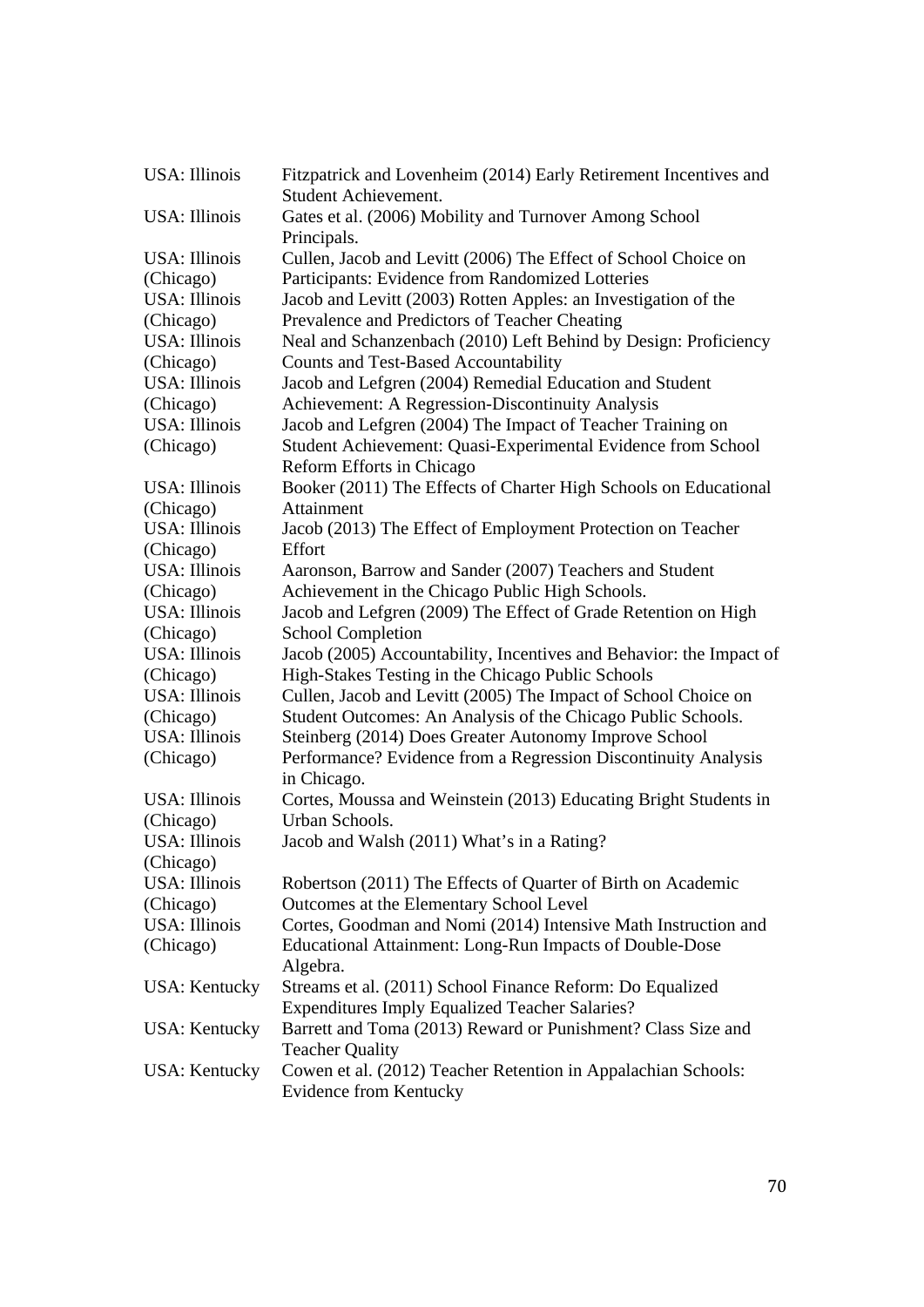| <b>USA: Kentucky</b> | Kukla-Acevedo (2009) Do Teacher Characteristics Matter? New<br>Results on the Effects of Teacher Preparation on Student        |
|----------------------|--------------------------------------------------------------------------------------------------------------------------------|
|                      | Achievement.                                                                                                                   |
| USA: Louisiana       | Imberman, Kugler and Sacerdote (2012) Katrina's Children:                                                                      |
|                      | Evidence on the Structure of Peer Effects from Hurricane Evacuees                                                              |
| USA: Louisiana       | Sacerdote (2012) When the Saints Go Marching Out: Long-Term<br>Outcomes for Student Evacuees from Hurricanes Katrina and Rita. |
| USA:                 | Goodman (2008) Who Merits Financial Aid?: Massachusetts'                                                                       |
| Massachusetts        | Adams Scholarship.                                                                                                             |
| USA:                 | Goodman (2010) Skills, Schools, and Credit Constraints: Evidence                                                               |
| Massachusetts        | from Massachusetts                                                                                                             |
| USA:                 | Goodman (2014) Flaking Out: Student Absences and Snow Days as                                                                  |
| Massachusetts        | Disruptions of Instructional Time.                                                                                             |
| USA:                 | Abdulkadiroglu, Pathak and Roth (2009) Strategy-Proofness versus                                                               |
| Massachusetts        | Efficiency in Matching with Indifferences: Redesigning the NYC                                                                 |
| (Boston)             | High School Match                                                                                                              |
| USA:                 | Angrist and Lang (2004) Does School Integration Generate Peer                                                                  |
| Massachusetts        | Effects? Evidence from Boston's Metco Program                                                                                  |
| (Brookline)          |                                                                                                                                |
| USA:                 | Abdulkadiroglu, Angrist and Pathak (2014) The Elite Illusion:                                                                  |
| Massachusetts        | Achievement Effects at Boston and New York Exam Schools.                                                                       |
| (Boston)             |                                                                                                                                |
| USA:                 | Abdulkadiroglu et al. (2011) Accountability and Flexibility in                                                                 |
| Massachusetts        | Public Schools: Evidence from Boston's Charters and Pilots                                                                     |
| (Boston)             |                                                                                                                                |
| USA:                 | Pathak and Shi (2014) Demand Modeling, Forecasting, and                                                                        |
| Massachusetts        | Counterfactuals, Part I                                                                                                        |
| (Boston)             |                                                                                                                                |
| USA: Michigan        | Gershenson (2012) How Do Substitute Teachers Substitute? An                                                                    |
|                      | <b>Empirical Study of Substitute-Teacher Labor Supply</b>                                                                      |
| USA: Michigan        | Andrews, DesJardins and Ranchhod (2010) The Effects of the                                                                     |
|                      | Kalamazoo Promise on College Choice.                                                                                           |
| USA: Michigan        | Brummet (2014) The Effects of School Closings on Student                                                                       |
|                      | Achievement.                                                                                                                   |
| USA:                 | Hinrichs (2011) When the Bell Tolls: The Effects of School Starting                                                            |
| Minnesota            | Times on Academic Achievement.                                                                                                 |
| (Twin Cities)        |                                                                                                                                |
| <b>USA: Missouri</b> | Ransom and Sims (2010) Estimating the Firm's Labor Supply                                                                      |
|                      | Curve in a "New Monopsony" Framework: Schoolteachers in                                                                        |
|                      | Missouri.                                                                                                                      |
| USA: Missouri        | Koedel, Ni and Podgursky (2014) Who Benefits From Pension                                                                      |
|                      | Enhancements?                                                                                                                  |
| USA: Missouri        | Costrell and Podgursky (2010) Distribution of Benefits in Teacher                                                              |
|                      | Retirement Systems and Their Implications for Mobility                                                                         |
| <b>USA: North</b>    | Rothstein (2010) Teacher Quality in Educational Production:                                                                    |
| Carolina             | Tracking, Decay, and Student Achievement                                                                                       |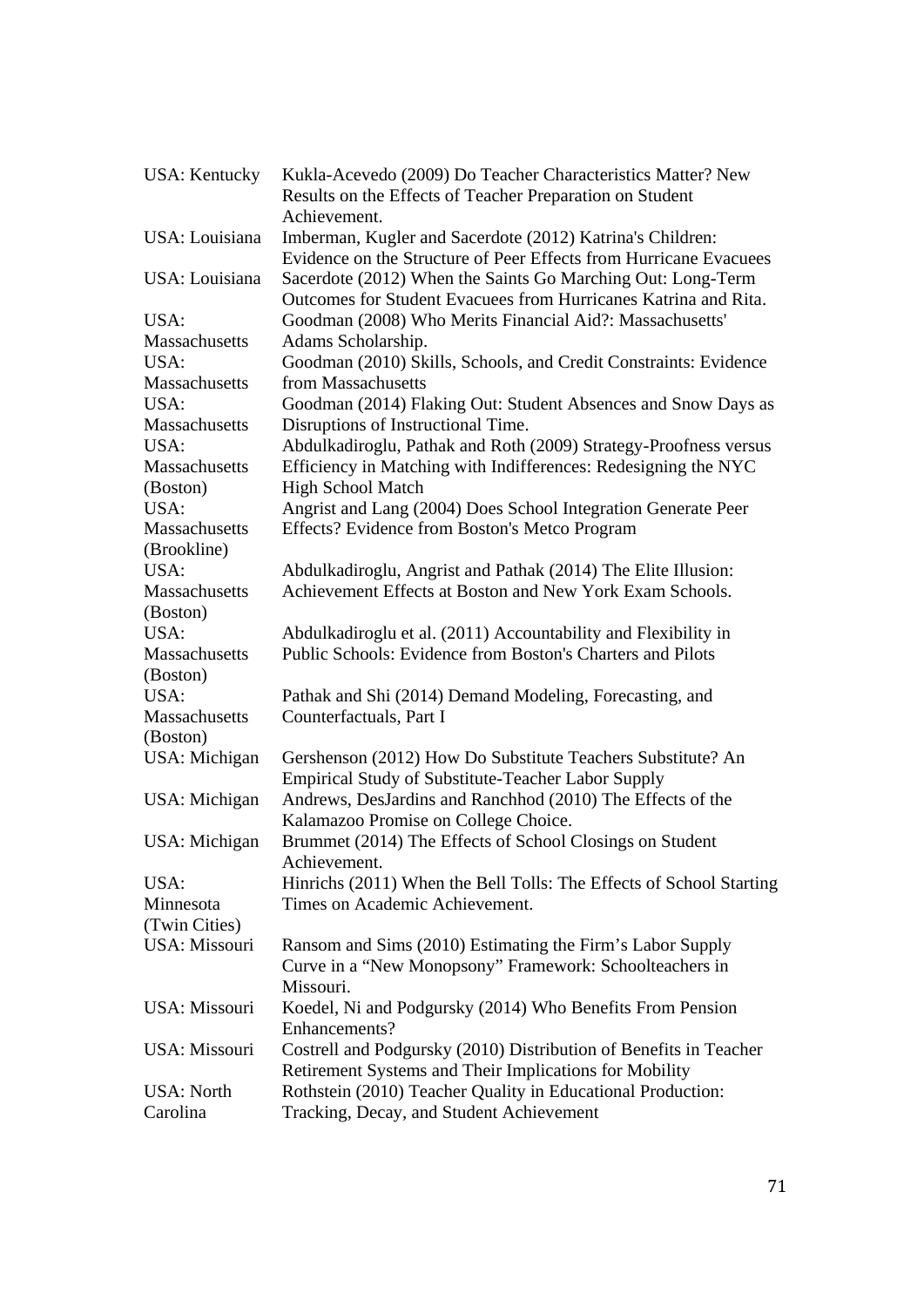| <b>USA: North</b> | Jackson (2013) Worker Productivity, and Worker Mobility: Direct                            |
|-------------------|--------------------------------------------------------------------------------------------|
| Carolina          | <b>Evidence from Teachers</b>                                                              |
| <b>USA: North</b> | Fruehwirth (2014) Can Achievement Peer Effect Estimates Inform                             |
| Carolina          | Policy? A View from Inside the Black Box.                                                  |
| <b>USA: North</b> | Clotfelter, Ladd and Vigdor (2009) The Academic Achievement                                |
| Carolina          | Gap in Grades 3 To 8                                                                       |
| <b>USA: North</b> | Kinsler (2012) Beyond Levels and Growth: Estimating Teacher                                |
| Carolina          | Value-Added and its Persistence.                                                           |
| <b>USA: North</b> | Goldhaber (2007) Everyone's Doing It, But What Does Teacher                                |
| Carolina          | <b>Testing Tell Us About Teacher Effectiveness?</b>                                        |
| <b>USA: North</b> | Clotfelter, Ladd and Vigdor (2009) Teacher Credentials and Student                         |
| Carolina          | Achievement in High School: A Cross-Subject Analysis with<br><b>Student Fixed Effects.</b> |
| USA: North        | Jacob, Lefgren and Sims (2010) The Persistence of Teacher-Induced                          |
| Carolina          | Learning                                                                                   |
| <b>USA: North</b> | Clotfelter, Ladd, Vigdor (2006) Teacher-Student Matching and the                           |
| Carolina          | <b>Assessment of Teacher Effectiveness</b>                                                 |
| <b>USA: North</b> | Murnane and Olsen (1990) The Effects of Salaries and Opportunity                           |
| Carolina          | Costs on Length of Stay in Teaching: Evidence from North Carolina                          |
| <b>USA: North</b> | Jackson (2009) Student Demographics, Teacher Sorting, and                                  |
| Carolina          | Teacher Quality: Evidence from the End of School Desegregation.                            |
| <b>USA: North</b> | Jackson and Bruegmann (2009) Teaching Students and Teaching                                |
| Carolina          | Each Other: The Importance of Peer Learning for Teachers                                   |
| <b>USA: North</b> | Ost (2014) How Do Teachers Improve? The Relative Importance of                             |
| Carolina          | Specific and General Human Capital.                                                        |
| <b>USA: North</b> | Jackson (2012) School Competition and Teacher Labor Markets:                               |
| Carolina          | Evidence from Charter School Entry in North Carolina.                                      |
| <b>USA: North</b> | Wiswall (2013) The Dynamics of Teacher Quality.                                            |
| Carolina          |                                                                                            |
| <b>USA: North</b> | Clotfelter et al. (2008) Would Higher Salaries Keep Teachers in                            |
| Carolina          | High-Poverty Schools? Evidence from a Policy Intervention in<br>North Carolina.            |
| <b>USA: North</b> | Henry et al. (2014) Teacher Preparation Policies and their Effects on                      |
| Carolina          | Student Achievement.                                                                       |
| USA: North        | Fuller and Ladd (2013) School-Based Accountability and the                                 |
| Carolina          | Distribution of Teacher Quality across Grades in Elementary<br>School.                     |
| USA: North        | Carruthers (2012) The Qualifications and Classroom Performance                             |
| Carolina          | of Teachers Moving to Charter Schools.                                                     |
| <b>USA: North</b> | Clotfelter, Ladd and Vigdro (2011) Teacher Mobility, School                                |
| Carolina          | Segregation, and Pay-Based Policies to Level the Playing Field.                            |
| <b>USA: North</b> | Player (2010) Nonmonetary Compensation in the Public Teacher                               |
| Carolina          | Labor Market                                                                               |
| <b>USA: North</b> | Bifulco and Ladd (2006) The Impacts of Charter Schools on Student                          |
| Carolina          | Achievement: Evidence from North Carolina.                                                 |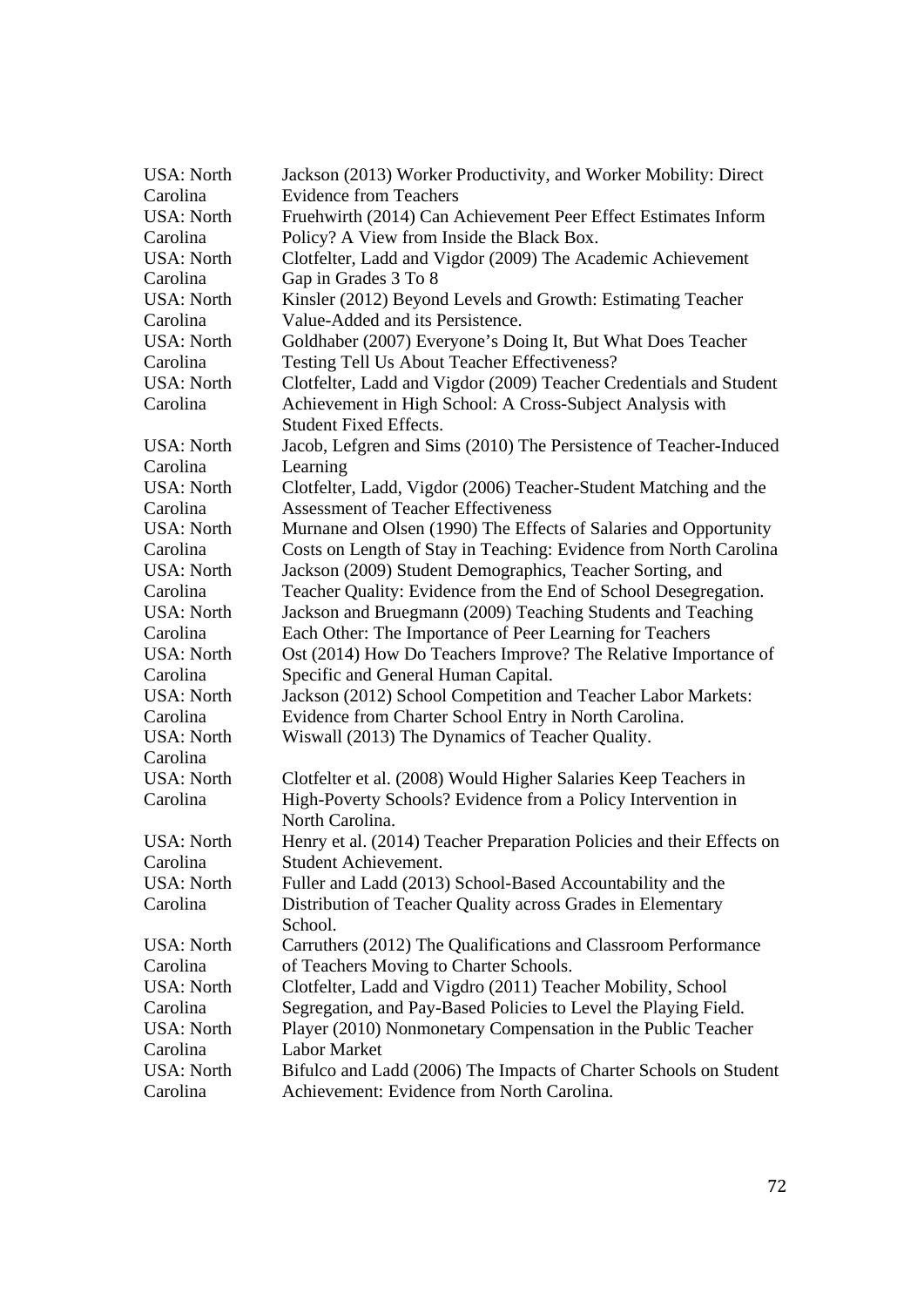| <b>USA: North</b> | Rothstein (2009) Student Sorting and Bias in Value-Added             |
|-------------------|----------------------------------------------------------------------|
| Carolina          | Estimation: Selection on Observables and Unobservables.              |
| <b>USA: North</b> | Clotfelter, Ladd and Vigdor (2009) Are Teacher Absences Worth        |
| Carolina          | Worrying about in the United States?                                 |
| <b>USA: North</b> | Condie, Lefgren and Sims (2014) Teacher Heterogeneity, Value-        |
| Carolina          | <b>Added and Education Policy</b>                                    |
| USA: North        | Ahn (2014) A Regression Discontinuity Analysis of Graduation         |
| Carolina          | Standards and Their Impact on Students' Academic Trajectories.       |
| <b>USA: North</b> | Miller (2013) Principal Turnover and Student Achievement.            |
| Carolina          |                                                                      |
| <b>USA: North</b> | Strain (2013) Single-Sex Classes & Student Outcomes: Evidence        |
| Carolina          | from North Carolina.                                                 |
| <b>USA: North</b> | Goldhaber, Cowen and Walch (2013) Is a Good Elementary               |
| Carolina          | Teacher Always Good? Assessing Teacher Performance Estimates         |
|                   | across Subjects                                                      |
| <b>USA: North</b> | Cratty (2012) Potential for Significant Reductions in Dropout Rates: |
| Carolina          | Analysis of an Entire 3rd Grade State Cohort.                        |
| <b>USA: North</b> | Miller and Mittleman (2012) High Schools That Work and College       |
| Carolina          | Preparedness: Measuring the Model's Impact on Mathematics and        |
|                   | <b>Science Pipeline Progression</b>                                  |
| <b>USA: North</b> | Carruthers (2012) New Schools, New Students, New Teachers:           |
| Carolina          | Evaluating the Effectiveness of Charter Schools.                     |
| <b>USA: North</b> | Kinsler (2011) Understanding the Black–White School Discipline       |
| Carolina          | Gap.                                                                 |
| <b>USA: North</b> | Guardiano, Brown and Wyse (2011) Can Districts Keep Good             |
| Carolina          | Teachers in the Schools That Need Them Most?                         |
| <b>USA: North</b> | Clotfelter, Ladd and Vigdor (2007) Teacher Credentials and Student   |
| Carolina          | Achievement: Longitudinal Analysis with Student Fixed Effects.       |
| <b>USA: North</b> | Gates et al. (2006) Mobility and Turnover Among School               |
| Carolina          | Principals.                                                          |
| <b>USA: North</b> | Clotfelter, Ladd and Vigdor (2005) Who Teaches Whom? Race and        |
| Carolina          | the Distribution of Novice Teachers.                                 |
| <b>USA: North</b> | Ladd and Walsh (2002) Implementing Value-Added Measures of           |
| Carolina          | School Effectiveness: Getting the Incentives Right.                  |
| USA: North        | Jackson (2014) Teacher Quality at the High-School Level: The         |
| Carolina          | <b>Importance of Accounting for Tracks</b>                           |
| <b>USA: North</b> | Mansfield (2014) Teacher Quality and Student Inequality              |
| Carolina          |                                                                      |
| <b>USA: North</b> | Ahn and Vigdor (2014) When Incentives Matter Too Much:               |
| Carolina          | Explaining Significant Responses to Irrelevant Information.          |
| <b>USA: North</b> | Macartney (2014) The Dynamic Effects of Educational                  |
| Carolina          | Accountability                                                       |
| <b>USA: North</b> | Deming (2014) Using School Choice Lotteries to Test Measures of      |
| Carolina          | School Effectiveness.                                                |
| (Charlotte-       |                                                                      |
| Mecklenburg)      |                                                                      |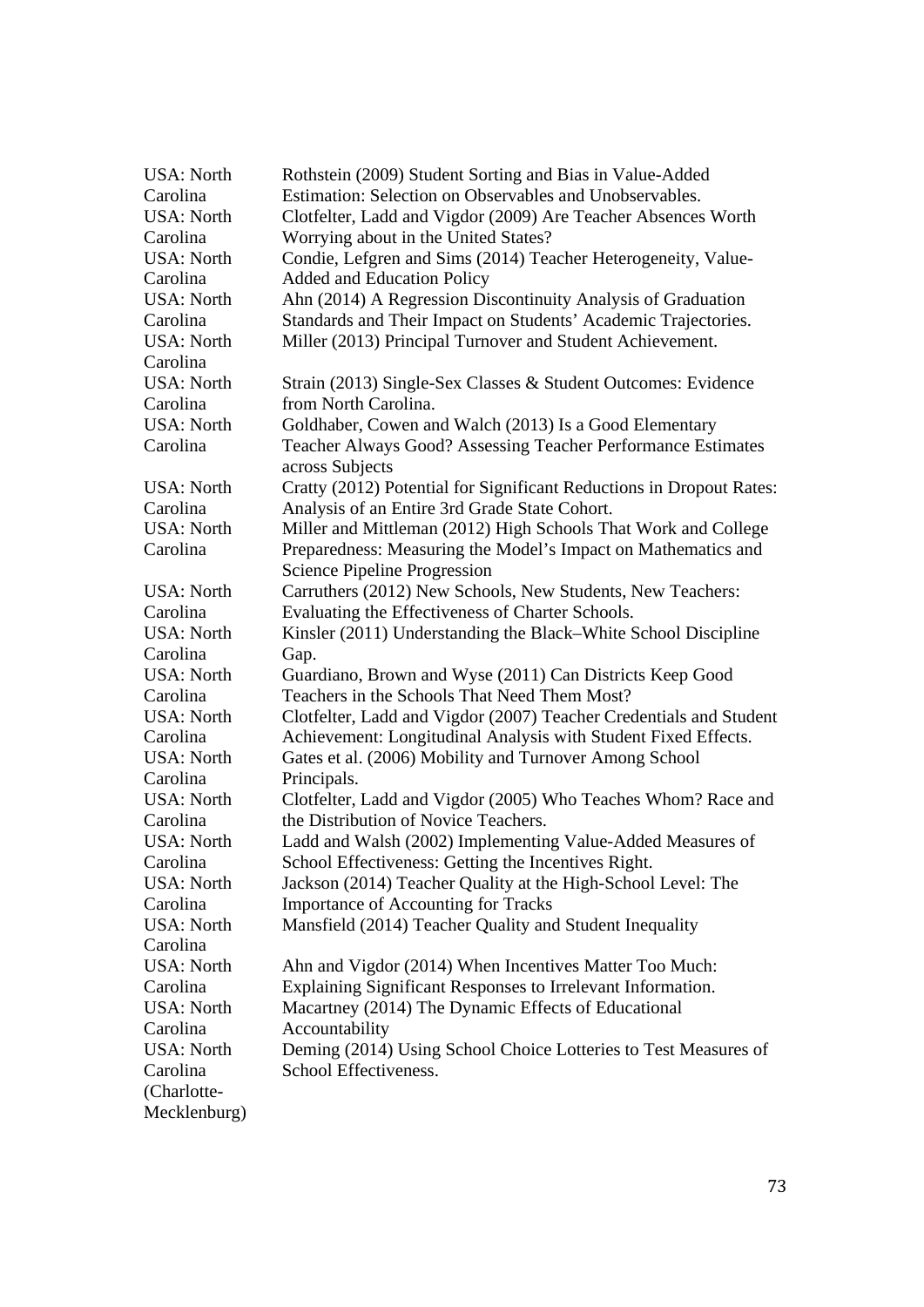| <b>USA: North</b>    | Edwards (2012) Early to Rise? The Effect of Daily Start Times on          |
|----------------------|---------------------------------------------------------------------------|
| Carolina (Wake)      | Academic Performance.                                                     |
| <b>USA: North</b>    | McMullen and Rouse (2012) School Crowding, Year-Round                     |
| Carolina (Wake)      | Schooling, and Mobile Classroom Use: Evidence from North                  |
|                      | Carolina.                                                                 |
| <b>USA: North</b>    | McMullen and Rouse (2012) The Impact of Year-Round Schooling              |
| Carolina (Wake)      | on Academic Achievement: Evidence from Mandatory School                   |
|                      | <b>Calendar Conversions</b>                                               |
| <b>USA: North</b>    | Bastian, Henry and Thompson (2013) Incorporating Access to More           |
| Carolina             | Effective Teachers into Assessments of Educational Resource               |
| (Wayne)              | Equity.                                                                   |
| <b>USA: New</b>      | Ou (2010) To Leave or not to Leave? A Regression Discontinuity            |
| Jersey               | Analysis of the Impact of Failing the High School Exit Exam.              |
| <b>USA: New York</b> | Boyd et al. (2013) Analyzing the Determinants of the Matching of          |
|                      | Public School Teachers to Jobs: Disentangling the Preferences of          |
|                      | <b>Teachers and Employers</b>                                             |
| <b>USA: New York</b> | Brewer (1996) Career Paths and Quit Decisions: Evidence from              |
|                      | Teaching                                                                  |
| <b>USA: New York</b> | Lankford and Wyckoff (1997) The Changing Structure of Teacher             |
|                      | Compensation, 1970-94.                                                    |
| <b>USA: New York</b> | Abdulkadiroglu, Pathak and Roth (2009) Strategy-Proofness versus          |
| (New York            | Efficiency in Matching with Indifferences: Redesigning the NYC            |
| City)                | <b>High School Match</b>                                                  |
| <b>USA: New York</b> | Abdulkadiroglu, Angrist and Pathak (2009) The Elite Illusion:             |
| (New York)           | Achievement Effects at Boston and New York Exam Schools.                  |
| City)                |                                                                           |
| <b>USA: New York</b> | Schwartz, Stiefel and Kim (2004) The Impact of School Reform on           |
| (New York)           | Student Performance: Evidence From the New York Network for               |
| City)                | School Renewal Project                                                    |
| <b>USA: New York</b> | Hermann and Rockoff (2012) Worker Absence and Productivity:               |
| (New York)           | <b>Evidence from Teaching</b>                                             |
| City)                |                                                                           |
|                      | USA: New York Rockoff and Lockwood (2010) Stuck in the Middle: Impacts of |
| (New York            | Grade Configuration in Public Schools.                                    |
| City)                |                                                                           |
| <b>USA: New York</b> | Zabel (2008) The Impact of Peer Effects on Student Outcomes in            |
| (New York            | New York City Public Schools                                              |
| City)                |                                                                           |
| <b>USA: New York</b> | Schwartz and Stiefel (2006) Is There a Nativity Gap? New Evidence         |
| (New York)           | on the Academic Performance of Immigrant Students.                        |
| City)                |                                                                           |
| <b>USA: New York</b> | Rubenstein et al. (2009) Spending, Size, and Grade Span in K-8            |
| (New York)           | Schools.                                                                  |
| City)                |                                                                           |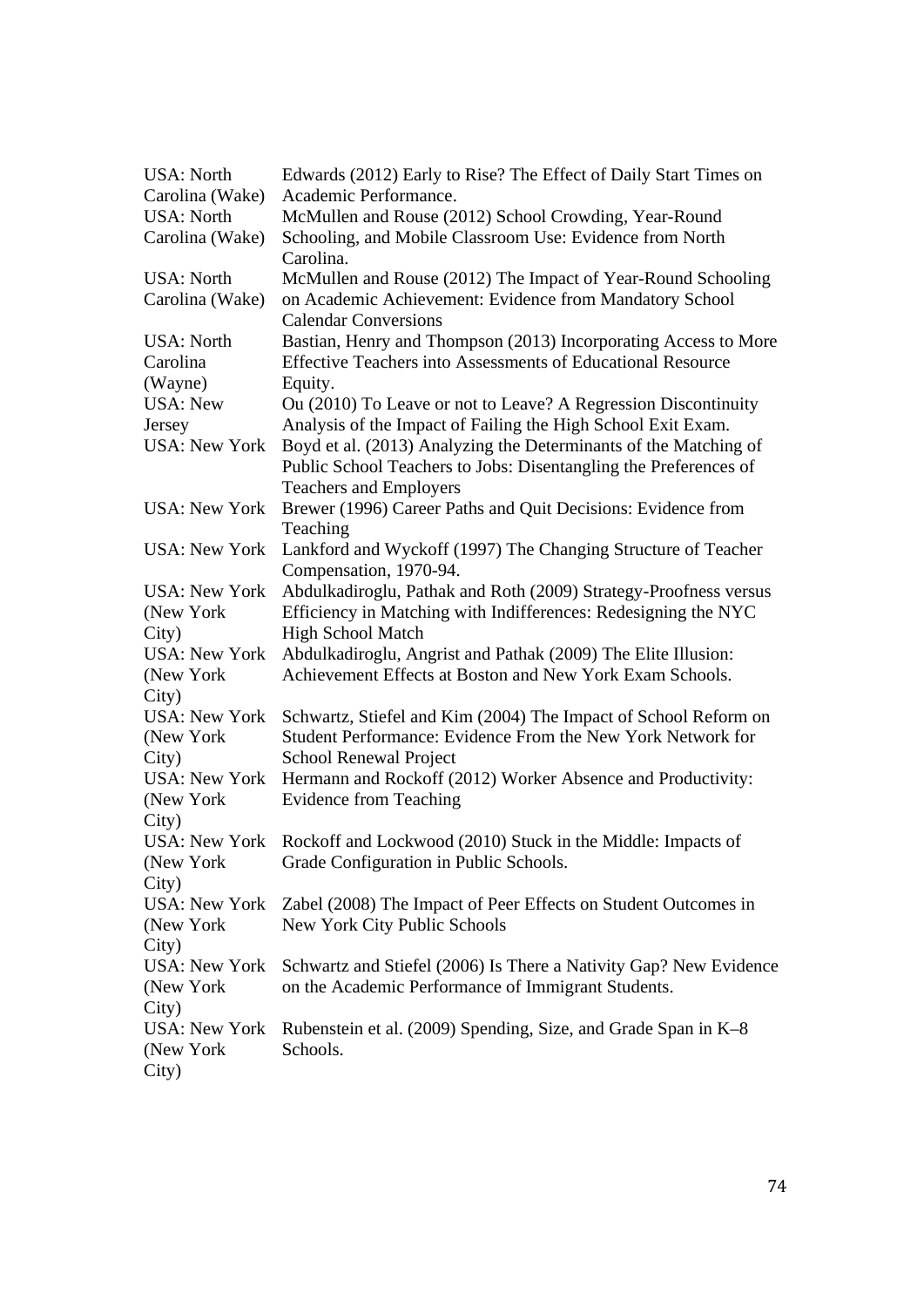| <b>USA: New York</b><br>Wiswall et al. (2014) Does Attending a STEM High School          |  |
|------------------------------------------------------------------------------------------|--|
| Improve Student Performance? Evidence from New York City.<br>(New York)                  |  |
| City)                                                                                    |  |
| <b>USA: New York</b><br>Leos-Urbel et al. (2013) Not Just for Poor Kids: The Impact of   |  |
| Universal Free School Breakfast on Meal Participation and Student<br>(New York           |  |
| City)<br>Outcomes.                                                                       |  |
| <b>USA: New York</b><br>Winters (2012) Measuring the Effect of Charter Schools on Public |  |
| School Student Achievement in an Urban Environment: Evidence<br>(New York)               |  |
| from New York City.<br>City)                                                             |  |
| <b>USA: New York</b><br>Kane, Rockoff and Staiger (2008) What Does Certification Tell Us |  |
| About Teacher Effectiveness? Evidence from New York City.<br>(New York)                  |  |
| City)                                                                                    |  |
| USA: Ohio<br>Zimmer et al. (2014) Charter School Authorizers and Student                 |  |
| Achievement                                                                              |  |
| <b>USA: Ohio</b><br>Zimmer et al. (2014) Examining Charter Student Achievement           |  |
| <b>Effects across Seven States.</b>                                                      |  |
| Taylor and Tyler (2012) The Effect of Evaluation on Teacher<br>USA: Ohio                 |  |
| (Cincinnati)<br>Performance.                                                             |  |
| <b>USA</b> : Ohio<br>Kane et al. (2011) Identifying Effective Classroom Practices Using  |  |
| (Cincinnati)<br>Student Achievement Data.                                                |  |
| Ferguson, Strauss and Vogt (2006) The Effects of Defined Benefit<br>USA:                 |  |
| Pension Incentives and Working Conditions on Teacher Retirement<br>Pennsylvania          |  |
| Decisions                                                                                |  |
| USA:<br>Zimmer et al. (2012) Examining Charter Student Achievement                       |  |
| Pennsylvania<br>Effects across Seven States.                                             |  |
| (Philadelphia)                                                                           |  |
| <b>USA</b> : Texas<br>Cullen, Long and Reback (2013) Jockeying for Position: Strategic   |  |
| High School Choice under Texas' Top Ten Percent Plan.                                    |  |
| Reback (2008) Teaching to the Rating: School Accountability and<br><b>USA: Texas</b>     |  |
| the Distribution of Student Achievement.                                                 |  |
| Booker et al. (2007) The Impact of Charter School Attendance on<br><b>USA: Texas</b>     |  |
| <b>Student Performance.</b>                                                              |  |
| <b>USA: Texas</b><br>Hanushek et al. (2007) Charter School Quality and Parental          |  |
| Decision Making with School Choice.                                                      |  |
| Hanushek, Kain and Rivkin (2004) Disruption Versus Tiebout<br><b>USA</b> : Texas         |  |
| Improvement: The Costs and Benefits of Switching Schools.                                |  |
| <b>USA</b> : Texas<br>Clark, Rothstein and Schanzenbach (2009) Selection Bias in         |  |
| College Admissions Test Scores.                                                          |  |
| Hanushek, Kain and Rivkin (2004) Why Public Schools Lose<br><b>USA</b> : Texas           |  |
| Teachers                                                                                 |  |
| <b>USA</b> : Texas                                                                       |  |
| from Texas.                                                                              |  |
| Rivkin, Hanushek and Kain (2005) Teachers, Schools, and<br><b>USA</b> : Texas            |  |
| Academic Achievement.                                                                    |  |
| <b>USA: Texas</b><br>Currie et al. (2009) Does Pollution Increase School Absences?       |  |
| Hendricks (2014) Does it Pay to Pay Teachers More? Evidence                              |  |
|                                                                                          |  |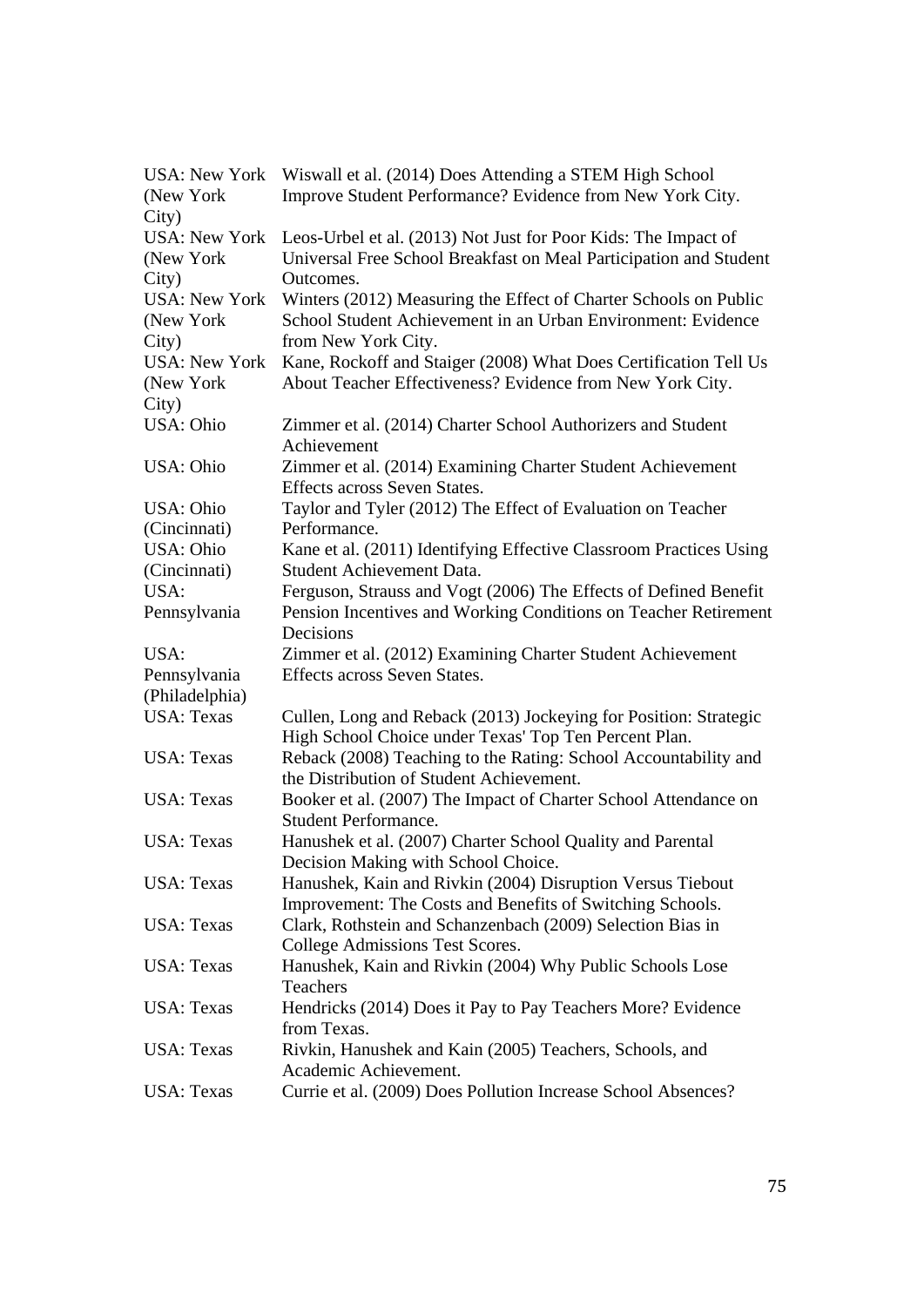| <b>USA: Texas</b>  | Hanushek, Kain and Rivkin (2002) Inferring Program Effects for<br>Special Populations: Does Special Education Raise Achievement for |
|--------------------|-------------------------------------------------------------------------------------------------------------------------------------|
| <b>USA</b> : Texas | <b>Students With Disabilities?</b><br>Sanders (2012) What Doesn't Kill You Makes You Weaker.                                        |
|                    | Prenatal Pollution Exposure and educational Outcomes                                                                                |
| <b>USA</b> : Texas | Hanushek, Kain and Rivkin (2009) New Evidence about Brown v.                                                                        |
|                    |                                                                                                                                     |
|                    | Board of Education: The Complex Effects of School Racial<br>Composition on Achievement.                                             |
| <b>USA</b> : Texas | Zimmer (2012) Examining Charter Student Achievement Effects                                                                         |
|                    | across Seven States.                                                                                                                |
| <b>USA</b> : Texas | Tyler and Lofstrom (2010) Is the GED an Effective Route to                                                                          |
|                    | Postsecondary Education for School Dropouts?                                                                                        |
| <b>USA</b> : Texas | Tyler, Murnane and Willett (2004) The Devil's in the Details:                                                                       |
|                    | Evidence from the GED on Large Effects of Small Differences in                                                                      |
|                    | High Stakes Exams.                                                                                                                  |
| <b>USA: Texas</b>  | Klopfenstein (2004) Advanced Placement: Do Minorities Have                                                                          |
|                    | Equal Opportunity?                                                                                                                  |
| <b>USA</b> : Texas | Imberman and Lovenheim (2015) Incentive Strength and Teacher                                                                        |
| (Houston)          | Productivity: Evidence from a Group-Based Teacher Incentive Pay                                                                     |
|                    | System                                                                                                                              |
| <b>USA</b> : Texas | Imberman, Kugler and Sacerdote (2012) Katrina's Children:                                                                           |
| (Houston)          | Evidence on the Structure of Peer Effects from Hurricane Evacuees                                                                   |
| <b>USA</b> : Utah  | Ni and Rorrer (2012) Twice Considered: Charter Schools and                                                                          |
|                    | <b>Student Achievement in Utah</b>                                                                                                  |
| USA:               | Theobald and Gritz (1996) The Effects of School District Spending                                                                   |
| Washington         | Priorities on Length of Stay in Teaching.                                                                                           |
| USA:               | Goldhaber and Theobald (2013) Managing the Teacher Workforce                                                                        |
| Washington         | in Austere Times: The Determinants and Implications of Teacher                                                                      |
|                    | Layoffs                                                                                                                             |
| USA:               | Krieg (2008) Are Students Left Behind? The Distributional Effects                                                                   |
| Washington<br>USA: | of the No Child Left Behind Act.<br>Goldhaber, Liddle and Theobald (2013) The Gateway to the                                        |
| Washington         | Profession: Assessing Teacher Preparation Programs Based on                                                                         |
|                    | <b>Student Achievement</b>                                                                                                          |
| USA:               | Krieg (2011) Which Students Are Left Behind? The Racial Impacts                                                                     |
| Washington         | of the No Child Left Behind Act.                                                                                                    |
| USA:               | Krieg (2006) Teacher Quality and Attrition.                                                                                         |
| Washington         |                                                                                                                                     |
| USA:               | Theobald and Gritz (1996) The Effects of School District Spending                                                                   |
| Washington         | Priorities on the Exit Paths of Beginning Teachers Leaving the                                                                      |
|                    | District.                                                                                                                           |
| USA:               | Theobald (1990) An Examination of the Influence of Personal,                                                                        |
| Washington         | Professional, and School District Characteristics on Public School                                                                  |
|                    | <b>Teacher Retention.</b>                                                                                                           |
| USA:               | Teacher Salaries and Teacher Attrition.                                                                                             |
| Wisconsin          |                                                                                                                                     |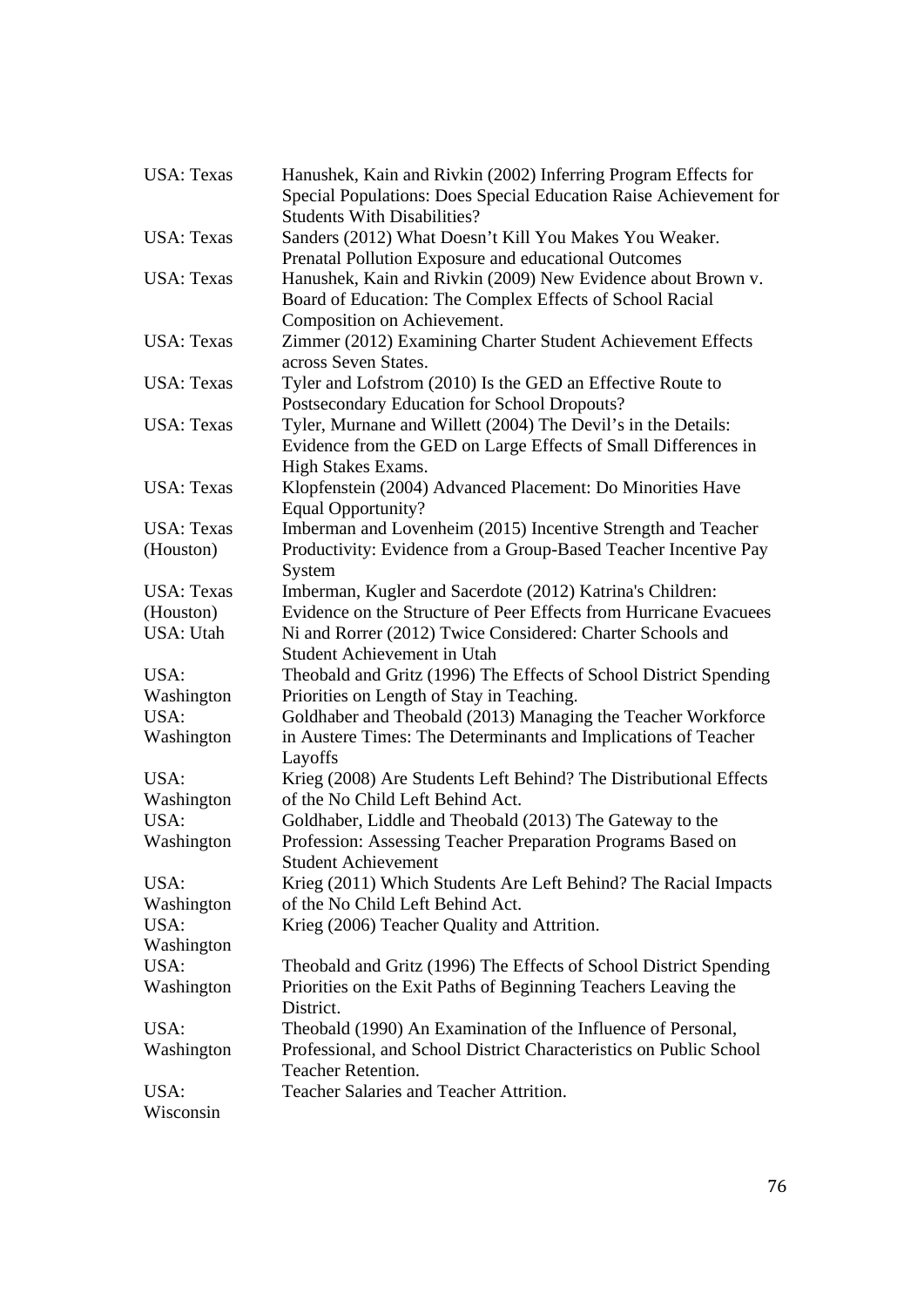| USA:<br>Wisconsin | Examining Charter Student Achievement Effects across Seven<br>States.                                                                               |
|-------------------|-----------------------------------------------------------------------------------------------------------------------------------------------------|
| (Milwaukee)       |                                                                                                                                                     |
| USA: unnamed      | Springer (2008) The Influence of an NCLB Accountability Plan on<br>the Distribution of Student Test Score Gains.                                    |
| USA: unnamed      | Matsudaira, Hosek and Walsh (2012) An Integrated Assessment of<br>the Effects of Title I on School Behavior, Resources, and Student<br>Achievement. |
| USA: unnamed      | Imberman (2011) The Effect of Charter Schools on Achievement<br>and Behavior of Public School Students.                                             |
| USA: unnamed      | Bui, Craig and Imberman (2014) Is Gifted Education a Bright Idea?<br>Assessing the Impact of Gifted and Talented Programs on Students.              |
| USA: unnamed      | Lockwood and McCaffrey (2009) Exploring Student-Teacher<br>Interactions in Longitudinal Achievement Data.                                           |
| USA: unnamed      | Engberg (2014) Evaluating Education Programs That Have<br>Lotteried Admission and Selective Attrition.                                              |
| USA: unnamed      | Imberman (2011) Achievement and Behavior in Charter Schools:<br>Drawing a More Complete Picture.                                                    |
| <b>USA</b>        | Belfield and Levin (2004) Should High School Economics Courses<br>Be Compulsory?                                                                    |
| Chile             | Urquiola and Verhoogen (2009) Class-Size Caps, Sorting, and the<br><b>Regression-Discontinuity Design</b>                                           |
| Chile             | Mizala and Roumaguera (2000) School Performance and Choice:<br>The Chilean Experience                                                               |
| Chile             | Thieme, Prior and Tortosa-Ausina (2013) A Multilevel                                                                                                |
|                   | Decomposition of School Performance Using Robust                                                                                                    |
|                   | Nonparametric Frontier Techniques                                                                                                                   |
| Chile             | Bellei (2009) Does Lengthening the School Day Increase Students'                                                                                    |
|                   | Academic Achievement? Results from a Natural Experiment in<br>Chile.                                                                                |
| Peru              | Dell (2010) The Persistent Effects of Peru's Mining Mita                                                                                            |
| China: Beijing    | Lai (2010) Are Boys Left Behind? The Evolution of the Gender                                                                                        |
|                   | Achievement Gap in Beijing's Middle Schools.                                                                                                        |
| Kenya             | Lucas and Mbiti (2014) Effects of School Quality on Student                                                                                         |
|                   | Achievement: Discontinuity Evidence from Kenya                                                                                                      |
| Australia:        | Leigh (2010) Estimating Teacher Effectiveness from Two-Year                                                                                         |
| Queensland        | Changes in Students' Test Scores.                                                                                                                   |

Note: This table lists studies which make use of unmatched administrative data, and that have been published or announced as forthcoming between January 1990 and July 2014 in the following outlets: American Economic Journal: Applied Economics, American Economic Journal: Economic Policy, American Economic Review, Econometrica, Economic Journal, Economics of Education Review, Education Finance and Policy, Journal of Human Resources, Journal of Labor Economics, Journal of Political Economy, Journal of Public Economics, Quarterly Journal of Economics, Review of Economic Studies, Review of Economics and Statistics and NBER Working Papers: Education Program. All the papers in the table used at least one administrative data set in the analysis and these data were not matched across registers or to other external data sources.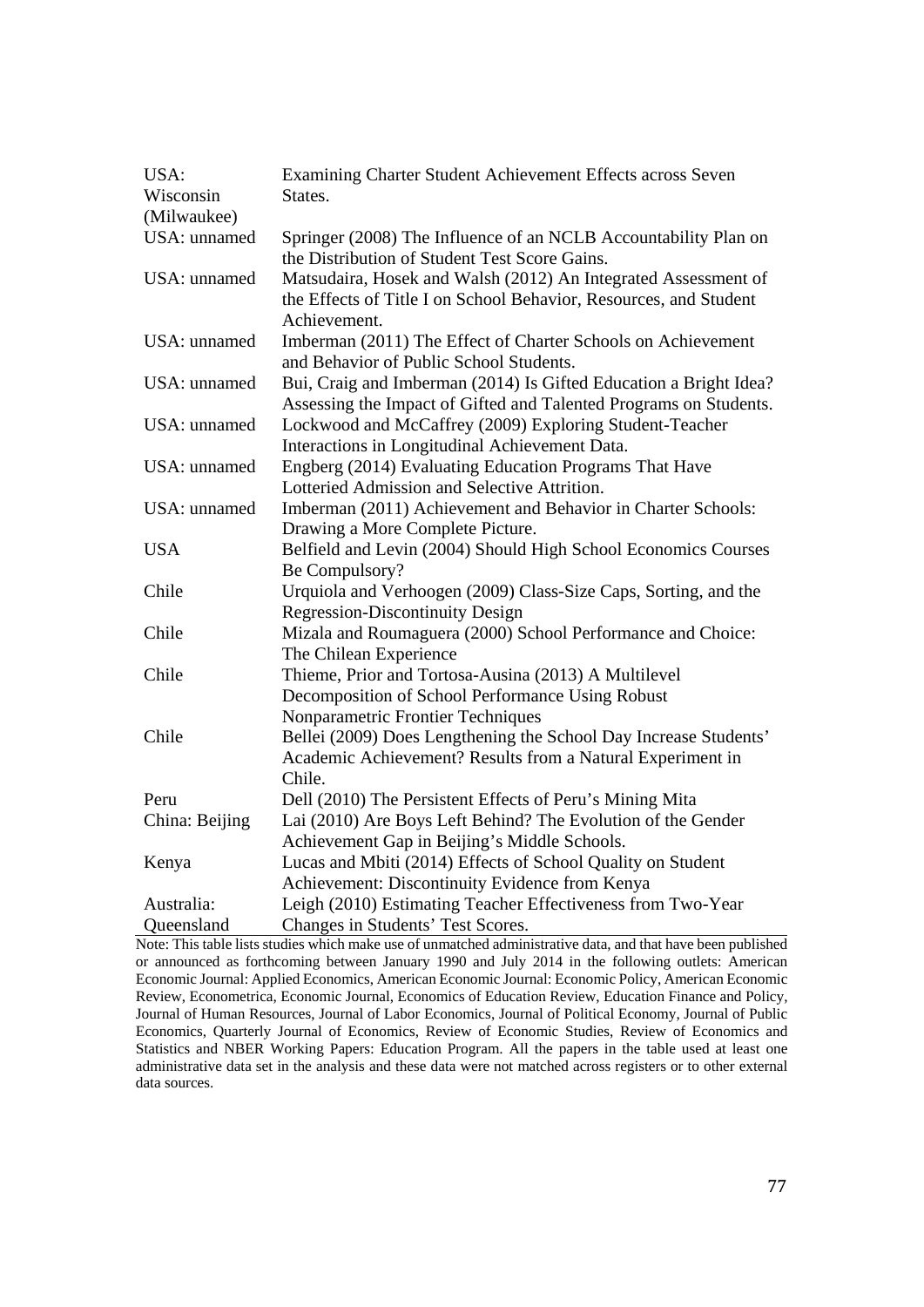| (1)             | (2)                                                             |
|-----------------|-----------------------------------------------------------------|
| Country/region  | Authors, publication year and title                             |
| Denmark         | Heinesen (2009): Estimating Class-Size Effects using Within-    |
|                 | School Variation in Subject-Specific Classes.                   |
| Denmark         | Damm and Dustmann (2014) Does Growing Up in a High Crime        |
|                 | Neighborhood Affect Youth Criminal Behavior?                    |
| Finland         | Kerr, Pekkarinen and Uusitalo (2013) School Tracking and        |
|                 | Development of Cognitive Skills.                                |
| Germany: Hesse, | Dustmann and Schonberg (2012) Expansions in Maternity Leave     |
| Bayern,         | Coverage and Children's Long-Term Outcomes.                     |
| Schleswig-      |                                                                 |
| Holstein        |                                                                 |
| Norway          | Falch and Strom (2005) Teacher Turnover and Non-Pecuniary       |
|                 | Factors.                                                        |
| Norway          | Black, Devereux and Salvanes (2005) The More the Merrier? The   |
|                 | Effect of Family Size and Birth Order on Children's Education   |
| Norway          | Black, Devereux and Salvanes (2005) Why the Apple Doesn't Fall  |
|                 | Far: Understanding Intergenerational Transmission of Human      |
|                 | Capital                                                         |
| Norway          | Black, Devereux and Salvanes (2007) From the Cradle to the      |
|                 | Labor Market? The Effect of Birth Weight on Adult Outcomes      |
| Norway          | Black, Devereux and Salvanes (2010) Small Family, Smart         |
|                 | Family? Family Size and the IQ Scores of Young Men              |
| Norway          | Rege, Telle and Votruba (2011) Parental Job Loss and Children's |
|                 | <b>School Performance</b>                                       |
| Norway          | Black, Devereux and Salvanes (2011) Too Young to Leave the      |
|                 | Nest? The Effects Of School Starting                            |
| Norway          | Havnes and Mogstad (2011) No Child Left Behind: Subsidized      |
|                 | Child Care and Children's Long-Run Outcomes.                    |
| Norway          | Haegeland, Raaum and Salvanes (2012) Pennies from Heaven?       |
|                 | Using Exogenous Tax Variation to Identify Effects of School     |
|                 | Resources on Pupil Achievement.                                 |
| Norway          | Loken, Mogstad and Wiswall (2012) What Linear Estimators        |
|                 | Miss: The Effects of Family Income on Child Outcomes.           |
| Norway          | Falch and Naper (2013) Educational Evaluation Schemes and       |
|                 | Gender Gaps in Student Achievement.                             |
| Norway          | Bharadwaj, Loken and Neilson (2013) Early Life Health           |
|                 | Interventions and Academic Achievement                          |
| Norway          | Black, Devereux and Salvanes (2013) Under Pressure? The Effect  |
|                 | of Peers on Outcomes of Young Adults                            |
| Norway          | Bettinger, Haegeland and Rege (2014) Home with Mom: The         |
|                 | Effects of Stay-at-Home Parents on Children's Long-Run          |
|                 | <b>Educational Outcomes.</b>                                    |

Table 2: Survey of papers using administrative education data. Multiple matched administrative sources studies.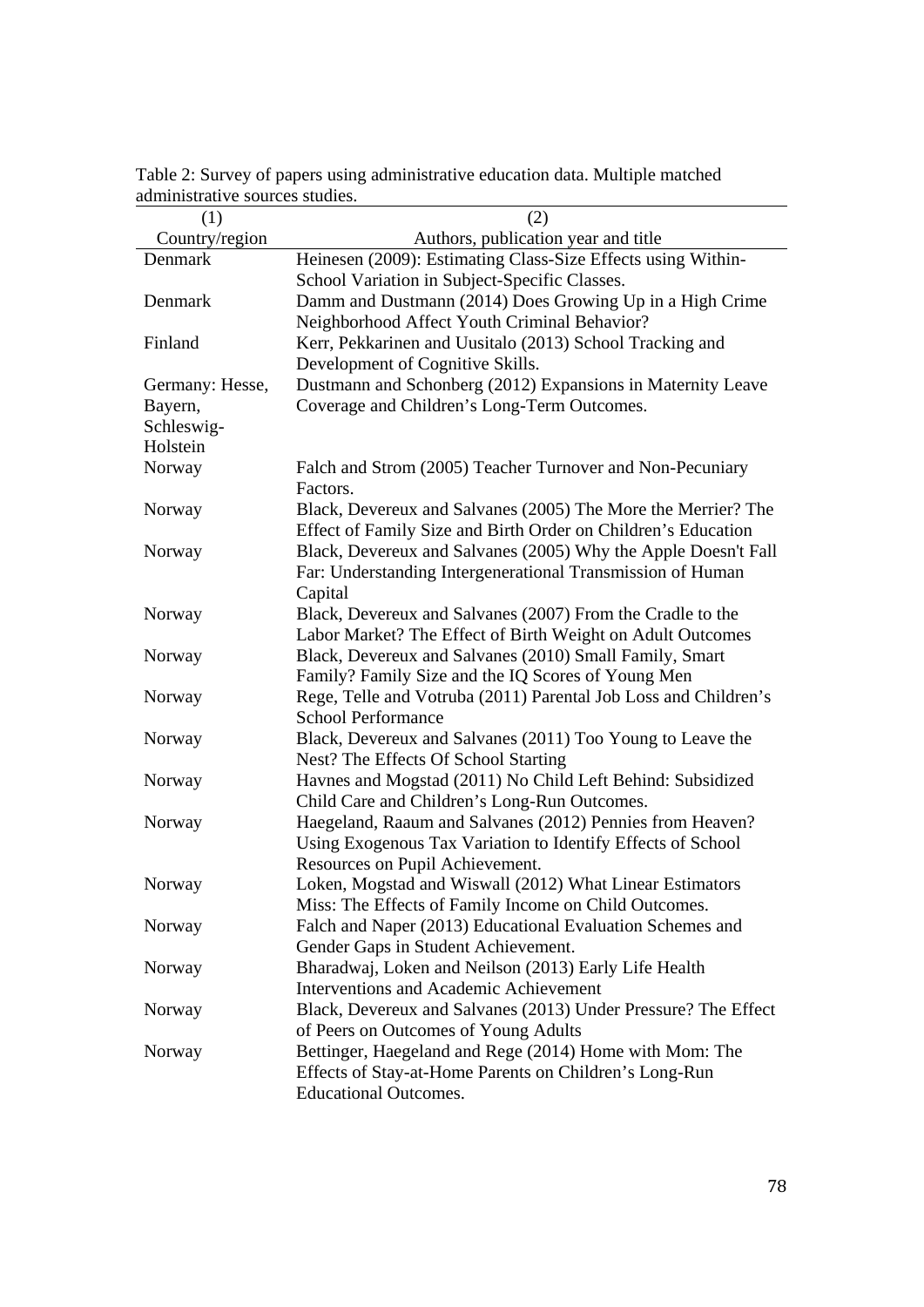| Norway                | Black, Devereux and Salvanes (2014) Does Grief Transfer Across<br>Generations? In-Utero Deaths and Child Outcomes. |
|-----------------------|--------------------------------------------------------------------------------------------------------------------|
| Norway                | Black et al. (2014) Care or Cash? The Effect of Child Care                                                         |
|                       | <b>Subsidies on Student Performance</b>                                                                            |
| Norway                | Havens and Mogstad (2014) Is Universal Child Care Leveling the                                                     |
|                       | Playing Field.                                                                                                     |
| Sweden                | Wikstrom and Wikstrom (2005) Grade Inflation and School                                                            |
|                       | Competition: An Empirical Analysis Based on the Swedish Upper                                                      |
|                       | Secondary Schools.                                                                                                 |
| Sweden                | Sandstrom and Bergstrom (2005) School Vouchers in Practice:                                                        |
|                       | Competition Will Not Hurt You.                                                                                     |
| Sweden                | Bjorklund, Lindahl and Plug (2006) The Origins of                                                                  |
|                       | Intergenerational Associations: Lessons from Swedish Adoption                                                      |
|                       | Data                                                                                                               |
| Sweden                | Almond, Edlund and Palme (2009) Chernobyl's Subclinical                                                            |
|                       | Legacy: Prenatal Exposure to Radioactive Fallout and School                                                        |
|                       | Outcomes in Sweden                                                                                                 |
| Sweden:               | Sund (2009) Estimating Peer Effects in Swedish High School                                                         |
| Stockholm             | Using School, Teacher, and Student Fixed Effects                                                                   |
| Sweden                | Chingos and West (2011) Do You Want Your Child to Have a                                                           |
|                       | <b>Certified Teacher?</b>                                                                                          |
| Sweden                | Aslund et atl. (2011) Peers, Neighborhoods, and Immigrant                                                          |
|                       | Student Achievement: Evidence from a Placement Policy                                                              |
| Sweden                | Hall (2012) The Effects of Reducing Tracking in Upper                                                              |
|                       | Secondary School: Evidence from a Large-Scale Pilot Scheme.                                                        |
| Sweden                | Hensvik (2012) Competition, Wages and Teacher Sorting:                                                             |
|                       | Lessons Learned from a Voucher Reform.                                                                             |
| Sweden                | Gronqvist and Hall (2013) Education Policy and Early Fertility:                                                    |
|                       | Lessons from an Expansion of Upper Secondary Schooling.                                                            |
| Sweden                | Fredriksson, Ockert and Oosterbeek (2013) Long-Term Effects of                                                     |
|                       | <b>Class Size</b>                                                                                                  |
| Sweden                | Lundborg, Nilsson and Rooth (2014) Parental Education and                                                          |
|                       | Offspring Outcomes: Evidence from the Swedish Compulsory                                                           |
|                       | School Reform.                                                                                                     |
| Canada: Manitoba      | Oreopoulos et al. (2008) Short-, Medium-, and Long-Term                                                            |
|                       | Consequences of Poor Infant Health: An Analysis Using Siblings                                                     |
|                       | and Twins                                                                                                          |
| Canada: Manitoba      | Currie et al. (2010) Child Health and Young Adult Outcomes                                                         |
| <b>USA</b> : Arkansas | Costrell and McGee (2010) Teacher Pension Incentives,                                                              |
| USA: Florida          | Retirement Behavior, and Potential for Reform in Arkansas                                                          |
|                       | Figlio (2007) Boys Named Sue: Disruptive Children and Their<br>Peers.                                              |
| <b>USA: Florida</b>   | Figlio, Hart and Metzger (2010) Who Uses a Means-Tested                                                            |
|                       | Scholarship, and What Do They Choose?                                                                              |
| USA: Florida          | Carrell and Hoekstra (2010) Externalities in the Classroom: How                                                    |
| (Alachua)             | Children Exposed to Domestic Violence Affect Everyone's Kids.                                                      |
|                       |                                                                                                                    |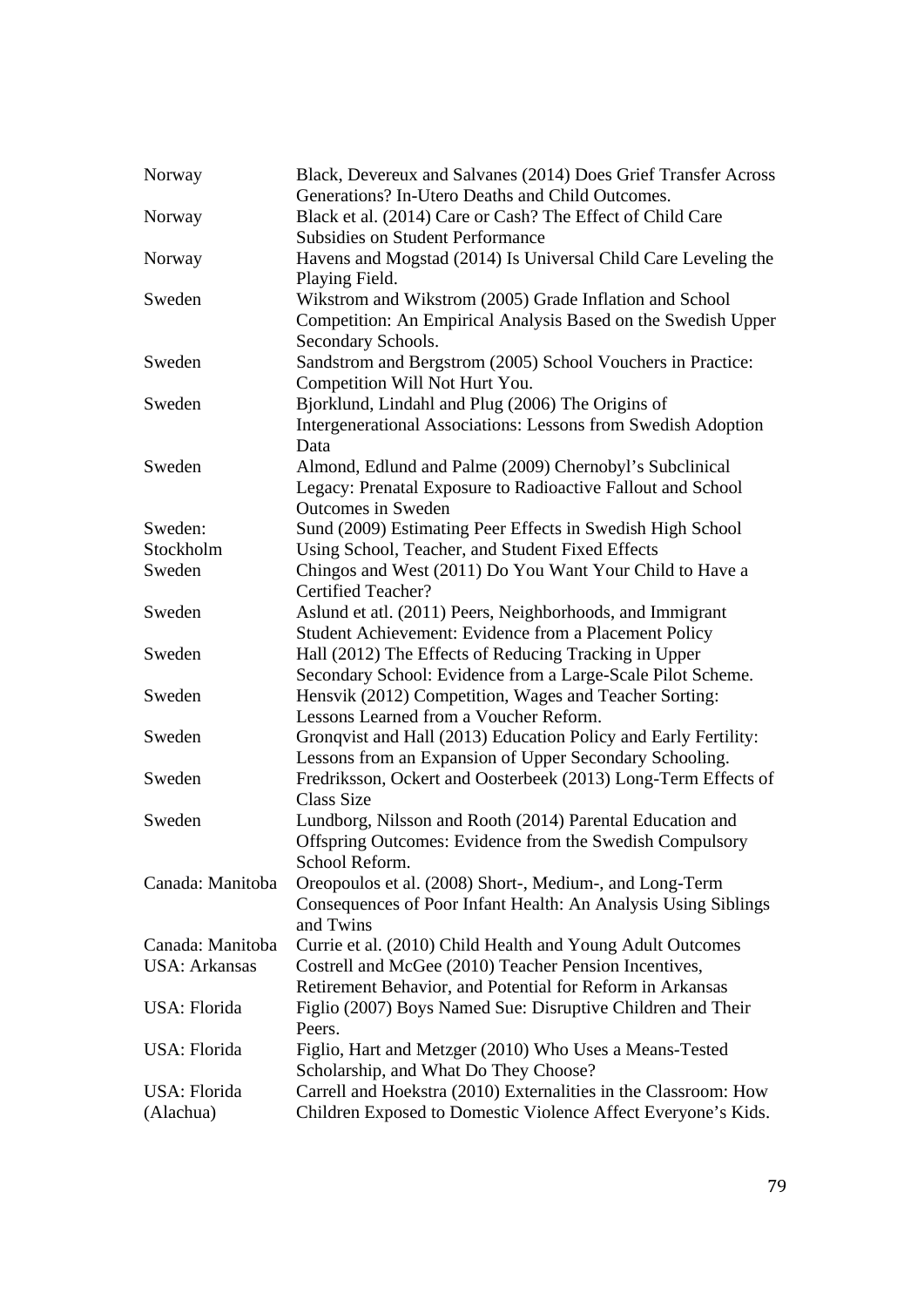| USA: Florida                       | Clark and See (2011) The Impact of Tougher Education<br>Standards: Evidence from Florida.                                                                   |
|------------------------------------|-------------------------------------------------------------------------------------------------------------------------------------------------------------|
| USA: Florida                       | Chingos and West (2011) Promotion and Reassignment in Public<br>School Districts: How Do Schools Respond to Differences in<br><b>Teacher Effectiveness?</b> |
| <b>USA: Florida</b>                | Chingos and West (2012) Do More Effective Teachers Earn More<br>Outside the Classroom?                                                                      |
| USA: Florida                       | Figlio et al. (2014) The Effects of Poor Neonatal Health on<br>Children's Cognitive Development                                                             |
| USA: Georgia                       | Scafidi, Sjoquist and Stinebrickner (2007) Race, Poverty, and<br>Teacher Mobility.                                                                          |
| <b>USA</b> : Illinois              | Doyle (2007) Child Protection and Child Outcomes: Measuring<br>the Effects of Foster Care                                                                   |
| <b>USA</b> : Illinois<br>(Chicago) | Jacob (2004) Public Housing, Housing Vouchers, and Student<br>Achievement: Evidence from Public Housing Demolitions in<br>Chicago                           |
| <b>USA</b> : Illinois<br>(Chicago) | Cho (2009) The Impact of Maternal Imprisonment on Children's<br>Educational Achievement: Results from Children in Chicago                                   |
|                                    | Public Schools.                                                                                                                                             |
| USA:                               | Angrist, Pathak and Walters (2013) Explaining Charter School                                                                                                |
| <b>Massachusetts</b>               | Effectiveness                                                                                                                                               |
| <b>USA: Missouri</b>               | Podgursky, Monroe and Watson (2004) The Academic Quality of<br>Public School Teachers: An Analysis of Entry and Exit Behavior                               |
| <b>USA: North</b>                  | Goldhaber and Anthony (2007) Can Teacher Quality Be                                                                                                         |
| Carolina                           | Effectively Assessed? National Board Certification as a Signal of<br>Effective Teaching.                                                                    |
| <b>USA: North</b>                  | Goldhaber and Hansen (2009) National Board Certification and                                                                                                |
| Carolina                           | Teachers' Career Paths: Does NBPTS Certification Influence<br>How Long Teachers Remain in The Profession and Where They<br>Teach?                           |
| <b>USA: North</b>                  | Goldhaber, Choi and Cramer (2007) A Descriptive Analysis of the                                                                                             |
| Carolina                           | Distribution of NBPTS-Certified Teachers in North Carolina                                                                                                  |
| <b>USA: North</b>                  | Billings, Deming and Rockoff (2014) School Segregation,                                                                                                     |
| Carolina                           | Educational Attainment, and Crime: Evidence from the End of                                                                                                 |
| (Charlotte-                        | Busing in Charlotte-Mecklenburg                                                                                                                             |
| Mecklenburg)                       |                                                                                                                                                             |
| <b>USA: North</b>                  | Deming (2011) Better Schools, Less Crime?                                                                                                                   |
| Carolina                           |                                                                                                                                                             |
| (Charlotte-                        |                                                                                                                                                             |
| Mecklenburg)                       |                                                                                                                                                             |
| <b>USA: North</b>                  | Hastings et al. (2007) The Effect of Randomized School                                                                                                      |
| Carolina                           | Admissions on Voter Participation                                                                                                                           |
| (Charlotte-<br>Mecklenburg)        |                                                                                                                                                             |
| <b>USA: North</b>                  | Deming et al. (2014) School Choice, School Quality, and                                                                                                     |
| Carolina                           | Postsecondary Attainment                                                                                                                                    |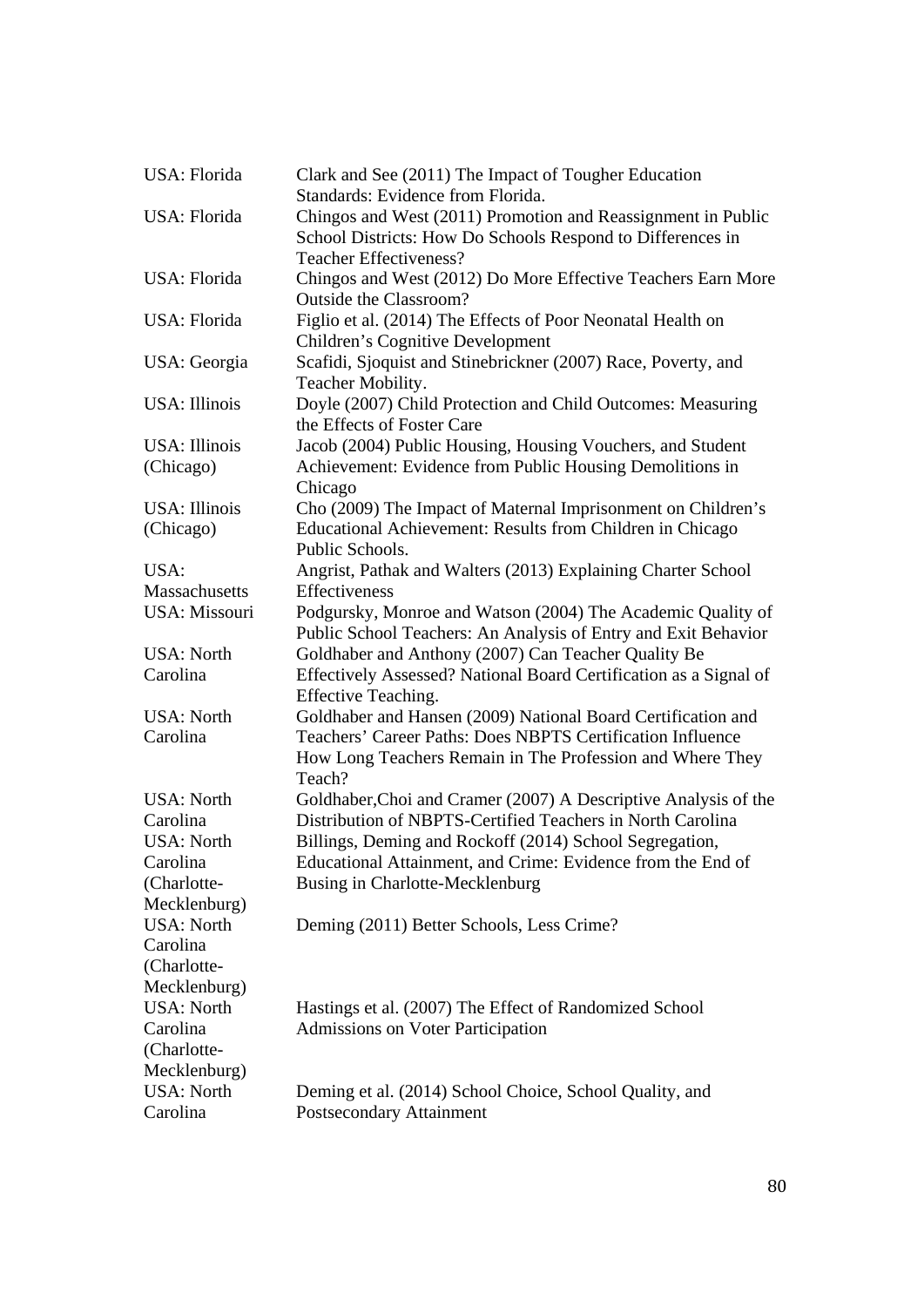| (Charlotte-          |                                                                 |
|----------------------|-----------------------------------------------------------------|
| Mecklenburg)         |                                                                 |
| <b>USA: New York</b> | Dobbie and Fryer (2011) Are High-Quality Schools Enough to      |
| (New York City)      | Increase Achievement Among the Poor? Evidence from the          |
|                      | Harlem Children's Zone                                          |
| <b>USA: New York</b> | Dobbie and Fryer (2014) The Impact of Attending a School with   |
| (New York City)      | High-Achieving Peers: Evidence from the New York City Exam      |
|                      | Schools.                                                        |
| <b>USA: New York</b> | Boyd et al. (2006) How Changes in Entry Requirements Alter the  |
| (New York City)      | Teacher Workforce and Affect Student Achievement.               |
| <b>USA: Texas</b>    | Clark and Martorell (2014) The Signaling Value of a High School |
|                      | Diploma                                                         |
| <b>USA</b> : Texas   | Lyle (2006) Using Military Deployments and Job Assignments to   |
|                      | Estimate the Effect of Parental.                                |
| USA: unnamed         | Chetty, Friedman and Rockoff (2014) Measuring the Impacts of    |
|                      | Teachers I: Evaluating Bias in Teacher Value-Added Estimates    |
| USA: unnamed         | Chetty, Friedman and Rockoff (2014) Measuring the Impacts of    |
|                      | Teachers II: Teacher Value-Added and Student Outcomes in        |
|                      | Adulthood                                                       |
| USA: unnamed         | Engel, Gallagher and Lyle (2010) Military Deployments and       |
|                      | Children's Academic Achievement: Evidence from Department of    |
|                      | Defense Education Activity Schools.                             |
| <b>USA</b>           | Tyler, Murnane and Willett (2000) Estimating the Labor Market   |
|                      | Signaling Value of the GED                                      |
| Taiwan               | Gimenez et al. (2013) Parental Loss and Children's Well-Being.  |

Note: This table lists studies which make use of administrative data matched across multiple registers, and that have been published or announced as forthcoming between January 1990 and July 2014 in the following outlets: American Economic Journal: Applied Economics, American Economic Journal: Economic Policy, American Economic Review, Econometrica, Economic Journal, Economics of Education Review, Education Finance and Policy, Journal of Human Resources, Journal of Labor Economics, Journal of Political Economy, Journal of Public Economics, Quarterly Journal of Economics, Review of Economic Studies, Review of Economics and Statistics and NBER Working Papers: Education Program. All the papers in the table used at least two administrative data sets in the analysis and these data sets were matched together. We excluded from this table studies that matched a single administrative data source to non-administrative external data sources such as surveys.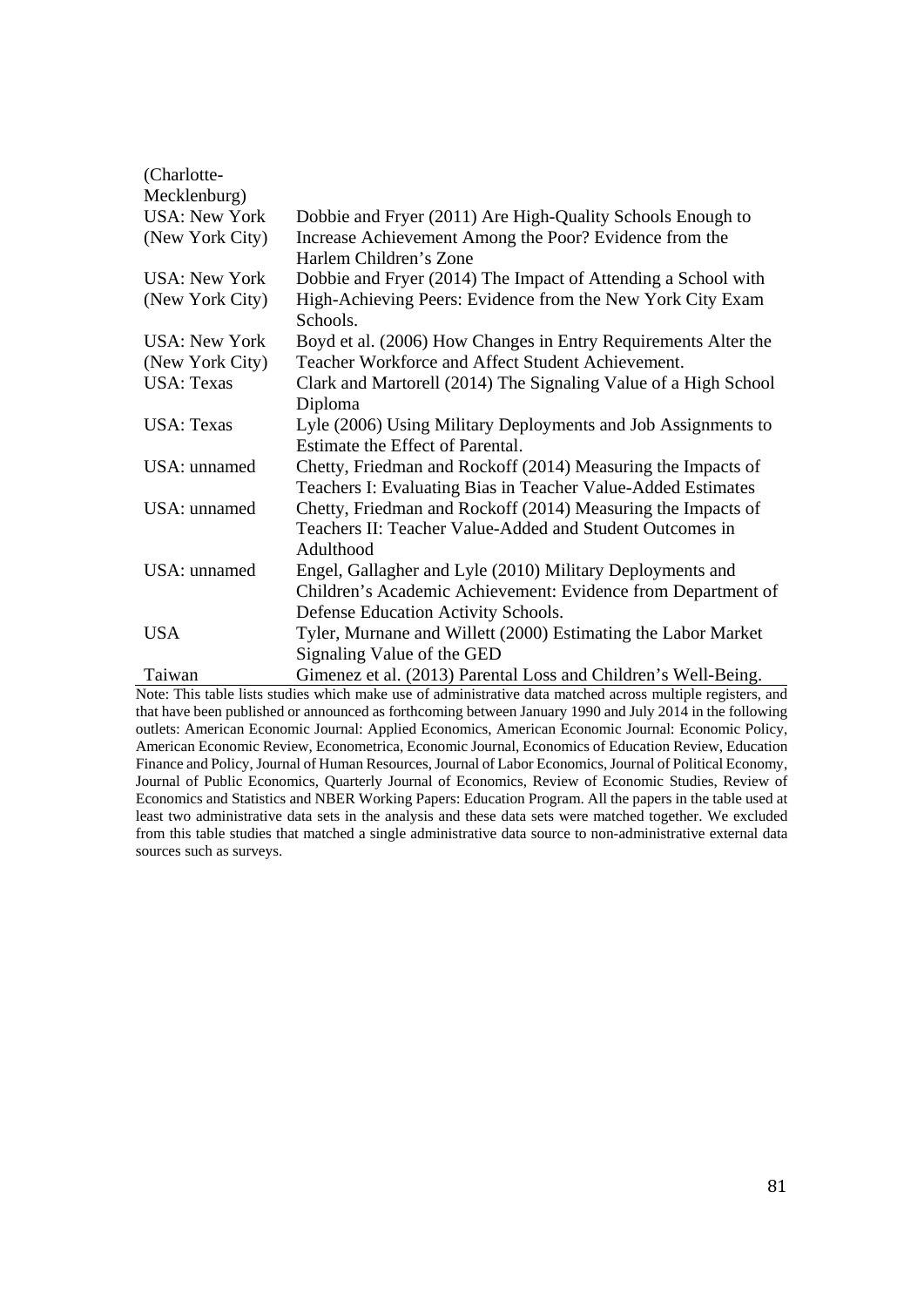| (1)                     | (2)                                                             |
|-------------------------|-----------------------------------------------------------------|
| Country/region          | Authors, publication year and title                             |
| England                 | Clark (2009) The Performance and Competitive Effects of School  |
|                         | Autonomy                                                        |
| England                 | Gibbons and Silva (2011) School Quality, Child Wellbeing and    |
|                         | Parents' Satisfaction                                           |
| England                 | Apps, Mendolina and Walker (2013) The Impact of Pre-School on   |
|                         | Adolescents' Outcomes: Evidence from a Recent English Cohort    |
| England                 | Ouazad and Page (2013) Students' Perceptions of Teacher Biases: |
|                         | <b>Experimental Economics in Schools</b>                        |
| England                 | Burgess et al. (2014) What Parents Want: School Preferences and |
|                         | School Choice.                                                  |
| France: Paris           | Avvisati et al. (2014) Getting Parents Involved: A Field        |
|                         | <b>Experiment in Deprived Schools</b>                           |
| Israel                  | Angrist and Lavy (2009) The Effects of High Stakes High School  |
|                         | Achievement Awards: Evidence from a Randomized Trial            |
| Israel                  | Lavy (2009) Performance Pay and Teachers' Effort, Productivity, |
|                         | and Grading Ethics                                              |
| Israel                  | Lavy and Schlosser (2011) Mechanisms and Impacts of Gender      |
|                         | Peer Effects at School                                          |
| Israel                  | Lavy (2013) Gender Differences in Market Competitiveness in a   |
|                         | Real Workplace: Evidence from Performance-Based Pay             |
|                         | Tournaments among Teachers.                                     |
| Netherlands:            | Cabus and De Witte (2011) Does School Time Matter?—On the       |
| Amsterdam               | Impact of Compulsory Education Age on School Dropout.           |
| Netherlands:            | Meyer and Van Klaveren (2013) The Effectiveness of Extended     |
| unnamed                 | Day Programs: Evidence from a Randomized Field Experiment in    |
|                         | the Netherlands.                                                |
| Netherland:             | Buser, Niederle and Oosterbeek (2014) Gender, Competitiveness,  |
| Amsterdam               | and Career Choices                                              |
| Romania                 | Pop-Eleches and Urquiola (2013) Going to a Better School:       |
|                         | <b>Effects and Behavioral Responses</b>                         |
| Sweden                  | Hinnerich, Hoglin and Johannesson (2011) Are Boys               |
|                         | Discriminated in Swedish High Schools?                          |
| Mexico                  | Behrman et al. (2014) Aligning Learning Incentives of Students  |
|                         | and Teachers: Results from a Social Experiment in Mexican High  |
|                         | Schools                                                         |
| <b>USA</b> : California | Fairlie and Robinson (2013) Experimental Evidence on the        |
|                         | Effects of Home Computers on Academic Achievement among         |
|                         | Schoolchildren                                                  |
| <b>USA: Colorado</b>    | Injecting Charter School Best Practices into Traditional Public |
| (Denver)                | Schools: Evidence from Field Experiments                        |
| USA: Florida            | Figlio and Lucas (2004) Do High Grading Standards Affect        |
| (Alachua)               | <b>Student Performance?</b>                                     |

Table 3: Survey of papers using administrative education data. Unmatched administrative source studies matched to surveys or experiments.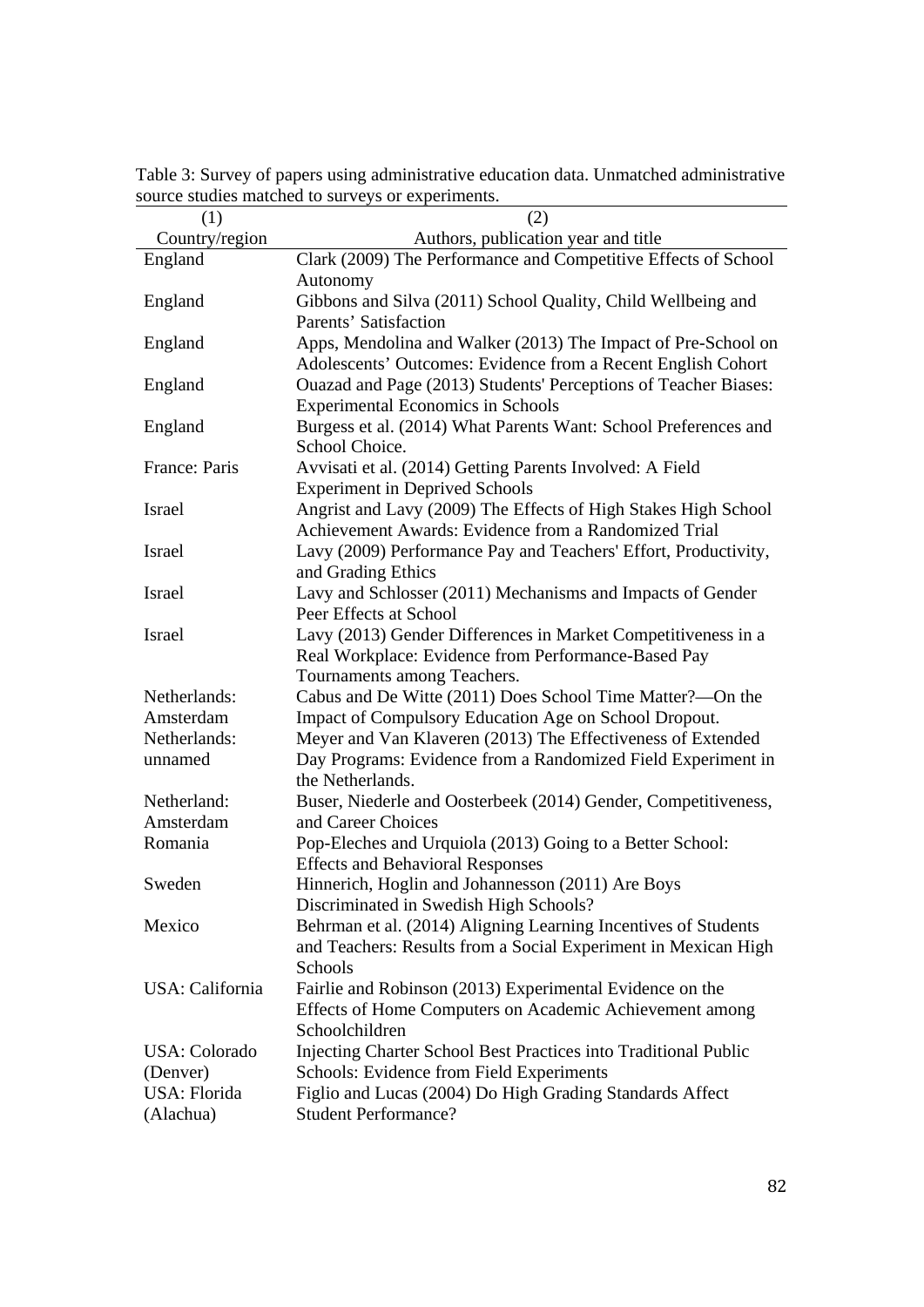| USA: Florida           | Harris and Sass (2014) Skills, Productivity and the Evaluation of |
|------------------------|-------------------------------------------------------------------|
|                        | <b>Teacher Performance</b>                                        |
| USA: Illinois          | Fryer (2011) Financial Incentives and Student Achievement:        |
| (Chicago)              | <b>Evidence from Randomized Trials</b>                            |
| <b>USA: Illinois</b>   | Fryer (2014) Injecting Charter School Best Practices into         |
| (Chicago)              | Traditional Public Schools: Evidence from Field Experiments       |
| <b>USA</b> : Illinois  | Cook et al. (2014) The (Surprising) Efficacy of Academic and      |
| (Chicago)              | Behavioral Intervention with Disadvantaged Youth: Results from    |
|                        | a Randomized Experiment in Chicago.                               |
| USA: Indiana           | Hanushek (1992) The Trade-off between Child Quantity and          |
| (Gary)                 | Quality                                                           |
| <b>USA: North</b>      | Hastings and Weinstein (2008) Information, School Choice, and     |
| Carolina               | Academic Achievement: Evidence from Two Experiments               |
| (Charlotte-            |                                                                   |
| Mecklenburg)           |                                                                   |
| <b>USA: New York</b>   | Rockoff et al. (2012) Information and Employee Evaluation:        |
| (New York City)        | Evidence from a Randomized Intervention in Public Schools         |
| <b>USA: New York</b>   | Fryer (2011) Financial Incentives and Student Achievement:        |
| (New York City)        | <b>Evidence from Randomized Trials</b>                            |
| <b>USA: New York</b>   | Fryer (2013) Teacher Incentives and Student Achievement:          |
| (New York City)        | Evidence from New York City Public Schools                        |
| <b>USA: New York</b>   | Dobbie and Fryer (2013) Getting Beneath the Veil of Effective     |
| (New York City)        | Schools: Evidence From New York City                              |
| <b>USA: New York</b>   | Rockoff et al. (2011) Can You Recognize an Effective Teacher      |
|                        | When You Recruit One?                                             |
| (New York City)        |                                                                   |
| <b>USA: New York</b>   | Boyd et al. (2011) The Effectiveness and Retention of Teachers    |
| (New York City)        | with Prior Career Experience.                                     |
| USA: Ohio              | Bettinger (2012) Paying to Learn: The Effect of Financial         |
| (Coshocton)            | Incentives on Elementary School Test Scores.                      |
| <b>USA</b> : Texas     | Fryer (2011) Financial Incentives and Student Achievement:        |
| (Dallas)               | <b>Evidence from Randomized Trials</b>                            |
| <b>USA</b> : Texas     | Fryer (2014) Injecting Charter School Best Practices into         |
| (Houston)              | Traditional Public Schools: Evidence from Field Experiments       |
| <b>USA: Washington</b> | DeArmond and Goldhaber (2010) Scrambling the Nest Egg: How        |
|                        | Well Do Teachers Understand Their Pensions, and What Do They      |
|                        | Think about Alternative Pension Structures?                       |
| <b>USA: Wisconsin</b>  | Principals' Perceptions of Competition for Students in Milwaukee  |
| (Milwaukee)            | Schools.                                                          |
| USA: unnamed           | Barrow, Markman and Rouse (2009) Technology's Edge: The           |
|                        | Educational Benefits of Computer-Aided Instruction.               |
| USA: unnamed           | Jacob and Lefgren (2008) Can Principals Identify Effective        |
|                        | Teachers? Evidence on Subjective Performance Evaluation in        |
|                        | Education.                                                        |
| USA: unnamed           | Jacob and Lefgren (2007) What do Parents Value in Education?      |
|                        | An Empirical Investigation of Parents' Revealed Preferences for   |
|                        | Teachers                                                          |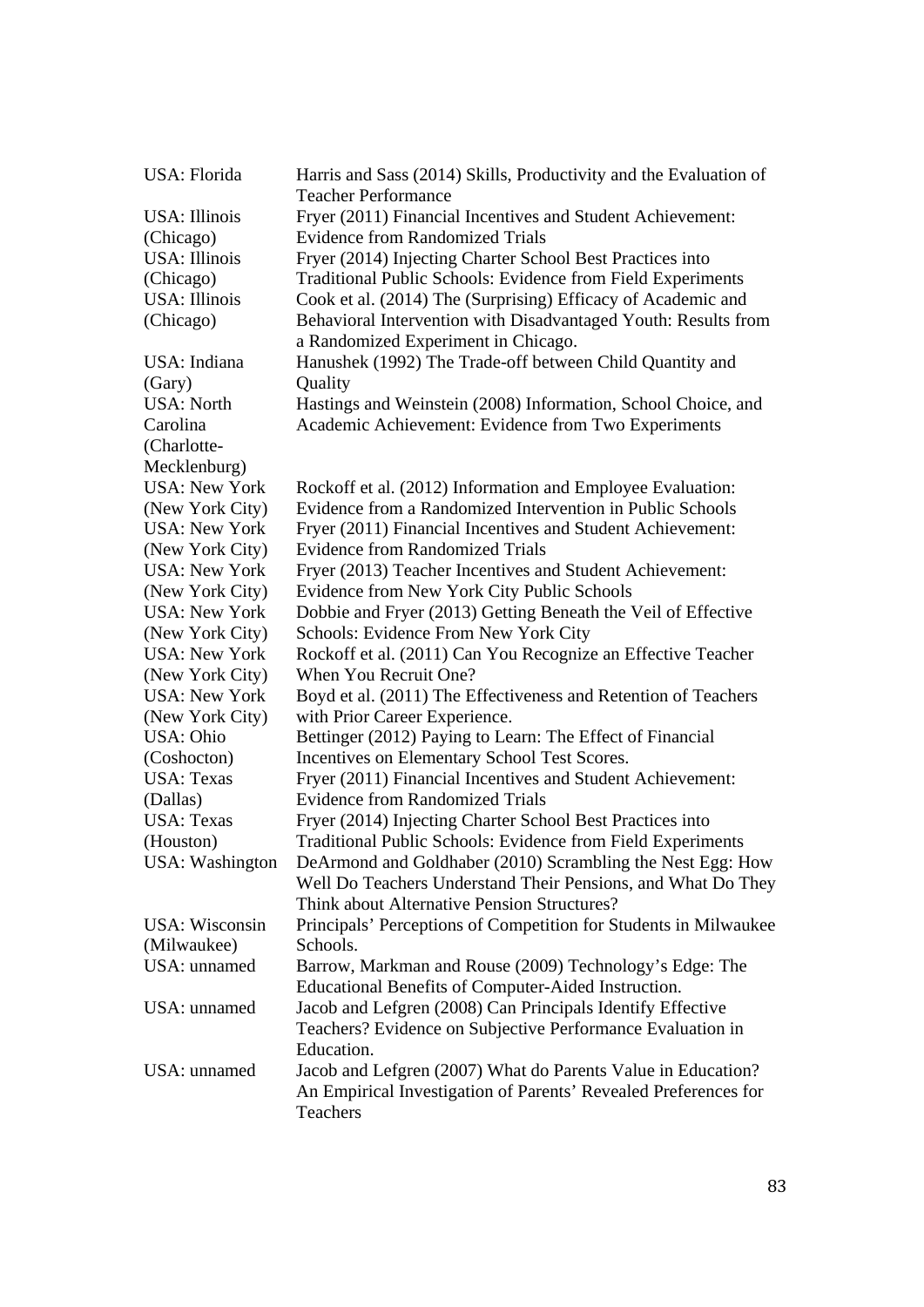| Chile            | Dinkelman and Martinez (2014) Investing in Schooling in Chile:<br>The Role of Information about Financial Aid for Higher |
|------------------|--------------------------------------------------------------------------------------------------------------------------|
|                  | Education                                                                                                                |
| Chile            | McEvan and Shapiro (2008) The Benefits of Delayed Primary                                                                |
|                  | School Enrollment: Discontinuity Estimates Using Exact Birth                                                             |
|                  | Dates                                                                                                                    |
| Chile            | Paredes (2014) A Teacher Like Me or a Student Like Me? Role                                                              |
|                  | Model Versus Teacher Bias Effect                                                                                         |
| Chile            | McEwan (2013) The Impact of Chile's School Feeding Program                                                               |
|                  | on Education Outcomes                                                                                                    |
| Chile            | Anand, Mizala and Repetto (2009) Using School Scholarships to                                                            |
|                  | Estimate the Effect of Private Education on the Academic                                                                 |
|                  | Achievement of Low-Income Students in Chile.                                                                             |
| Chile            | McEwan (2003) Peer Effects on Student Achievement: Evidence                                                              |
|                  | from Chile                                                                                                               |
| Colombia         | Angrist, Bettinger and Kremer (2006) Long-Term Educational                                                               |
|                  | Consequences of Secondary School Vouchers: Evidence from                                                                 |
|                  | Administrative Records in Colombia                                                                                       |
| Colombia         | Bettinger, Kremer and Saavedra (2010) Are Educational Vouchers                                                           |
|                  | Only Redistributive?                                                                                                     |
| Colombia: Bogota | Barrera-Osorio, Bertrand and Linden (2011) Improving the                                                                 |
|                  | Design of Conditional Transfer Programs: Evidence from a                                                                 |
|                  | Randomized Education Experiment in Colombia                                                                              |
| Peru             | Beuermann (2014) One Laptop per Child at Home: Short-Term                                                                |
|                  | Impacts from a Randomized Experiment in Peru.                                                                            |
| Uruguay          | Manacorda (2012) The Cost of Grade Retention                                                                             |
| Venezuela        | Ortega (2010) The Effect of Wage Compression and Alternative                                                             |
|                  | Labor Market Opportunities on Teacher Quality in Venezuela.                                                              |
| China: Beijing   | Lai, Sadoulet and De Janvry (2011) The Contributions of School                                                           |
|                  | Quality and Teacher Qualifications to Student Performance                                                                |
|                  | Evidence from a Natural Experiment in Beijing Middle Schools.                                                            |
| China: Beijing   | Lai, Sadoulet and De Janvry (2009) The Adverse Effects of                                                                |
|                  | Parents' School Selection Errors on Academic Achievement:                                                                |
|                  | Evidence from the Beijing Open Enrollment Program.                                                                       |
| Benin            | Blimpo (2014) Team Incentives for Education in Developing                                                                |
|                  | Counties: A Randomized Field Experiment in Benin.                                                                        |
| Kenya: Busia and | Kremer, Miguel and Thornton (2009) Incentives to Learn                                                                   |
| Teso             |                                                                                                                          |
| Kenya: Busia and | Glewwe, Kremer and Moulin (2009) Many Children Left Behind?                                                              |
| Teso             | Textbooks and Test Scores in Kenya                                                                                       |
| Kenya            | Lucas and Mbiti (2012) Access, Sorting, and Achievement: The                                                             |
|                  | Short-Run Effects of Free Primary Education in Kenya.                                                                    |
| Uganda           | Reinikka and Svensson (2011) The Power of Information in                                                                 |
|                  | Public Services: Evidence from Education in Uganda.                                                                      |

Note: This table lists studies which make use of administrative data matched with surveys or experiments, and that have been published or announced as forthcoming between January 1990 and July 2014 in the following outlets: American Economic Journal: Applied Economics, American Economic Journal: Economic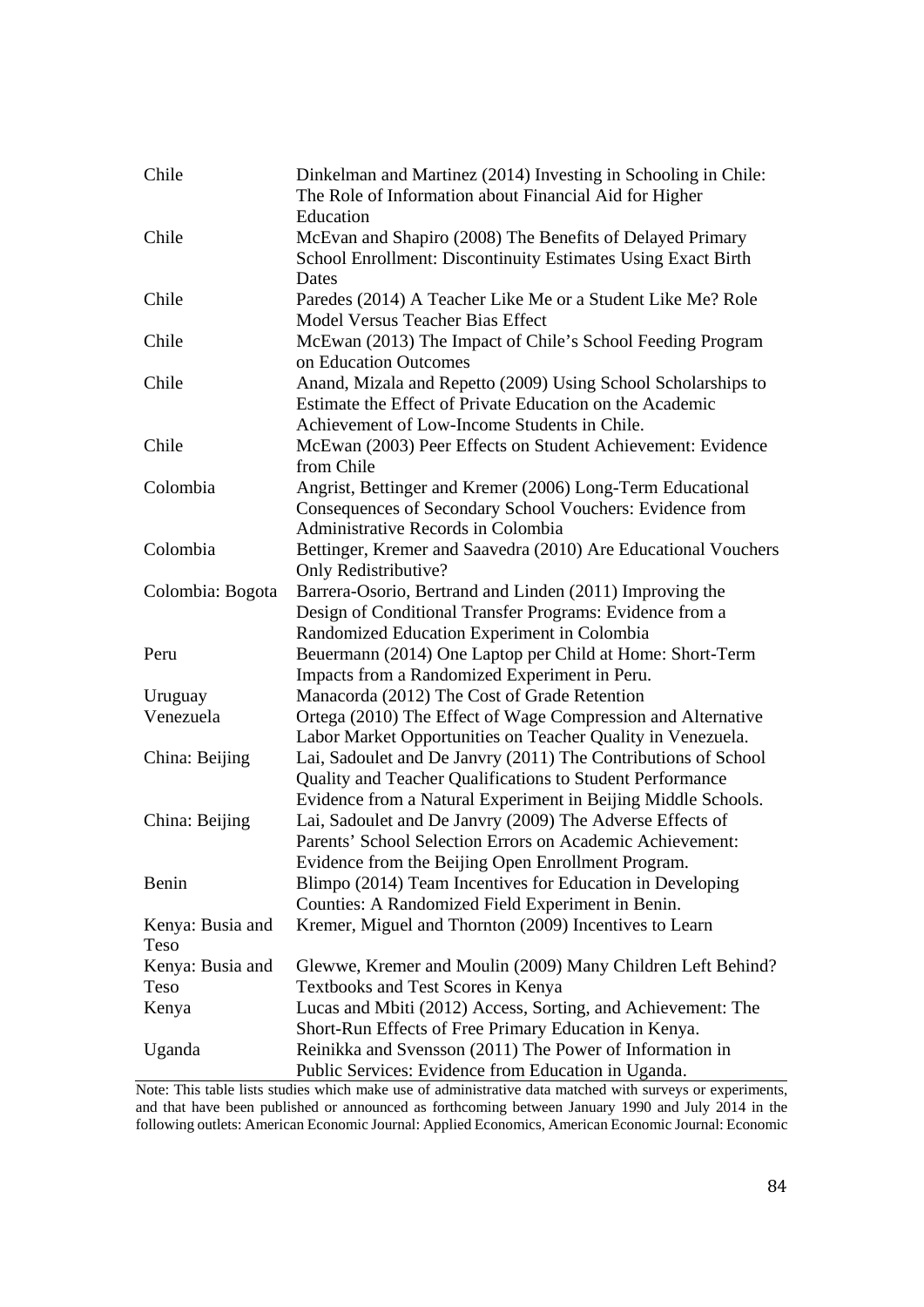Policy, American Economic Review, Econometrica, Economic Journal, Economics of Education Review, Education Finance and Policy, Journal of Human Resources, Journal of Labor Economics, Journal of Political Economy, Journal of Public Economics, Quarterly Journal of Economics, Review of Economic Studies, Review of Economics and Statistics and NBER Working Papers: Education Program. All the papers in the table used in the analysis single administrative data set that was matched to survey and/or experimental data.